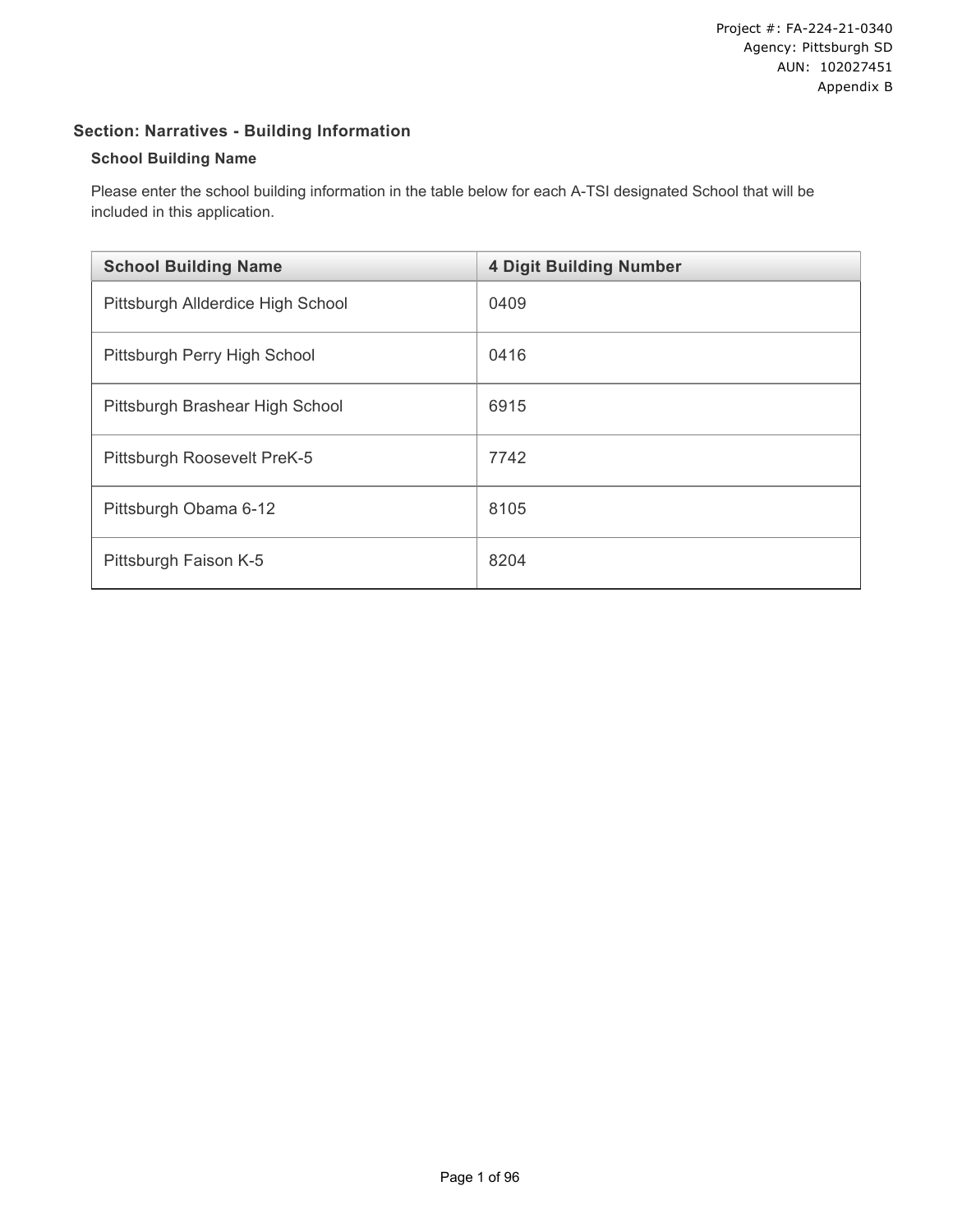# **Section: Narratives - Assessing Impacts and Needs SCHOOLS DESIGNATED A-TSI ARP ESSER APPLICATION**

The Pennsylvania Department of Education (PDE) recognizes the extraordinary efforts made by Local Education Agencies (LEAs), schools, and educators to support students during the COVID-19 pandemic. The application below requests information from designated A-TSI Schools within the LEA about: (1) Needs and impacts resulting from the pandemic, (2) Stakeholder engagement in the development of local plans to respond to these needs and impacts, (3) Specific elements in the designated A-TSI School Plan for the Use of ARP ESSER Funds; and (4) Plans for monitoring and measuring progress. As submitted and accepted by PDE in final form, this application shall become part of the Grant Agreement for ARP ESSER funds as Appendix B. As used in this application, "the LEA" refers to the Grantee defined in the Grant Agreement, which will be applying for the funds on behalf of the A-TSI designated School within the LEA.

Like Comprehensive Support and Improvement (CSI) schools, Additional Targeted Support and Improvement (A-TSI) schools are designated every three years, when one or more student groups in a school perform below the CSI thresholds for academic proficiency, academic growth, and at least one additional indicator. Also consistent with CSI determinations, any school in which the combined four- and five-year adjusted cohort graduation rate for one or more student groups is 67 percent or below will be designated for A-TSI.

ARP ESSER includes a significant focus on vulnerable student populations. Given these requirements, as well as PDE's own equity commitments, the designated A-TSI School application includes specific fields requesting information on programs to serve student groups that have experienced disproportionate impacts from the pandemic. Student groups are inclusive of the following:

- Students from low-income families:
- Students from each racial or ethnic group (e.g., identifying disparities and focusing on underserved student groups by race or ethnicity);
- Gender (e.g., identifying disparities and focusing on underserved student groups by gender);
- English learners;
- Children with disabilities (including infants, toddlers, children, and youth with disabilities eligible under the Individuals with Disabilities Education Act [IDEA]);
- Students experiencing homelessness;
- Children and youth in foster care;
- Migrant students; and
- Other groups disproportionately impacted by the pandemic that have been identified by the A-TSI designated School (e.g., youth involved in the criminal justice system, students who have missed the most in-person instruction during the 2019-2020 and 2020-2021 school years, students who did not consistently participate in remote instruction when offered during school building closures, and LGBTQ+ students).

### **Section I: Assessing Impacts and Needs**

In this first section, A-TSI designated Schools are asked to describe the impact of the pandemic on their students, examine disproportionate impacts on specific student groups, and highlight the A-TSI designated School's promising practices in supporting student needs since March 2020.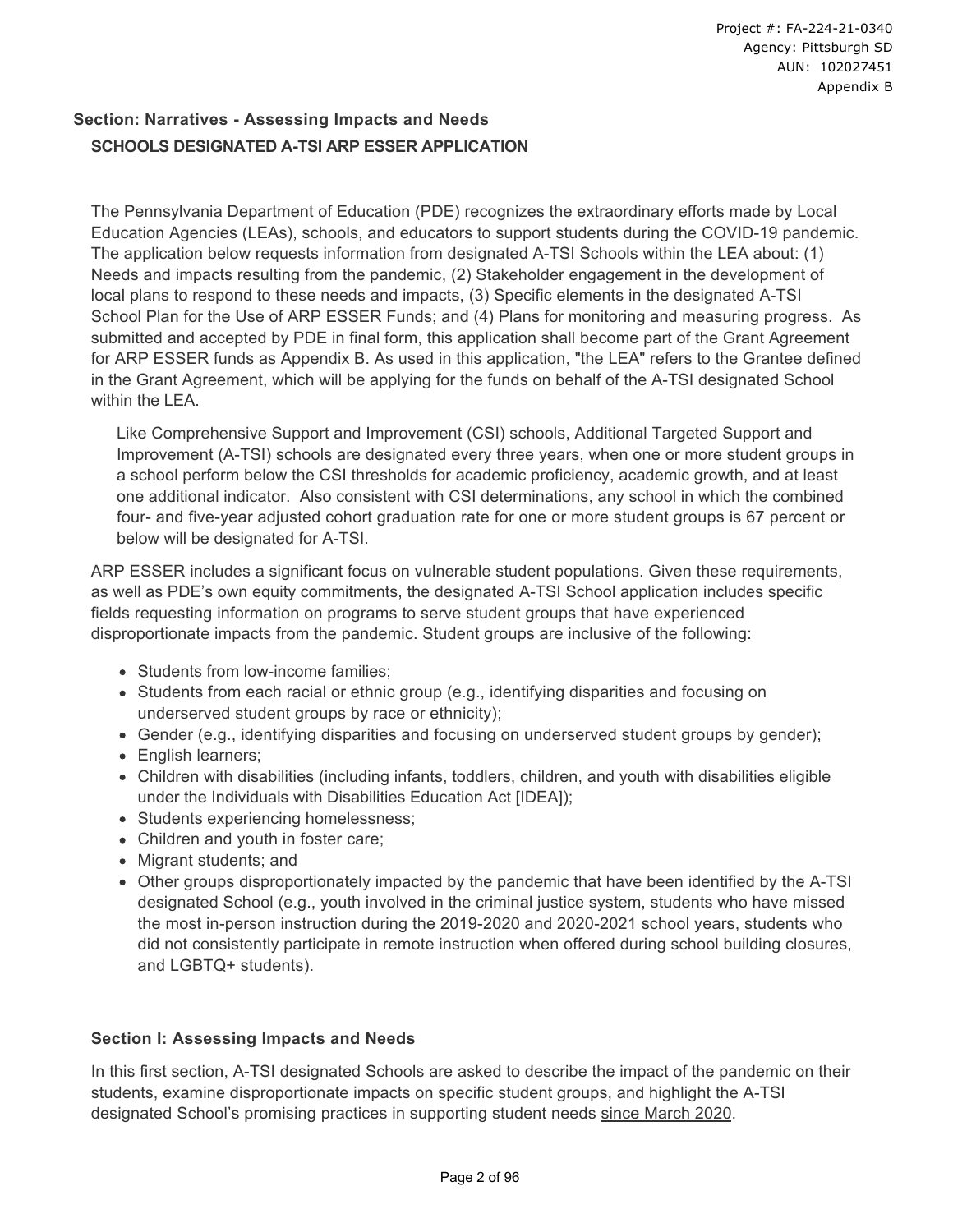#### **Indicators of Impact**

1. Understanding the Impact of the COVID-19 Pandemic: Describe how the A-TSI designated School has identified or will identify the extent of the impact of the COVID-19 pandemic on student learning and wellbeing. Specifically, what methods (i.e., collecting and analyzing data and information from focus groups, surveys, and local assessment results) were used or will be used to identify and measure impacts in four key areas: (1) Academic impact of lost instructional time, (2) Chronic absenteeism, (3) Student engagement, and (4) Social-emotional well-being?

| <b>School Building Name</b>       | <b>Methods Used to Understand Each Type of</b><br>Impact                                                                                                                                                                                                                                                                                                                                                                                                                                                                                                                                   |
|-----------------------------------|--------------------------------------------------------------------------------------------------------------------------------------------------------------------------------------------------------------------------------------------------------------------------------------------------------------------------------------------------------------------------------------------------------------------------------------------------------------------------------------------------------------------------------------------------------------------------------------------|
| Pittsburgh Allderdice High School | The Administration and the Student Services<br>Department review academic data (primarily<br>grades and GPA) quarterly, disaggregated by<br>various student groups, including gender, race,<br>grade level, etc. This student data, on a more<br>individual level is also reviewed and discussed<br>as part of the school's Student Assistance<br>Program (SAP).                                                                                                                                                                                                                           |
| Pittsburgh Brashear High School   | Data analysis, focus groups, and analysis of<br>student work will be used to understand the<br>academic impact of lost instructional time. A data<br>review of grades will be completed to identify<br>students who are in need of academic support.<br>Teachers will also analyze student work to<br>assess whether students are meeting the<br>academic standards. Additionally, data from MAP<br>testing will be used to identify the academic<br>impact of lost instructional time. Focus groups<br>will identify specific students who are in need of<br>additional academic support. |
| Pittsburgh Faison K-5             | Methods used to understand the impact of lost<br>instructional time include analysis of: (1) student<br>work; (2) NWEA MAP scores, ensuring we are<br>looking closely at the growth of students that<br>have taken the assessment more than once; (3)<br>DIBELS scores, ensuring we are looking closely<br>at the growth of students that have taken the<br>assessment more than once; and (4) grades.                                                                                                                                                                                     |

#### **Academic Impact of Lost Instructional Time**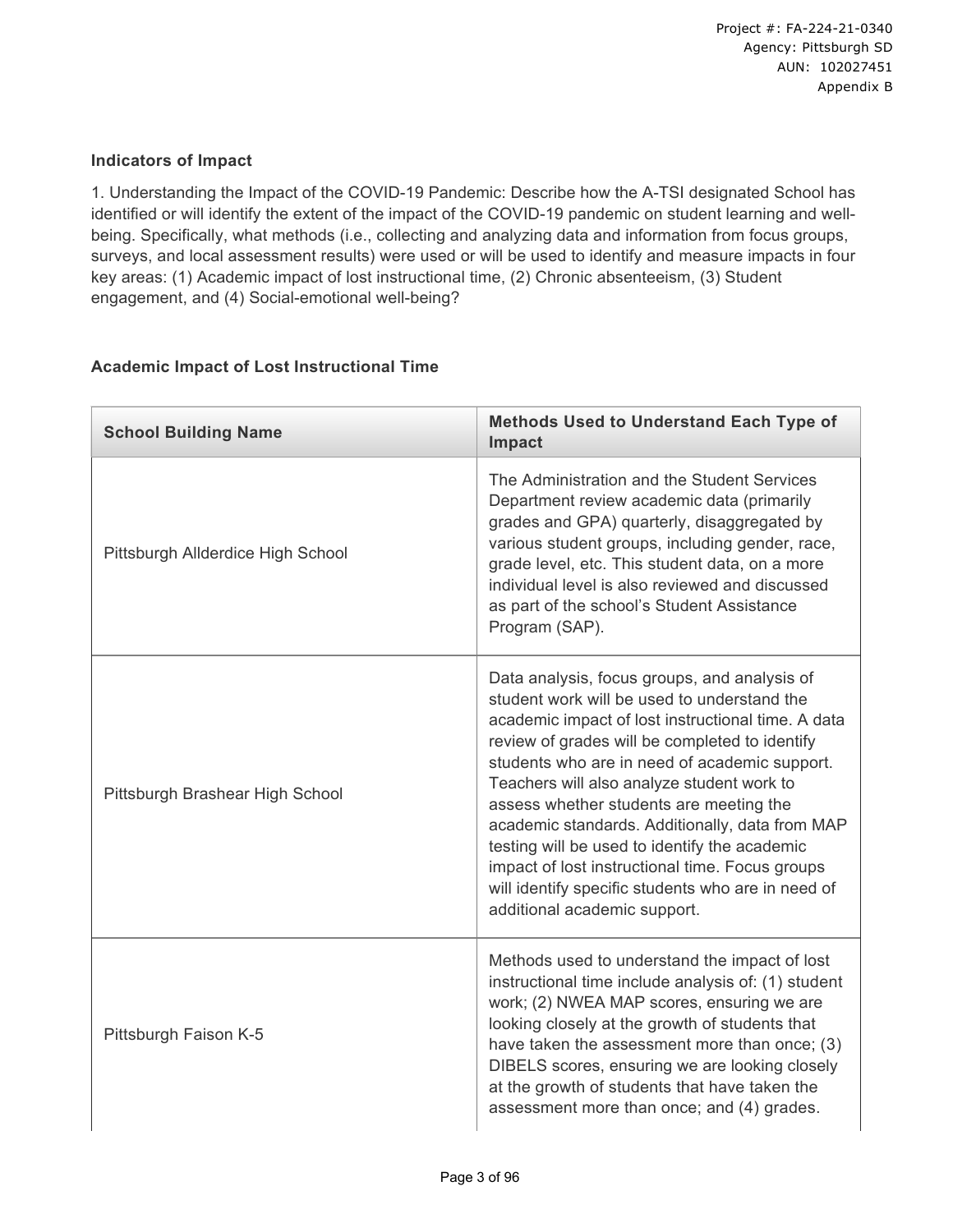| <b>School Building Name</b> | <b>Methods Used to Understand Each Type of</b><br>Impact                                                                                                                                                                                                                                                                                                                                                                                                                                                                                                                                                                                                                                                                                                                                                                                                                                                                                                                                                                                                                                                                                                                                                                                                                                                                                                                                                                                                                                                                                                                                                                                                                                                                                                                                                                                                                                                                                                                                                                   |
|-----------------------------|----------------------------------------------------------------------------------------------------------------------------------------------------------------------------------------------------------------------------------------------------------------------------------------------------------------------------------------------------------------------------------------------------------------------------------------------------------------------------------------------------------------------------------------------------------------------------------------------------------------------------------------------------------------------------------------------------------------------------------------------------------------------------------------------------------------------------------------------------------------------------------------------------------------------------------------------------------------------------------------------------------------------------------------------------------------------------------------------------------------------------------------------------------------------------------------------------------------------------------------------------------------------------------------------------------------------------------------------------------------------------------------------------------------------------------------------------------------------------------------------------------------------------------------------------------------------------------------------------------------------------------------------------------------------------------------------------------------------------------------------------------------------------------------------------------------------------------------------------------------------------------------------------------------------------------------------------------------------------------------------------------------------------|
| Pittsburgh Obama 6-12       | At the beginning of the pandemic it was<br>challenging to get our middle school students up<br>and running with remote learning. During the<br>2019-20 school year (SY) the focus was on our<br>seniors and ensuring that they graduated. Thus<br>the underclassmen and middle school students<br>suffered with consumable textbooks. Upon return<br>to school in August of 2020, students had<br>difficulty signing in and many students and<br>families struggled to get their child up and online<br>daily. Once the district went to a camera off<br>policy, we noticed a huge dip in student<br>attendance and engagement in class. This policy<br>negatively impacted student success and<br>teacher morale. The longer students stayed<br>home the more students had a reason to choose<br>if and when they would attend school. Students<br>who fell below 90% attendance and who earned<br>at least one D on their progress report or were<br>reported by teachers as struggling during<br>remote learning had packets mailed home for<br>them to work on, with the caveat that they would<br>log in to at least listen to the class so that they<br>could complete the work. Students within the<br>Program for Students with Exceptionalities (PSE)<br>received a weekly work packet and were asked<br>to attend class at least as a listener. Although we<br>finished the year with 90% attendance overall,<br>our subgroups finished well below that mark<br>despite home visits by student services staff,<br>central office and administration. Today we are<br>at 68% attendance overall. We are losing<br>students and families due to school violence and<br>feelings of not being safe. We believe these<br>behaviors are a result of work avoidance, due to<br>learning loss from the 2019-20 and 2020-21<br>school years. The lack of programming and<br>support available to our school as a magnet<br>school is incomparable to the other magnet<br>schools within the same 6-12 configuration. Two |
|                             | counselors and a part-time social worker<br>supported 865 students from March 2020-<br>present day. Administration often is pulled to do<br>the work of student services due to fatigue within<br>that department and leaves of absence.                                                                                                                                                                                                                                                                                                                                                                                                                                                                                                                                                                                                                                                                                                                                                                                                                                                                                                                                                                                                                                                                                                                                                                                                                                                                                                                                                                                                                                                                                                                                                                                                                                                                                                                                                                                   |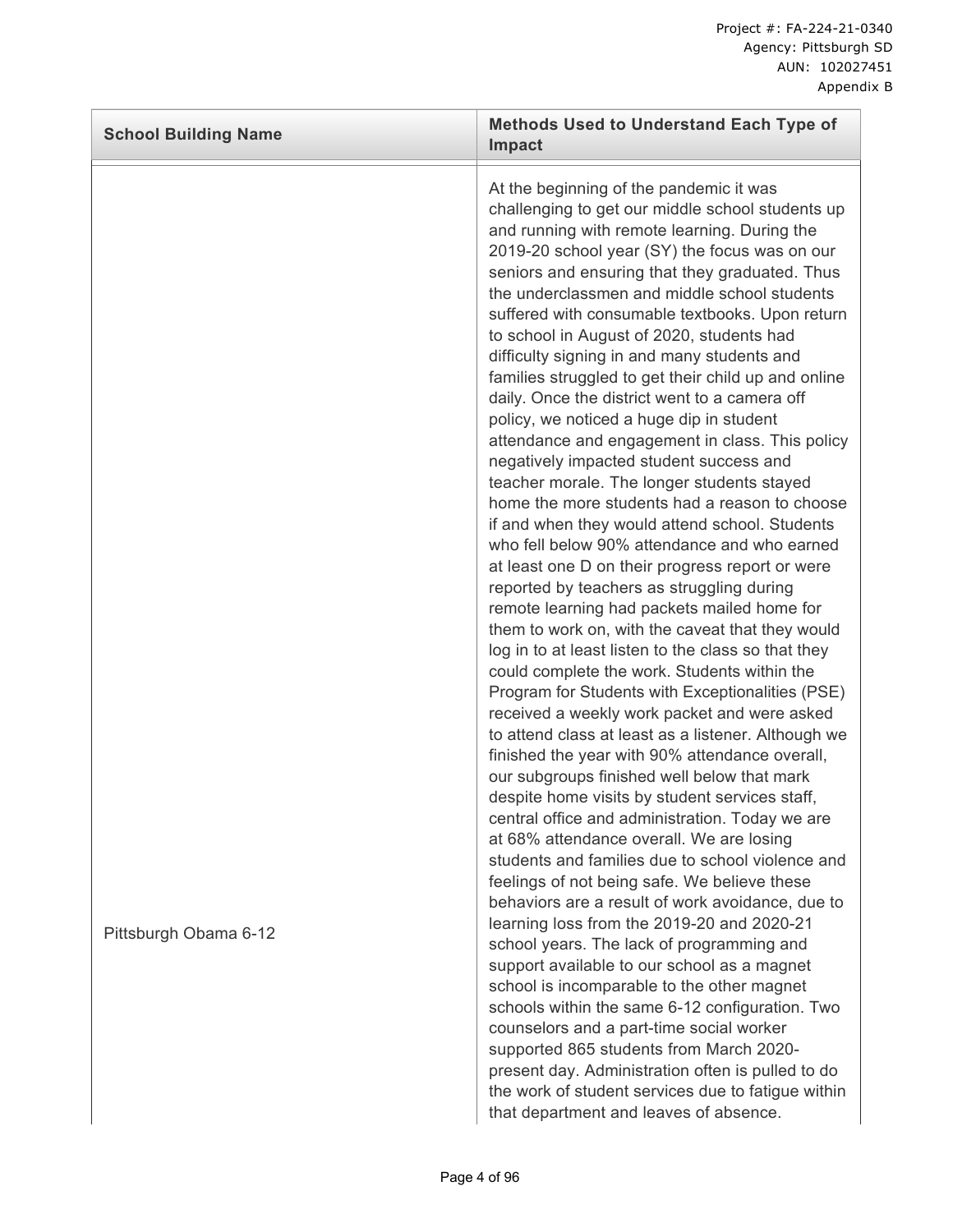| <b>School Building Name</b> | <b>Methods Used to Understand Each Type of</b><br><b>Impact</b>                                                                                                                                                                                                                                                                                                                                                                                                                                                                                                                                                                                                                                                                                                                                                                                                                                                                                                                                                                                                                                                                                                                                                                                                                                                                                                                    |
|-----------------------------|------------------------------------------------------------------------------------------------------------------------------------------------------------------------------------------------------------------------------------------------------------------------------------------------------------------------------------------------------------------------------------------------------------------------------------------------------------------------------------------------------------------------------------------------------------------------------------------------------------------------------------------------------------------------------------------------------------------------------------------------------------------------------------------------------------------------------------------------------------------------------------------------------------------------------------------------------------------------------------------------------------------------------------------------------------------------------------------------------------------------------------------------------------------------------------------------------------------------------------------------------------------------------------------------------------------------------------------------------------------------------------|
|                             | Currently, staff are seeing behaviors that<br>indicate that students are in breakdown/crisis.<br>The lack of self-governance and social skills is<br>further exacerbating learning loss. Students who<br>are not experiencing crisis related to behavior,<br>mental or social emotional health are now<br>innocent victims of other students due to their<br>peer's inability to interact with teachers, staff and<br>classmates appropriately. We have regular<br>education students and special education<br>students who are in a state of crisis for many<br>reasons (pandemic, family life, etc.) As a result,<br>students who are in crisis are showing signs that<br>they cannot self-govern and are exhibiting<br>negative behaviors and aggressively taking their<br>frustrations out on students who are not showing<br>signs of trauma or being in crisis, teachers, and<br>staff. Staff is dedicating more time on addressing<br>behavior than advancing learning for all<br>students. Within the first two weeks of school<br>there were, at minimum, three fights per grade<br>level due to behaviors tied directly to a lack of<br>social skills, self-governance, and limited<br>character development. Mentoring and character<br>development is necessary for all our students if<br>we hope to address learning loss and achieve<br>our desired state of being. |
|                             | As a school community, both internal and<br>external stakeholders engaged in consistent and<br>ongoing data analysis for determining and<br>addressing the impact of COVID-19 via an array<br>of methods. At the onset of the pandemic, the<br>school quickly mobilized its resources to minimize<br>loss of learning. Despite the best efforts of the<br>school, families, and community partners, many<br>students struggled to advance socially,<br>emotionally, and academically. This fact may be<br>accounted for via empirical perspectives, as<br>indicated consistently by faculty, families, and<br>(most importantly) the students. The initial effect<br>of the pandemic was most detrimental as Perry<br>was unprepared to provide effective remote<br>instruction for its students because the<br>resources and capacity for non-brick-and-mortar                                                                                                                                                                                                                                                                                                                                                                                                                                                                                                                    |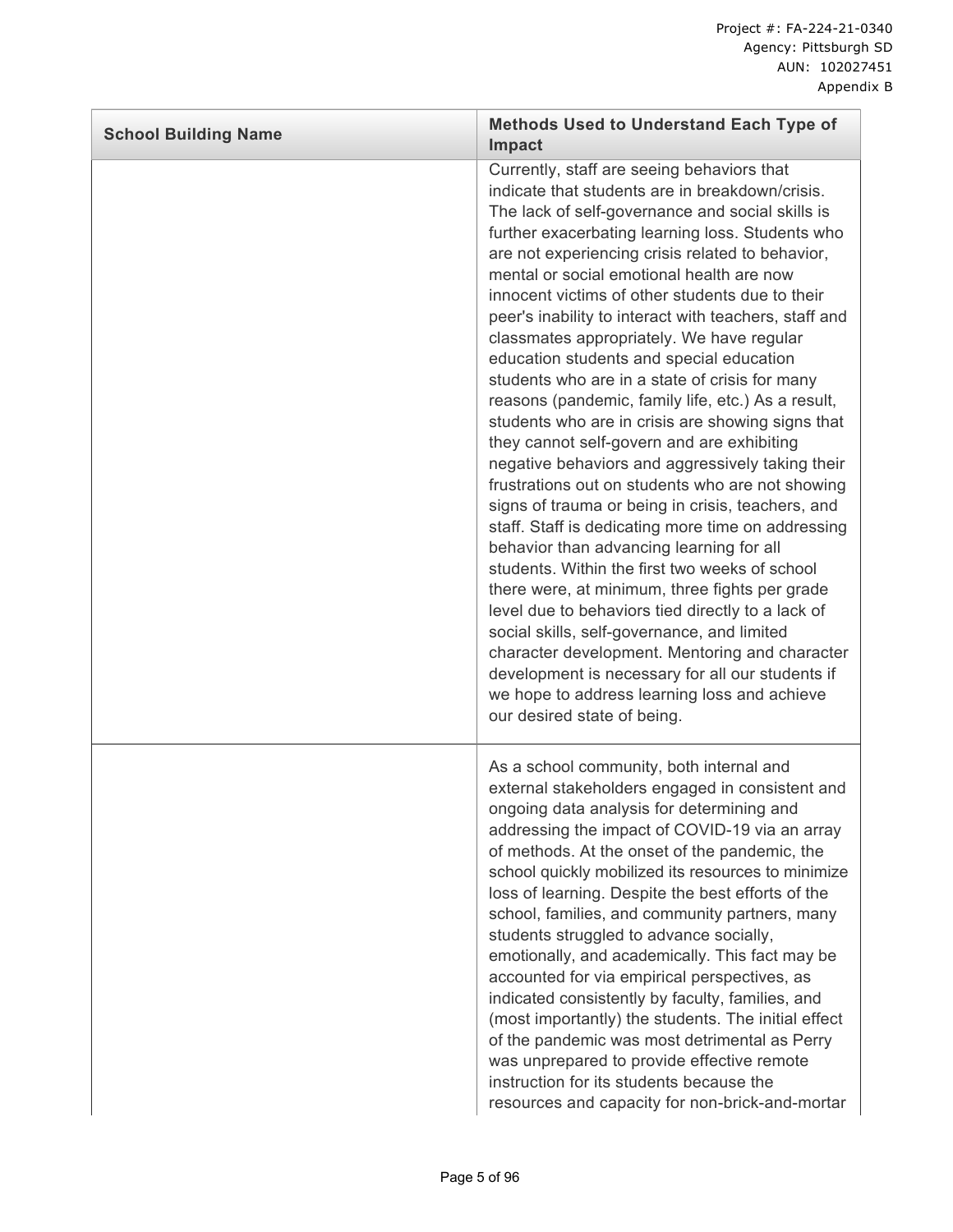| <b>School Building Name</b>  | <b>Methods Used to Understand Each Type of</b><br><b>Impact</b>                                                                                                                                                                                                                                                                                                                                                                                                                                                                                                                                                                                                                                                                                                                                                                                                                                                                                                                                                                                                                                                                                                                                                                                                                                                                                                                                                                                                                                                                                                                                                                                                                                                                                                    |
|------------------------------|--------------------------------------------------------------------------------------------------------------------------------------------------------------------------------------------------------------------------------------------------------------------------------------------------------------------------------------------------------------------------------------------------------------------------------------------------------------------------------------------------------------------------------------------------------------------------------------------------------------------------------------------------------------------------------------------------------------------------------------------------------------------------------------------------------------------------------------------------------------------------------------------------------------------------------------------------------------------------------------------------------------------------------------------------------------------------------------------------------------------------------------------------------------------------------------------------------------------------------------------------------------------------------------------------------------------------------------------------------------------------------------------------------------------------------------------------------------------------------------------------------------------------------------------------------------------------------------------------------------------------------------------------------------------------------------------------------------------------------------------------------------------|
| Pittsburgh Perry High School | instruction were largely unavailable. This meant<br>that students lost roughly one-third of a year of<br>learning during the 2019-2020 school year (SY).<br>The onset of the 2020-2021 SY proved<br>optimistic as the district implemented a one-to-<br>one student computer technology plan, which<br>enabled synchronous virtual instruction;<br>however, the learning curve for both students<br>and teachers compounded by numerous<br>technical glitches proved problematic. Often,<br>technology would fail, which left both students<br>and teachers with instructional lags or forced<br>asynchronous learning. As expressed by the<br>faculty, students, parents, and community<br>partners (including A+ Schools), this resulted in<br>disruption to instructional continuity, which would<br>have not been experienced if conventional pre-<br>pandemic methods were employed. Technically,<br>Perry fulfilled state required instructional time<br>requirements for both the 2019-2020 and 2020-<br>2021 school years. Specific to the 2019-2020<br>SY, the state waived the 180 days requirement,<br>which directly resulted in a loss of instructional<br>time. That loss of time continues to adversely<br>impact students. Among the instructional faculty,<br>the consensus is that most students are deficient<br>in prerequisite knowledge of course content.<br>Quantitatively, this is proven by interim report<br>grades at the mid-point of the first quarter<br>marking period. Roughly 33% of students<br>demonstrated below satisfactory course grades<br>with a preponderance being in STEM subjects.<br>Beyond academics, social and emotional<br>behaviors have been delayed. A common<br>empirical finding among Perry's faculty and |
|                              | administration is that student behaviors are<br>lagging by two years (i.e., ninth graders<br>behaving more like seventh graders).<br>Attendance rates at the onset of the pandemic<br>initially plummeted well below the school's<br>current 80% rate of attendance. At the beginning<br>of March 2020, Perry's daily attendance rate was<br>approximately 85%. Post school closure,<br>however, it fell. Without a cohesive plan of<br>action, one can argue that attendance was<br>either mathematically undefinable or held at                                                                                                                                                                                                                                                                                                                                                                                                                                                                                                                                                                                                                                                                                                                                                                                                                                                                                                                                                                                                                                                                                                                                                                                                                                  |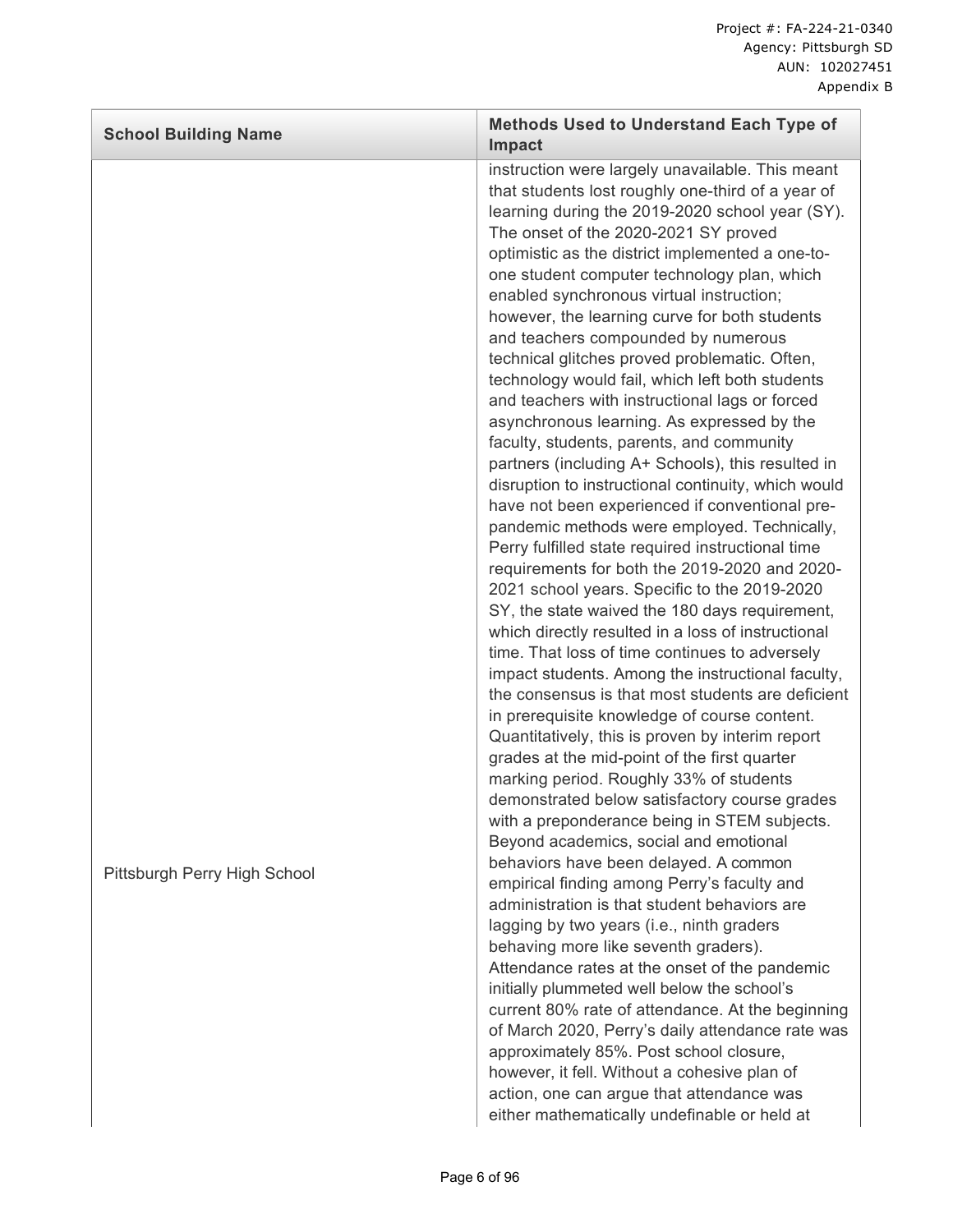| <b>School Building Name</b> | <b>Methods Used to Understand Each Type of</b><br><b>Impact</b>                                                                                                                                                                                                                                                                                                                                                                                                                                                                                                                                                                                                                                                                                                                                                                                                                                                                                                                                                                                                                                                                                                                                                                                                                                                                                                                                                                                                                                                                                                                                                                                                                                                                                                                                                                                                                                                                    |
|-----------------------------|------------------------------------------------------------------------------------------------------------------------------------------------------------------------------------------------------------------------------------------------------------------------------------------------------------------------------------------------------------------------------------------------------------------------------------------------------------------------------------------------------------------------------------------------------------------------------------------------------------------------------------------------------------------------------------------------------------------------------------------------------------------------------------------------------------------------------------------------------------------------------------------------------------------------------------------------------------------------------------------------------------------------------------------------------------------------------------------------------------------------------------------------------------------------------------------------------------------------------------------------------------------------------------------------------------------------------------------------------------------------------------------------------------------------------------------------------------------------------------------------------------------------------------------------------------------------------------------------------------------------------------------------------------------------------------------------------------------------------------------------------------------------------------------------------------------------------------------------------------------------------------------------------------------------------------|
|                             | literally zero percent. The following school year,<br>Perry's daily attendance rate was approximately<br>80%. Despite its best efforts, the school has<br>never recovered to the mid-80% range, hence<br>evidence of the pandemic's effect on chronic<br>absenteeism, which is consistently equal to<br>approximately 20%. From an observational<br>standpoint, student engagement decreased<br>during the pandemic. From a policy standpoint,<br>the district opted for what amounts to a "camera<br>does not have to be on" policy for virtual<br>instruction. As many teachers and administrators<br>(including me) can confirm, students often<br>attended classes online, but did not participate.<br>It was apparent that student engagement was<br>not encouraged or easily attained. The<br>aftereffects of this are still apparent, as<br>evidenced by "shyness" amid formative<br>assessment and extracurricular activities. The<br>school struggles to fill sports teams and a<br>cheerleading squad. A once vibrant squad, the<br>cheerleaders currently have zero participants.<br>Students who once participated have lost<br>interest due to disengagement over the past two<br>years. Student engagement is a function of both<br>curricular and extracurricular involvement, and<br>both have suffered over the past two years.<br>Finally, social and emotional health has<br>deteriorated over the past two years. Since most<br>students have not set foot in a brick-and mortar<br>setting for well over a year, they did not have the<br>same access to student services personnel.<br>Upon commencement of the current school year,<br>the school has processed roughly 50 social<br>service referrals, which already surpasses the<br>total number processed in the prior school year.<br>This statistic alone exemplifies the profoundly<br>negative effect that COVID-19 has had on<br>Perry's learners. |
|                             | During the 2021-22 SY, the students will be<br>assessed using the NWEA MAP measure of<br>student growth in ELA, Math, and Science; the<br>beginning of the year Mathematics assessment;<br>and the DIBELS assessment. During the                                                                                                                                                                                                                                                                                                                                                                                                                                                                                                                                                                                                                                                                                                                                                                                                                                                                                                                                                                                                                                                                                                                                                                                                                                                                                                                                                                                                                                                                                                                                                                                                                                                                                                   |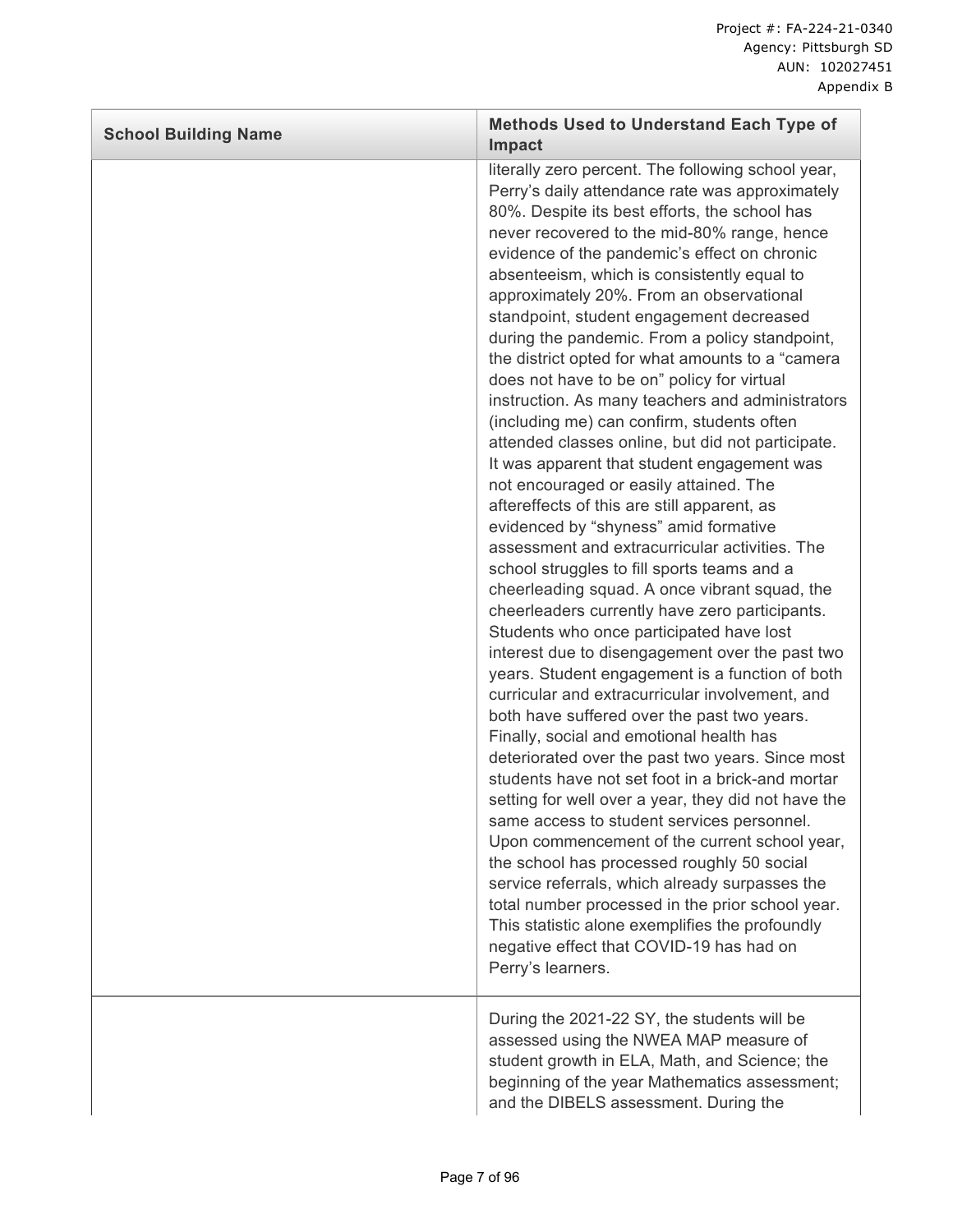| <b>School Building Name</b> | <b>Methods Used to Understand Each Type of</b><br>Impact                                                                                                                                                                                                                                                                                                                                                                                                                                                                                                                                                                                                                                                                                                                                                                                                                                                                                                                                                                                                                                                                                                               |
|-----------------------------|------------------------------------------------------------------------------------------------------------------------------------------------------------------------------------------------------------------------------------------------------------------------------------------------------------------------------------------------------------------------------------------------------------------------------------------------------------------------------------------------------------------------------------------------------------------------------------------------------------------------------------------------------------------------------------------------------------------------------------------------------------------------------------------------------------------------------------------------------------------------------------------------------------------------------------------------------------------------------------------------------------------------------------------------------------------------------------------------------------------------------------------------------------------------|
| Pittsburgh Roosevelt PreK-5 | pandemic, the NWEA MAP measure of student<br>growth in ELA, Math, and Science indicated little<br>to no growth at the end of the 2020-2021 school<br>year (SY). There were few students who were<br>able to take the assessment as many of the<br>students did not return to the building for in-<br>person instruction. In addition, connectivity<br>issues and a lack of student engagement<br>impacted the number of students who completed<br>the assessment. Much of the DIBELS<br>assessment data from the 2020-2021 SY is<br>inconclusive due to technology and attendance<br>issues. Data from these assessments is utilized<br>in Professional Learning Communities (PLCs)<br>and intervention to plan for learning<br>acceleration. In addition, data is collected in ELA<br>utilizing selection and unit assessments and in<br>math utilizing chapter and unit assessments.<br>During the pandemic, the data from these<br>assessments was difficult to interpret as the<br>conditions under which the assessments were<br>taken was inconsistent. Some students had<br>support from families and many other students<br>did not engage in the assessments. |
|                             |                                                                                                                                                                                                                                                                                                                                                                                                                                                                                                                                                                                                                                                                                                                                                                                                                                                                                                                                                                                                                                                                                                                                                                        |

# **Chronic Absenteeism**

| <b>School Building Name</b>       | <b>Methods Used to Understand Each Type of</b><br><b>Impact</b>                                                                                                                                                                                                                                                                                                                                                                                                                                                                                                                                                                                                                                                                          |
|-----------------------------------|------------------------------------------------------------------------------------------------------------------------------------------------------------------------------------------------------------------------------------------------------------------------------------------------------------------------------------------------------------------------------------------------------------------------------------------------------------------------------------------------------------------------------------------------------------------------------------------------------------------------------------------------------------------------------------------------------------------------------------------|
| Pittsburgh Allderdice High School | Student attendance data is consistently reviewed<br>by our social workers. The social workers have<br>also gathered a great deal of qualitative data<br>regarding students' fears in returning to the<br>building. They have followed the Focus on<br>Attendance program to engage families in this<br>process and bring reasons for chronic<br>absenteeism to the surface. Through this<br>program, a representative from the county<br>engages with a family that is brought to the<br>magistrate for attendance issues. These<br>representatives are able to coordinate services<br>based on the families' needs and barriers in<br>attending schools. Data is also reviewed when<br>sending letters to families regarding attendance |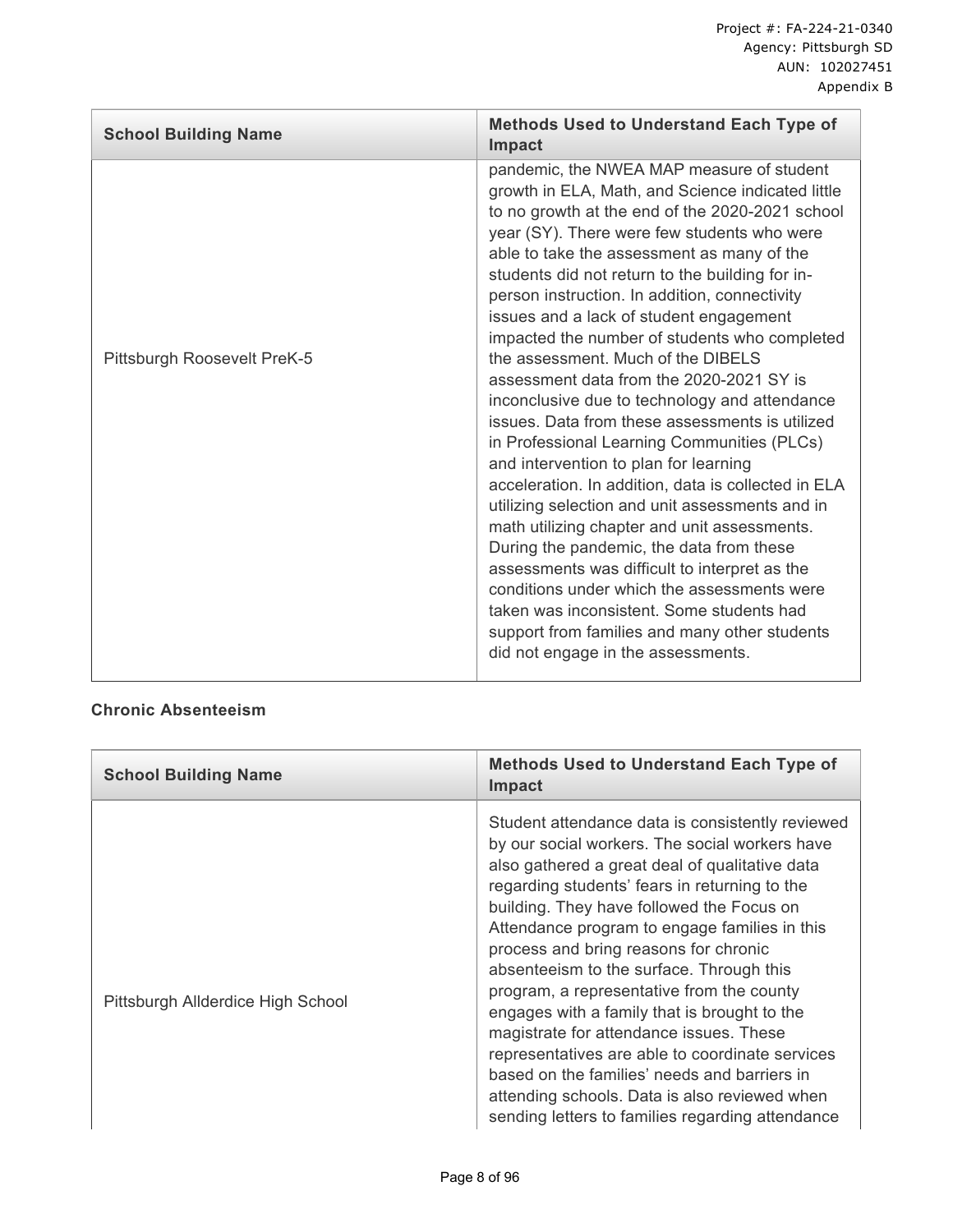| <b>School Building Name</b>     | <b>Methods Used to Understand Each Type of</b><br><b>Impact</b>                                                                                                                                                                                                                                                                                                                                                                                                                                                                                                                                                                                                                                                                                             |
|---------------------------------|-------------------------------------------------------------------------------------------------------------------------------------------------------------------------------------------------------------------------------------------------------------------------------------------------------------------------------------------------------------------------------------------------------------------------------------------------------------------------------------------------------------------------------------------------------------------------------------------------------------------------------------------------------------------------------------------------------------------------------------------------------------|
|                                 | and when deciding which students need to be<br>cited at the local magistrate for attendance<br>issues.                                                                                                                                                                                                                                                                                                                                                                                                                                                                                                                                                                                                                                                      |
| Pittsburgh Brashear High School | Chronic absenteeism will be determined through<br>data analysis and information collected from<br>focus groups. Daily attendance data will be<br>collected to identify students who are chronically<br>absent. Focus groups will analyze the<br>attendance data to identify students who are<br>chronically absent for the entire school day as<br>well as identify students who are chronically<br>absent from specific periods. Students who are<br>identified as chronically absent will be placed on<br>a Student Attendance Improvement Plan (SAIP)<br>and will have frequent meetings with the social<br>worker. Meeting and intervention data will also<br>be collected by the social worker.                                                        |
| Pittsburgh Faison K-5           | COVID-19 has caused students to miss a<br>significant amount of school either due to their<br>parent's fear of them contracting it or due to<br>quarantine. Some of the methods used to<br>understand how chronic absenteeism was<br>impacted by COVID-19: (1) Attendance reports<br>will show the percentage of chronically absent<br>students; (2) Student work will provide in-depth<br>information as to how students are performing<br>and if they are performing on grade level; (3)<br>NWEA MAPwill indicate how students are<br>performing in math, reading, and science<br>amongst their peers nationally; (4) DIBELS data<br>will indicate how students are performing in<br>fluency in comparison to their peers, nationally;<br>and (5) grades. |
|                                 | At the beginning of the 2020-21 SY teachers<br>were instructed to call the homes of students<br>who had missed their class at least twice in one<br>week. Using the information from these teachers<br>we were able to target some students and mail<br>their homework home. One of the challenges to<br>doing this though was incorrect home addresses<br>and phone numbers. We know from experience if<br>students are missing a minimum of two classes                                                                                                                                                                                                                                                                                                   |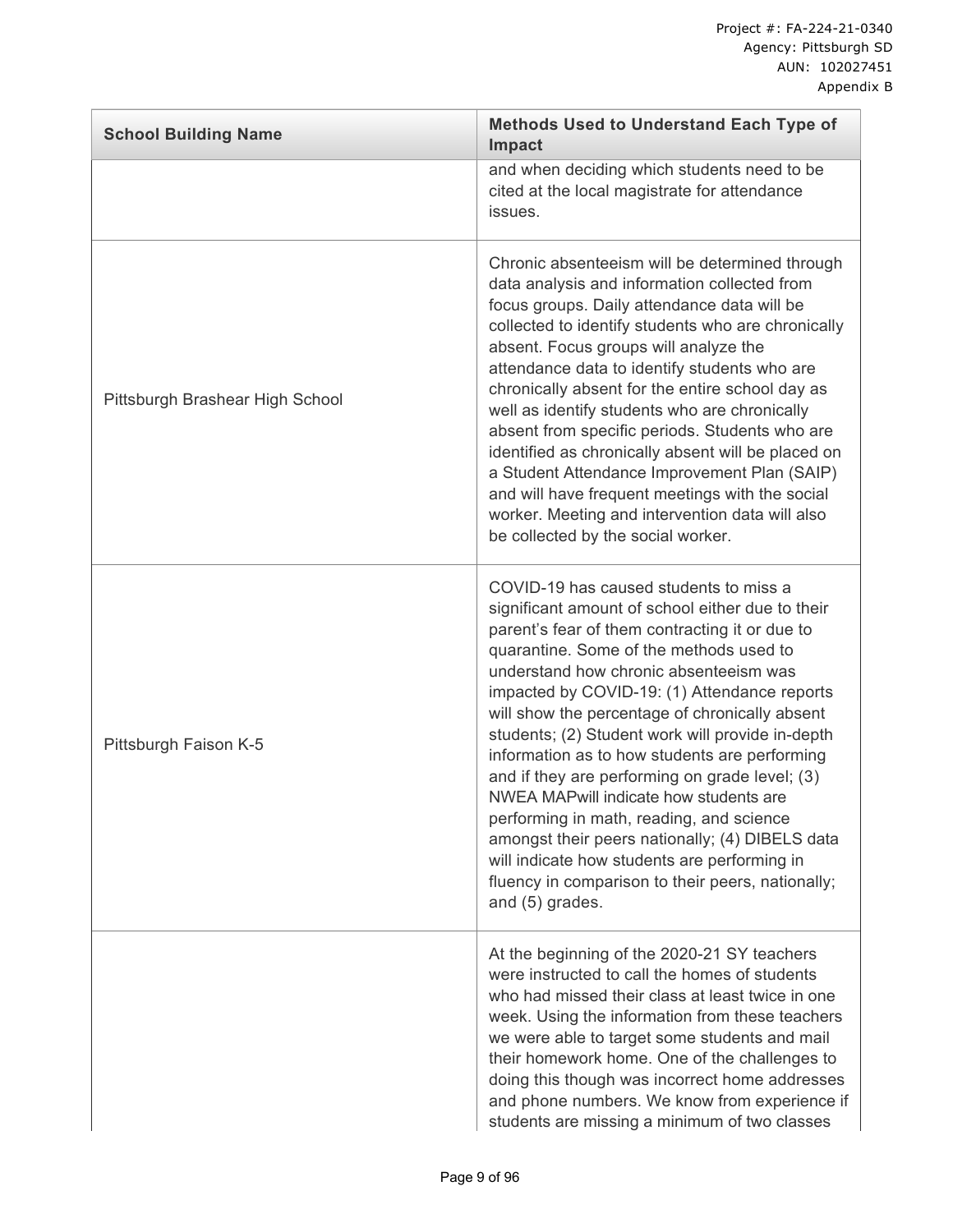| <b>School Building Name</b>  | <b>Methods Used to Understand Each Type of</b><br><b>Impact</b>                                                                                                                                                                                                                                                                                                                                                                                                                                                                                                                                                                                                                                                                                                                                                                                                                                                                                                                                                                                                                                                              |
|------------------------------|------------------------------------------------------------------------------------------------------------------------------------------------------------------------------------------------------------------------------------------------------------------------------------------------------------------------------------------------------------------------------------------------------------------------------------------------------------------------------------------------------------------------------------------------------------------------------------------------------------------------------------------------------------------------------------------------------------------------------------------------------------------------------------------------------------------------------------------------------------------------------------------------------------------------------------------------------------------------------------------------------------------------------------------------------------------------------------------------------------------------------|
| Pittsburgh Obama 6-12        | per week it was a red flag and indicative of a<br>student struggling and/or not being able to adapt<br>to the demands of our school. To try to support<br>online class attendance of those students with<br>attendance concerns, teachers and students<br>would use the online call method via MS Teams<br>to call students into class. Students also had<br>classroom buddies who they adopted as their<br>"buddy" to wake up/call/text in the morning, and<br>they would also use the online call method via<br>MS Teams to call their buddies into class.<br>Students also took on the role of caretaker in<br>terms of becoming gainfully employed, which<br>negatively impacted student attendance. To<br>support those students and families with<br>attendance issues, the Social Worker held<br>School Attendance Improvement Conference<br>(SAIC) meetings with students and parents.<br>Monthly parent meetings were also held on the<br>first Thursday morning of the month for middle<br>school and in the afternoon for high school.                                                                            |
| Pittsburgh Perry High School | Perry's School Improvement Plan prioritizes<br>improvements to daily membership and<br>elimination of chronic absenteeism. Data<br>compiled from the school's student information<br>system (SIS) and Power BI informs internal<br>stakeholders of the quantitative data, which is<br>then also relayed to community partners for<br>support. Collectively, all stakeholders analyze<br>both aggregated and disaggregated findings to<br>pinpoint correlations, which include higher rates<br>for black, special education, and lower socio-<br>economic subgroups, as well as zip-code<br>correlations. To support efforts to understand<br>the problem Perry engages the following<br>stakeholders: (1) the school's parent school<br>community council and families; (2) the<br>instructional cabinet; (3) the special education<br>department; and (4) the Student Assistance<br>Program (SAP) Core Team. The school also<br>partners with Urban Impact to help support our<br>efforts to reach students directly in the<br>community neighborhoods that comprise the<br>Northside of Pittsburgh as well as on-site. The |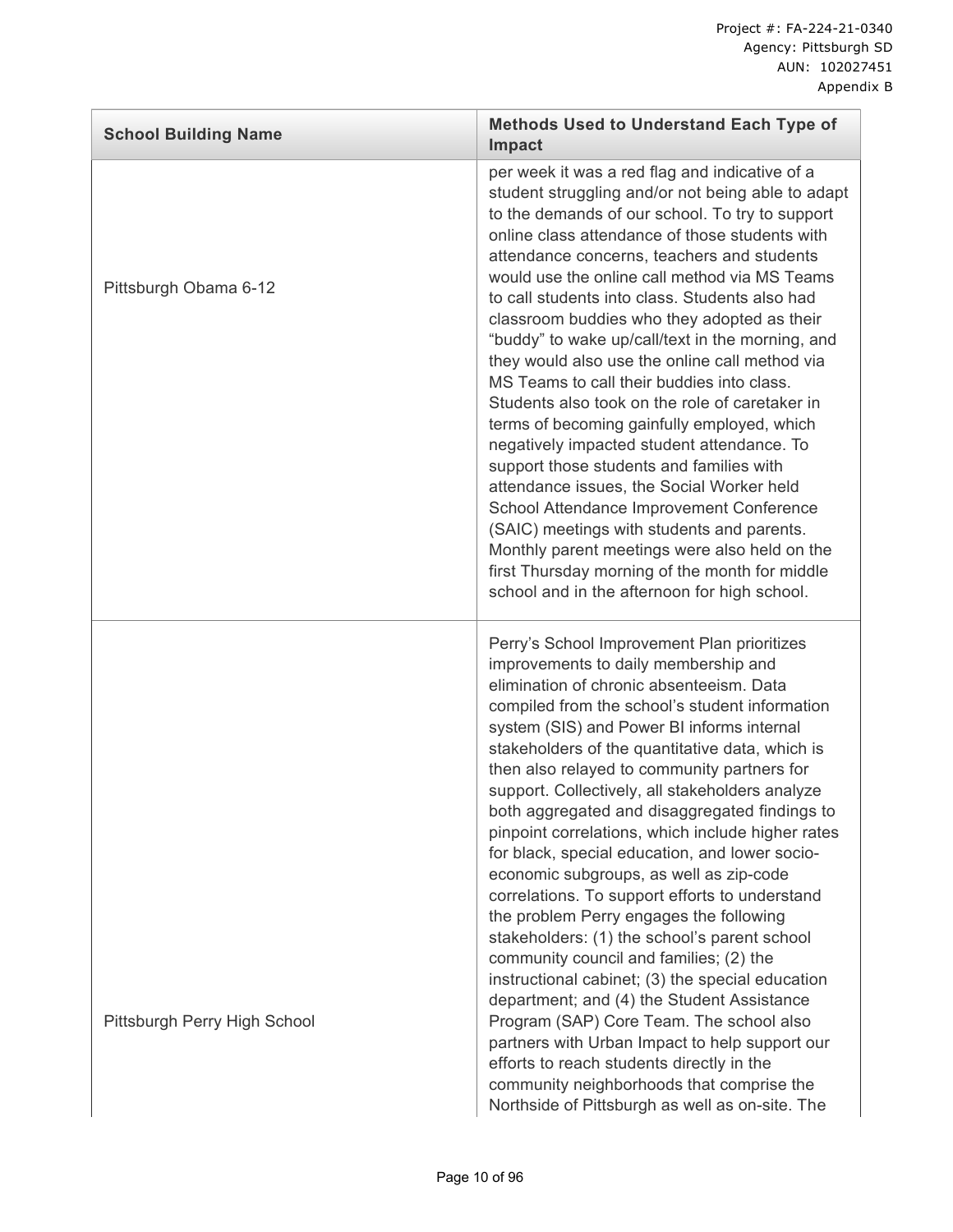| <b>School Building Name</b> | Methods Used to Understand Each Type of<br>Impact                                                                                                                                                                                                                                                                                                                                                                                                                                                                                                                                                                                                                                                                                                                                                                                                                                                                                                                                                                                                                                                                                                                                                                                                                                                                                                                                                                                                                                                        |
|-----------------------------|----------------------------------------------------------------------------------------------------------------------------------------------------------------------------------------------------------------------------------------------------------------------------------------------------------------------------------------------------------------------------------------------------------------------------------------------------------------------------------------------------------------------------------------------------------------------------------------------------------------------------------------------------------------------------------------------------------------------------------------------------------------------------------------------------------------------------------------------------------------------------------------------------------------------------------------------------------------------------------------------------------------------------------------------------------------------------------------------------------------------------------------------------------------------------------------------------------------------------------------------------------------------------------------------------------------------------------------------------------------------------------------------------------------------------------------------------------------------------------------------------------|
|                             | issue becomes one of providing adequate<br>supports for all families and students who need<br>help. With such a large preponderance of<br>chronic truancy, resources are spread thin in<br>addressing student needs. From Perry's<br>analysis, truancy is not an act of deliberate<br>defiance. Rather, it accounts for many warning<br>signs and scenarios ranging from mental health<br>and economic issues through profound distrust<br>of schools. The challenge is to pinpoint the<br>issues and provide individualized supports to<br>eliminate truancy. Perry's professionals have the<br>knowledge and capacity to combat chronic<br>absenteeism, but it lacks capital.                                                                                                                                                                                                                                                                                                                                                                                                                                                                                                                                                                                                                                                                                                                                                                                                                          |
| Pittsburgh Roosevelt PreK-5 | During the pandemic remote attendance was<br>challenging due to connectivity issues for some<br>families. Families with faulty or weak internet<br>connections had sporadic attendance. Some<br>families also reported technology (hardware)<br>issues. The data demonstrated that Roosevelt<br>had an attendance rate of 91% during the 2020-<br>2021 (SY). The PPS attendance policy made<br>collecting accurate attendance data difficult.<br>Students were only required to attend for 50% of<br>the day to be marked as present. Many students<br>were home alone and were self-managing<br>getting to school virtually. This resulted in many<br>students being tardy or consistently late. Weekly<br>attendance reports are pulled and reviewed by<br>social workers and administration to monitor<br>students who have excessive absences.?<br>Homeroom teachers report students with multiple<br>absences.? Students presented in Multi-Tiered<br>Systems of Support (MTSS) / Student Assistance<br>Program (SAP) have their attendance reports<br>reviewed as part of the process.?? Student<br>attendance is self-monitored utilizing sticker<br>charts placed on student lockers; marked for<br>each day they are present.? Teachers and staff<br>teams review student attendance records and<br>work with families to help support school<br>attendance.? Conferences are held with the<br>parents and family of students struggling with<br>attendance to develop a plan that will provide |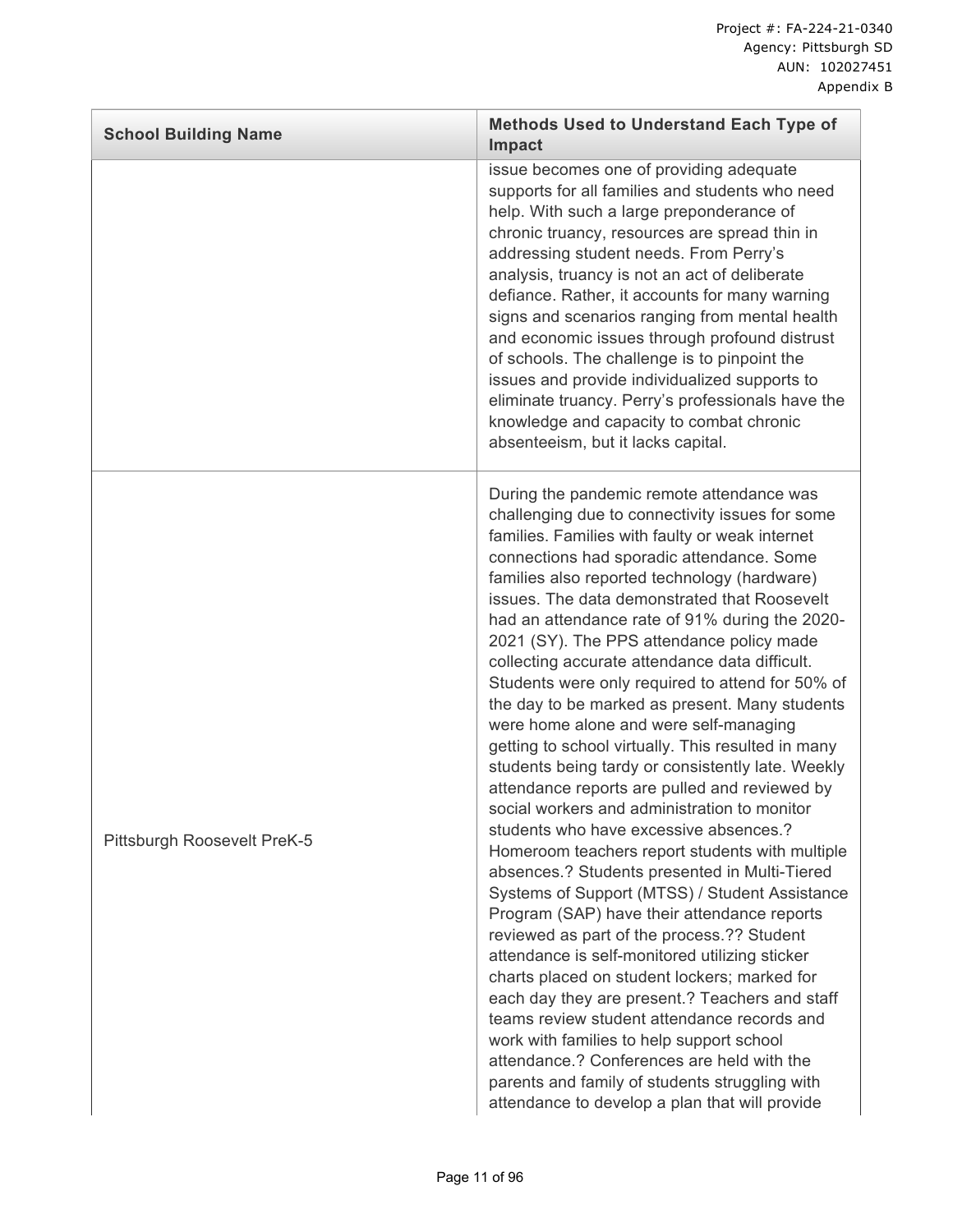| <b>School Building Name</b> | <b>Methods Used to Understand Each Type of</b><br><b>Impact</b>                                                                                                          |
|-----------------------------|--------------------------------------------------------------------------------------------------------------------------------------------------------------------------|
|                             | support to improve attendance.? Pittsburgh<br>Roosevelt also works collaboratively with the<br>local magistrate to identify barriers and resolve<br>chronic absenteeism. |

## **Social-emotional Well-being**

| <b>School Building Name</b>       | <b>Method Used to Understand Each Type of</b><br>Impact                                                                                                                                                                                                                                                                                                                                                                                                                                                                                                                                                                                                                                                                                                                                                                                                                                                                                                                                                                                                     |
|-----------------------------------|-------------------------------------------------------------------------------------------------------------------------------------------------------------------------------------------------------------------------------------------------------------------------------------------------------------------------------------------------------------------------------------------------------------------------------------------------------------------------------------------------------------------------------------------------------------------------------------------------------------------------------------------------------------------------------------------------------------------------------------------------------------------------------------------------------------------------------------------------------------------------------------------------------------------------------------------------------------------------------------------------------------------------------------------------------------|
| Pittsburgh Allderdice High School | A Dragon Connections (advisory) program was<br>developed during the pandemic to gather<br>informal data from all students and assess ways<br>to support them during remote learning in the<br>last two school years. This program was also<br>used to assess student's social and emotional<br>well-being. For this program, each adult staff<br>member is assigned a group of 10-15 students<br>in order to be their "connection" for support in<br>different ways, whether this is academic, social,<br>or emotional. They are also able to connect<br>them with other staff resources if necessary.<br>"Check-ins" have occurred at least weekly and<br>were generally done through Microsoft Teams<br>during the 2020-21 school year as most<br>students were remote for the entirety of the year.<br>The program is continuing during the 2021-22<br>school year. Also, a Social Emotional Learning<br>(SEL) survey was given to students during the<br>2020-21 school year (SY) and it will be given<br>twice during the 2021-22 SY through Panorama. |
| Pittsburgh Brashear High School   | To understand the impact on students social-<br>emotional well-being, staff members will<br>document student behaviors and interventions<br>then refer students for the Student Assistance<br>Program (SAP). The SAP team will meet to<br>review each referral as well as the<br>documentation collected by staff members. The<br>SAP team will then meet individually with referred<br>students and collect data from each meeting.                                                                                                                                                                                                                                                                                                                                                                                                                                                                                                                                                                                                                        |
|                                   | Methods the school will use to understand how<br>the social-emotional well-being of our students                                                                                                                                                                                                                                                                                                                                                                                                                                                                                                                                                                                                                                                                                                                                                                                                                                                                                                                                                            |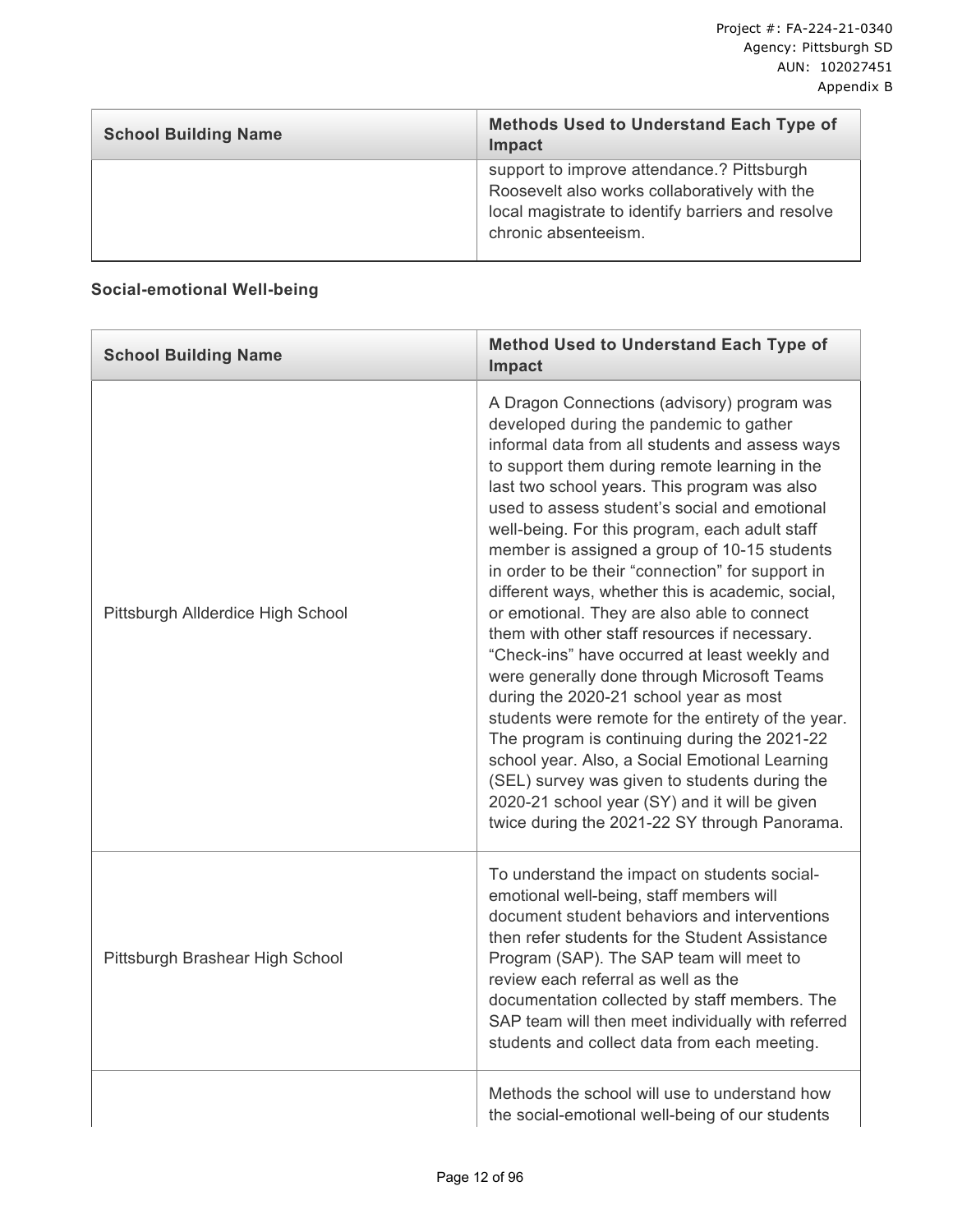| <b>School Building Name</b> | <b>Method Used to Understand Each Type of</b><br><b>Impact</b>                                                                                                                                                                                                                                                                                                                                                                                                                                                                                                                                                                                                                                                                                                                                                                                                                                                                                                                                                                                                                                                                                          |
|-----------------------------|---------------------------------------------------------------------------------------------------------------------------------------------------------------------------------------------------------------------------------------------------------------------------------------------------------------------------------------------------------------------------------------------------------------------------------------------------------------------------------------------------------------------------------------------------------------------------------------------------------------------------------------------------------------------------------------------------------------------------------------------------------------------------------------------------------------------------------------------------------------------------------------------------------------------------------------------------------------------------------------------------------------------------------------------------------------------------------------------------------------------------------------------------------|
| Pittsburgh Faison K-5       | has been impacted by COVID-19 are as follows:<br>(1) Office referrals provide information on<br>students that have been sent to the office due to<br>behaviors that require them to have a break<br>from the classroom setting. Reviewing the<br>number of referrals will provide quantitative data<br>on the impact of COVID-19 school wide. (2)<br>Informal meetings with students provide an<br>opportunity to determine what supports are<br>needed. (3) Informal meetings with parents also<br>provide an opportunity to determine what<br>supports are needed. (4) Review of the<br>Panorama survey provides another data source<br>to determine how students are doing because it<br>allows them to share their perspectives on<br>school. (5) As the counselor and social worker<br>works with students one on one or in small<br>groups, they are formatively assessing the<br>needs of students and that data is reviewed as<br>another way to help us understand student<br>needs.                                                                                                                                                           |
| Pittsburgh Obama 6-12       | Qualitative data was collected in narrative form<br>from parents, staff, and students. Based on our<br>SAP meeting referrals, emails from staff and<br>parents as well as phone calls and middle school<br>teams meetings we were able to gather data to<br>determine the support students needed.<br>Additionally, some parents shared that they often<br>called Resolve Crisis Services to the home or<br>were seeking treatment from the Services for<br>Teens at Risk (STAR) clinic and other clinics in<br>the area through Mercy Behavioral Health and<br>other agencies. Social workers and counselors<br>created virtual spaces for students to get<br>support. These spaces included a calming room<br>and information for additional resources i.e.,<br>Resolve, foodbanks, and other mental health<br>providers students could contact across the city<br>depending on their needs. Student Services<br>team members made calls to the homes of<br>students who were not showing up to class.<br>Teachers also created one-on-one virtual chats<br>for students who didn't come to class to share<br>assignment updates and provide support. |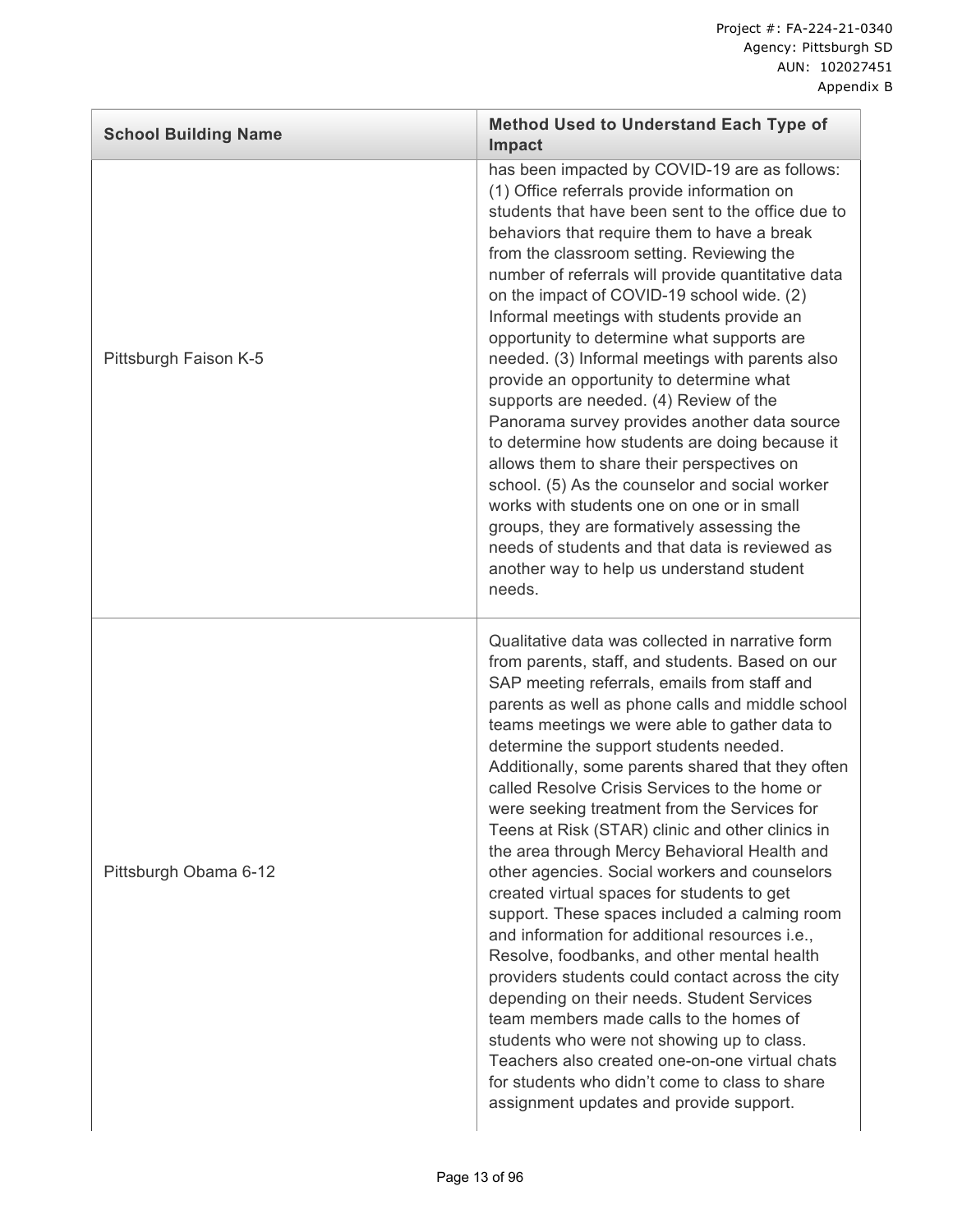| <b>School Building Name</b>  | <b>Method Used to Understand Each Type of</b><br>Impact                                                                                                                                                                                                                                                                                                                                                                                                                                                                                                                                                                                                                                                                                                                                                                                                                                                                                                                                                                                                                                                                                                                                                                                                                                                                                                                                                                                                                                             |
|------------------------------|-----------------------------------------------------------------------------------------------------------------------------------------------------------------------------------------------------------------------------------------------------------------------------------------------------------------------------------------------------------------------------------------------------------------------------------------------------------------------------------------------------------------------------------------------------------------------------------------------------------------------------------------------------------------------------------------------------------------------------------------------------------------------------------------------------------------------------------------------------------------------------------------------------------------------------------------------------------------------------------------------------------------------------------------------------------------------------------------------------------------------------------------------------------------------------------------------------------------------------------------------------------------------------------------------------------------------------------------------------------------------------------------------------------------------------------------------------------------------------------------------------|
| Pittsburgh Perry High School | Though not universally applicable to all students<br>and families, there is a strong correlation<br>between poverty and issues with social-<br>emotional well-being and health. As a high-<br>needs school with a vast majority of students<br>living in profound poverty (89% free and<br>reduced lunch) compounded by food insecurity,<br>many of Perry's students suffer immensely.<br>Education in the academic sense becomes<br>secondary to survival. This fact weighs heavily<br>on most of our students, who also happen to fall<br>into the school's two most challenged subgroups<br>of black (76.2%) and special populations (29%).<br>Much like chronic absenteeism, Perry engages<br>the following stakeholders to help us understand<br>the impact of social-emotional well-being of our<br>students and develop processes for helping<br>students feel safe in this realm: (1) the school's<br>parent school community counsel and families;<br>(2) the instructional cabinet; (3) the special<br>education department; (4) the Student<br>Assistance Program Core Team; and (5) the<br>active involvement of Turtle Creek Valley for<br>mental health and social support services.<br>Periodic professional development also occurs.<br>The foundation for effectively addressing social<br>and emotional deficiencies is present at Perry;<br>however, a lack of capital and resources holds<br>the school back from maximizing its efforts to<br>reach all students and families. |
|                              | Students spent eighteen months isolated from<br>their peers. In addition, many students did not<br>engage with others outside of their immediate<br>households due to potential COVID-19<br>exposure. During the pandemic Roosevelt<br>worked to provide students with opportunities to<br>engage with their peers utilizing the Positivity<br>Project. The Positivity Project Is a Social<br>Emotional program that teaches positive<br>psychology through 24 character traits. The<br>program also encourages positive relationships.<br>There was also daily check-in with students to<br>gauge emotional well-being. Data from the<br>Panorama Survey was utilized to measure                                                                                                                                                                                                                                                                                                                                                                                                                                                                                                                                                                                                                                                                                                                                                                                                                   |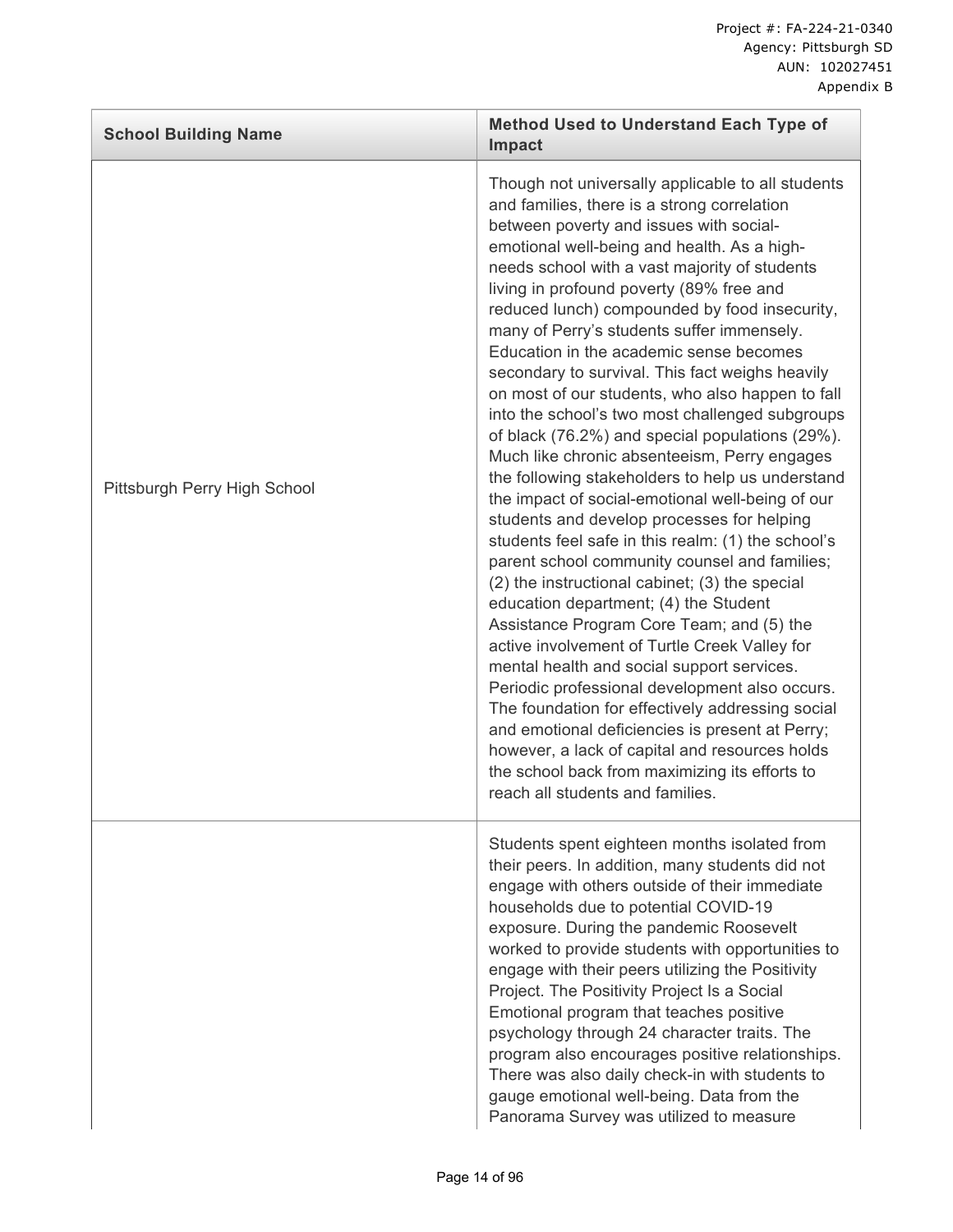| <b>School Building Name</b> | <b>Method Used to Understand Each Type of</b><br><b>Impact</b>                                                                                                                                                                                                                                                                                                                                                                                                                                                                                                                                                                                                                                                                                                                                                                                                                                                                                                                                                                                                            |
|-----------------------------|---------------------------------------------------------------------------------------------------------------------------------------------------------------------------------------------------------------------------------------------------------------------------------------------------------------------------------------------------------------------------------------------------------------------------------------------------------------------------------------------------------------------------------------------------------------------------------------------------------------------------------------------------------------------------------------------------------------------------------------------------------------------------------------------------------------------------------------------------------------------------------------------------------------------------------------------------------------------------------------------------------------------------------------------------------------------------|
| Pittsburgh Roosevelt PreK-5 | student emotional well-being. During the Spring<br>of 2021 only 48 % of the students responded<br>favorably to the questions in the category of<br>Challenging Feelings. In the category of<br><b>Emotional Regulation students responded</b><br>favorably to 49% of the questions. This data<br>indicates that the impact of remote learning due<br>to COVID-19 had a significant impact on the<br>social and emotional well-being of students.<br>Lastly, the students at Roosevelt participated in<br>the Student Envoy Project (the Project). The<br>Project is Pittsburgh Public Schools' student<br>leadership program focused on efficacy. The<br>Project focuses on mobilizing students directly;<br>engaging them as active and essential partners<br>in improving their academic performance and<br>both school and classroom culture.? The Student<br>Envoys teach the "Efficacy Secrets" to students.<br>The program had limited impact during the<br>pandemic as students were not physically<br>together to benefit from the work of the Student<br>Envoys. |

# **Student Engagement**

| <b>School Building Name</b>       | <b>Method Used to Understand Each Type of</b><br><b>Impact</b>                                                                                                                                                                                                                                                                                                                                                                                          |
|-----------------------------------|---------------------------------------------------------------------------------------------------------------------------------------------------------------------------------------------------------------------------------------------------------------------------------------------------------------------------------------------------------------------------------------------------------------------------------------------------------|
| Pittsburgh Allderdice High School | A family survey was distributed during the 2020-<br>21 SY to gather parent feedback on remote<br>learning and student engagement. This has also<br>been a consistent topic of conversation through<br>Parent Teacher Organization (PTO) and Parent<br>School Community Council (PSCC) meetings.<br>Additionally, our Dragon Connections program<br>during the 2020-21 SY helped to gauge student<br>feedback regarding their engagement in<br>learning. |
|                                   | Data analysis, focus groups, and observations<br>will be used to understand the impact on student<br>engagement. Data reviews of grades will be<br>completed to identify students who are<br>disengaged. Daily attendance data will be                                                                                                                                                                                                                  |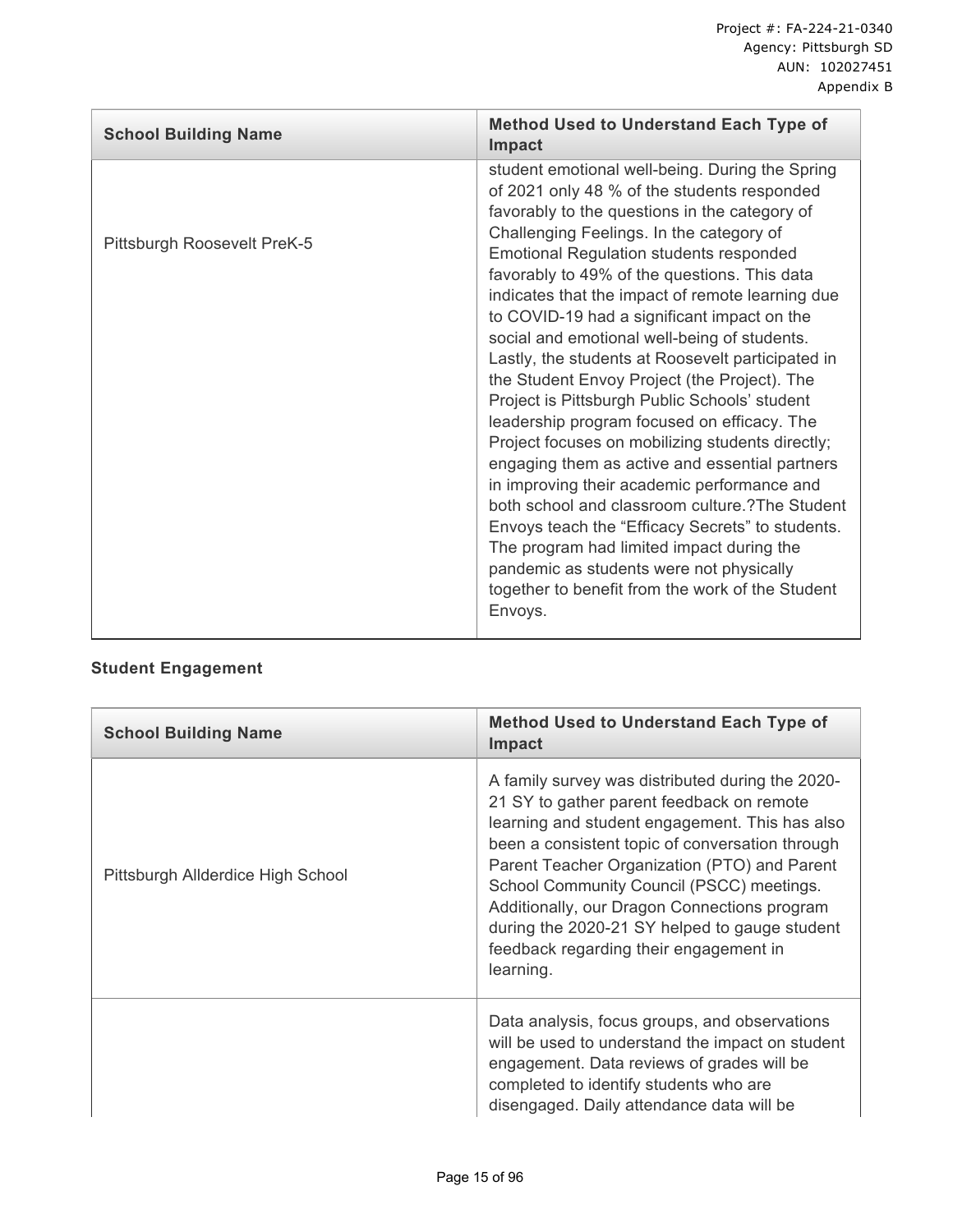| <b>School Building Name</b>     | <b>Method Used to Understand Each Type of</b><br><b>Impact</b>                                                                                                                                                                                                                                                                                                                                                                                                                                                                                                                                                                                                                                                                                                                                                                                                                                                                                                                                                                                                  |
|---------------------------------|-----------------------------------------------------------------------------------------------------------------------------------------------------------------------------------------------------------------------------------------------------------------------------------------------------------------------------------------------------------------------------------------------------------------------------------------------------------------------------------------------------------------------------------------------------------------------------------------------------------------------------------------------------------------------------------------------------------------------------------------------------------------------------------------------------------------------------------------------------------------------------------------------------------------------------------------------------------------------------------------------------------------------------------------------------------------|
| Pittsburgh Brashear High School | reviewed, per period, to identify students who<br>are not attending class. Focus groups will review<br>grades and daily attendance data to identify<br>students who are disengaged. Additionally,<br>observations by administration will assess<br>student engagement in class and identify<br>students who are not attending specific class<br>periods.                                                                                                                                                                                                                                                                                                                                                                                                                                                                                                                                                                                                                                                                                                        |
| Pittsburgh Faison K-5           | To understand how student engagement has<br>been impacted by COVID-19 school<br>administration will conduct formal and informal<br>classroom observations to determine how<br>students are interacting with grade level content.                                                                                                                                                                                                                                                                                                                                                                                                                                                                                                                                                                                                                                                                                                                                                                                                                                |
| Pittsburgh Obama 6-12           | During the 2020-21 (SY) we noticed that<br>students who were not engaged fell even more<br>behind academically and socially. To understand<br>student engagement, we looked at class<br>attendance, grades, and data from grade level<br>meetings that occurred weekly for middle school<br>and bi-weekly for high school. Students who<br>were learning attended class and their grades<br>were reflective of attendance, participation and<br>understanding of class objectives. There was a<br>spike in the number of SAP referrals and in the<br>number of students who refused to engage in<br>school all together. Students complained of<br>anxiety, fatigue from working on computers daily,<br>and depression due to being out of school for so<br>long and no contact with friends and family. In<br>addition to the factors above, from March 2019<br>to the present many students had to take on the<br>responsibility of obtaining jobs to support their<br>families. This also negatively impacted student<br>success and engagement with school. |
|                                 | Student engagement has suffered since March<br>2019. The school is working hard to inspire<br>students and families to recommit activity to the<br>school, but there is work to be done. Beyond<br>professional development with faculty geared<br>toward heightening student engagement and,<br>subsequently, achievement, Perry collaborates<br>with outside service providers in helping reach                                                                                                                                                                                                                                                                                                                                                                                                                                                                                                                                                                                                                                                               |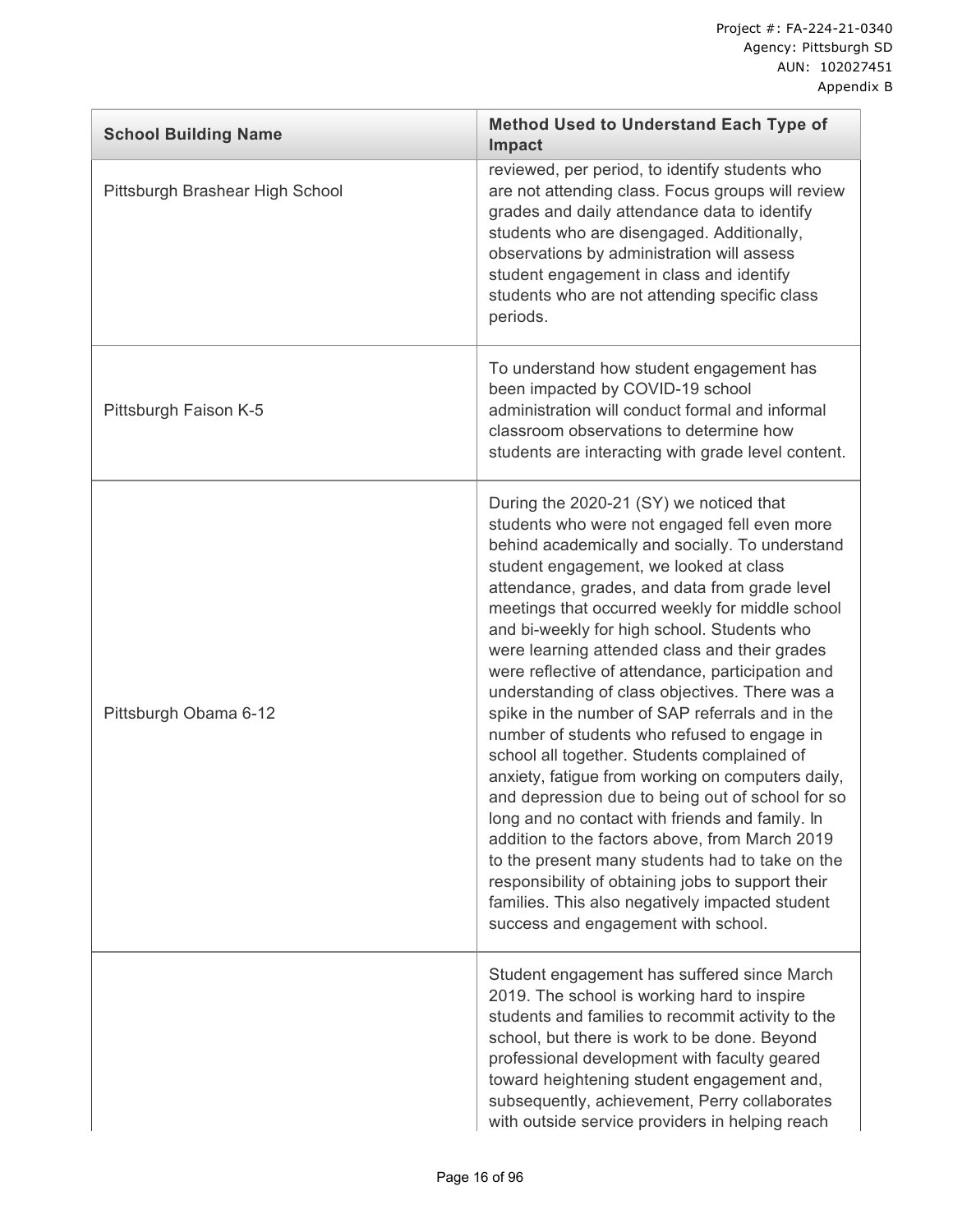| <b>School Building Name</b>  | <b>Method Used to Understand Each Type of</b><br><b>Impact</b>                                                                                                                                                                                                                                                                                                                                                                                                                                                                                                                                                                                                                                                                                                                                                                                                                                                                                                                                                                                                                                    |
|------------------------------|---------------------------------------------------------------------------------------------------------------------------------------------------------------------------------------------------------------------------------------------------------------------------------------------------------------------------------------------------------------------------------------------------------------------------------------------------------------------------------------------------------------------------------------------------------------------------------------------------------------------------------------------------------------------------------------------------------------------------------------------------------------------------------------------------------------------------------------------------------------------------------------------------------------------------------------------------------------------------------------------------------------------------------------------------------------------------------------------------|
| Pittsburgh Perry High School | students in different and inspiring ways. Most<br>recently, A+ Schools supported and presented<br>the Perry Zine, an interactive publication<br>underwritten by A+ and produced by the Perry<br>Fellows-an organization of students committed<br>to the growth and rebirth of Perry. A major theme<br>of Perry Zine is community activism with Perry at<br>the center of their efforts. A+ also has a major<br>presence in Perry's Parent School Community<br>Council (PSCC). Their collaboration with us and<br>extension to collaborative professional<br>development with faculty and staff has<br>contributed to Perry better understanding the<br>challenges it faces pertinent to student<br>engagement and support development of<br>initiatives for inspiring optimal engagement. But<br>as is the case with Perry's other issues, capital<br>resources are lacking. More are essential for<br>helping reach as many students as possible to<br>increase engagement and subsequent<br>attendance, scholastic performance, and life-<br>long readiness for success.                        |
| Pittsburgh Roosevelt PreK-5  | COVID-19 created significant impacts on student<br>engagement. In order to be engaged, students<br>must regularly attend school. While the 2020-<br>2021 SY attendance rate was 91%; attendance<br>for African-American students was 90%. And<br>students with regular attendance was measured<br>at 73%. This data indicated that only 73% of<br>students had attendance greater than 90%.<br>African-American students showed a rate of<br>regular attendance at 68%. Attendance will<br>continue to be monitored as will assessment<br>scores on NWEA MAP, DIBELS and curriculum-<br>based assessments. During COVID-19 students<br>elected not to engage by not logging in to virtual<br>learning. Many times, students would log in for<br>purposes of attendance but did not answer or<br>speak during instruction. Since there was a<br>District virtual learning policy that students did<br>not have to turn their cameras on, many<br>students refused to turn on their cameras.<br>Engagement was difficult to monitor due to this<br>policy. In addition, students were challenged to |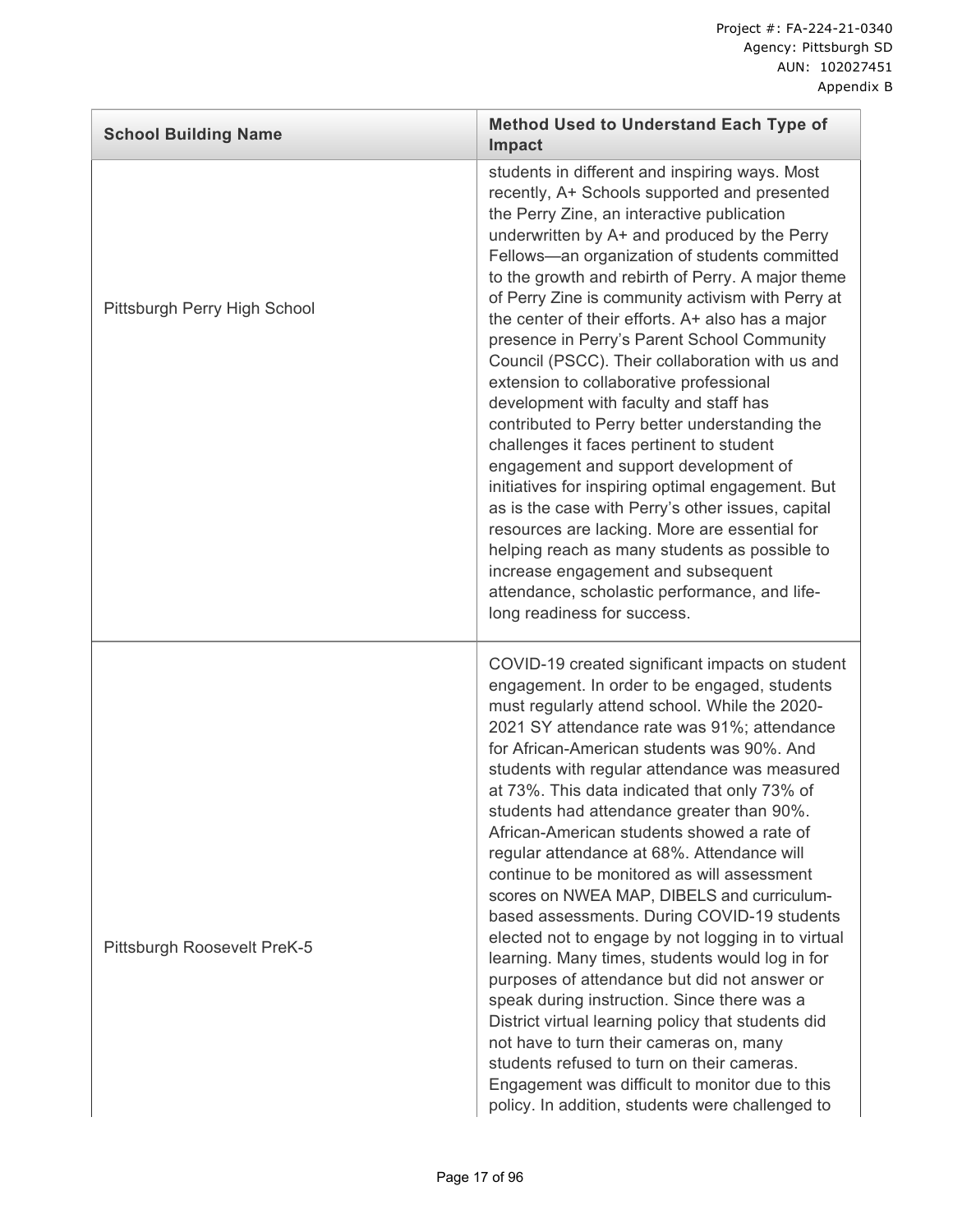| <b>School Building Name</b> | <b>Method Used to Understand Each Type of</b><br><b>Impact</b>                                                                                                                                                                                                    |
|-----------------------------|-------------------------------------------------------------------------------------------------------------------------------------------------------------------------------------------------------------------------------------------------------------------|
|                             | complete work or assessments. Many students<br>did not complete assignments even when<br>provided with multiple opportunities to do so.<br>Now that students have returned to in-person<br>learning student engagement will be measured<br>by assessment results. |

#### **Other Indicators**

| <b>School Building Name</b>  | <b>Methods Used to Understand Each Type of</b><br><b>Impact</b>                                                                                                                                                                                                                                                                                                                                                                                                                                                                                                                                                                                                                                                                                                                                                                                                                                                                                                                                                                                                                                                                                                                                                                          |
|------------------------------|------------------------------------------------------------------------------------------------------------------------------------------------------------------------------------------------------------------------------------------------------------------------------------------------------------------------------------------------------------------------------------------------------------------------------------------------------------------------------------------------------------------------------------------------------------------------------------------------------------------------------------------------------------------------------------------------------------------------------------------------------------------------------------------------------------------------------------------------------------------------------------------------------------------------------------------------------------------------------------------------------------------------------------------------------------------------------------------------------------------------------------------------------------------------------------------------------------------------------------------|
| Pittsburgh Perry High School | A major initiative at Perry is reimagining the<br>school's structure to support self-actualization of<br>whole students via creation of different schools<br>within the academy, including schools of liberal<br>arts, career and technical education (CTE), and<br>military science. At the core of this initiative is the<br>Reimagine Perry Workgroup: a team of<br>administration, faculty, staff, and community<br>partners (including A+ and the Buhl Foundation)<br>dedicated to analyzing data pertinent to what<br>Perry calls ABC: Attendance, Behavior, and<br>Course Completion. The group is informed by<br>data and driven to propose organizational and<br>institutional changes to optimize ABC. In short,<br>all areas of concern as outlined in the previous<br>sections are prioritized by the Reimagine Perry<br>Workgroup. COVID-19 has posed a major<br>challenge to the group and the school reform<br>initiative it fronts, but it has not hampered efforts<br>to progress the school in the best interest of<br>students. Again, the will to help students amid<br>multiple challenges and a global pandemic is<br>there. What is missing is the capital and<br>resources to maximize efforts to help children. |

### **Documenting Disproportionate Impacts**

2. Identify the **student** groups in the A-TSI designated School that faced particularly significant impacts from the pandemic. Note that the student group(s) for which the school was designated A-TSI should be included in this listing. For each student group, provide specific strategies that were used or will be used to identify and measure impacts. This table can be completed for each A-TSI designated School included in this application.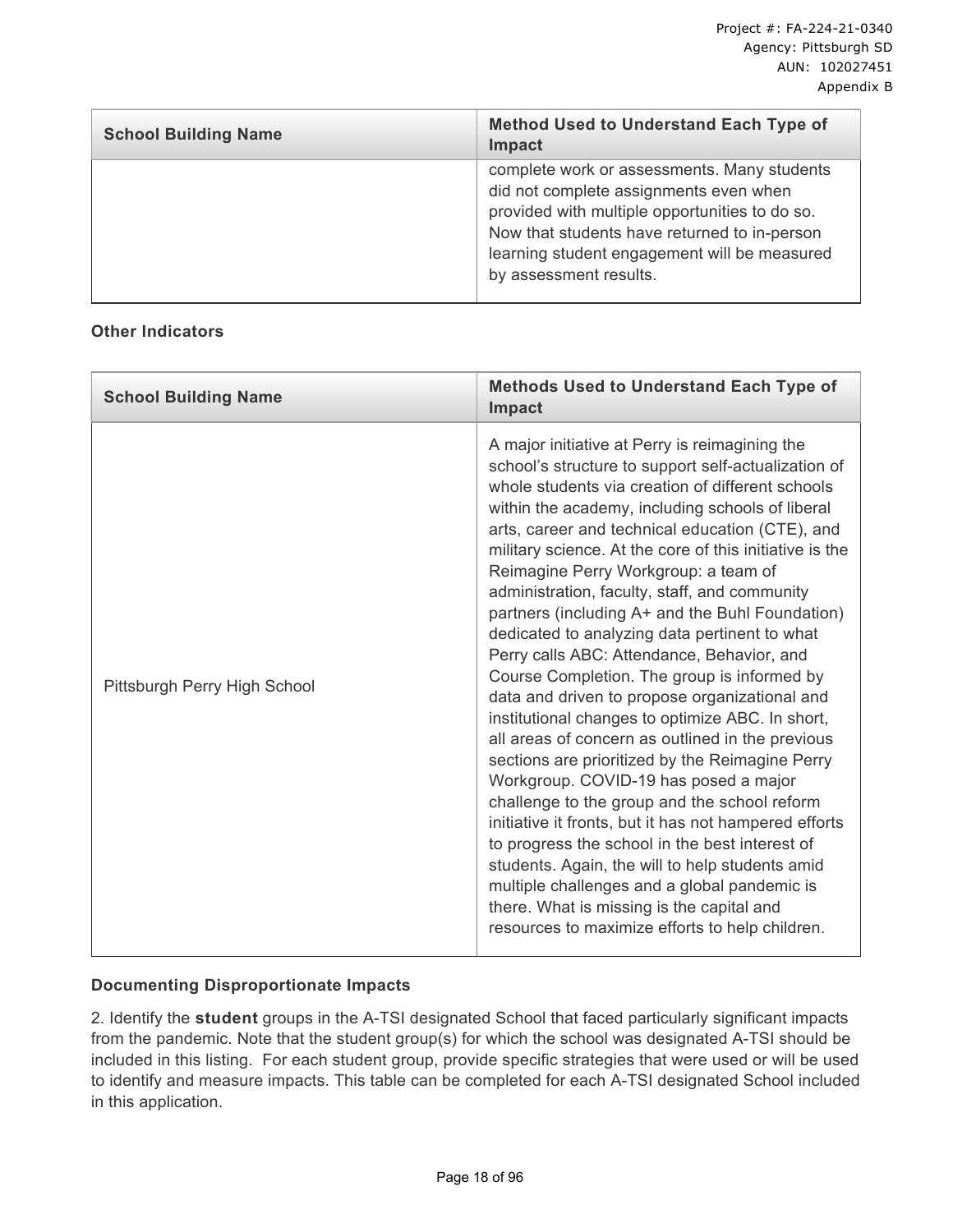| <b>School Building Name</b>          | <b>Student Group</b>                                                                                                                                                                 | <b>Provide specific strategies</b><br>that were used or will be<br>used to identify and<br>measure impacts                                                                                                                                                                                                                                                                                                                                                                                                                                                                                                                                                                                                                                                                                                    |
|--------------------------------------|--------------------------------------------------------------------------------------------------------------------------------------------------------------------------------------|---------------------------------------------------------------------------------------------------------------------------------------------------------------------------------------------------------------------------------------------------------------------------------------------------------------------------------------------------------------------------------------------------------------------------------------------------------------------------------------------------------------------------------------------------------------------------------------------------------------------------------------------------------------------------------------------------------------------------------------------------------------------------------------------------------------|
| Pittsburgh Allderdice High<br>School | Children with disabilities<br>(including infants, toddlers,<br>children, and youth with<br>disabilities eligible under the<br>Individuals with Disabilities<br>Education Act [IDEA]) | (1) Academic and attendance<br>review by student services<br>department and school<br>administration at both quarterly<br>and mid-quarter points in time.<br>(2) Consult period for various<br>Program for Students with<br>Exceptionalities (PSE) staff to<br>assess roster of students.                                                                                                                                                                                                                                                                                                                                                                                                                                                                                                                     |
| Pittsburgh Allderdice High<br>School | Students from each racial or<br>ethnic group (e.g., identifying<br>disparities and focusing on<br>underserved student groups by<br>race or ethnicity)                                | African American students -<br>Quarterly academic and<br>attendance review by student<br>services department and<br>school administration.                                                                                                                                                                                                                                                                                                                                                                                                                                                                                                                                                                                                                                                                    |
|                                      |                                                                                                                                                                                      | Through the use of data<br>collection and focus groups,<br>the extent of the impact on<br>student learning and well-being<br>will be assessed. To increase<br>student achievement and<br>support student learning as<br>well as support the well-being<br>of students, Brashear High<br>School will implement an After<br>School Re-Engagement<br>program which will also<br>incorporate tutoring, mentoring<br>through community<br>partnerships, group therapy<br>and counseling, a book club,<br>and provide access to<br>electronic devices. The After<br>School Re-Engagement<br>program will address and<br>support the academic needs of<br>students through activities,<br>developed and delivered by<br>teachers, which will provide<br>learners with needed skills for<br>success within the school |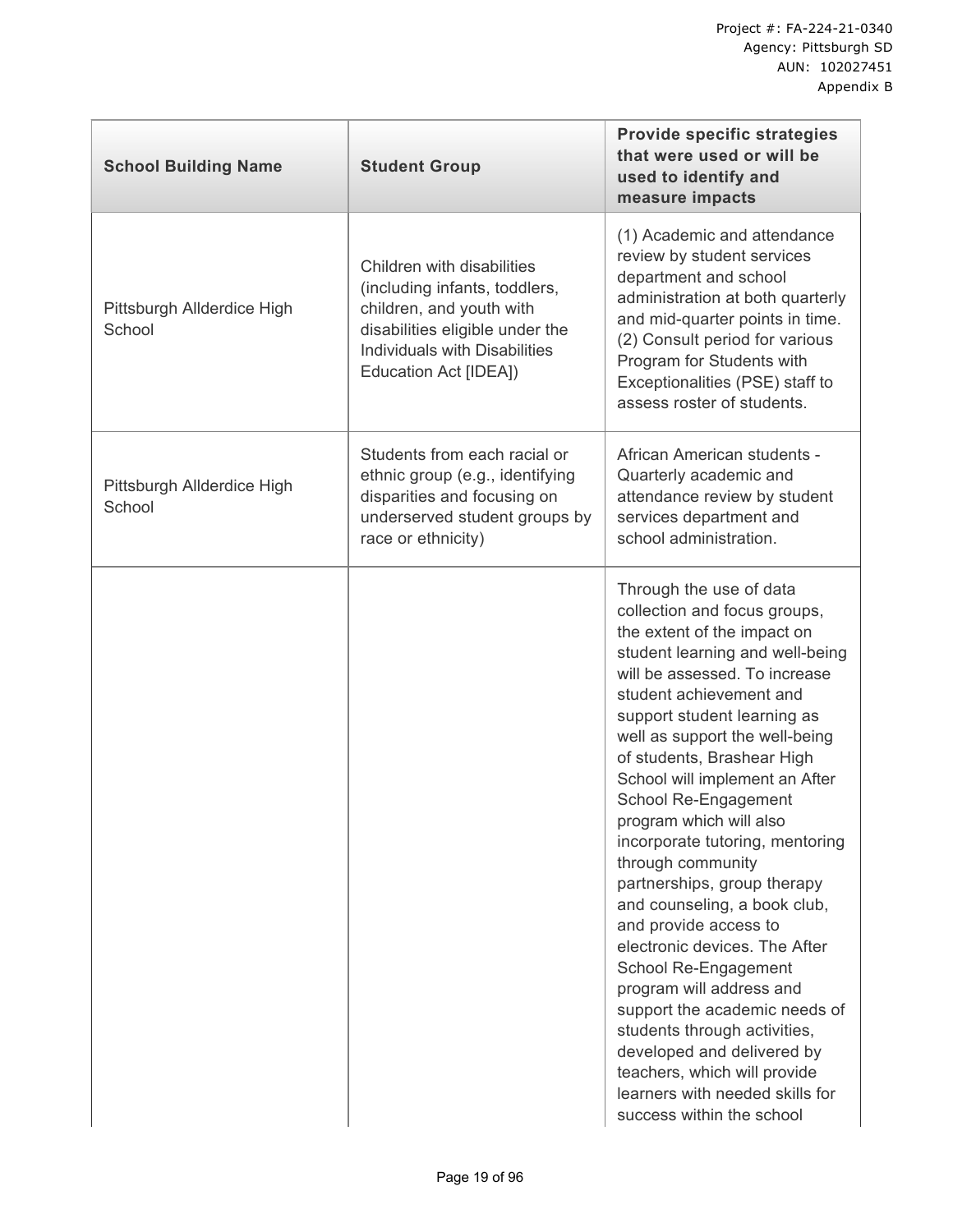| <b>School Building Name</b>        | <b>Student Group</b>                 | <b>Provide specific strategies</b><br>that were used or will be<br>used to identify and<br>measure impacts                                                                                                                                                                                                                                                                                                                                                                                                                                                                                                                                                                                                                                                                                                                                                                                                                                                                                                                                                                                                                                                                                                                                                                                                                                                                                                             |
|------------------------------------|--------------------------------------|------------------------------------------------------------------------------------------------------------------------------------------------------------------------------------------------------------------------------------------------------------------------------------------------------------------------------------------------------------------------------------------------------------------------------------------------------------------------------------------------------------------------------------------------------------------------------------------------------------------------------------------------------------------------------------------------------------------------------------------------------------------------------------------------------------------------------------------------------------------------------------------------------------------------------------------------------------------------------------------------------------------------------------------------------------------------------------------------------------------------------------------------------------------------------------------------------------------------------------------------------------------------------------------------------------------------------------------------------------------------------------------------------------------------|
| Pittsburgh Brashear High<br>School | Children and youth in foster<br>care | building. Focus groups will<br>analyze data to enroll students<br>in the After School Re-<br>Engagement program. Tutoring<br>will also be available during the<br>After School Re-Engagement<br>program. Tutoring will be<br>provided by Americorps<br>volunteers to support student<br>learning. Students can request<br>tutoring and focus groups will<br>use data analysis to enroll<br>students in the tutoring<br>program. Tutoring will be<br>available for core subjects as<br>well as electives. To support<br>students' academic and<br>personal goals as well as<br>students' social-emotional well-<br>being, mentoring through<br>community partnerships will be<br>provided. Through data<br>analysis, focus groups will<br>identify students who will<br>participate in the mentoring<br>program, additionally, students<br>can request a mentor. To<br>provide additional support to<br>address student's social-<br>emotional well-being, a<br>counselor will provide after<br>school group therapy and<br>counseling. Students can<br>request to be enrolled in the<br>program. Additionally, a focus<br>group will examine data to<br>identify students who could be<br>enrolled in the program. To<br>ensure reliable access to<br>technology for all students<br>within the school building,<br>additionally laptops will be<br>available. Additional laptops will<br>be provided to students when |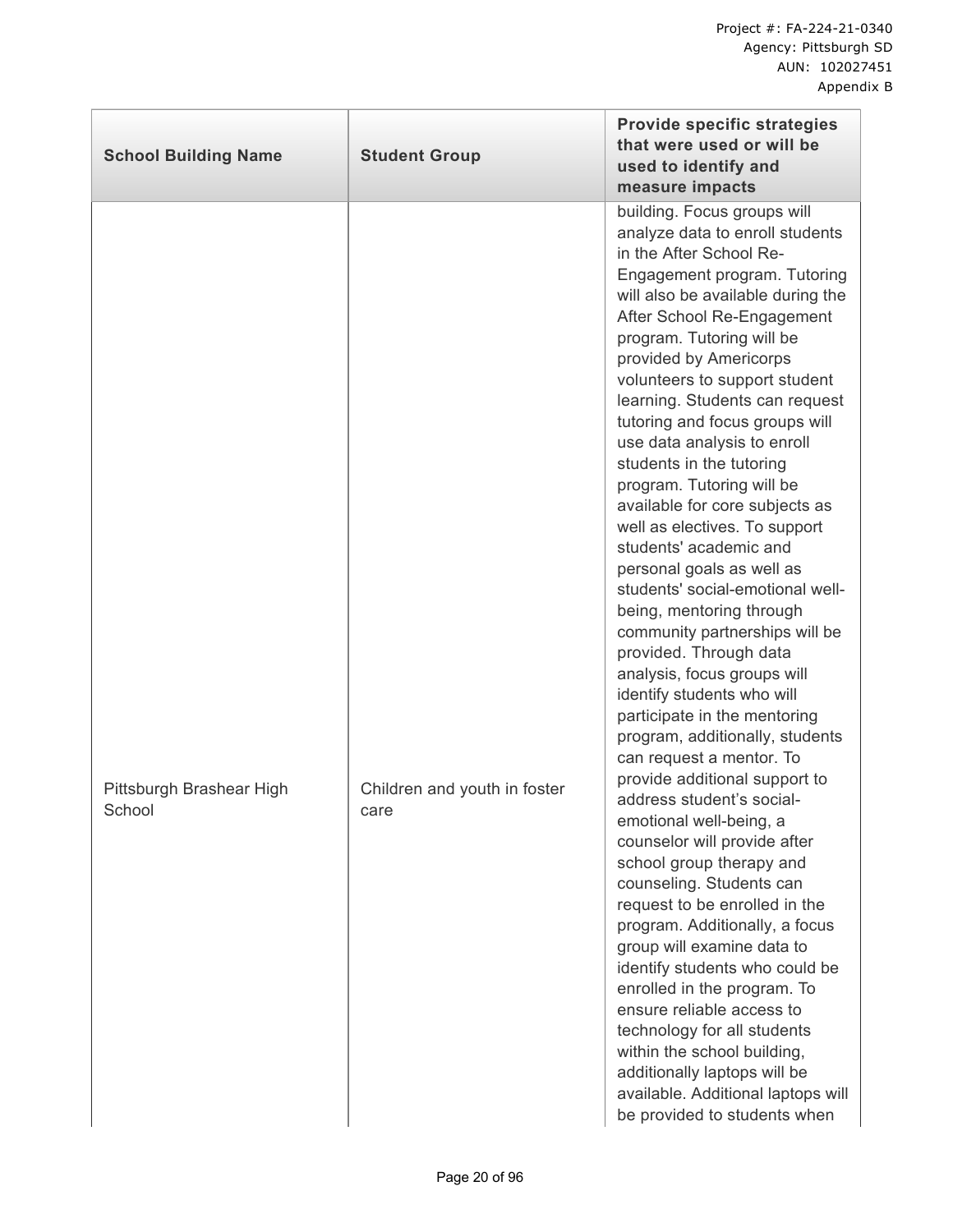| <b>School Building Name</b> | <b>Student Group</b> | <b>Provide specific strategies</b><br>that were used or will be<br>used to identify and<br>measure impacts                                                                                                                                                                                                                                                                                                                                                                                                                                                                                                                                                                                                                                                                                                                                                                                                                                                                                                                                                                                                                                                                                                                                                       |
|-----------------------------|----------------------|------------------------------------------------------------------------------------------------------------------------------------------------------------------------------------------------------------------------------------------------------------------------------------------------------------------------------------------------------------------------------------------------------------------------------------------------------------------------------------------------------------------------------------------------------------------------------------------------------------------------------------------------------------------------------------------------------------------------------------------------------------------------------------------------------------------------------------------------------------------------------------------------------------------------------------------------------------------------------------------------------------------------------------------------------------------------------------------------------------------------------------------------------------------------------------------------------------------------------------------------------------------|
|                             |                      | their device is unavailable or in<br>need of repair. A book club will<br>be developed to support<br>student engagement, social-<br>emotional well-being, as well as<br>address the academic impact<br>of lost instructional time. Guest<br>author(s) will host one or more<br>book club meetings to discuss<br>their work with students.<br>Information will be<br>disseminated to staff and<br>students about the book club<br>and students can enroll<br>themselves. Additionally, staff<br>members will reach out to<br>students they believe would be<br>interested in, or, would benefit<br>from the book club to discuss<br>enrollment. Data collection will<br>occur during the After School<br>Re-Engagement Program, the<br>mentoring program, group<br>therapy and counseling, and<br>book club. Focus groups will<br>analyze the data for each<br>method to assess the impact of<br>each strategy and determine<br>further supports if needed.<br>Tracking and inventorying will<br>occur for student devices to<br>ensure all students have<br>access to reliable technology<br>at school and at home. This<br>data will also be communicated<br>to the Technology Office to<br>ensure district assigned<br>student devices are working<br>properly. |
|                             |                      | Through the use of data<br>collection and focus groups,<br>the extent of the impact on                                                                                                                                                                                                                                                                                                                                                                                                                                                                                                                                                                                                                                                                                                                                                                                                                                                                                                                                                                                                                                                                                                                                                                           |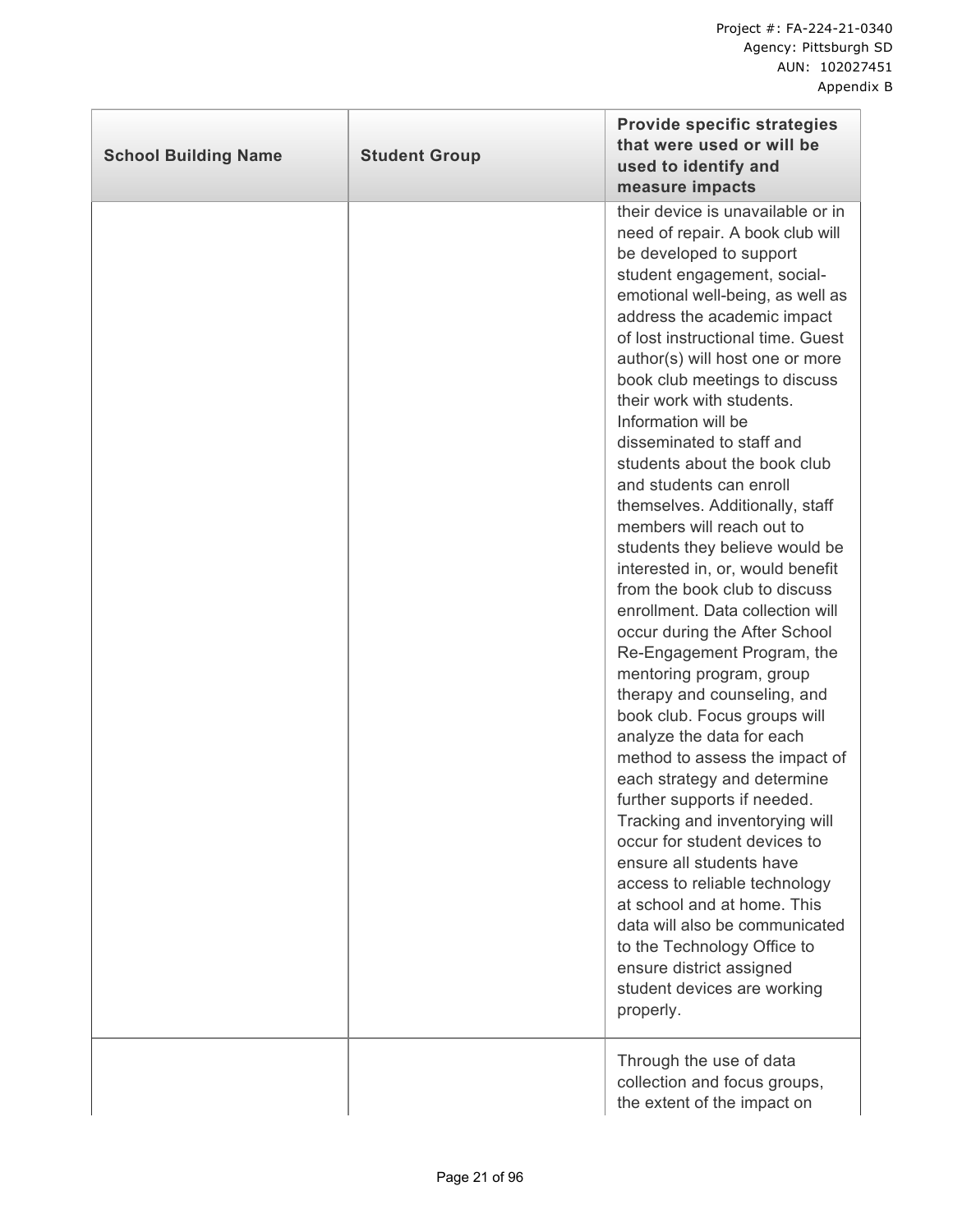| <b>School Building Name</b> | <b>Student Group</b> | <b>Provide specific strategies</b><br>that were used or will be<br>used to identify and<br>measure impacts                                                                                                                                                                                                                                                                                                                                                                                                                                                                                                                                                                                                                                                                                                                                                                                                                                                                                                                                                                                                                                                                                                                                                                                                                                                        |
|-----------------------------|----------------------|-------------------------------------------------------------------------------------------------------------------------------------------------------------------------------------------------------------------------------------------------------------------------------------------------------------------------------------------------------------------------------------------------------------------------------------------------------------------------------------------------------------------------------------------------------------------------------------------------------------------------------------------------------------------------------------------------------------------------------------------------------------------------------------------------------------------------------------------------------------------------------------------------------------------------------------------------------------------------------------------------------------------------------------------------------------------------------------------------------------------------------------------------------------------------------------------------------------------------------------------------------------------------------------------------------------------------------------------------------------------|
|                             |                      | student learning and well-being<br>will be assessed. To increase<br>student achievement and<br>support student learning as<br>well as support the well-being<br>of students, Brashear High<br>School will implement an After<br>School Re-Engagement<br>program which will also<br>incorporate tutoring, mentoring<br>through community<br>partnerships, group therapy<br>and counseling, a book club,<br>and provide access to<br>electronic devices. The After<br>School Re-Engagement<br>program will address and<br>support the academic needs of<br>students through activities,<br>developed and delivered by<br>teachers, which will provide<br>learners with needed skills for<br>success within the school<br>building. Focus groups will<br>analyze data to enroll students<br>in the After School Re-<br>Engagement program. Tutoring<br>will also be available during the<br>After School Re-Engagement<br>program. Tutoring will be<br>provided by Americorps<br>volunteers to support student<br>learning. Students can request<br>tutoring and focus groups will<br>use data analysis to enroll<br>students in the tutoring<br>program. Tutoring will be<br>available for core subjects as<br>well as electives. To support<br>students' academic and<br>personal goals as well as<br>students' social-emotional well-<br>being, mentoring through |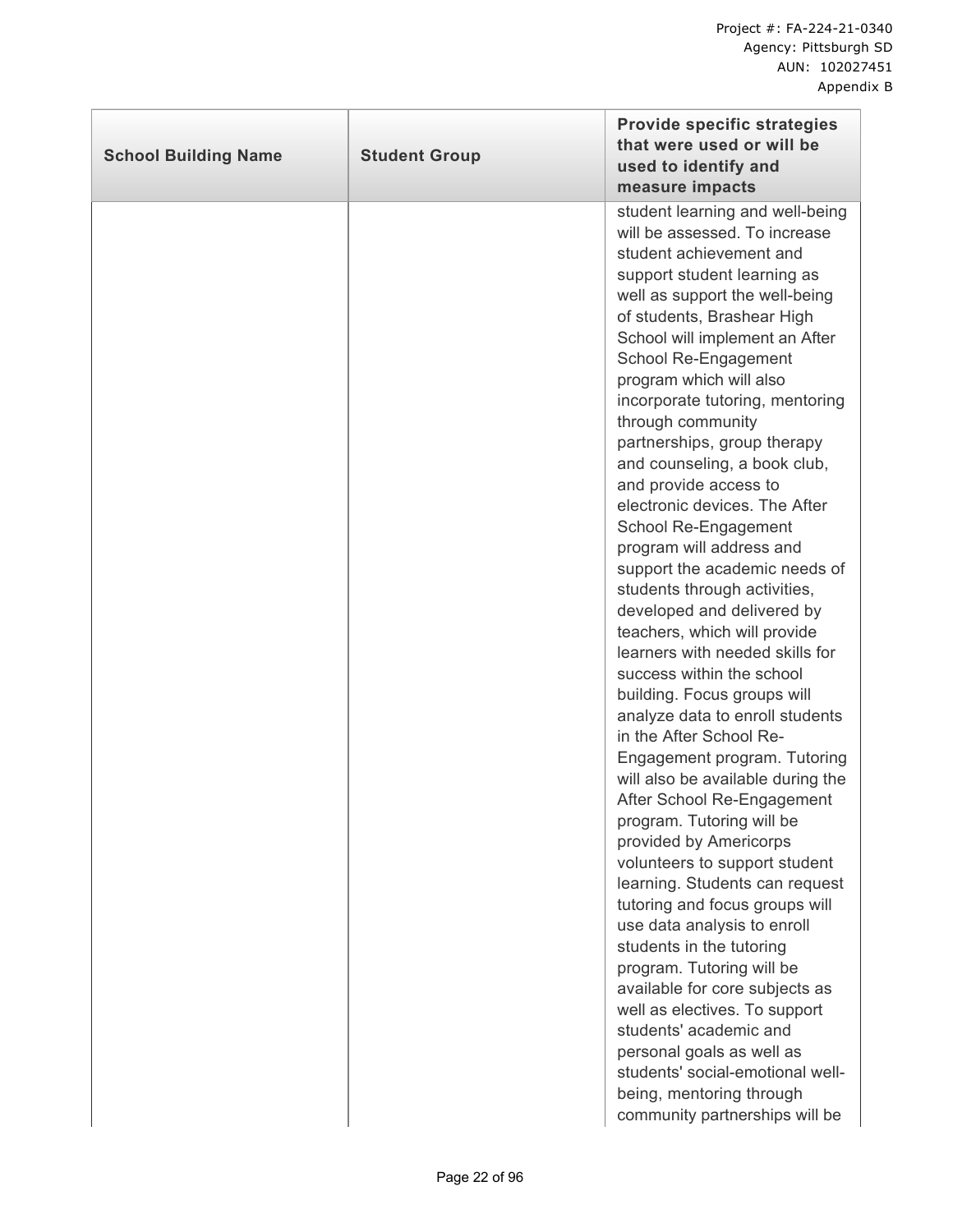| <b>School Building Name</b>        | <b>Student Group</b>                                                                                                                                                                 | <b>Provide specific strategies</b><br>that were used or will be<br>used to identify and<br>measure impacts                                                                                                                                                                                                                                                                                                                                                                                                                                                                                                                                                                                                                                                                                                                                                                                                                                                                                                                                                                                                                                                                                                                                                                                                                                                                                                                                    |
|------------------------------------|--------------------------------------------------------------------------------------------------------------------------------------------------------------------------------------|-----------------------------------------------------------------------------------------------------------------------------------------------------------------------------------------------------------------------------------------------------------------------------------------------------------------------------------------------------------------------------------------------------------------------------------------------------------------------------------------------------------------------------------------------------------------------------------------------------------------------------------------------------------------------------------------------------------------------------------------------------------------------------------------------------------------------------------------------------------------------------------------------------------------------------------------------------------------------------------------------------------------------------------------------------------------------------------------------------------------------------------------------------------------------------------------------------------------------------------------------------------------------------------------------------------------------------------------------------------------------------------------------------------------------------------------------|
| Pittsburgh Brashear High<br>School | Children with disabilities<br>(including infants, toddlers,<br>children, and youth with<br>disabilities eligible under the<br>Individuals with Disabilities<br>Education Act [IDEA]) | provided. Through data<br>analysis, focus groups will<br>identify students who will<br>participate in the mentoring<br>program, additionally, students<br>can request a mentor. To<br>provide additional support to<br>address student's social-<br>emotional well-being, a<br>counselor will provide after<br>school group therapy and<br>counseling. Students can<br>request to be enrolled in the<br>program. Additionally, a focus<br>group will examine data to<br>identify students who could be<br>enrolled in the program. To<br>ensure reliable access to<br>technology for all students<br>within the school building,<br>additionally laptops will be<br>available. Additional laptops will<br>be provided to students when<br>their device is unavailable or in<br>need of repair. A book club will<br>be developed to support<br>student engagement, social-<br>emotional well-being, as well as<br>address the academic impact<br>of lost instructional time. Guest<br>author(s) will host one or more<br>book club meetings to discuss<br>their work with students.<br>Information will be<br>disseminated to staff and<br>students about the book club<br>and students can enroll<br>themselves. Additionally, staff<br>members will reach out to<br>students they believe would be<br>interested in, or, would benefit<br>from the book club to discuss<br>enrollment. Data collection will<br>occur during the After School |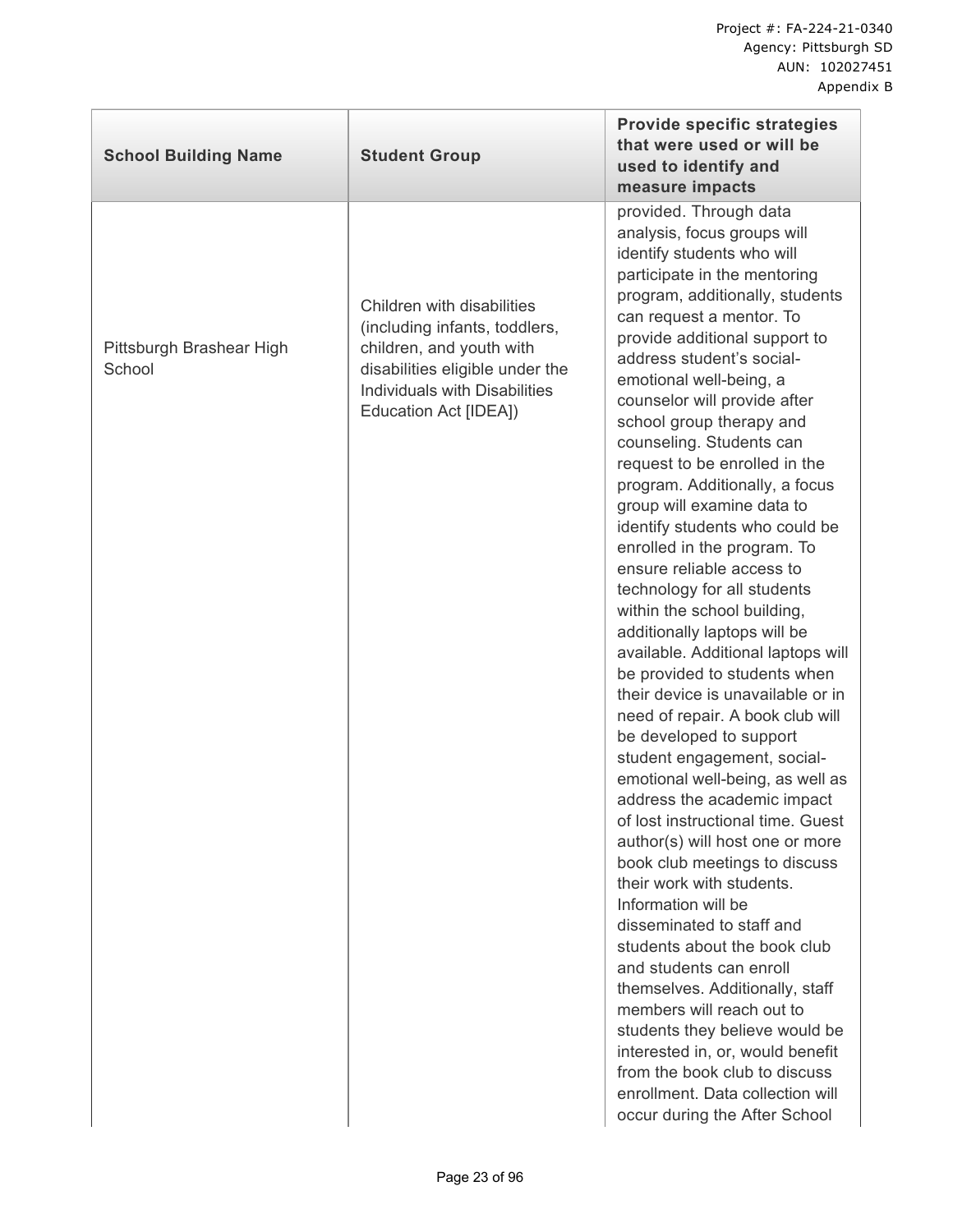| <b>School Building Name</b> | <b>Student Group</b> | <b>Provide specific strategies</b><br>that were used or will be<br>used to identify and<br>measure impacts                                                                                                                                                                                                                                                                                                                                                                                                                                                                                                                                                                                                                                    |
|-----------------------------|----------------------|-----------------------------------------------------------------------------------------------------------------------------------------------------------------------------------------------------------------------------------------------------------------------------------------------------------------------------------------------------------------------------------------------------------------------------------------------------------------------------------------------------------------------------------------------------------------------------------------------------------------------------------------------------------------------------------------------------------------------------------------------|
|                             |                      | Re-Engagement Program, the<br>mentoring program, group<br>therapy and counseling, and<br>book club. Focus groups will<br>analyze the data for each<br>method to assess the impact of<br>each strategy and determine<br>further supports if needed.<br>Tracking and inventorying will<br>occur for student devices to<br>ensure all students have<br>access to reliable technology<br>at school and at home. This<br>data will also be communicated<br>to the Technology Office to<br>ensure district assigned<br>student devices are working<br>properly.                                                                                                                                                                                     |
|                             |                      | Through the use of data<br>collection and focus groups,<br>the extent of the impact on<br>student learning and well-being<br>will be assessed. To increase<br>student achievement and<br>support student learning as<br>well as support the well-being<br>of students, Brashear High<br>School will implement an After<br>School Re-Engagement<br>program which will also<br>incorporate tutoring, mentoring<br>through community<br>partnerships, group therapy<br>and counseling, a book club,<br>and provide access to<br>electronic devices. The After<br>School Re-Engagement<br>program will address and<br>support the academic needs of<br>students through activities,<br>developed and delivered by<br>teachers, which will provide |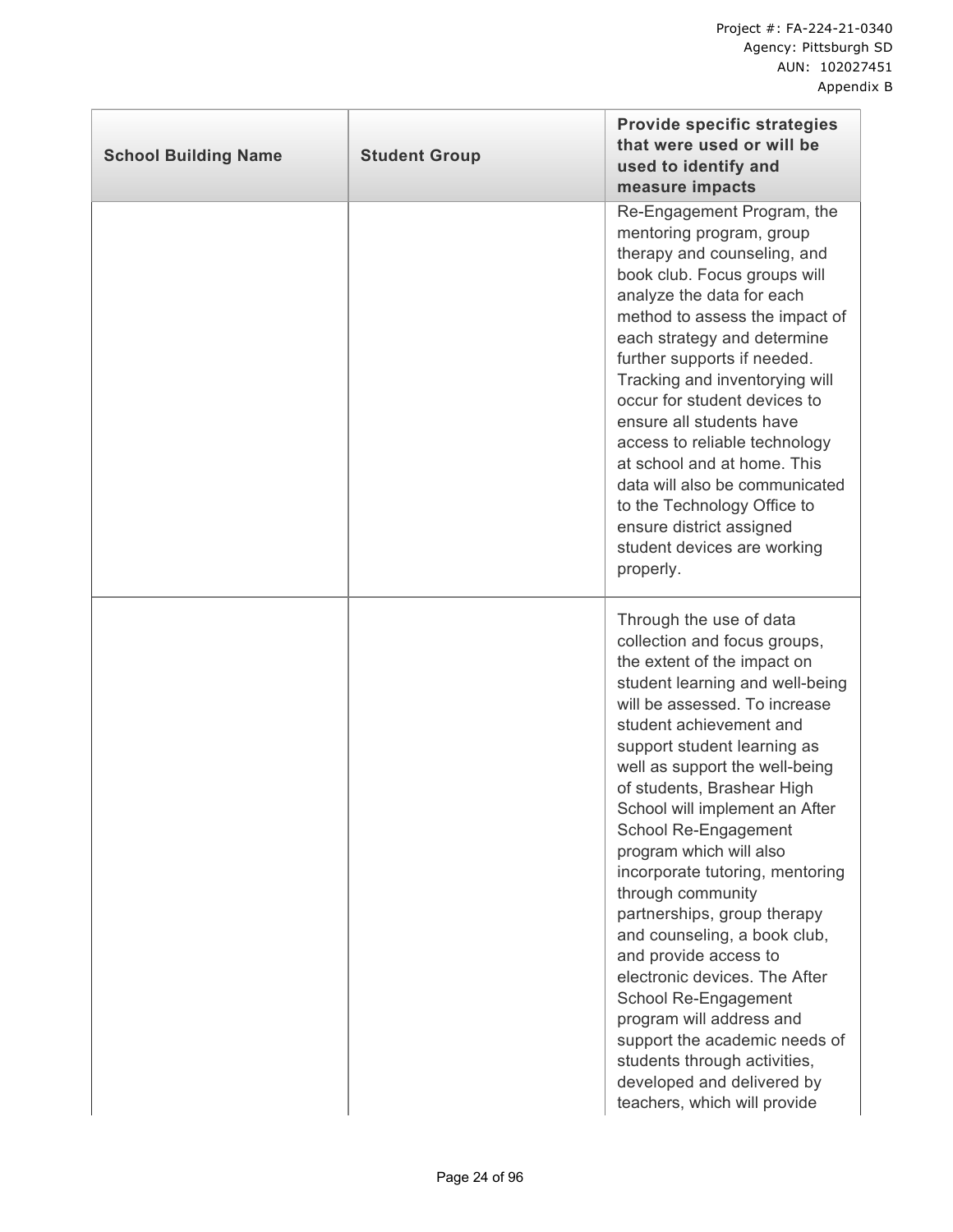| <b>School Building Name</b>        | <b>Student Group</b>    | <b>Provide specific strategies</b><br>that were used or will be<br>used to identify and<br>measure impacts                                                                                                                                                                                                                                                                                                                                                                                                                                                                                                                                                                                                                                                                                                                                                                                                                                                                                                                                                                                                                                           |
|------------------------------------|-------------------------|------------------------------------------------------------------------------------------------------------------------------------------------------------------------------------------------------------------------------------------------------------------------------------------------------------------------------------------------------------------------------------------------------------------------------------------------------------------------------------------------------------------------------------------------------------------------------------------------------------------------------------------------------------------------------------------------------------------------------------------------------------------------------------------------------------------------------------------------------------------------------------------------------------------------------------------------------------------------------------------------------------------------------------------------------------------------------------------------------------------------------------------------------|
| Pittsburgh Brashear High<br>School | <b>English learners</b> | learners with needed skills for<br>success within the school<br>building. Focus groups will<br>analyze data to enroll students<br>in the After School Re-<br>Engagement program. Tutoring<br>will also be available during the<br>After School Re-Engagement<br>program. Tutoring will be<br>provided by Americorps<br>volunteers to support student<br>learning. Students can request<br>tutoring and focus groups will<br>use data analysis to enroll<br>students in the tutoring<br>program. Tutoring will be<br>available for core subjects as<br>well as electives. To support<br>students' academic and<br>personal goals as well as<br>students' social-emotional well-<br>being, mentoring through<br>community partnerships will be<br>provided. Through data<br>analysis, focus groups will<br>identify students who will<br>participate in the mentoring<br>program, additionally, students<br>can request a mentor. To<br>provide additional support to<br>address student's social-<br>emotional well-being, a<br>counselor will provide after<br>school group therapy and<br>counseling. Students can<br>request to be enrolled in the |
|                                    |                         | program. Additionally, a focus<br>group will examine data to<br>identify students who could be<br>enrolled in the program. To<br>ensure reliable access to<br>technology for all students<br>within the school building,<br>additionally laptops will be                                                                                                                                                                                                                                                                                                                                                                                                                                                                                                                                                                                                                                                                                                                                                                                                                                                                                             |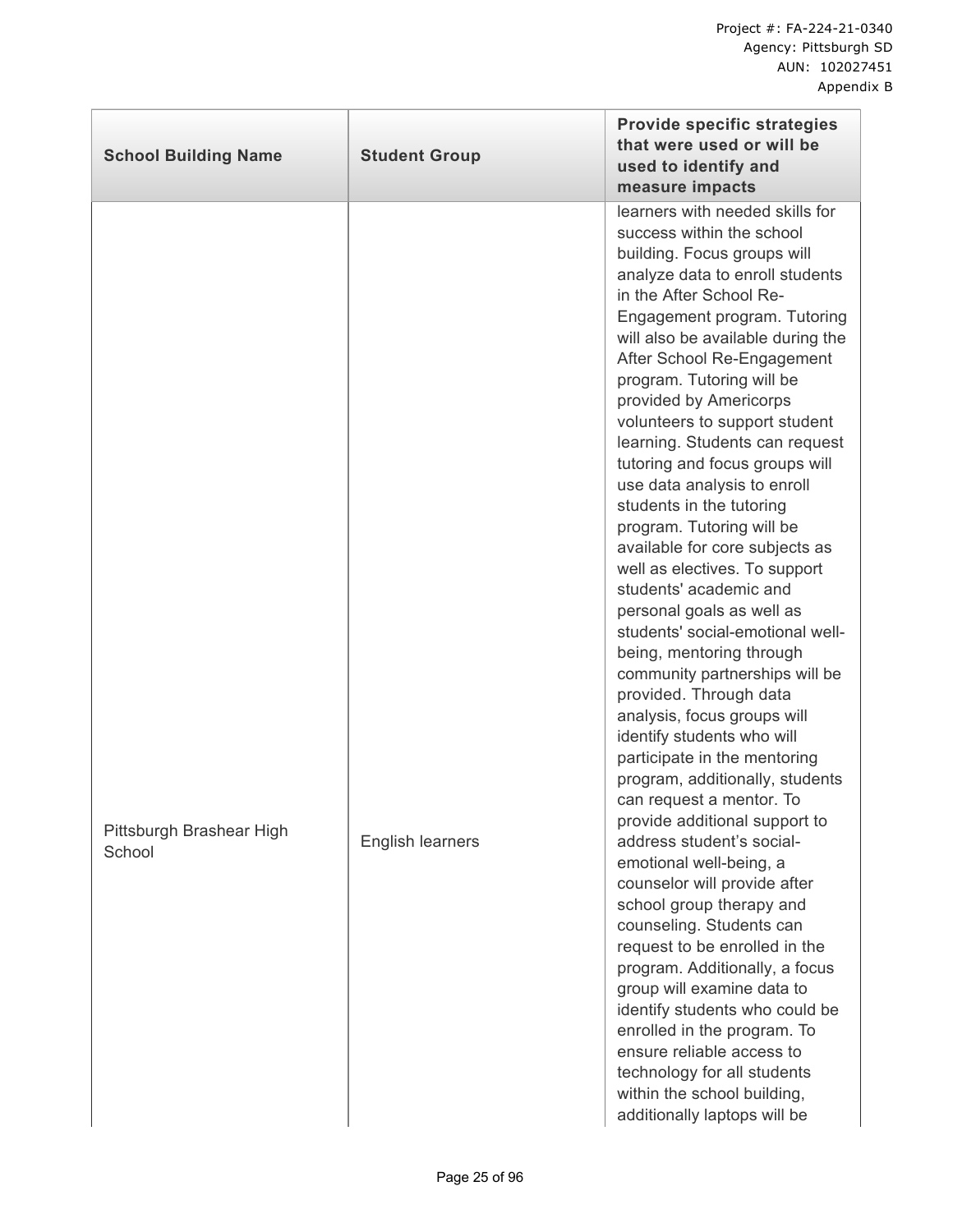| <b>School Building Name</b> | <b>Student Group</b> | <b>Provide specific strategies</b><br>that were used or will be<br>used to identify and<br>measure impacts                                                                                                                                                                                                                                                                                                                                                                                                                                                                                                                                                                                                                                                                                                                                                                                                                                                                                                                                                                                                                                                                                                                                                                                                                             |
|-----------------------------|----------------------|----------------------------------------------------------------------------------------------------------------------------------------------------------------------------------------------------------------------------------------------------------------------------------------------------------------------------------------------------------------------------------------------------------------------------------------------------------------------------------------------------------------------------------------------------------------------------------------------------------------------------------------------------------------------------------------------------------------------------------------------------------------------------------------------------------------------------------------------------------------------------------------------------------------------------------------------------------------------------------------------------------------------------------------------------------------------------------------------------------------------------------------------------------------------------------------------------------------------------------------------------------------------------------------------------------------------------------------|
|                             |                      | available. Additional laptops will<br>be provided to students when<br>their device is unavailable or in<br>need of repair. A book club will<br>be developed to support<br>student engagement, social-<br>emotional well-being, as well as<br>address the academic impact<br>of lost instructional time. Guest<br>author(s) will host one or more<br>book club meetings to discuss<br>their work with students.<br>Information will be<br>disseminated to staff and<br>students about the book club<br>and students can enroll<br>themselves. Additionally, staff<br>members will reach out to<br>students they believe would be<br>interested in, or, would benefit<br>from the book club to discuss<br>enrollment. Data collection will<br>occur during the After School<br>Re-Engagement Program, the<br>mentoring program, group<br>therapy and counseling, and<br>book club. Focus groups will<br>analyze the data for each<br>method to assess the impact of<br>each strategy and determine<br>further supports if needed.<br>Tracking and inventorying will<br>occur for student devices to<br>ensure all students have<br>access to reliable technology<br>at school and at home. This<br>data will also be communicated<br>to the Technology Office to<br>ensure district assigned<br>student devices are working<br>properly. |
|                             |                      | Through the use of data                                                                                                                                                                                                                                                                                                                                                                                                                                                                                                                                                                                                                                                                                                                                                                                                                                                                                                                                                                                                                                                                                                                                                                                                                                                                                                                |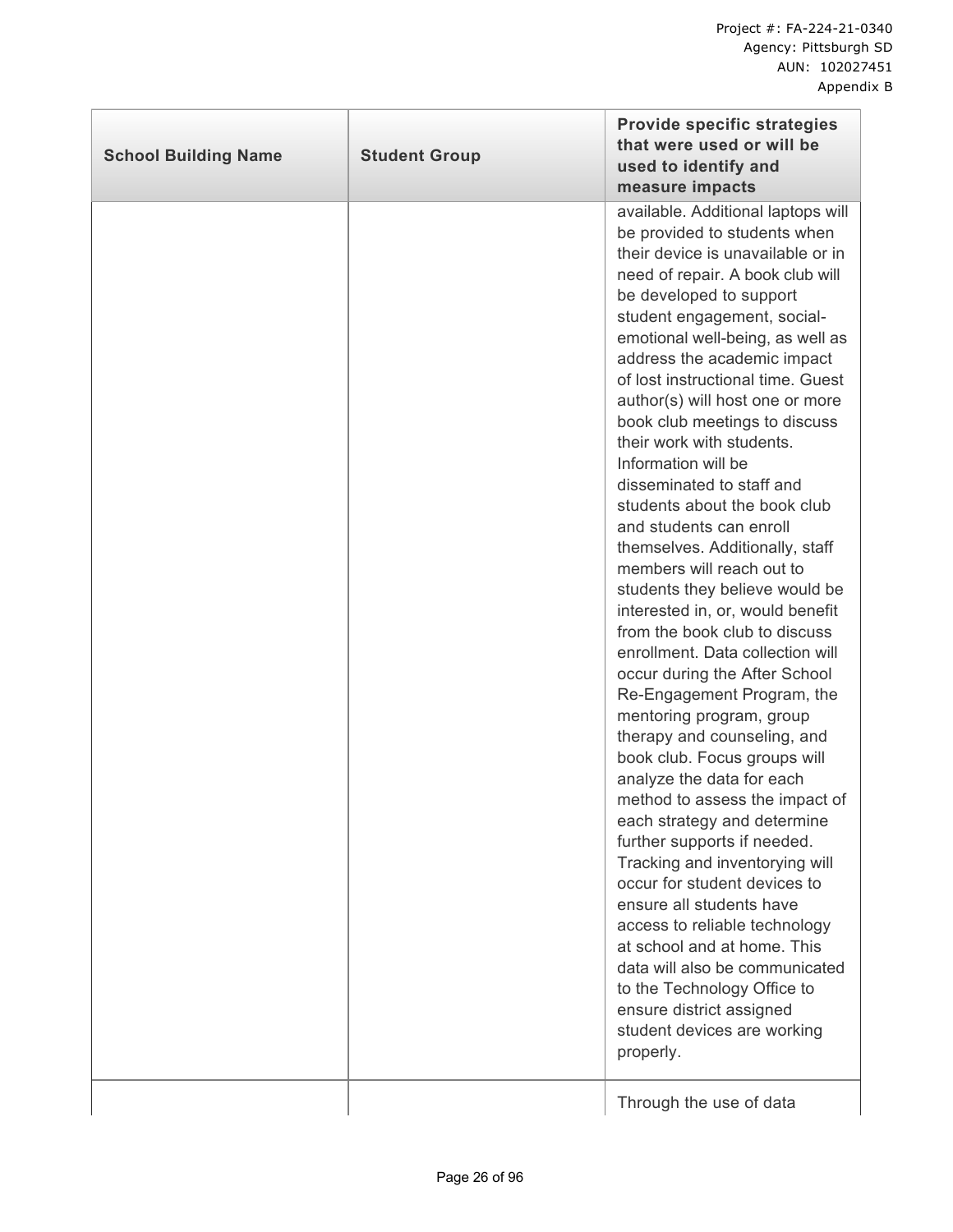| <b>School Building Name</b> | <b>Student Group</b> | <b>Provide specific strategies</b><br>that were used or will be<br>used to identify and<br>measure impacts                                                                                                                                                                                                                                                                                                                                                                                                                                                                                                                                                                                                                                                                                                                                                                                                                                                                                                                                                                                                                                                                                                                                                                                                                                                                                           |
|-----------------------------|----------------------|------------------------------------------------------------------------------------------------------------------------------------------------------------------------------------------------------------------------------------------------------------------------------------------------------------------------------------------------------------------------------------------------------------------------------------------------------------------------------------------------------------------------------------------------------------------------------------------------------------------------------------------------------------------------------------------------------------------------------------------------------------------------------------------------------------------------------------------------------------------------------------------------------------------------------------------------------------------------------------------------------------------------------------------------------------------------------------------------------------------------------------------------------------------------------------------------------------------------------------------------------------------------------------------------------------------------------------------------------------------------------------------------------|
|                             |                      | collection and focus groups,<br>the extent of the impact on<br>student learning and well-being<br>will be assessed. To increase<br>student achievement and<br>support student learning as<br>well as support the well-being<br>of students, Brashear High<br>School will implement an After<br>School Re-Engagement<br>program which will also<br>incorporate tutoring, mentoring<br>through community<br>partnerships, group therapy<br>and counseling, a book club,<br>and provide access to<br>electronic devices. The After<br>School Re-Engagement<br>program will address and<br>support the academic needs of<br>students through activities,<br>developed and delivered by<br>teachers, which will provide<br>learners with needed skills for<br>success within the school<br>building. Focus groups will<br>analyze data to enroll students<br>in the After School Re-<br>Engagement program. Tutoring<br>will also be available during the<br>After School Re-Engagement<br>program. Tutoring will be<br>provided by Americorps<br>volunteers to support student<br>learning. Students can request<br>tutoring and focus groups will<br>use data analysis to enroll<br>students in the tutoring<br>program. Tutoring will be<br>available for core subjects as<br>well as electives. To support<br>students' academic and<br>personal goals as well as<br>students' social-emotional well- |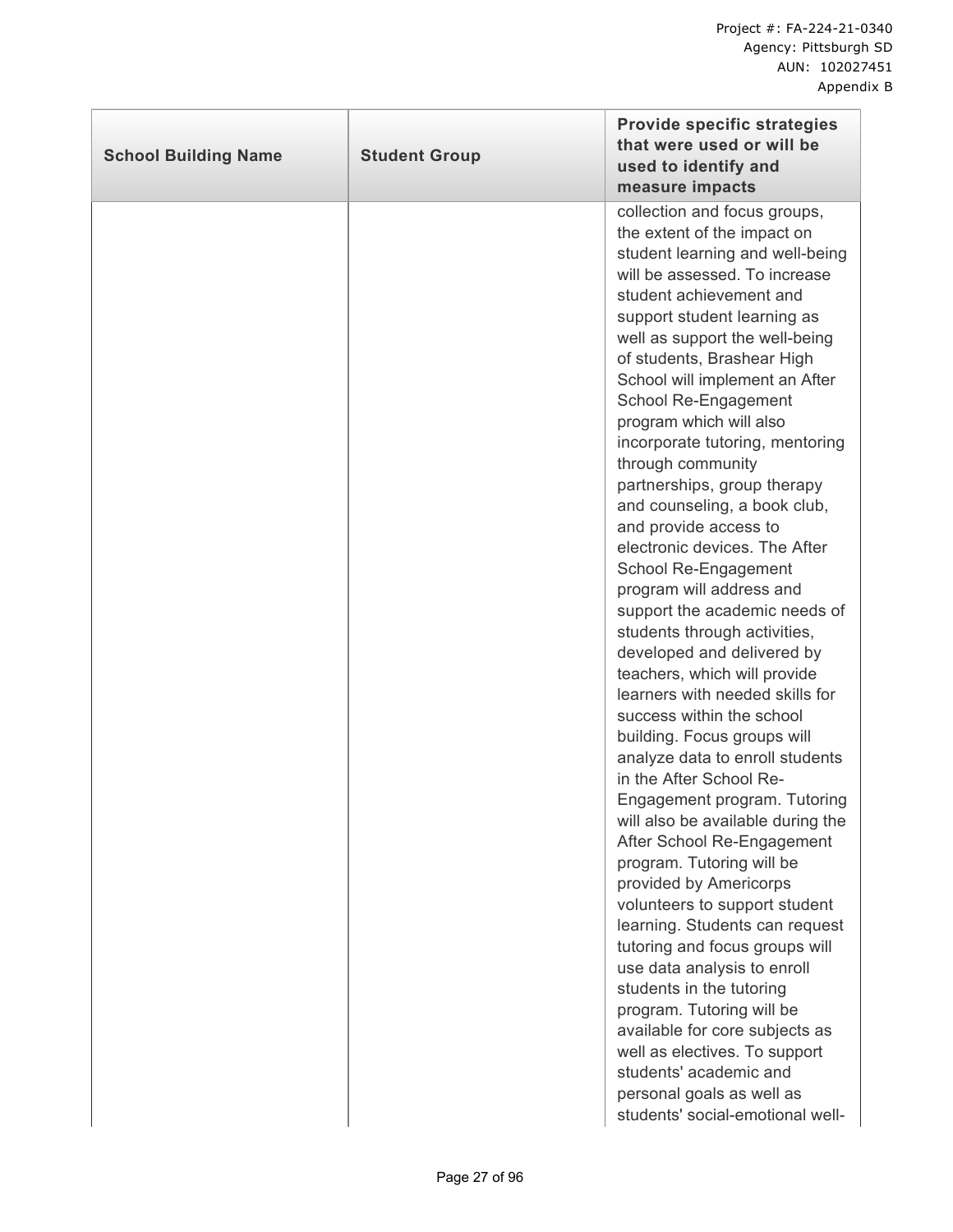| <b>School Building Name</b>        | <b>Student Group</b>                                                                                 | <b>Provide specific strategies</b><br>that were used or will be<br>used to identify and<br>measure impacts                                                                                                                                                                                                                                                                                                                                                                                                                                                                                                                                                                                                                                                                                                                                                                                                                                                                                                                                                                                                                                                                                                                                                                                                                                                                                                                             |
|------------------------------------|------------------------------------------------------------------------------------------------------|----------------------------------------------------------------------------------------------------------------------------------------------------------------------------------------------------------------------------------------------------------------------------------------------------------------------------------------------------------------------------------------------------------------------------------------------------------------------------------------------------------------------------------------------------------------------------------------------------------------------------------------------------------------------------------------------------------------------------------------------------------------------------------------------------------------------------------------------------------------------------------------------------------------------------------------------------------------------------------------------------------------------------------------------------------------------------------------------------------------------------------------------------------------------------------------------------------------------------------------------------------------------------------------------------------------------------------------------------------------------------------------------------------------------------------------|
| Pittsburgh Brashear High<br>School | Gender (e.g., identifying<br>disparities and focusing on<br>underserved student groups by<br>gender) | being, mentoring through<br>community partnerships will be<br>provided. Through data<br>analysis, focus groups will<br>identify students who will<br>participate in the mentoring<br>program, additionally, students<br>can request a mentor. To<br>provide additional support to<br>address student's social-<br>emotional well-being, a<br>counselor will provide after<br>school group therapy and<br>counseling. Students can<br>request to be enrolled in the<br>program. Additionally, a focus<br>group will examine data to<br>identify students who could be<br>enrolled in the program. To<br>ensure reliable access to<br>technology for all students<br>within the school building,<br>additionally laptops will be<br>available. Additional laptops will<br>be provided to students when<br>their device is unavailable or in<br>need of repair. A book club will<br>be developed to support<br>student engagement, social-<br>emotional well-being, as well as<br>address the academic impact<br>of lost instructional time. Guest<br>author(s) will host one or more<br>book club meetings to discuss<br>their work with students.<br>Information will be<br>disseminated to staff and<br>students about the book club<br>and students can enroll<br>themselves. Additionally, staff<br>members will reach out to<br>students they believe would be<br>interested in, or, would benefit<br>from the book club to discuss |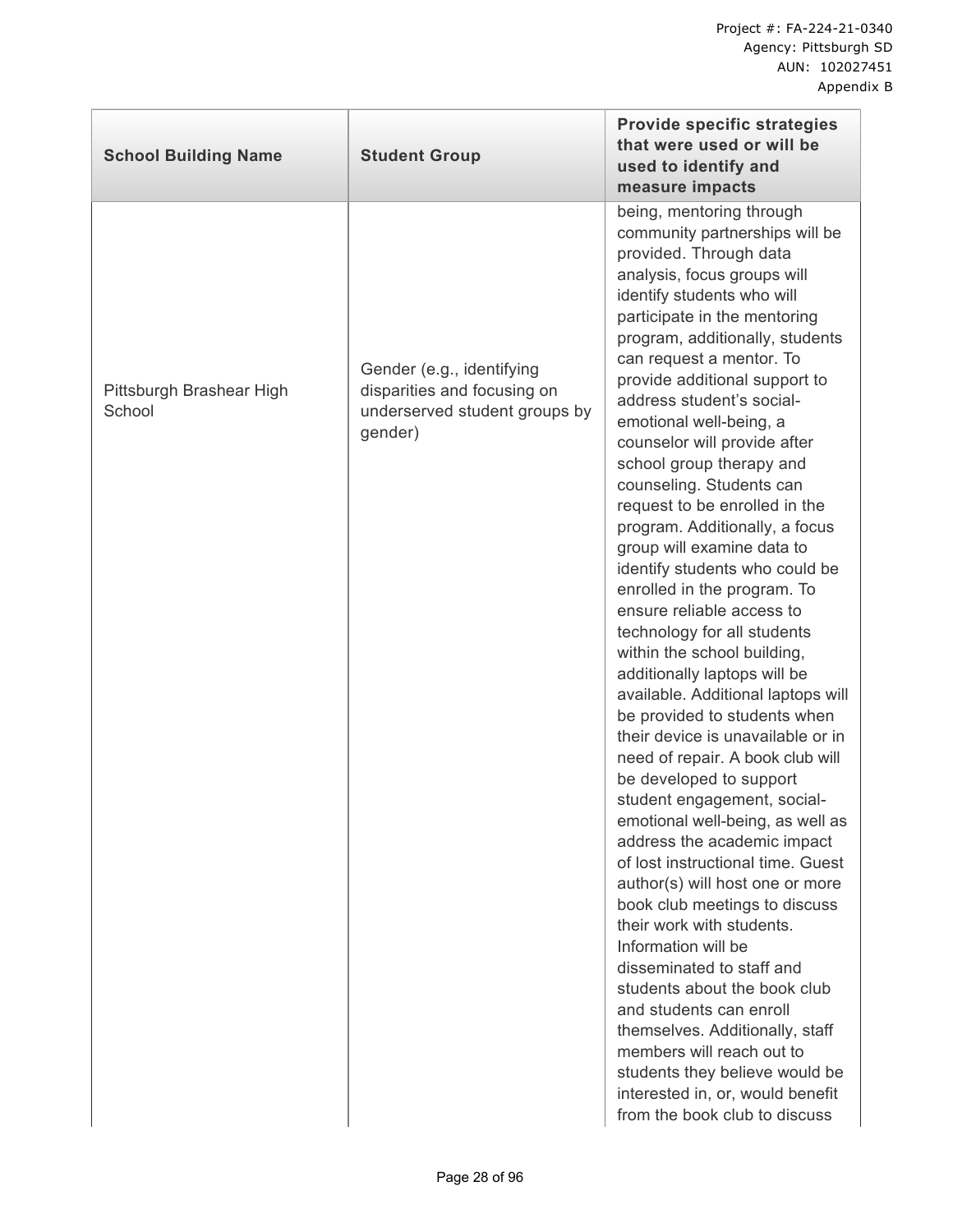| <b>School Building Name</b> | <b>Student Group</b> | <b>Provide specific strategies</b><br>that were used or will be<br>used to identify and<br>measure impacts                                                                                                                                                                                                                                                                                                                                                                                                                                                                                                                                                                      |
|-----------------------------|----------------------|---------------------------------------------------------------------------------------------------------------------------------------------------------------------------------------------------------------------------------------------------------------------------------------------------------------------------------------------------------------------------------------------------------------------------------------------------------------------------------------------------------------------------------------------------------------------------------------------------------------------------------------------------------------------------------|
|                             |                      | enrollment. Data collection will<br>occur during the After School<br>Re-Engagement Program, the<br>mentoring program, group<br>therapy and counseling, and<br>book club. Focus groups will<br>analyze the data for each<br>method to assess the impact of<br>each strategy and determine<br>further supports if needed.<br>Tracking and inventorying will<br>occur for student devices to<br>ensure all students have<br>access to reliable technology<br>at school and at home. This<br>data will also be communicated<br>to the Technology Office to<br>ensure district assigned<br>student devices are working<br>properly.                                                  |
|                             |                      | Through the use of data<br>collection and focus groups,<br>the extent of the impact on<br>student learning and well-being<br>will be assessed. To increase<br>student achievement and<br>support student learning as<br>well as support the well-being<br>of students, Brashear High<br>School will implement an After<br>School Re-Engagement<br>program which will also<br>incorporate tutoring, mentoring<br>through community<br>partnerships, group therapy<br>and counseling, a book club,<br>and provide access to<br>electronic devices. The After<br>School Re-Engagement<br>program will address and<br>support the academic needs of<br>students through activities, |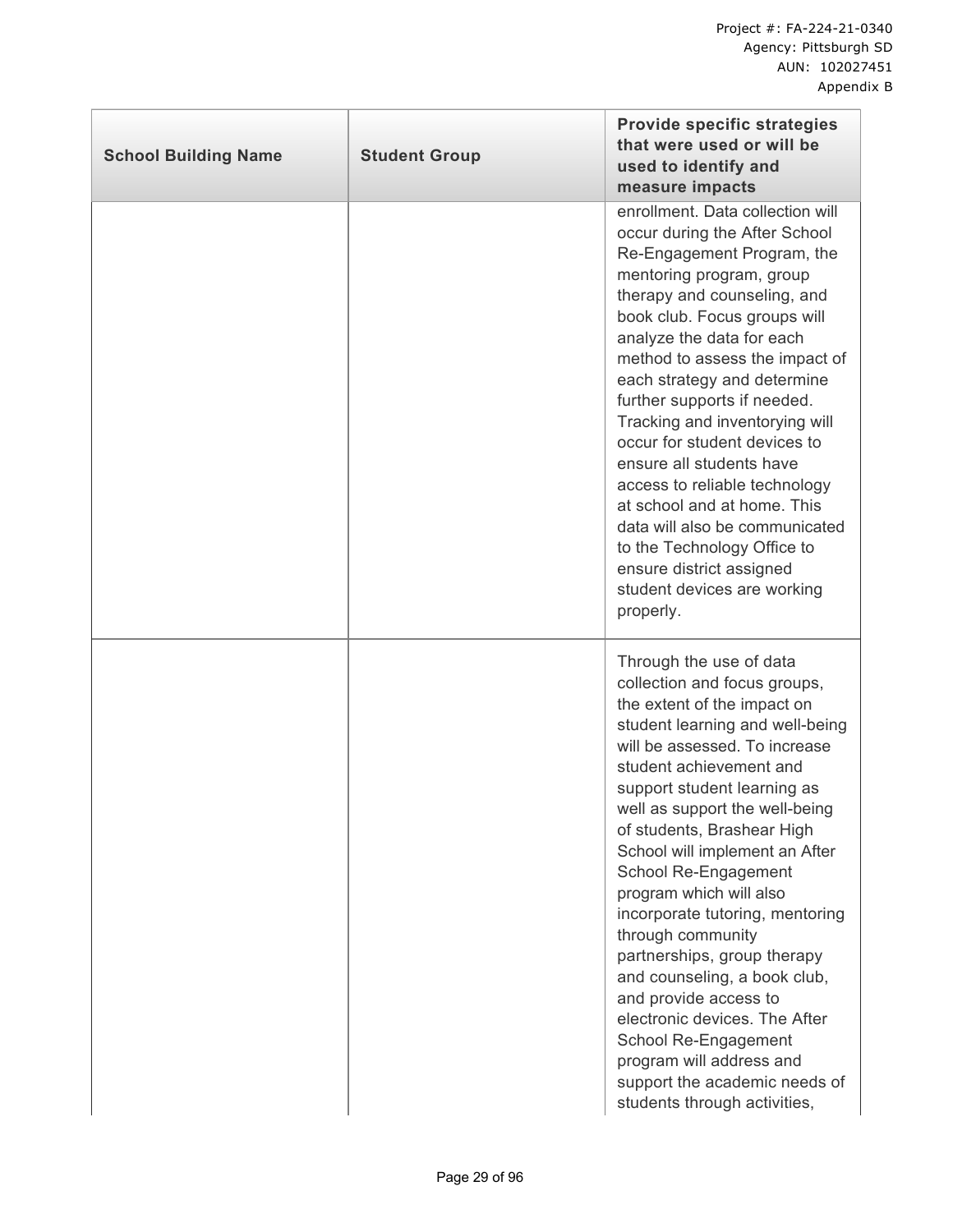| <b>School Building Name</b>        | <b>Student Group</b>    | <b>Provide specific strategies</b><br>that were used or will be<br>used to identify and<br>measure impacts                                                                                                                                                                                                                                                                                                                                                                                                                                                                                                                                                                                                                                                                                                                                                                                                                                                                                                                                                                                                                                                                                                                                                                                                                                                                                                      |
|------------------------------------|-------------------------|-----------------------------------------------------------------------------------------------------------------------------------------------------------------------------------------------------------------------------------------------------------------------------------------------------------------------------------------------------------------------------------------------------------------------------------------------------------------------------------------------------------------------------------------------------------------------------------------------------------------------------------------------------------------------------------------------------------------------------------------------------------------------------------------------------------------------------------------------------------------------------------------------------------------------------------------------------------------------------------------------------------------------------------------------------------------------------------------------------------------------------------------------------------------------------------------------------------------------------------------------------------------------------------------------------------------------------------------------------------------------------------------------------------------|
| Pittsburgh Brashear High<br>School | <b>Migrant students</b> | developed and delivered by<br>teachers, which will provide<br>learners with needed skills for<br>success within the school<br>building. Focus groups will<br>analyze data to enroll students<br>in the After School Re-<br>Engagement program. Tutoring<br>will also be available during the<br>After School Re-Engagement<br>program. Tutoring will be<br>provided by Americorps<br>volunteers to support student<br>learning. Students can request<br>tutoring and focus groups will<br>use data analysis to enroll<br>students in the tutoring<br>program. Tutoring will be<br>available for core subjects as<br>well as electives. To support<br>students' academic and<br>personal goals as well as<br>students' social-emotional well-<br>being, mentoring through<br>community partnerships will be<br>provided. Through data<br>analysis, focus groups will<br>identify students who will<br>participate in the mentoring<br>program, additionally, students<br>can request a mentor. To<br>provide additional support to<br>address student's social-<br>emotional well-being, a<br>counselor will provide after<br>school group therapy and<br>counseling. Students can<br>request to be enrolled in the<br>program. Additionally, a focus<br>group will examine data to<br>identify students who could be<br>enrolled in the program. To<br>ensure reliable access to<br>technology for all students |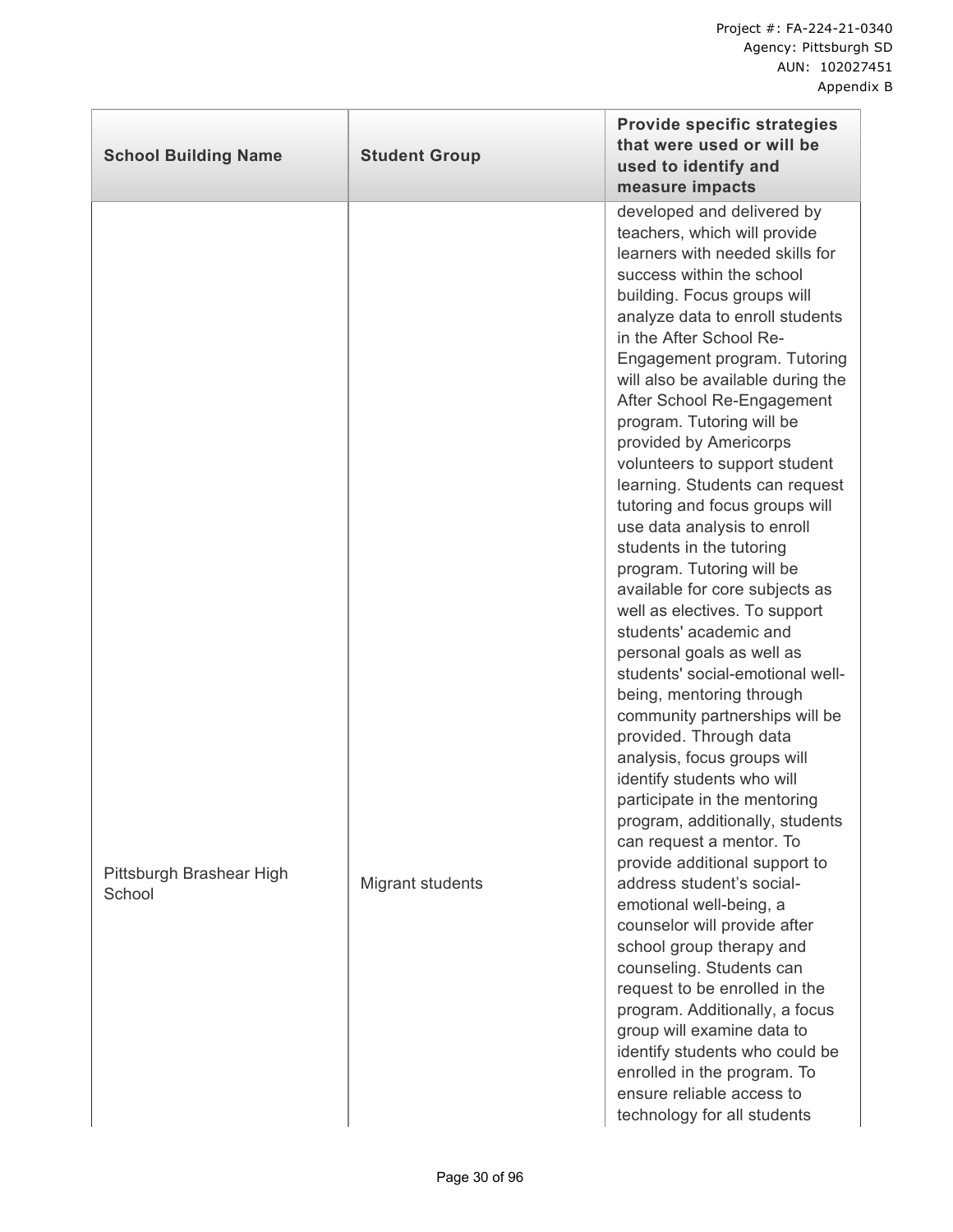| <b>School Building Name</b> | <b>Student Group</b> | <b>Provide specific strategies</b><br>that were used or will be<br>used to identify and<br>measure impacts                                                                                                                                                                                                                                                                                                                                                                                                                                                                                                                                                                                                                                                                                                                                                                                                                                                                                                                                                                                                                                                                                                                                                                                                                                                                                            |
|-----------------------------|----------------------|-------------------------------------------------------------------------------------------------------------------------------------------------------------------------------------------------------------------------------------------------------------------------------------------------------------------------------------------------------------------------------------------------------------------------------------------------------------------------------------------------------------------------------------------------------------------------------------------------------------------------------------------------------------------------------------------------------------------------------------------------------------------------------------------------------------------------------------------------------------------------------------------------------------------------------------------------------------------------------------------------------------------------------------------------------------------------------------------------------------------------------------------------------------------------------------------------------------------------------------------------------------------------------------------------------------------------------------------------------------------------------------------------------|
|                             |                      | within the school building,<br>additionally laptops will be<br>available. Additional laptops will<br>be provided to students when<br>their device is unavailable or in<br>need of repair. A book club will<br>be developed to support<br>student engagement, social-<br>emotional well-being, as well as<br>address the academic impact<br>of lost instructional time. Guest<br>author(s) will host one or more<br>book club meetings to discuss<br>their work with students.<br>Information will be<br>disseminated to staff and<br>students about the book club<br>and students can enroll<br>themselves. Additionally, staff<br>members will reach out to<br>students they believe would be<br>interested in, or, would benefit<br>from the book club to discuss<br>enrollment. Data collection will<br>occur during the After School<br>Re-Engagement Program, the<br>mentoring program, group<br>therapy and counseling, and<br>book club. Focus groups will<br>analyze the data for each<br>method to assess the impact of<br>each strategy and determine<br>further supports if needed.<br>Tracking and inventorying will<br>occur for student devices to<br>ensure all students have<br>access to reliable technology<br>at school and at home. This<br>data will also be communicated<br>to the Technology Office to<br>ensure district assigned<br>student devices are working<br>properly. |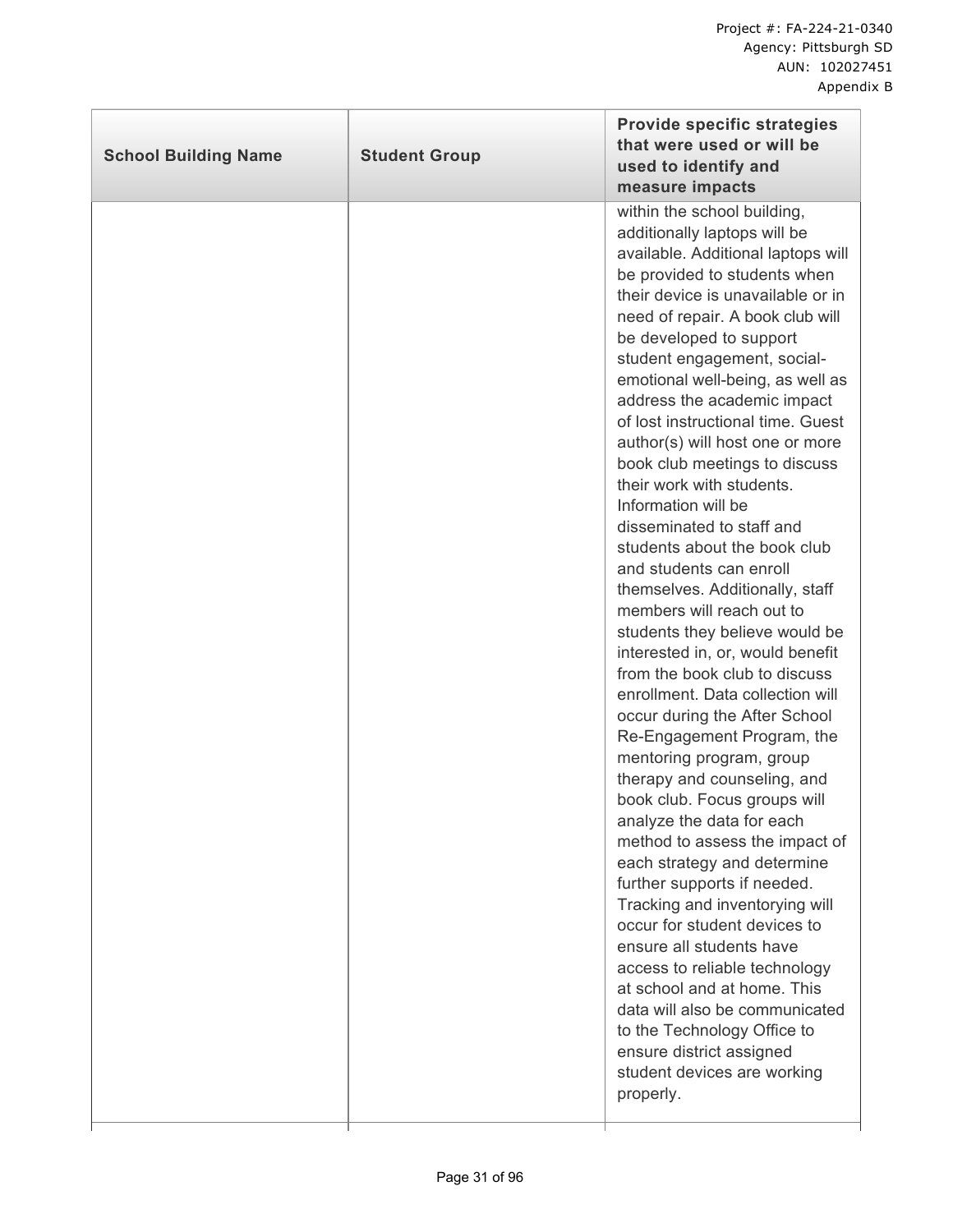| <b>School Building Name</b> | <b>Student Group</b> | <b>Provide specific strategies</b><br>that were used or will be<br>used to identify and<br>measure impacts                                                                                                                                                                                                                                                                                                                                                                                                                                                                                                                                                                                                                                                                                                                                                                                                                                                                                                                                                                                                                                                                                                                                                                                                                                                                                  |
|-----------------------------|----------------------|---------------------------------------------------------------------------------------------------------------------------------------------------------------------------------------------------------------------------------------------------------------------------------------------------------------------------------------------------------------------------------------------------------------------------------------------------------------------------------------------------------------------------------------------------------------------------------------------------------------------------------------------------------------------------------------------------------------------------------------------------------------------------------------------------------------------------------------------------------------------------------------------------------------------------------------------------------------------------------------------------------------------------------------------------------------------------------------------------------------------------------------------------------------------------------------------------------------------------------------------------------------------------------------------------------------------------------------------------------------------------------------------|
|                             |                      | Through the use of data<br>collection and focus groups,<br>the extent of the impact on<br>student learning and well-being<br>will be assessed. To increase<br>student achievement and<br>support student learning as<br>well as support the well-being<br>of students, Brashear High<br>School will implement an After<br>School Re-Engagement<br>program which will also<br>incorporate tutoring, mentoring<br>through community<br>partnerships, group therapy<br>and counseling, a book club,<br>and provide access to<br>electronic devices. The After<br>School Re-Engagement<br>program will address and<br>support the academic needs of<br>students through activities,<br>developed and delivered by<br>teachers, which will provide<br>learners with needed skills for<br>success within the school<br>building. Focus groups will<br>analyze data to enroll students<br>in the After School Re-<br>Engagement program. Tutoring<br>will also be available during the<br>After School Re-Engagement<br>program. Tutoring will be<br>provided by Americorps<br>volunteers to support student<br>learning. Students can request<br>tutoring and focus groups will<br>use data analysis to enroll<br>students in the tutoring<br>program. Tutoring will be<br>available for core subjects as<br>well as electives. To support<br>students' academic and<br>personal goals as well as |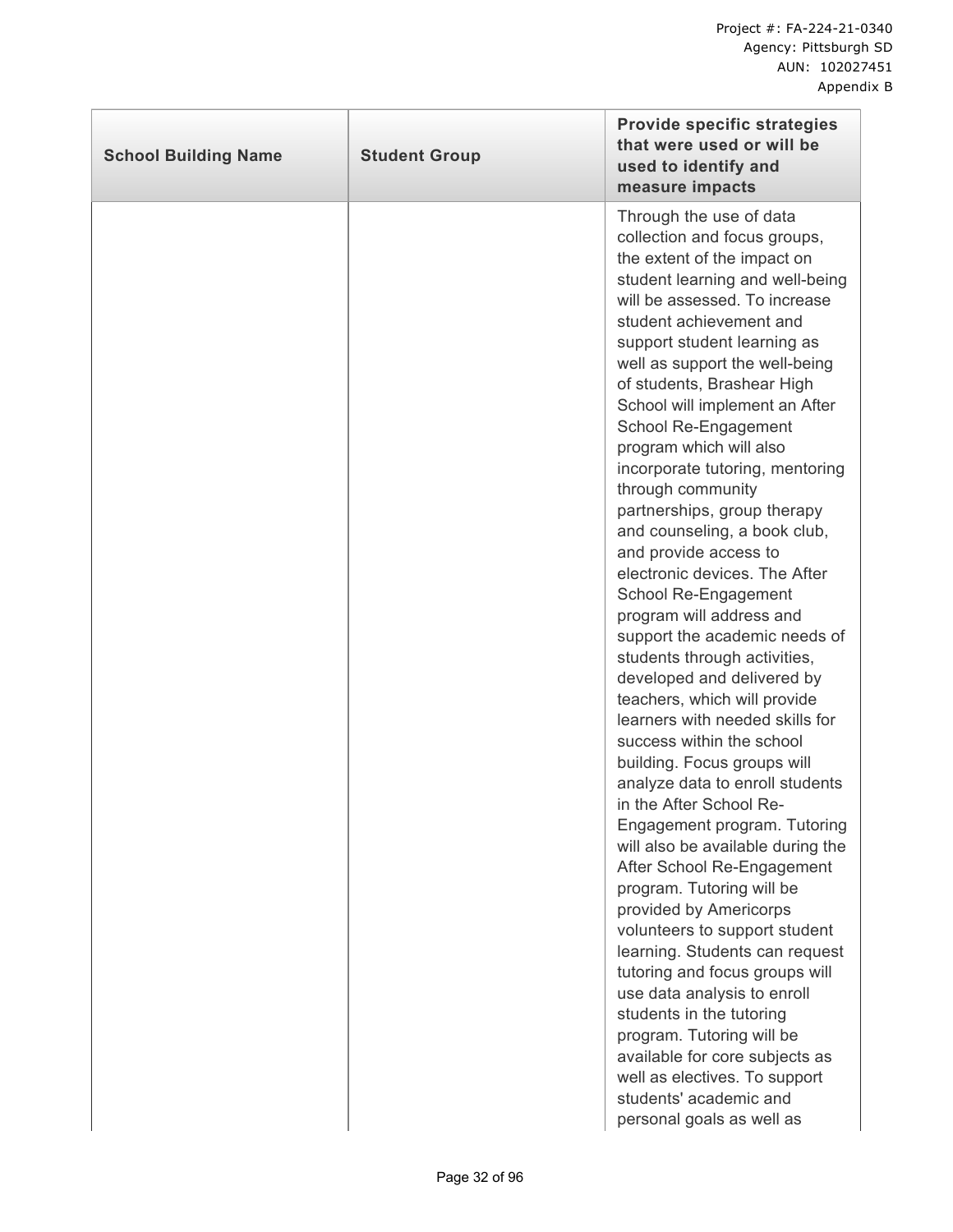| <b>School Building Name</b>        | <b>Student Group</b>                                                                                                                   | <b>Provide specific strategies</b><br>that were used or will be<br>used to identify and<br>measure impacts                                                                                                                                                                                                                                                                                                                                                                                                                                                                                                                                                                                                                                                                                                                                                                                                                                                                                                                                                                                                                                                                                                                                                                                                                                                                                                                                |
|------------------------------------|----------------------------------------------------------------------------------------------------------------------------------------|-------------------------------------------------------------------------------------------------------------------------------------------------------------------------------------------------------------------------------------------------------------------------------------------------------------------------------------------------------------------------------------------------------------------------------------------------------------------------------------------------------------------------------------------------------------------------------------------------------------------------------------------------------------------------------------------------------------------------------------------------------------------------------------------------------------------------------------------------------------------------------------------------------------------------------------------------------------------------------------------------------------------------------------------------------------------------------------------------------------------------------------------------------------------------------------------------------------------------------------------------------------------------------------------------------------------------------------------------------------------------------------------------------------------------------------------|
| Pittsburgh Brashear High<br>School | Other groups<br>disproportionately impacted by<br>the pandemic that have been<br>identified by the LEA (See Help<br>Text for examples) | students' social-emotional well-<br>being, mentoring through<br>community partnerships will be<br>provided. Through data<br>analysis, focus groups will<br>identify students who will<br>participate in the mentoring<br>program, additionally, students<br>can request a mentor. To<br>provide additional support to<br>address student's social-<br>emotional well-being, a<br>counselor will provide after<br>school group therapy and<br>counseling. Students can<br>request to be enrolled in the<br>program. Additionally, a focus<br>group will examine data to<br>identify students who could be<br>enrolled in the program. To<br>ensure reliable access to<br>technology for all students<br>within the school building,<br>additionally laptops will be<br>available. Additional laptops will<br>be provided to students when<br>their device is unavailable or in<br>need of repair. A book club will<br>be developed to support<br>student engagement, social-<br>emotional well-being, as well as<br>address the academic impact<br>of lost instructional time. Guest<br>author(s) will host one or more<br>book club meetings to discuss<br>their work with students.<br>Information will be<br>disseminated to staff and<br>students about the book club<br>and students can enroll<br>themselves. Additionally, staff<br>members will reach out to<br>students they believe would be<br>interested in, or, would benefit |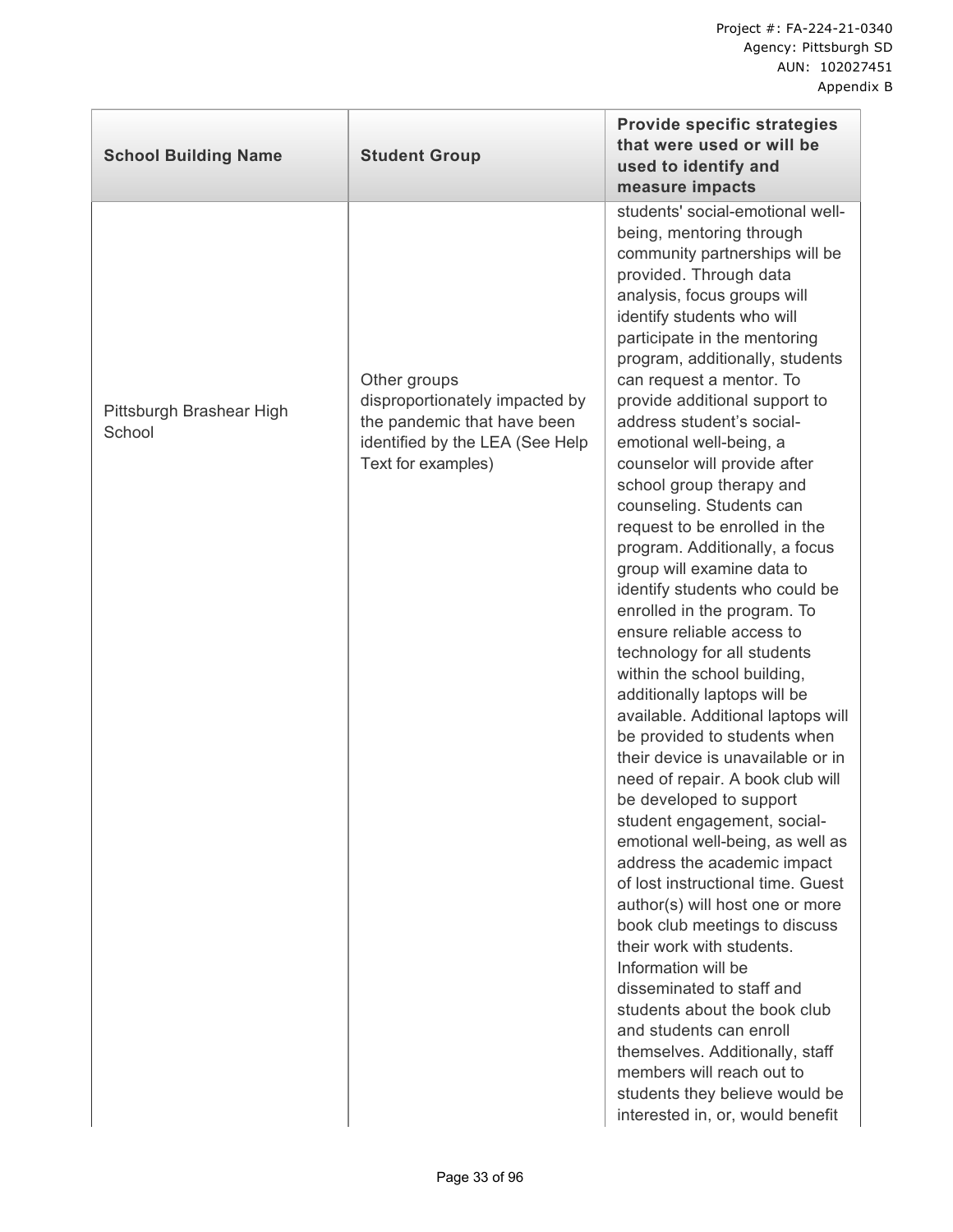| <b>School Building Name</b> | <b>Student Group</b> | <b>Provide specific strategies</b><br>that were used or will be<br>used to identify and<br>measure impacts                                                                                                                                                                                                                                                                                                                                                                                                                                                                                                                                                      |
|-----------------------------|----------------------|-----------------------------------------------------------------------------------------------------------------------------------------------------------------------------------------------------------------------------------------------------------------------------------------------------------------------------------------------------------------------------------------------------------------------------------------------------------------------------------------------------------------------------------------------------------------------------------------------------------------------------------------------------------------|
|                             |                      | from the book club to discuss<br>enrollment. Data collection will<br>occur during the After School<br>Re-Engagement Program, the<br>mentoring program, group<br>therapy and counseling, and<br>book club. Focus groups will<br>analyze the data for each<br>method to assess the impact of<br>each strategy and determine<br>further supports if needed.<br>Tracking and inventorying will<br>occur for student devices to<br>ensure all students have<br>access to reliable technology<br>at school and at home. This<br>data will also be communicated<br>to the Technology Office to<br>ensure district assigned<br>student devices are working<br>properly. |
|                             |                      | Through the use of data<br>collection and focus groups,<br>the extent of the impact on<br>student learning and well-being<br>will be assessed. To increase<br>student achievement and<br>support student learning as<br>well as support the well-being<br>of students, Brashear High<br>School will implement an After<br>School Re-Engagement<br>program which will also<br>incorporate tutoring, mentoring<br>through community<br>partnerships, group therapy<br>and counseling, a book club,<br>and provide access to<br>electronic devices. The After<br>School Re-Engagement<br>program will address and<br>support the academic needs of                 |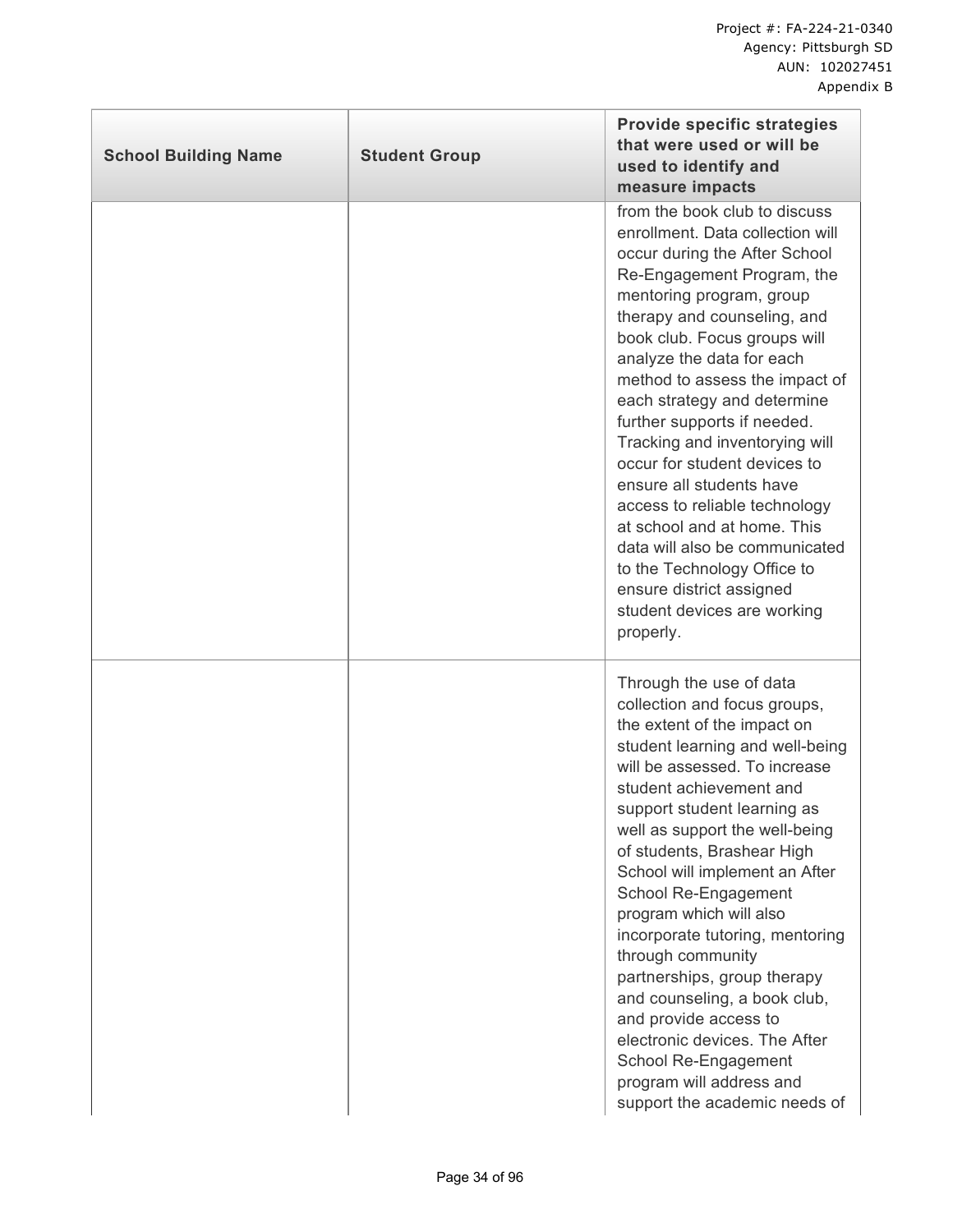| <b>School Building Name</b>        | <b>Student Group</b>                  | <b>Provide specific strategies</b><br>that were used or will be<br>used to identify and<br>measure impacts                                                                                                                                                                                                                                                                                                                                                                                                                                                                                                                                                                                                                                                                                                                                                                                                                                                                                                                                                                                                                                                                                                                                                                                                                                                                                                       |
|------------------------------------|---------------------------------------|------------------------------------------------------------------------------------------------------------------------------------------------------------------------------------------------------------------------------------------------------------------------------------------------------------------------------------------------------------------------------------------------------------------------------------------------------------------------------------------------------------------------------------------------------------------------------------------------------------------------------------------------------------------------------------------------------------------------------------------------------------------------------------------------------------------------------------------------------------------------------------------------------------------------------------------------------------------------------------------------------------------------------------------------------------------------------------------------------------------------------------------------------------------------------------------------------------------------------------------------------------------------------------------------------------------------------------------------------------------------------------------------------------------|
| Pittsburgh Brashear High<br>School | Students experiencing<br>homelessness | students through activities,<br>developed and delivered by<br>teachers, which will provide<br>learners with needed skills for<br>success within the school<br>building. Focus groups will<br>analyze data to enroll students<br>in the After School Re-<br>Engagement program. Tutoring<br>will also be available during the<br>After School Re-Engagement<br>program. Tutoring will be<br>provided by Americorps<br>volunteers to support student<br>learning. Students can request<br>tutoring and focus groups will<br>use data analysis to enroll<br>students in the tutoring<br>program. Tutoring will be<br>available for core subjects as<br>well as electives. To support<br>students' academic and<br>personal goals as well as<br>students' social-emotional well-<br>being, mentoring through<br>community partnerships will be<br>provided. Through data<br>analysis, focus groups will<br>identify students who will<br>participate in the mentoring<br>program, additionally, students<br>can request a mentor. To<br>provide additional support to<br>address student's social-<br>emotional well-being, a<br>counselor will provide after<br>school group therapy and<br>counseling. Students can<br>request to be enrolled in the<br>program. Additionally, a focus<br>group will examine data to<br>identify students who could be<br>enrolled in the program. To<br>ensure reliable access to |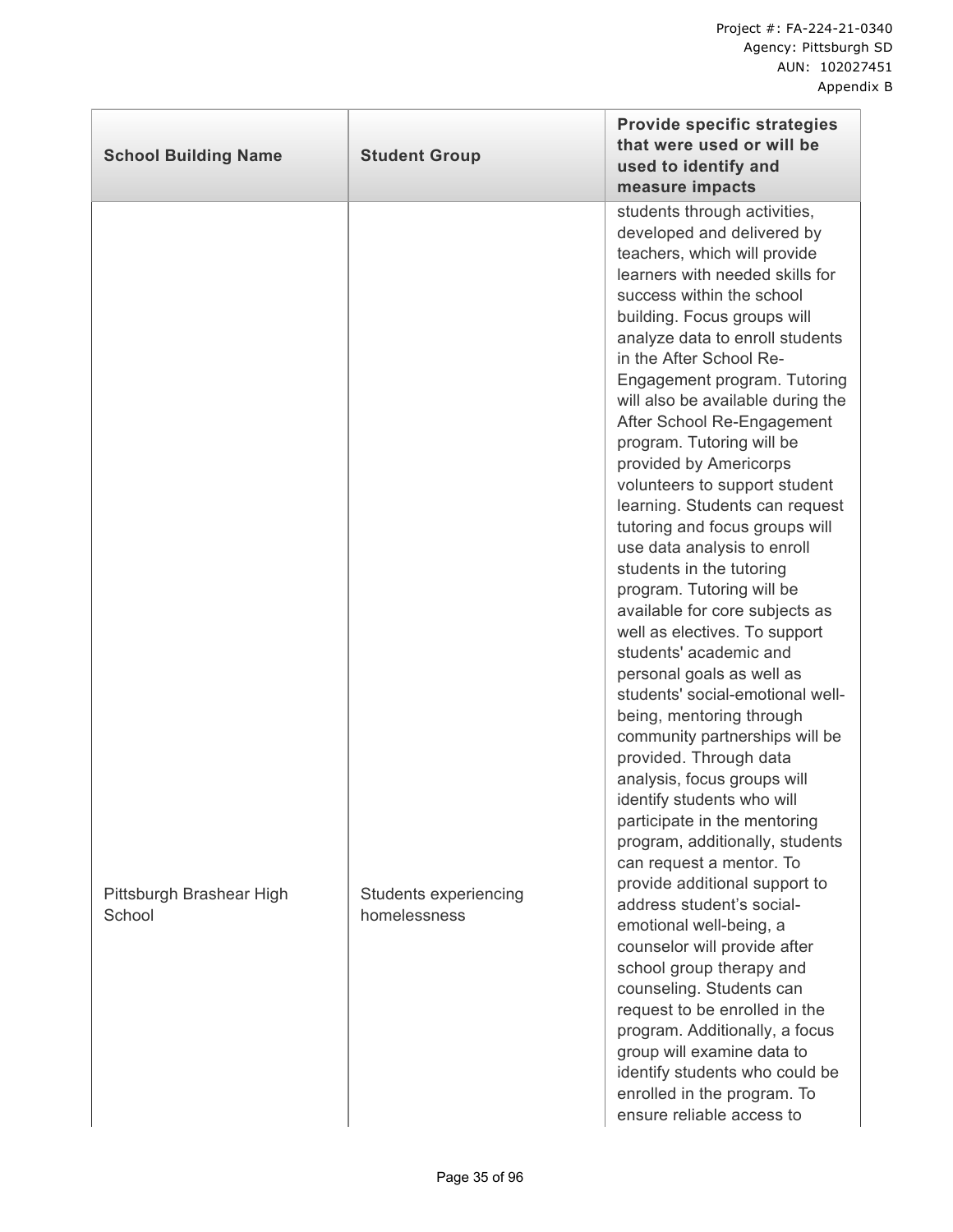| <b>School Building Name</b> | <b>Student Group</b> | <b>Provide specific strategies</b><br>that were used or will be<br>used to identify and<br>measure impacts                                                                                                                                                                                                                                                                                                                                                                                                                                                                                                                                                                                                                                                                                                                                                                                                                                                                                                                                                                                                                                                                                                                                                                                                                                                                                                              |
|-----------------------------|----------------------|-------------------------------------------------------------------------------------------------------------------------------------------------------------------------------------------------------------------------------------------------------------------------------------------------------------------------------------------------------------------------------------------------------------------------------------------------------------------------------------------------------------------------------------------------------------------------------------------------------------------------------------------------------------------------------------------------------------------------------------------------------------------------------------------------------------------------------------------------------------------------------------------------------------------------------------------------------------------------------------------------------------------------------------------------------------------------------------------------------------------------------------------------------------------------------------------------------------------------------------------------------------------------------------------------------------------------------------------------------------------------------------------------------------------------|
|                             |                      | technology for all students<br>within the school building,<br>additionally laptops will be<br>available. Additional laptops will<br>be provided to students when<br>their device is unavailable or in<br>need of repair. A book club will<br>be developed to support<br>student engagement, social-<br>emotional well-being, as well as<br>address the academic impact<br>of lost instructional time. Guest<br>author(s) will host one or more<br>book club meetings to discuss<br>their work with students.<br>Information will be<br>disseminated to staff and<br>students about the book club<br>and students can enroll<br>themselves. Additionally, staff<br>members will reach out to<br>students they believe would be<br>interested in, or, would benefit<br>from the book club to discuss<br>enrollment. Data collection will<br>occur during the After School<br>Re-Engagement Program, the<br>mentoring program, group<br>therapy and counseling, and<br>book club. Focus groups will<br>analyze the data for each<br>method to assess the impact of<br>each strategy and determine<br>further supports if needed.<br>Tracking and inventorying will<br>occur for student devices to<br>ensure all students have<br>access to reliable technology<br>at school and at home. This<br>data will also be communicated<br>to the Technology Office to<br>ensure district assigned<br>student devices are working |
|                             |                      | properly.                                                                                                                                                                                                                                                                                                                                                                                                                                                                                                                                                                                                                                                                                                                                                                                                                                                                                                                                                                                                                                                                                                                                                                                                                                                                                                                                                                                                               |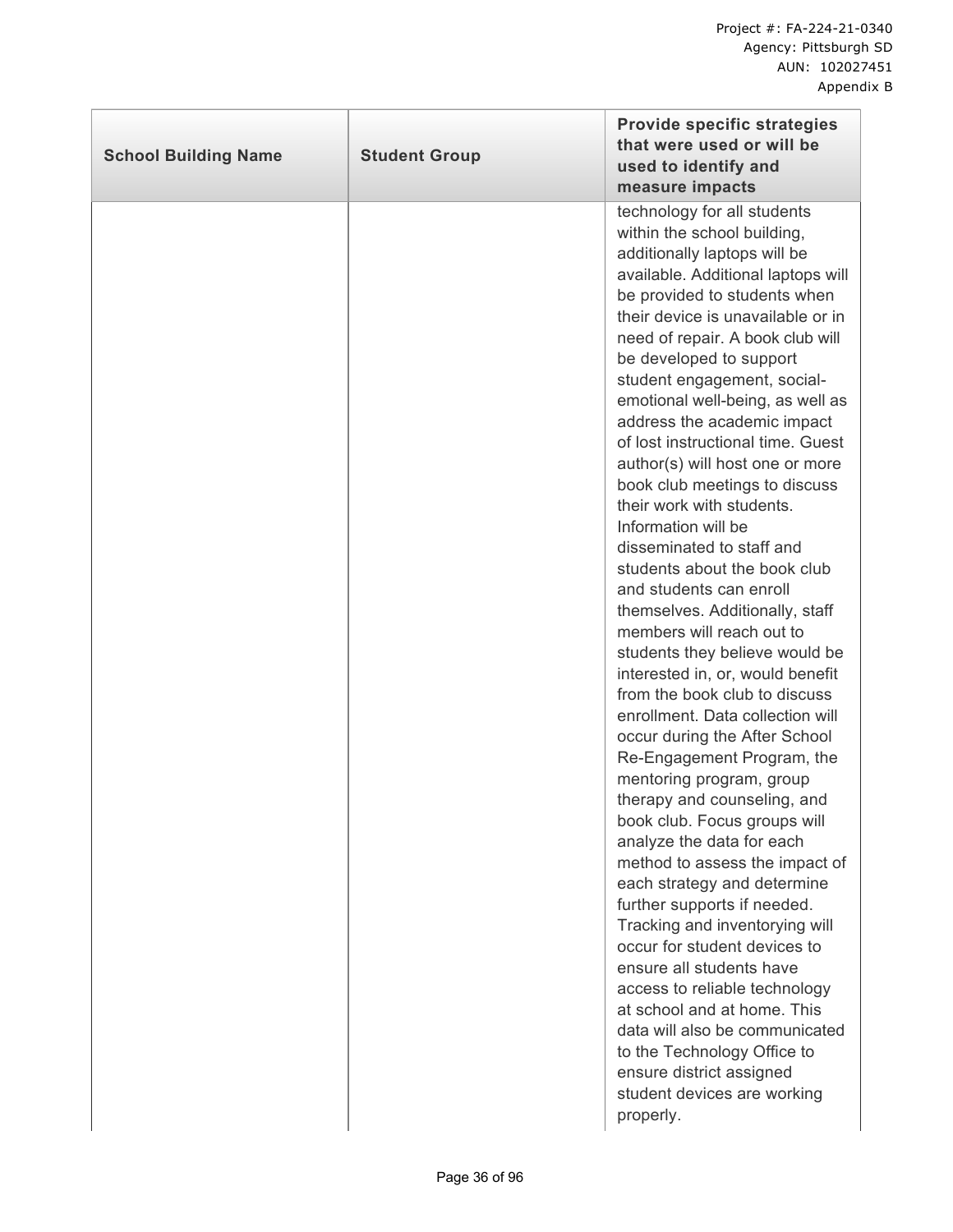| <b>School Building Name</b> | <b>Student Group</b> | <b>Provide specific strategies</b><br>that were used or will be<br>used to identify and<br>measure impacts                                                                                                                                                                                                                                                                                                                                                                                                                                                                                                                                                                                                                                                                                                                                                                                                                                                                                                                                                                                                                                                                                                                                                                                                                                                     |
|-----------------------------|----------------------|----------------------------------------------------------------------------------------------------------------------------------------------------------------------------------------------------------------------------------------------------------------------------------------------------------------------------------------------------------------------------------------------------------------------------------------------------------------------------------------------------------------------------------------------------------------------------------------------------------------------------------------------------------------------------------------------------------------------------------------------------------------------------------------------------------------------------------------------------------------------------------------------------------------------------------------------------------------------------------------------------------------------------------------------------------------------------------------------------------------------------------------------------------------------------------------------------------------------------------------------------------------------------------------------------------------------------------------------------------------|
|                             |                      | Through the use of data<br>collection and focus groups,<br>the extent of the impact on<br>student learning and well-being<br>will be assessed. To increase<br>student achievement and<br>support student learning as<br>well as support the well-being<br>of students, Brashear High<br>School will implement an After<br>School Re-Engagement<br>program which will also<br>incorporate tutoring, mentoring<br>through community<br>partnerships, group therapy<br>and counseling, a book club,<br>and provide access to<br>electronic devices. The After<br>School Re-Engagement<br>program will address and<br>support the academic needs of<br>students through activities,<br>developed and delivered by<br>teachers, which will provide<br>learners with needed skills for<br>success within the school<br>building. Focus groups will<br>analyze data to enroll students<br>in the After School Re-<br>Engagement program. Tutoring<br>will also be available during the<br>After School Re-Engagement<br>program. Tutoring will be<br>provided by Americorps<br>volunteers to support student<br>learning. Students can request<br>tutoring and focus groups will<br>use data analysis to enroll<br>students in the tutoring<br>program. Tutoring will be<br>available for core subjects as<br>well as electives. To support<br>students' academic and |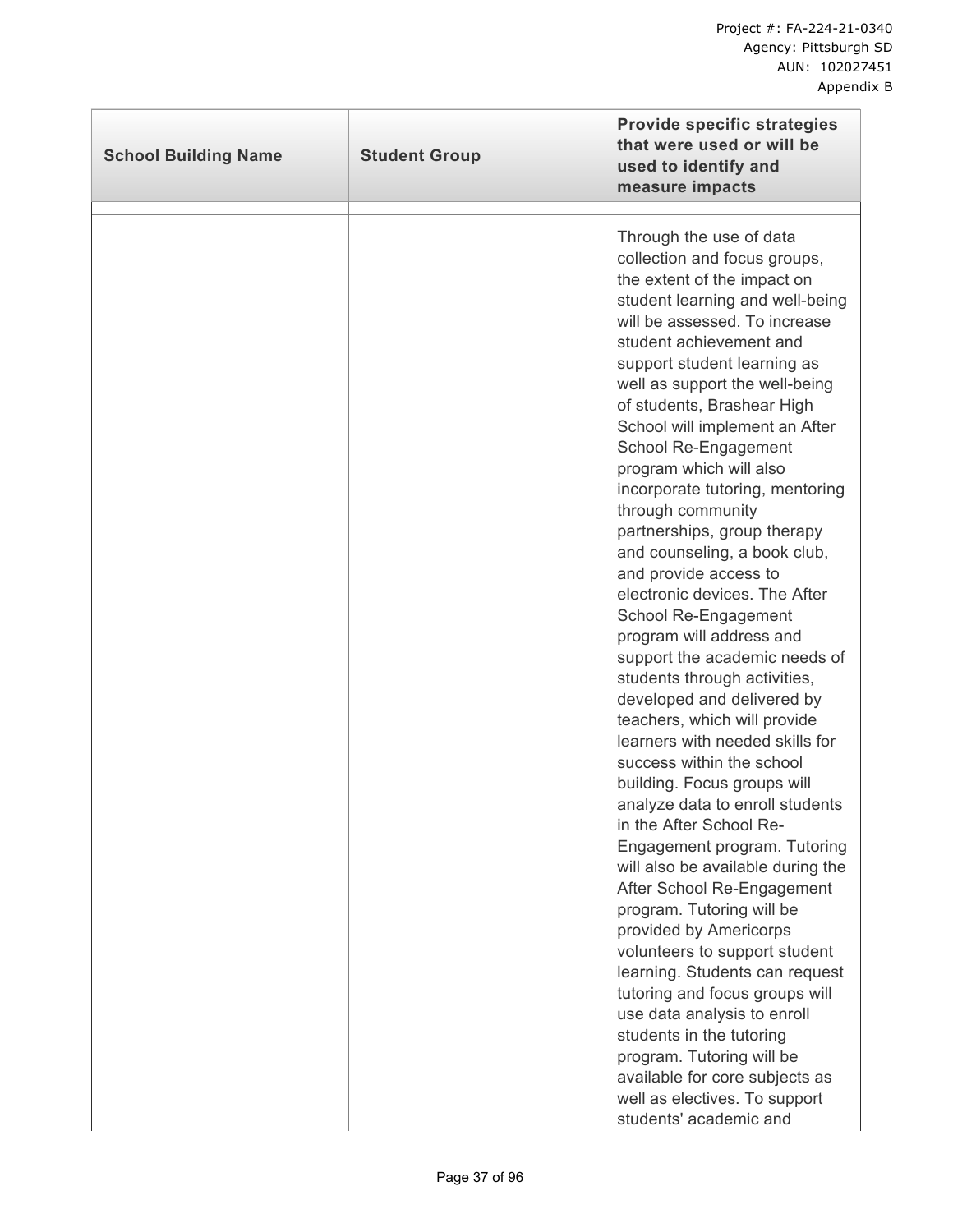| <b>School Building Name</b>        | <b>Student Group</b>                                                                                                                                  | <b>Provide specific strategies</b><br>that were used or will be<br>used to identify and<br>measure impacts                                                                                                                                                                                                                                                                                                                                                                                                                                                                                                                                                                                                                                                                                                                                                                                                                                                                                                                                                                                                                                                                                                                                                                                                                                                                                                                         |
|------------------------------------|-------------------------------------------------------------------------------------------------------------------------------------------------------|------------------------------------------------------------------------------------------------------------------------------------------------------------------------------------------------------------------------------------------------------------------------------------------------------------------------------------------------------------------------------------------------------------------------------------------------------------------------------------------------------------------------------------------------------------------------------------------------------------------------------------------------------------------------------------------------------------------------------------------------------------------------------------------------------------------------------------------------------------------------------------------------------------------------------------------------------------------------------------------------------------------------------------------------------------------------------------------------------------------------------------------------------------------------------------------------------------------------------------------------------------------------------------------------------------------------------------------------------------------------------------------------------------------------------------|
| Pittsburgh Brashear High<br>School | Students from each racial or<br>ethnic group (e.g., identifying<br>disparities and focusing on<br>underserved student groups by<br>race or ethnicity) | personal goals as well as<br>students' social-emotional well-<br>being, mentoring through<br>community partnerships will be<br>provided. Through data<br>analysis, focus groups will<br>identify students who will<br>participate in the mentoring<br>program, additionally, students<br>can request a mentor. To<br>provide additional support to<br>address student's social-<br>emotional well-being, a<br>counselor will provide after<br>school group therapy and<br>counseling. Students can<br>request to be enrolled in the<br>program. Additionally, a focus<br>group will examine data to<br>identify students who could be<br>enrolled in the program. To<br>ensure reliable access to<br>technology for all students<br>within the school building,<br>additionally laptops will be<br>available. Additional laptops will<br>be provided to students when<br>their device is unavailable or in<br>need of repair. A book club will<br>be developed to support<br>student engagement, social-<br>emotional well-being, as well as<br>address the academic impact<br>of lost instructional time. Guest<br>author(s) will host one or more<br>book club meetings to discuss<br>their work with students.<br>Information will be<br>disseminated to staff and<br>students about the book club<br>and students can enroll<br>themselves. Additionally, staff<br>members will reach out to<br>students they believe would be |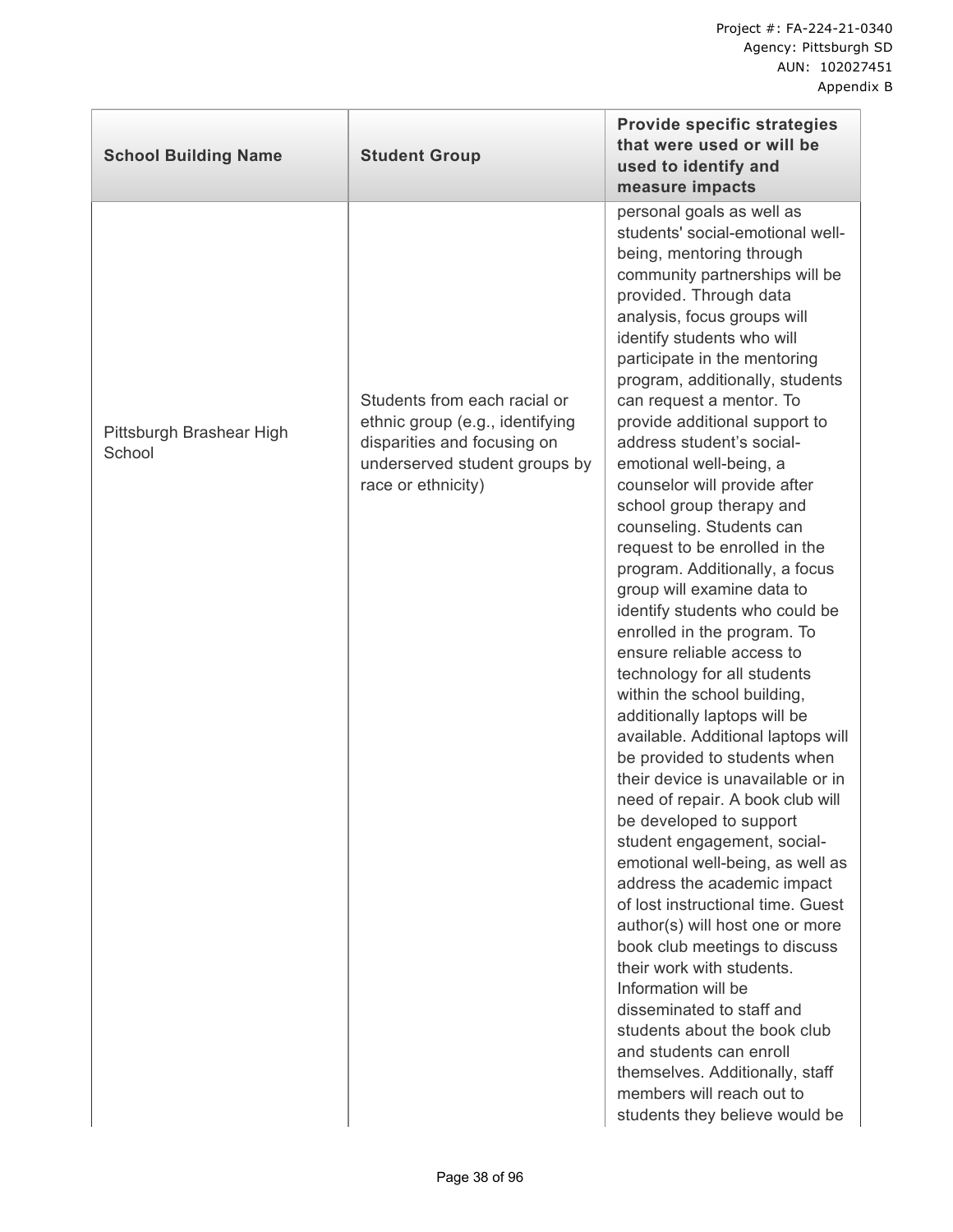| <b>School Building Name</b> | <b>Student Group</b> | <b>Provide specific strategies</b><br>that were used or will be<br>used to identify and<br>measure impacts                                                                                                                                                                                                                                                                                                                                                                                                                                                                                                                                                                                          |
|-----------------------------|----------------------|-----------------------------------------------------------------------------------------------------------------------------------------------------------------------------------------------------------------------------------------------------------------------------------------------------------------------------------------------------------------------------------------------------------------------------------------------------------------------------------------------------------------------------------------------------------------------------------------------------------------------------------------------------------------------------------------------------|
|                             |                      | interested in, or, would benefit<br>from the book club to discuss<br>enrollment. Data collection will<br>occur during the After School<br>Re-Engagement Program, the<br>mentoring program, group<br>therapy and counseling, and<br>book club. Focus groups will<br>analyze the data for each<br>method to assess the impact of<br>each strategy and determine<br>further supports if needed.<br>Tracking and inventorying will<br>occur for student devices to<br>ensure all students have<br>access to reliable technology<br>at school and at home. This<br>data will also be communicated<br>to the Technology Office to<br>ensure district assigned<br>student devices are working<br>properly. |
|                             |                      | Through the use of data<br>collection and focus groups,<br>the extent of the impact on<br>student learning and well-being<br>will be assessed. To increase<br>student achievement and<br>support student learning as<br>well as support the well-being<br>of students, Brashear High<br>School will implement an After<br>School Re-Engagement<br>program which will also<br>incorporate tutoring, mentoring<br>through community<br>partnerships, group therapy<br>and counseling, a book club,<br>and provide access to<br>electronic devices. The After<br>School Re-Engagement<br>program will address and                                                                                      |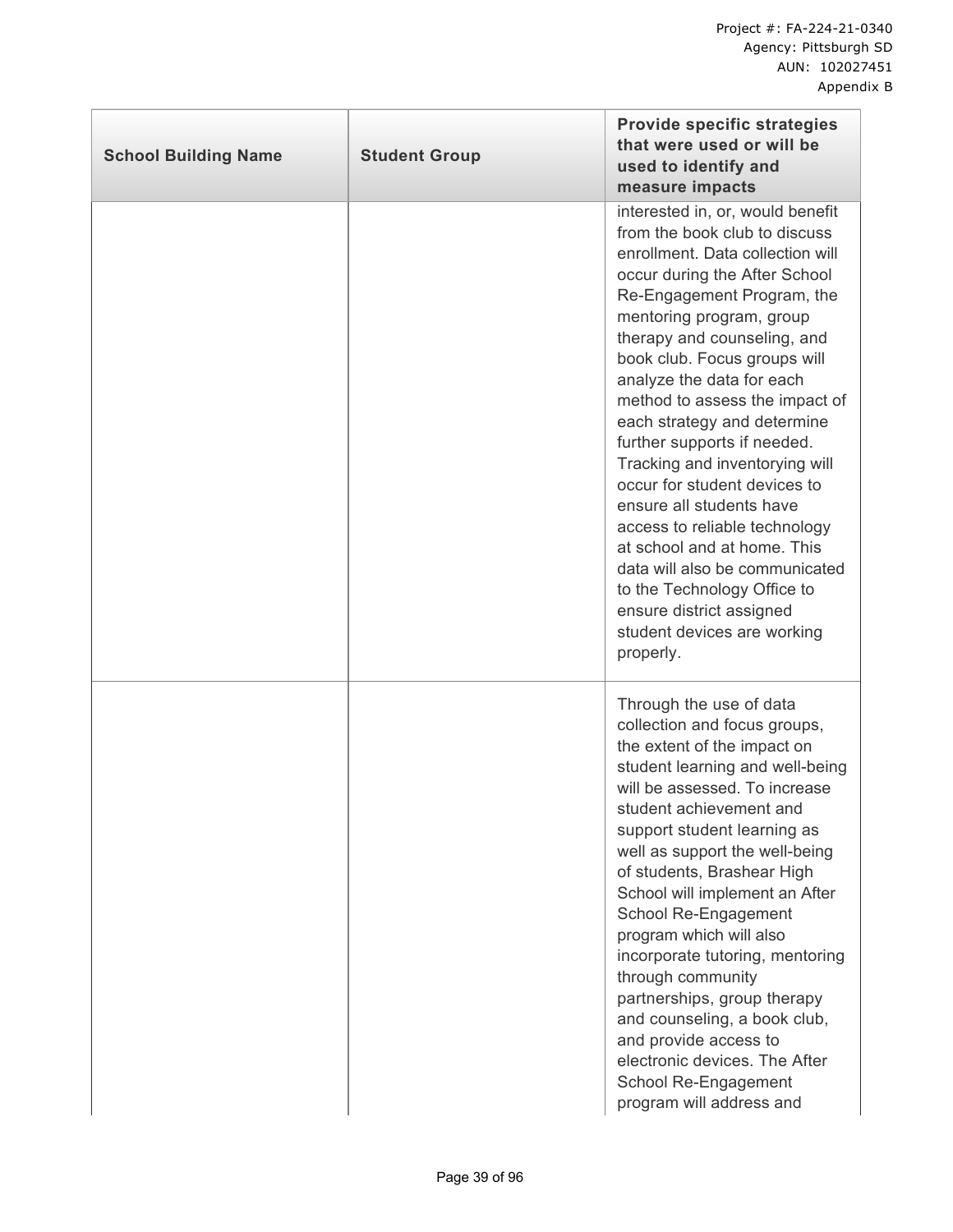| <b>School Building Name</b>        | <b>Student Group</b>                 | <b>Provide specific strategies</b><br>that were used or will be<br>used to identify and<br>measure impacts                                                                                                                                                                                                                                                                                                                                                                                                                                                                                                                                                                                                                                                                                                                                                                                                                                                                                                                                                                                                                                                                                                                                         |
|------------------------------------|--------------------------------------|----------------------------------------------------------------------------------------------------------------------------------------------------------------------------------------------------------------------------------------------------------------------------------------------------------------------------------------------------------------------------------------------------------------------------------------------------------------------------------------------------------------------------------------------------------------------------------------------------------------------------------------------------------------------------------------------------------------------------------------------------------------------------------------------------------------------------------------------------------------------------------------------------------------------------------------------------------------------------------------------------------------------------------------------------------------------------------------------------------------------------------------------------------------------------------------------------------------------------------------------------|
| Pittsburgh Brashear High<br>School | Students from low-income<br>families | support the academic needs of<br>students through activities,<br>developed and delivered by<br>teachers, which will provide<br>learners with needed skills for<br>success within the school<br>building. Focus groups will<br>analyze data to enroll students<br>in the After School Re-<br>Engagement program. Tutoring<br>will also be available during the<br>After School Re-Engagement<br>program. Tutoring will be<br>provided by Americorps<br>volunteers to support student<br>learning. Students can request<br>tutoring and focus groups will<br>use data analysis to enroll<br>students in the tutoring<br>program. Tutoring will be<br>available for core subjects as<br>well as electives. To support<br>students' academic and<br>personal goals as well as<br>students' social-emotional well-<br>being, mentoring through<br>community partnerships will be<br>provided. Through data<br>analysis, focus groups will<br>identify students who will<br>participate in the mentoring<br>program, additionally, students<br>can request a mentor. To<br>provide additional support to<br>address student's social-<br>emotional well-being, a<br>counselor will provide after<br>school group therapy and<br>counseling. Students can |
|                                    |                                      | request to be enrolled in the<br>program. Additionally, a focus<br>group will examine data to<br>identify students who could be<br>enrolled in the program. To                                                                                                                                                                                                                                                                                                                                                                                                                                                                                                                                                                                                                                                                                                                                                                                                                                                                                                                                                                                                                                                                                     |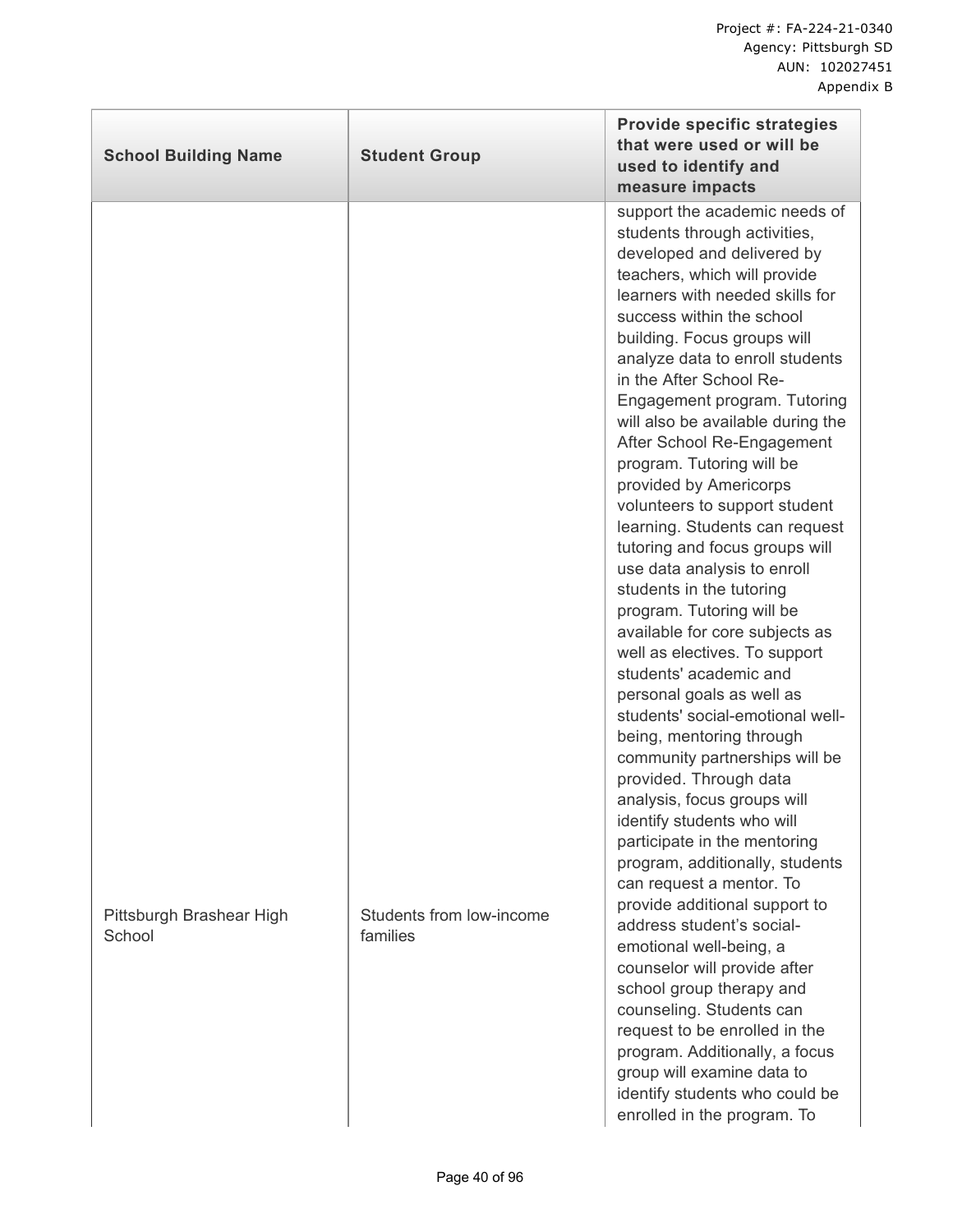| technology for all students<br>within the school building,<br>additionally laptops will be<br>be developed to support<br>student engagement, social-<br>their work with students.<br>Information will be<br>disseminated to staff and<br>students about the book club<br>and students can enroll<br>members will reach out to<br>occur during the After School<br>mentoring program, group<br>therapy and counseling, and<br>book club. Focus groups will<br>analyze the data for each | <b>School Building Name</b> | <b>Student Group</b> | <b>Provide specific strategies</b><br>that were used or will be<br>used to identify and<br>measure impacts                                                                                                                                                                                                                                                                                                                                                                                                                                                                                                                                                          |
|----------------------------------------------------------------------------------------------------------------------------------------------------------------------------------------------------------------------------------------------------------------------------------------------------------------------------------------------------------------------------------------------------------------------------------------------------------------------------------------|-----------------------------|----------------------|---------------------------------------------------------------------------------------------------------------------------------------------------------------------------------------------------------------------------------------------------------------------------------------------------------------------------------------------------------------------------------------------------------------------------------------------------------------------------------------------------------------------------------------------------------------------------------------------------------------------------------------------------------------------|
| further supports if needed.<br>Tracking and inventorying will<br>occur for student devices to<br>ensure all students have<br>access to reliable technology<br>at school and at home. This<br>to the Technology Office to<br>ensure district assigned<br>student devices are working                                                                                                                                                                                                    |                             |                      | ensure reliable access to<br>available. Additional laptops will<br>be provided to students when<br>their device is unavailable or in<br>need of repair. A book club will<br>emotional well-being, as well as<br>address the academic impact<br>of lost instructional time. Guest<br>author(s) will host one or more<br>book club meetings to discuss<br>themselves. Additionally, staff<br>students they believe would be<br>interested in, or, would benefit<br>from the book club to discuss<br>enrollment. Data collection will<br>Re-Engagement Program, the<br>method to assess the impact of<br>each strategy and determine<br>data will also be communicated |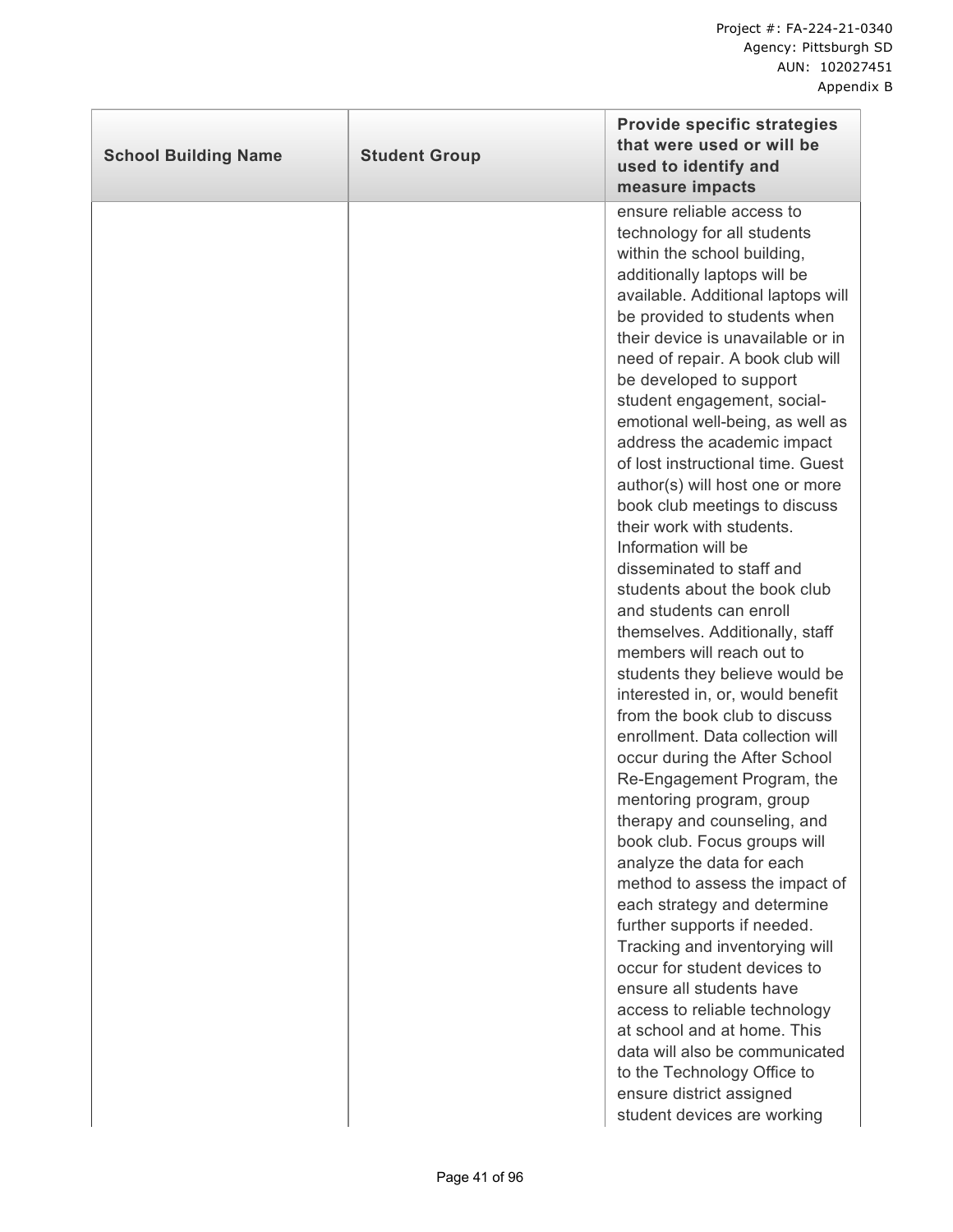| <b>School Building Name</b> | <b>Student Group</b>                                                                                                                                                                 | <b>Provide specific strategies</b><br>that were used or will be<br>used to identify and<br>measure impacts                                                                                                                                                                                                                                                                                                                            |
|-----------------------------|--------------------------------------------------------------------------------------------------------------------------------------------------------------------------------------|---------------------------------------------------------------------------------------------------------------------------------------------------------------------------------------------------------------------------------------------------------------------------------------------------------------------------------------------------------------------------------------------------------------------------------------|
|                             |                                                                                                                                                                                      | properly.                                                                                                                                                                                                                                                                                                                                                                                                                             |
| Pittsburgh Faison K-5       | Students from low-income<br>families                                                                                                                                                 | To determine the impact of the<br>summer program funded with<br>this grant we will look at the<br>end of the 2021-22 school year<br>NWEA MAP score and compare<br>it to the end of the summer<br><b>NWEA MAP results.</b>                                                                                                                                                                                                             |
| Pittsburgh Obama 6-12       | Children and youth in foster<br>care                                                                                                                                                 | The social worker meets with<br><b>Children Youth &amp; Families</b><br>(CYF) case workers and with<br>students to do additional<br>check-ins. The social worker<br>also shares pertinent<br>information with staff and<br>administration about students<br>in this group that can be used<br>to support their academics and<br>behavior. The social worker<br>also may create attendance<br>incentives if attendance is an<br>issue. |
| Pittsburgh Obama 6-12       | Children with disabilities<br>(including infants, toddlers,<br>children, and youth with<br>disabilities eligible under the<br>Individuals with Disabilities<br>Education Act [IDEA]) | The student services team<br>meets weekly to discuss<br>concerns with the Program for<br><b>Students with Exceptionalities</b><br>(PSE) teachers regarding<br>academics, behavior and<br>attendance; to set goals for<br>students; and revisit student<br>IEP/504 plans as necessary<br>based on grades, attendance<br>and behavior.                                                                                                  |
| Pittsburgh Obama 6-12       | English learners                                                                                                                                                                     | PSE team consults with the<br>ESL teacher, regarding English<br>Learner (ELs) to determine<br>needs and discuss which<br>students may be ready to exit                                                                                                                                                                                                                                                                                |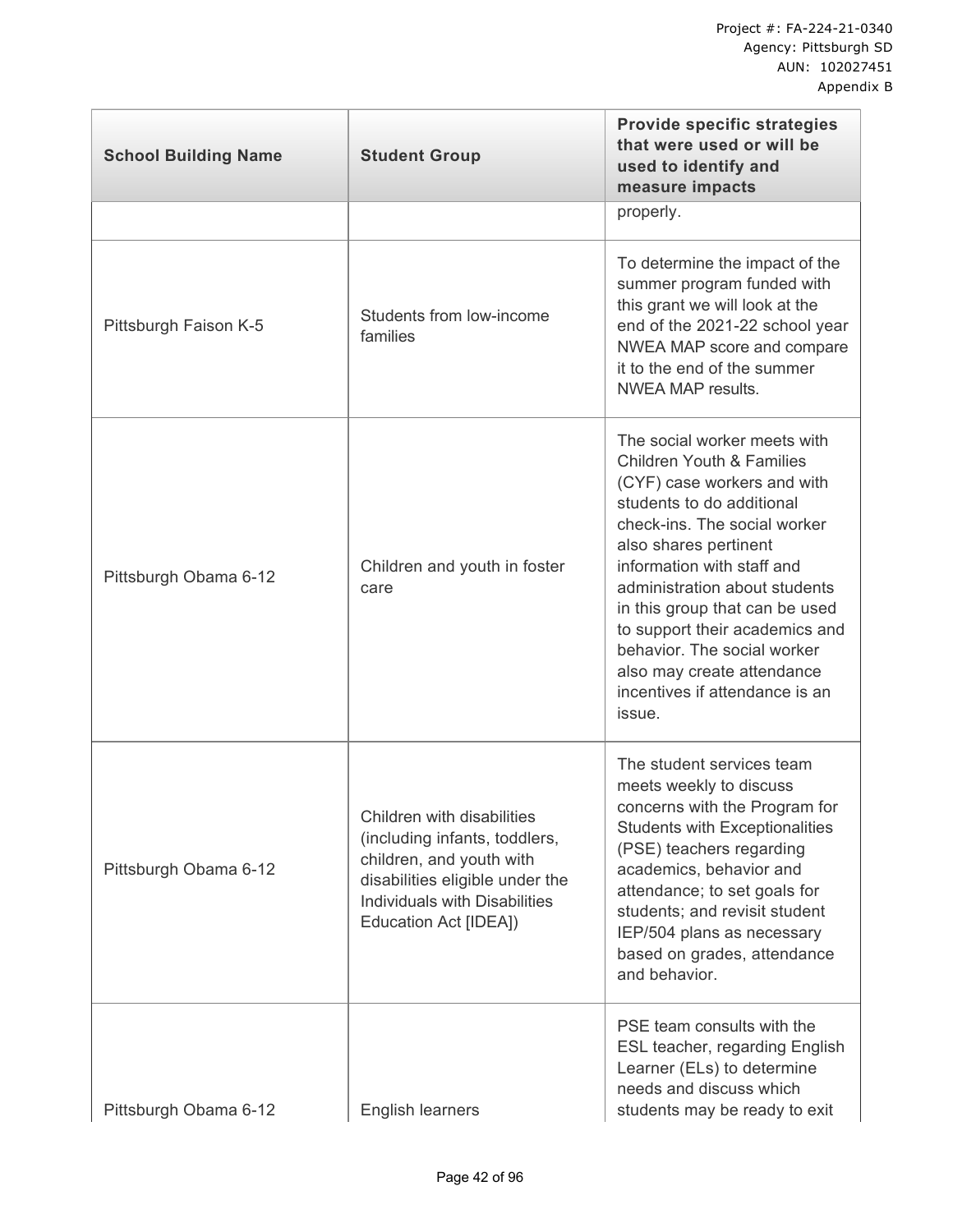| <b>School Building Name</b> | <b>Student Group</b>                                                                                 | <b>Provide specific strategies</b><br>that were used or will be<br>used to identify and<br>measure impacts<br>ESL support. At the time of this                                                                                                                                                                                                                                                                                                                                                                                                                                                                                                                                                                                                                                                                                                                                                |
|-----------------------------|------------------------------------------------------------------------------------------------------|-----------------------------------------------------------------------------------------------------------------------------------------------------------------------------------------------------------------------------------------------------------------------------------------------------------------------------------------------------------------------------------------------------------------------------------------------------------------------------------------------------------------------------------------------------------------------------------------------------------------------------------------------------------------------------------------------------------------------------------------------------------------------------------------------------------------------------------------------------------------------------------------------|
|                             |                                                                                                      | application, less than .05% of<br>our students are ELs, but the<br>population is growing.                                                                                                                                                                                                                                                                                                                                                                                                                                                                                                                                                                                                                                                                                                                                                                                                     |
| Pittsburgh Obama 6-12       | Gender (e.g., identifying<br>disparities and focusing on<br>underserved student groups by<br>gender) | Although African American<br>males (AAM) are a small<br>population in the school, they<br>often face academic and<br>behavioral challenges due to<br>low expectations from staff and<br>of self. AAM students in the<br>middle school are being<br>supported by the middle school<br>counselor and forming groups<br>to focus on building character<br>and social skills. Support for<br>the high school students will<br>soon be provided by the Equity<br>Advocates. Equity Advocates<br>are members of the district's<br>department of Equity. They<br>focus on students who are<br>middle of the road "C/D"<br>students who need additional<br>academic support, mentoring,<br>tutoring to help bring their<br>grades up. The advocates<br>meet with groups of high<br>school students during lunch<br>and 1-2 times/week during an<br>elective class to check in and<br>do goal setting. |
|                             |                                                                                                      | The social worker follows up on<br>students experiencing<br>homelessness and provides<br>the support, resources and<br>referrals needed based on<br>information provided by the<br>family. If attendance is an issue<br>due to proximity of home to<br>school the social worker will put                                                                                                                                                                                                                                                                                                                                                                                                                                                                                                                                                                                                      |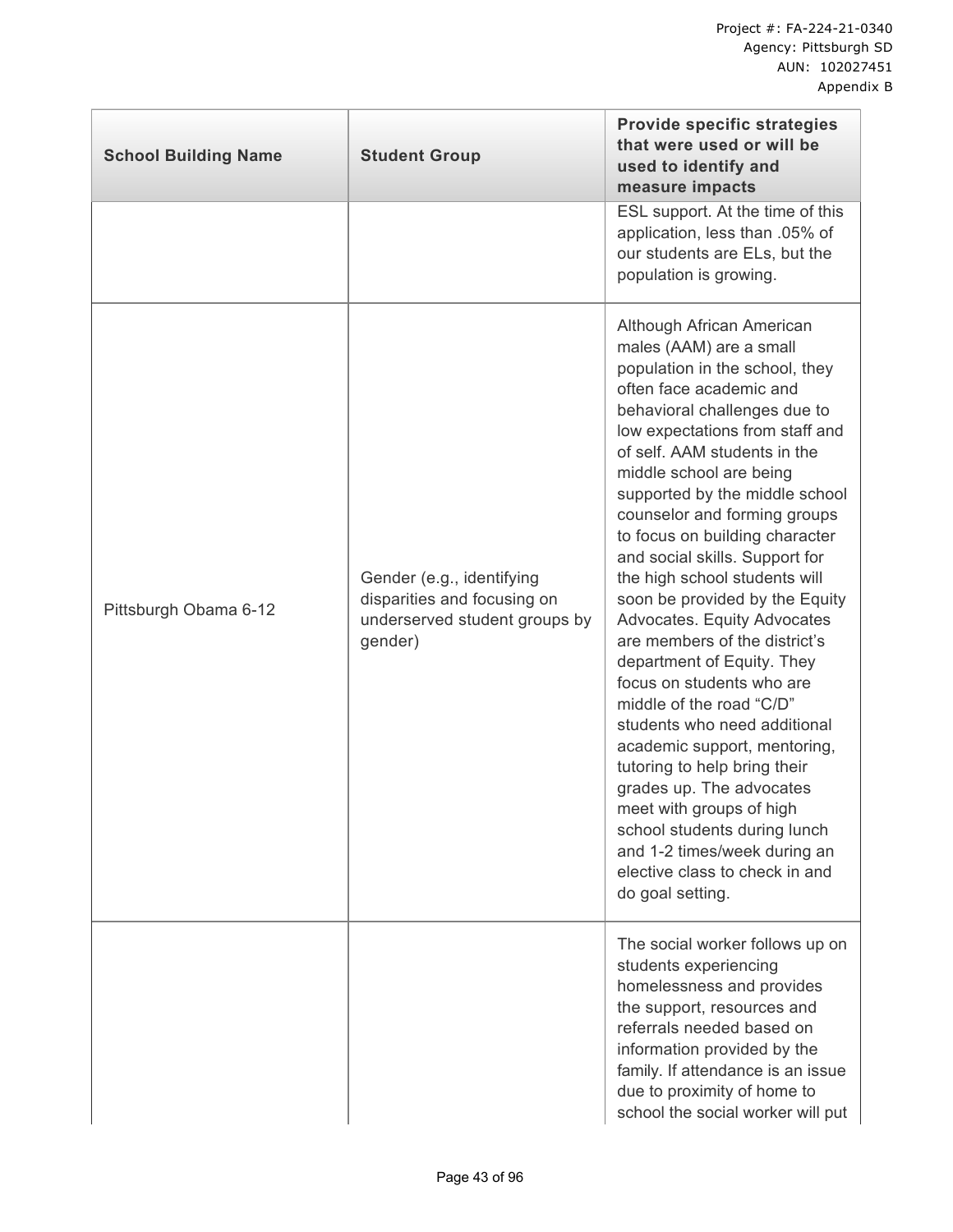| <b>School Building Name</b> | <b>Student Group</b>                                                                                                                                  | <b>Provide specific strategies</b><br>that were used or will be<br>used to identify and<br>measure impacts                                                                                                                                                                                                                                                                                                                                                                                                                                          |
|-----------------------------|-------------------------------------------------------------------------------------------------------------------------------------------------------|-----------------------------------------------------------------------------------------------------------------------------------------------------------------------------------------------------------------------------------------------------------------------------------------------------------------------------------------------------------------------------------------------------------------------------------------------------------------------------------------------------------------------------------------------------|
| Pittsburgh Obama 6-12       | Students experiencing<br>homelessness                                                                                                                 | the student on an attendance<br>improvement plan. If academic<br>engagement is an issue,<br>teachers have modified<br>assignments until improvement<br>is seen and then work to build<br>the student back up to full<br>engagement in assignments.<br>When the Department of<br>Human Services (DHS) would<br>communicate opportunities for<br>youth experiencing<br>homelessness, efforts were<br>made to connect that student<br>and their family through<br>socially distant home visits,<br>Microsoft Teams chats, and<br>phone communications. |
| Pittsburgh Obama 6-12       | Students from each racial or<br>ethnic group (e.g., identifying<br>disparities and focusing on<br>underserved student groups by<br>race or ethnicity) | African American (AA) students<br>are supported by counselors<br>through exposure to outside<br>agencies, experiences and<br>college and career<br>opportunities. Academics,<br>behavior, and attendance are<br>reviewed bi-weekly by grade<br>level. A letter is sent home to<br>parents indicating support<br>available for students. Review<br>of state and local testing data<br>in addition to classroom data to<br>determine additional support<br>needed.                                                                                    |
| Pittsburgh Obama 6-12       | Students from low-income<br>families                                                                                                                  | The social worker and<br>counselor work with community<br>partners to provide students<br>with food, clothing, shelter, and<br>internet connectivity, as<br>needed.                                                                                                                                                                                                                                                                                                                                                                                 |
|                             |                                                                                                                                                       | Students in foster care are                                                                                                                                                                                                                                                                                                                                                                                                                                                                                                                         |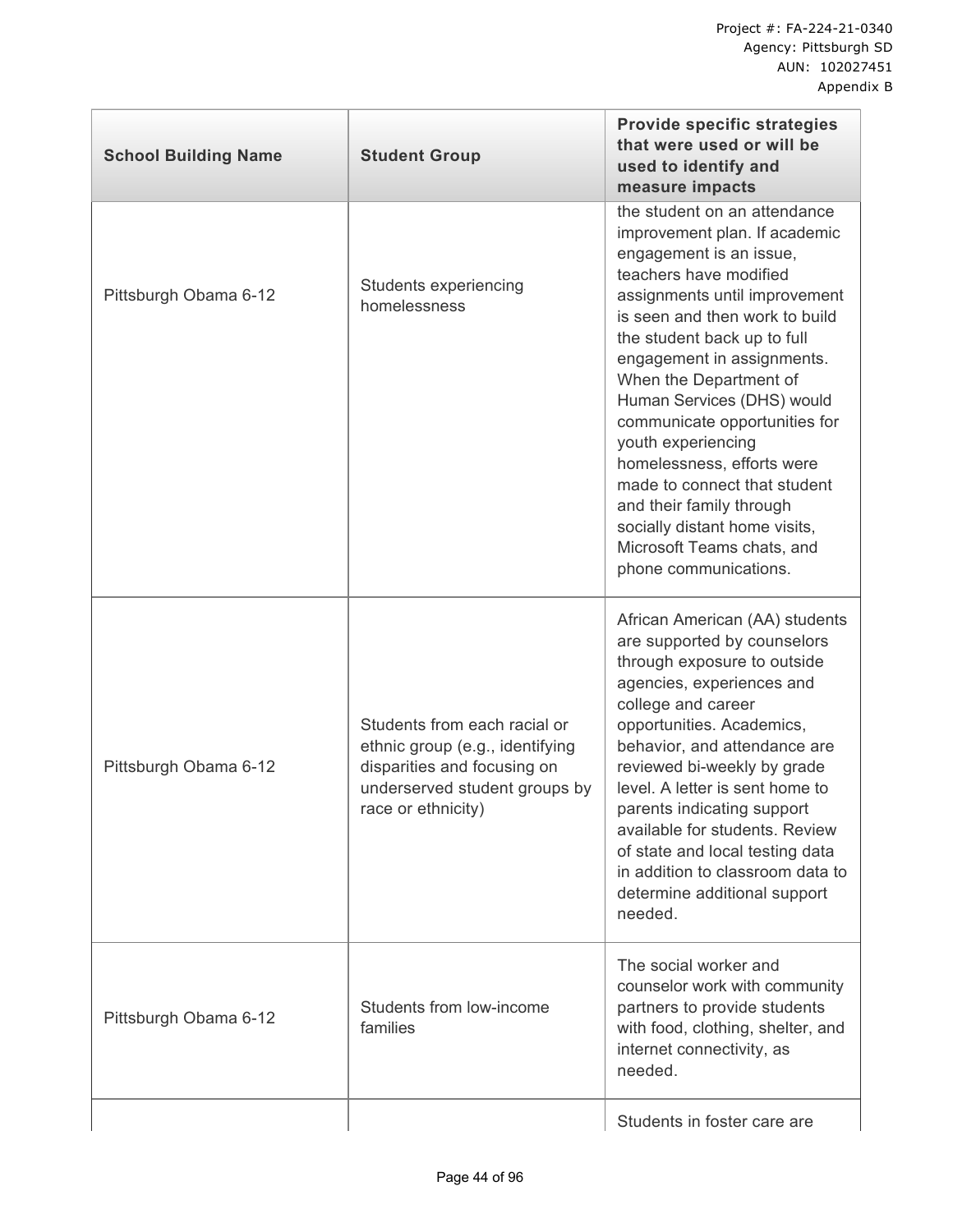| <b>School Building Name</b>  | <b>Student Group</b>                                                                                                                                                                 | <b>Provide specific strategies</b><br>that were used or will be<br>used to identify and<br>measure impacts                                                                                                                                                                                                                                                                                                                                                                                                                                                                                                                                                                                                                                                                                                                                                                                                                                                                                                                                                                                           |
|------------------------------|--------------------------------------------------------------------------------------------------------------------------------------------------------------------------------------|------------------------------------------------------------------------------------------------------------------------------------------------------------------------------------------------------------------------------------------------------------------------------------------------------------------------------------------------------------------------------------------------------------------------------------------------------------------------------------------------------------------------------------------------------------------------------------------------------------------------------------------------------------------------------------------------------------------------------------------------------------------------------------------------------------------------------------------------------------------------------------------------------------------------------------------------------------------------------------------------------------------------------------------------------------------------------------------------------|
| Pittsburgh Perry High School | Children and youth in foster<br>care                                                                                                                                                 | identified by CYF or another<br>placement agency by using the<br>district's McKinney-Vento<br>online survey.                                                                                                                                                                                                                                                                                                                                                                                                                                                                                                                                                                                                                                                                                                                                                                                                                                                                                                                                                                                         |
| Pittsburgh Perry High School | Children with disabilities<br>(including infants, toddlers,<br>children, and youth with<br>disabilities eligible under the<br>Individuals with Disabilities<br>Education Act [IDEA]) | Students with disabilities are<br>identified through efficient and<br>thorough processing of Multi-<br><b>Tiered System of Supports</b><br>(MTSS) and SAP referrals.<br>COVID-19 has negatively<br>impacted this group of students<br>due to lack of access to<br>speech and language services.<br>Many of our students did not<br>have access to technology and<br>wifi in the home. Some also did<br>not have a family member at<br>home ensuring they logged<br>online for remote speech and<br>language instruction (many<br>parents work and could not be<br>next to their children all the<br>time). The lack of access to<br>services has led to regression<br>of previous communicative<br>functioning. This is directly<br>shown through progress<br>monitoring data and in class<br>observation/teacher report<br>collected upon return to in<br>person learning. For most<br>students, this decline in<br>functioning is only present due<br>to lack of in person instruction-<br>otherwise students at this age<br>typically continue to<br>progress/maintain<br>speech/language skills. |
|                              |                                                                                                                                                                                      | English Learners (ELs) are<br>identified through the home<br>language survey. Migrant                                                                                                                                                                                                                                                                                                                                                                                                                                                                                                                                                                                                                                                                                                                                                                                                                                                                                                                                                                                                                |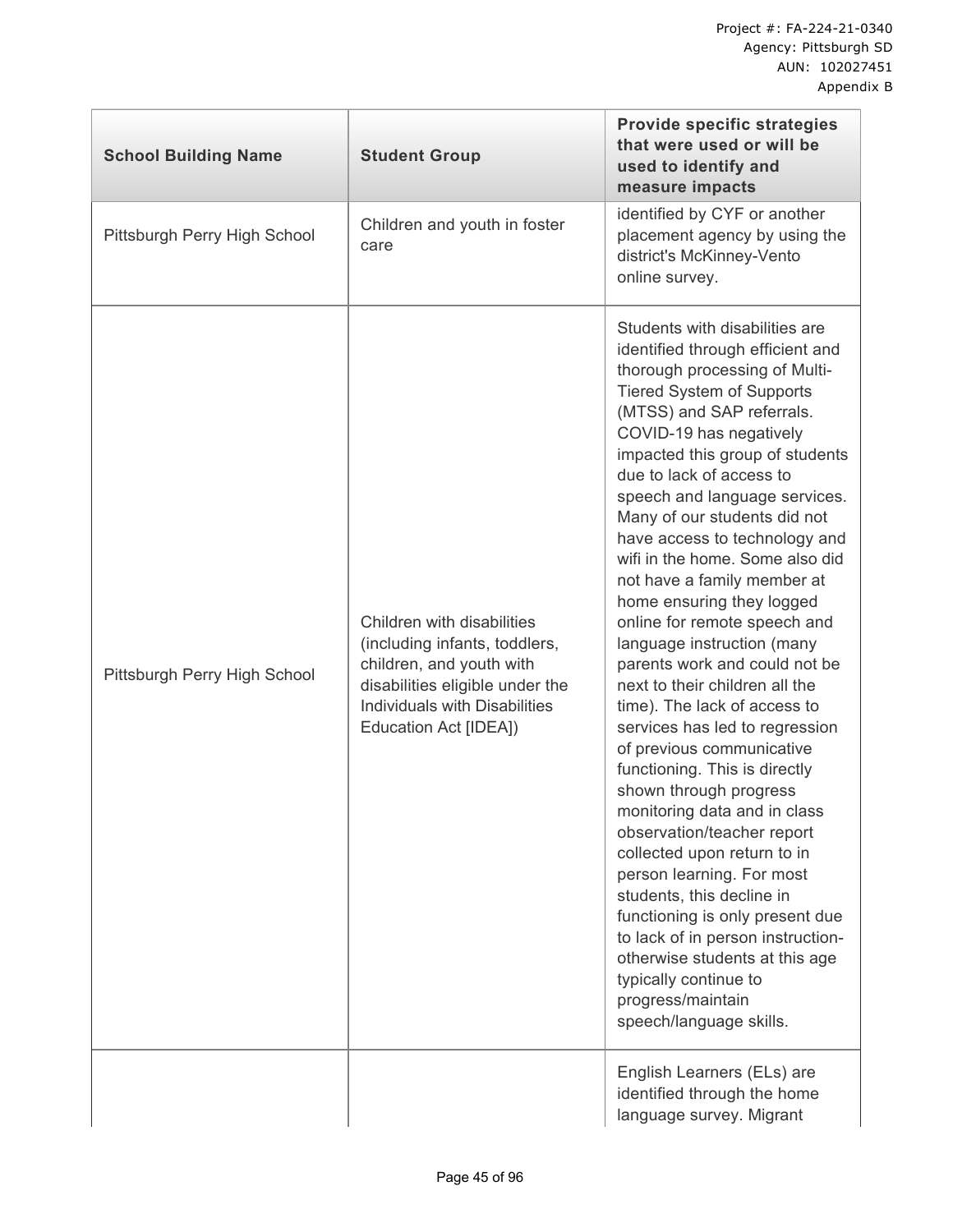| <b>School Building Name</b>  | <b>Student Group</b> | <b>Provide specific strategies</b><br>that were used or will be<br>used to identify and<br>measure impacts                                                                                                                                                                                                                                                                                                                                                                                                                                                                                                                                                                                                                                                                                                                                                                                                                                                                                                                                                                                                                                                                                                                                                                  |
|------------------------------|----------------------|-----------------------------------------------------------------------------------------------------------------------------------------------------------------------------------------------------------------------------------------------------------------------------------------------------------------------------------------------------------------------------------------------------------------------------------------------------------------------------------------------------------------------------------------------------------------------------------------------------------------------------------------------------------------------------------------------------------------------------------------------------------------------------------------------------------------------------------------------------------------------------------------------------------------------------------------------------------------------------------------------------------------------------------------------------------------------------------------------------------------------------------------------------------------------------------------------------------------------------------------------------------------------------|
| Pittsburgh Perry High School | English learners     | students are identified through<br>family self- report, Mckinney-<br>Vento online survey, review of<br>student demographics and<br>records, and district ESL<br>department. Most EL families<br>did not have high speed<br>internet at the on-set of the<br>COVID-19 pandemic. ESL-<br>certified faculty can support<br>families in getting the<br>technology needed for<br>instructional accessibility. ESL<br>faculty can coordinate efforts<br>to help EL families acquire<br>groceries, diapers, and other<br>household supplies for EL<br>families who had their hours<br>reduced at their jobs or were<br>left without employment during<br>the COVID-19 pandemic.<br>Continuously monitoring and<br>supporting struggling EL<br>students via private calls,<br>taking remote control of school<br>issued devices, and setting up<br>ESL accommodations on<br>Microsoft Teams. Provide<br>professional development to<br>faculty focused on best<br>practices for remote and in-<br>person learning. Examine new<br>arrival WIDA data to analyze<br>the impact the pandemic had<br>on EL instruction. The WIDA<br>measures EL language<br>acquisition in four major areas:<br>reading, writing, speaking, and<br>listening. The students take the<br>test every year. |
|                              |                      | Perry's CTE programs and its<br>JROTC program are                                                                                                                                                                                                                                                                                                                                                                                                                                                                                                                                                                                                                                                                                                                                                                                                                                                                                                                                                                                                                                                                                                                                                                                                                           |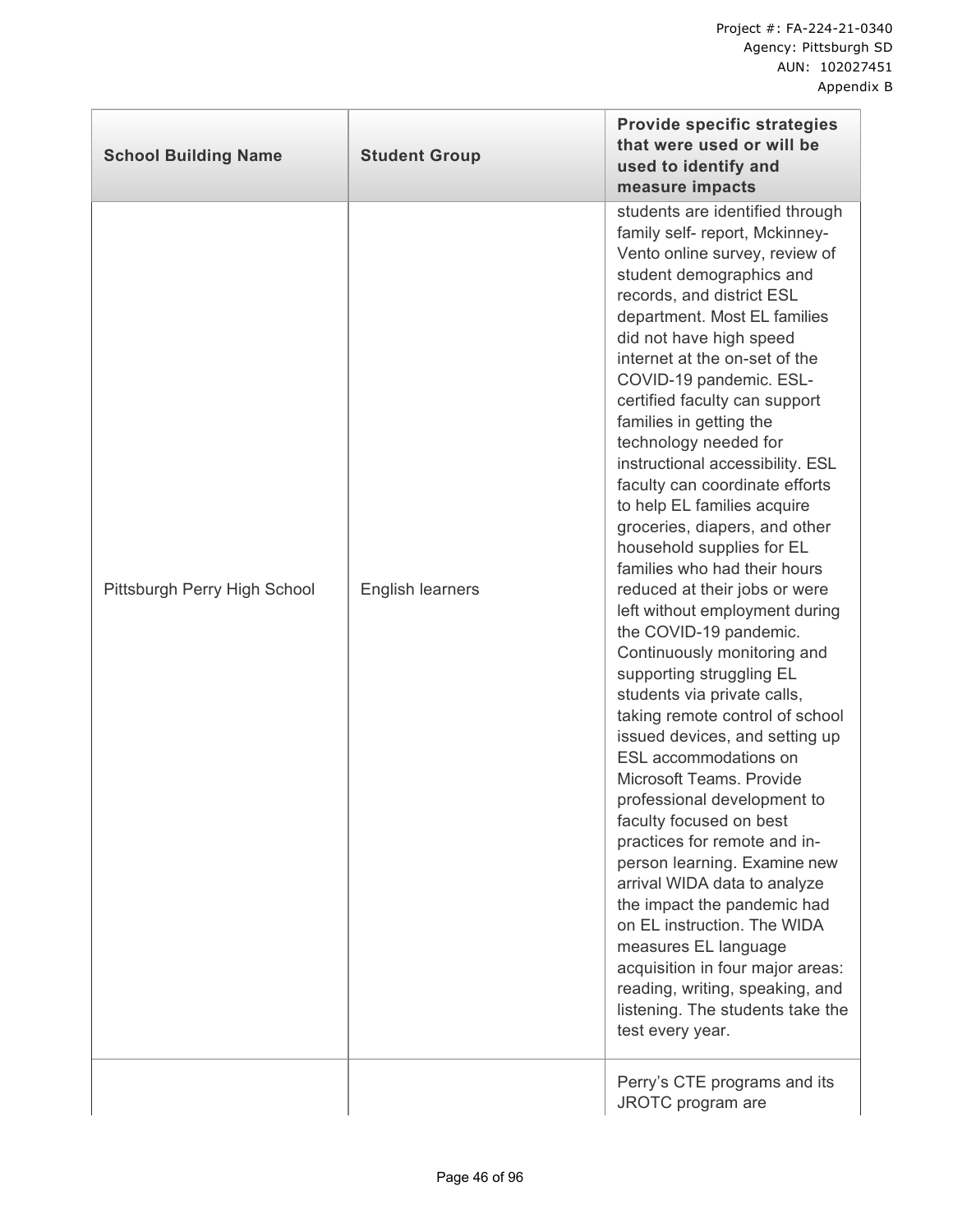| <b>School Building Name</b>  | <b>Student Group</b>                                                                                 | <b>Provide specific strategies</b><br>that were used or will be<br>used to identify and<br>measure impacts                                                                                                                                                                                                                                                                                                                                                                                                                                                                                                                                                                                                                                                                                                                                                                                                                                                                                                                                                                                                     |
|------------------------------|------------------------------------------------------------------------------------------------------|----------------------------------------------------------------------------------------------------------------------------------------------------------------------------------------------------------------------------------------------------------------------------------------------------------------------------------------------------------------------------------------------------------------------------------------------------------------------------------------------------------------------------------------------------------------------------------------------------------------------------------------------------------------------------------------------------------------------------------------------------------------------------------------------------------------------------------------------------------------------------------------------------------------------------------------------------------------------------------------------------------------------------------------------------------------------------------------------------------------|
| Pittsburgh Perry High School | Gender (e.g., identifying<br>disparities and focusing on<br>underserved student groups by<br>gender) | undersubscribed by non-<br>traditional students, per<br>definition of the federal Perkins<br>Grant system. Efforts will be<br>made to increase the number<br>of male students enrolled in<br>CTE Cosmetology and CTE<br>Health Careers, while<br>simultaneously working to<br>increase female enrollment in<br>JROTC. Students experiencing<br>gender questioning, gender<br>fluidity, or gender transitioning<br>were impacted by the lack of<br>identification and lack of safe<br>places of self-expression.<br>During the 2020-2021 SY,<br>students were not able to seek<br>the safety of designated school<br>spaces to meet with peers and<br>adults to express themselves<br>freely and ask any questions<br>they may have. During the<br>2021-2022 SY, spaces are<br>more available, and students<br>can self-identify more freely,<br>but due to social distancing,<br>space can be limited.<br>Disparities based on gender<br>are identified through review of<br>data including MTSS, SAP,<br>Panorama survey, student<br>attendance rates, graduation,<br>rates, and standardized test<br>scores. |
| Pittsburgh Perry High School | Migrant students                                                                                     | Perry does not have a high<br>migrant population; most of our<br>students who could be<br>considered migrants are<br>usually in possession of<br>refugee status. We support                                                                                                                                                                                                                                                                                                                                                                                                                                                                                                                                                                                                                                                                                                                                                                                                                                                                                                                                    |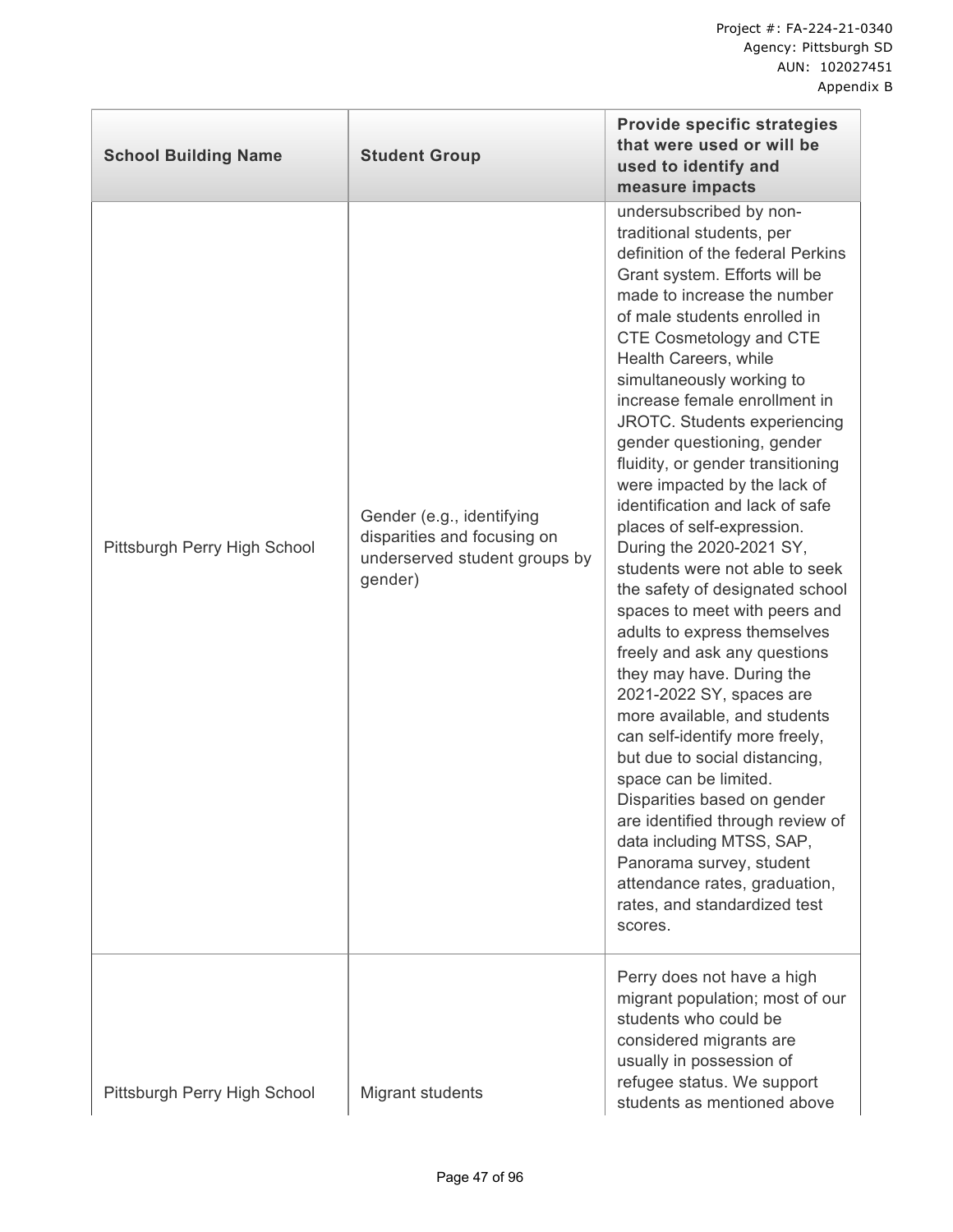| <b>School Building Name</b>  | <b>Student Group</b>                                                                                                                   | <b>Provide specific strategies</b><br>that were used or will be<br>used to identify and<br>measure impacts                                                                                                                                                                                                                                                                                                                                                                                                                                                                                                                                                                                                                                                                                                                          |
|------------------------------|----------------------------------------------------------------------------------------------------------------------------------------|-------------------------------------------------------------------------------------------------------------------------------------------------------------------------------------------------------------------------------------------------------------------------------------------------------------------------------------------------------------------------------------------------------------------------------------------------------------------------------------------------------------------------------------------------------------------------------------------------------------------------------------------------------------------------------------------------------------------------------------------------------------------------------------------------------------------------------------|
|                              |                                                                                                                                        | and have outside agencies and<br>non-profit organizations that we<br>connect these families with to<br>offer additional support outside<br>of school.                                                                                                                                                                                                                                                                                                                                                                                                                                                                                                                                                                                                                                                                               |
| Pittsburgh Perry High School | Other groups<br>disproportionately impacted by<br>the pandemic that have been<br>identified by the LEA (See Help<br>Text for examples) | LGBTQ+ student: Perry<br>established a LGBTQ+ Point<br>Team to address student<br>matters related to sexual<br>preference and identity to<br>protect member of this<br>community who did not receive<br>sufficient advocacy during the<br>pandemic.                                                                                                                                                                                                                                                                                                                                                                                                                                                                                                                                                                                 |
| Pittsburgh Perry High School | Students experiencing<br>homelessness                                                                                                  | Identification of homeless<br>students during the COVID-19<br>shut down was possible if the<br>student had a teacher's phone<br>number directly or had their<br>school issued laptop so they<br>could communicate with their<br>school social worker via<br>Microsoft Teams. When<br>schools re-opened in waves,<br>bus tickets were delivered by<br>designated school staff to the<br>student directly or an adult at<br>the nighttime address.<br>Frequent checks for services<br>were made and appropriate<br>referrals were made. When the<br>Department of Human Services<br>(DHS) would communicate<br>opportunities for youth<br>experiencing homelessness,<br>efforts were made to connect<br>that student and their family<br>through socially distant home<br>visits, Microsoft Teams chats,<br>and phone communications. |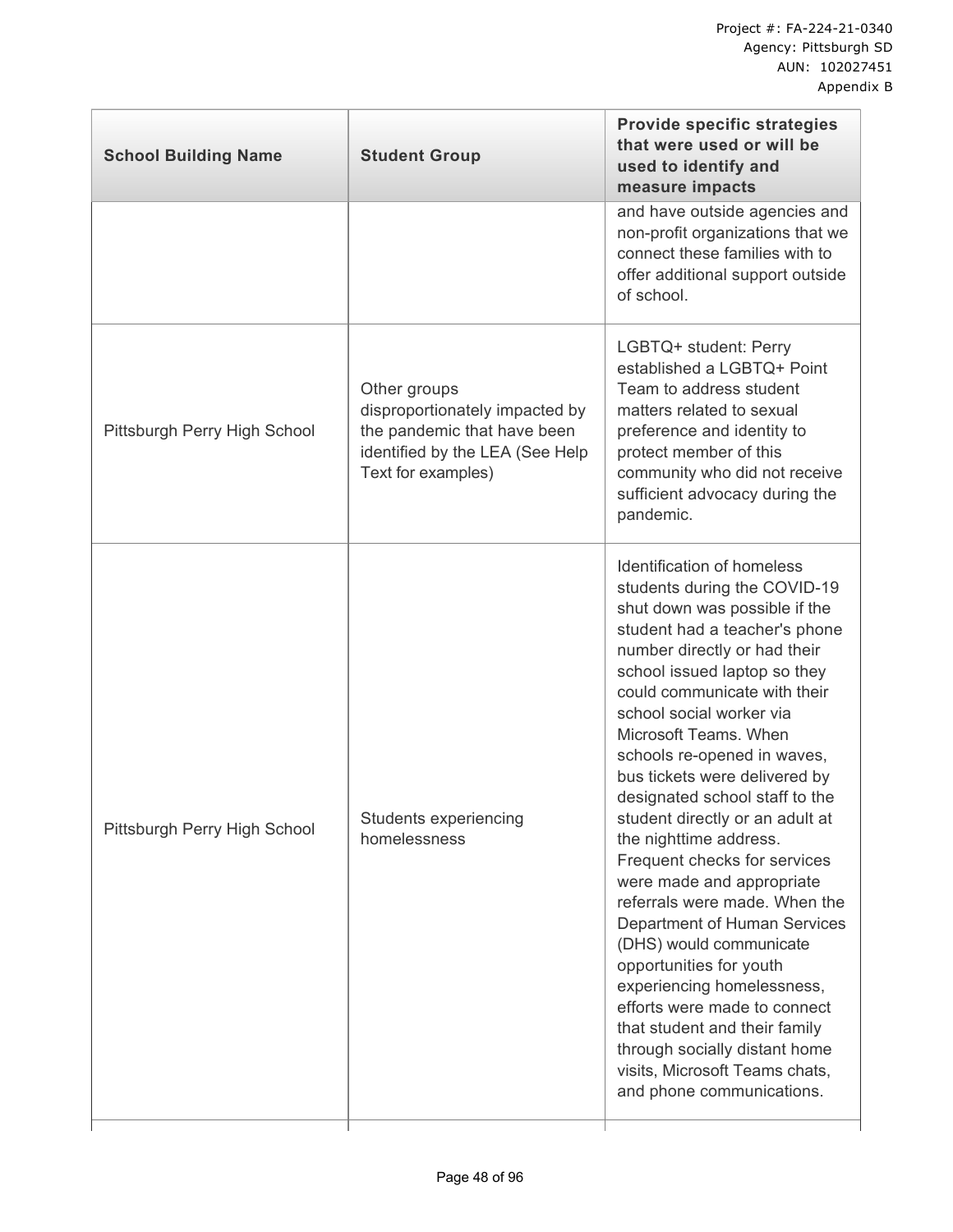| <b>School Building Name</b>  | <b>Student Group</b>                                                                                                                                  | <b>Provide specific strategies</b><br>that were used or will be<br>used to identify and<br>measure impacts                                                                                                                                                                                                                                                                                                                                                         |
|------------------------------|-------------------------------------------------------------------------------------------------------------------------------------------------------|--------------------------------------------------------------------------------------------------------------------------------------------------------------------------------------------------------------------------------------------------------------------------------------------------------------------------------------------------------------------------------------------------------------------------------------------------------------------|
| Pittsburgh Perry High School | Students from each racial or<br>ethnic group (e.g., identifying<br>disparities and focusing on<br>underserved student groups by<br>race or ethnicity) | Disparities from each racial or<br>ethnic group are identified<br>through review of data for each<br>subgroup including<br>standardized test scores,<br>attendance rates, and<br>graduation rates.                                                                                                                                                                                                                                                                 |
| Pittsburgh Perry High School | Students from low-income<br>families                                                                                                                  | Pittsburgh school district is a<br><b>Community Eligibility Provision</b><br>(CEP) participant. This<br>program is an option for<br>districts in low-income areas<br>with the highest poverty<br>schools. 83.88% of Perry's<br>student body is classified as<br>being part of the lower<br>socioeconomic strata, hence<br>prevalently falling into the other<br>categories noted above and<br>receiving the services and<br>interventions congruent with<br>those. |
| Pittsburgh Roosevelt PreK-5  | Other groups<br>disproportionately impacted by<br>the pandemic that have been<br>identified by the LEA (See Help<br>Text for examples)                | Attendance and achievement<br>data of students who<br>inconsistently participated in<br>virtual instruction was analyzed<br>on a quarterly basis. Now that<br>the District is back to in-person<br>learning the data will continue<br>to be monitored quarterly. The<br>data sets are attendance,<br>NWEA Map, DIBELS as well as<br>local assessment data.                                                                                                         |
| Pittsburgh Roosevelt PreK-5  | Students from each racial or<br>ethnic group (e.g., identifying<br>disparities and focusing on<br>underserved student groups by<br>race or ethnicity) | Attendance and achievement<br>data of African-American<br>students will be analyzed on a<br>quarterly basis. Data sets are<br>attendance, NWEA Map,<br>DIBELS as well as local                                                                                                                                                                                                                                                                                     |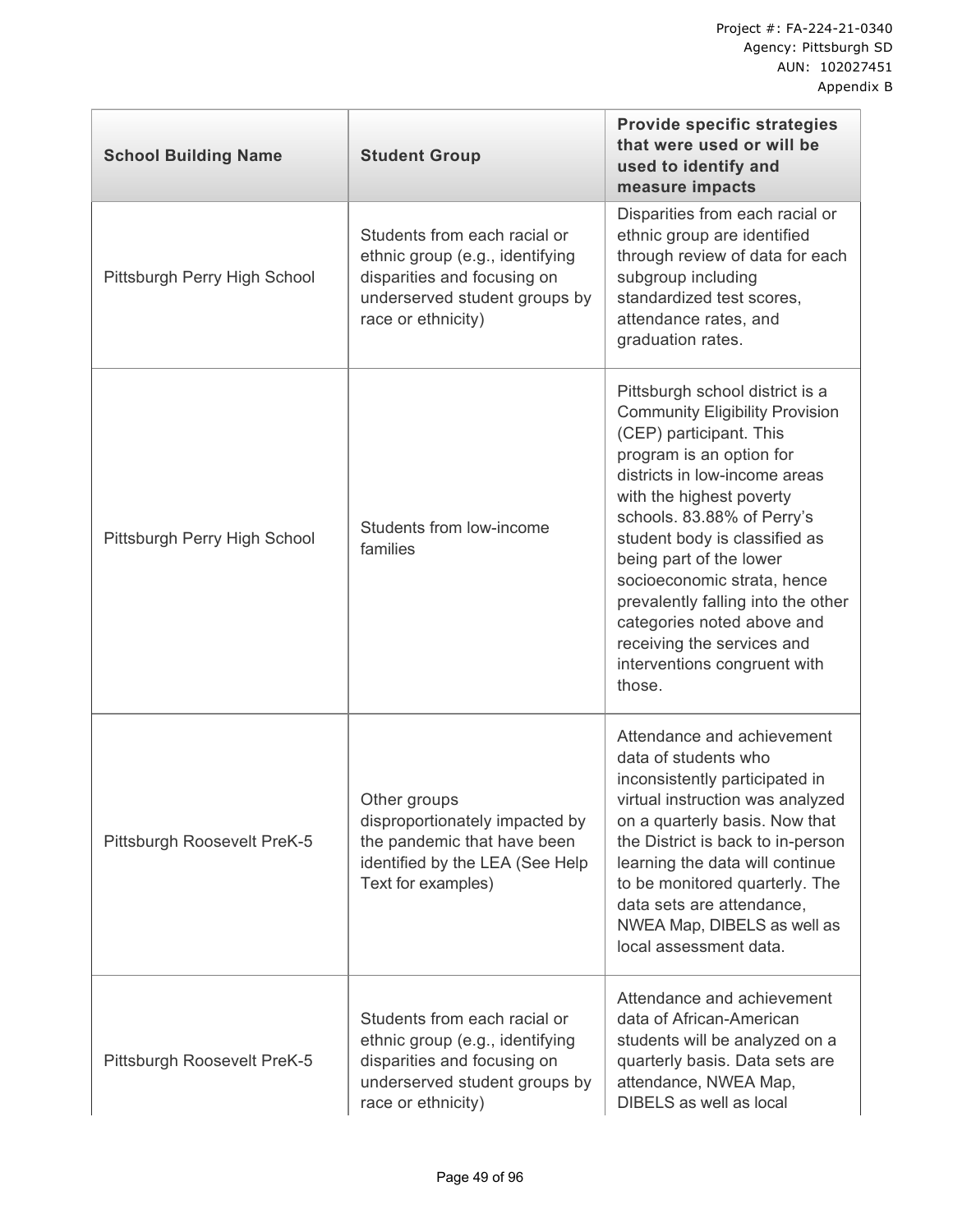| <b>School Building Name</b> | <b>Student Group</b> | <b>Provide specific strategies</b><br>that were used or will be<br>used to identify and<br>measure impacts |
|-----------------------------|----------------------|------------------------------------------------------------------------------------------------------------|
|                             |                      | assessment data.                                                                                           |

## **Reflecting on Local Strategies**

3. Provide the A-TSI designated School's assessment strategy that has been most effective in supporting the needs of students, in particular specific student groups most impacted by the COVID-19 pandemic. Strategies two and three below are optional.

#### **Strategy #1**

| <b>School Building Name</b>       | <b>Strategy Description</b>                                                                                                                                                                                                                                                                                                                                                                                                                                                                                                                                                                                                                                                                                                                                                                                                                                                                                                                                                                                                                                                                                                                                                                                                                                                                                                                                                                                                                                                           |
|-----------------------------------|---------------------------------------------------------------------------------------------------------------------------------------------------------------------------------------------------------------------------------------------------------------------------------------------------------------------------------------------------------------------------------------------------------------------------------------------------------------------------------------------------------------------------------------------------------------------------------------------------------------------------------------------------------------------------------------------------------------------------------------------------------------------------------------------------------------------------------------------------------------------------------------------------------------------------------------------------------------------------------------------------------------------------------------------------------------------------------------------------------------------------------------------------------------------------------------------------------------------------------------------------------------------------------------------------------------------------------------------------------------------------------------------------------------------------------------------------------------------------------------|
| Pittsburgh Allderdice High School | One of the most effective strategies we've used<br>to support students with disabilities (Program for<br>Students with Exceptionalities or PSE students)<br>are academic and attendance reviews<br>conducted by the student services department<br>and school administration at both quarterly and<br>mid-quarter points in time. In the case of PSE<br>students, administration confirms that parent<br>contacts have been made throughout the<br>quarter if PSE students are failing any courses.<br>The case managers for these students are also<br>alerted and are able to follow up with the<br>students and families regarding specific<br>concerns that are causing the failing grades. For<br>attendance concerns, our social workers are<br>alerted and decide on the best possible steps<br>based on the specific attendance data, which<br>could entail student/family meetings, attendance<br>plans, and possibly referrals to the magistrate.<br>These attendance procedures are not only<br>carried out for PSE students, but for students in<br>all groups. Attendance and academic review<br>occur quarterly for our African American<br>students and other groups. Counselors are<br>notified of academic issues for their caseload of<br>students and are able to decide on best next<br>steps for failing students. Adults assigned to<br>failing students in the Dragon Connections<br>program are also able to further support<br>students with academic needs. |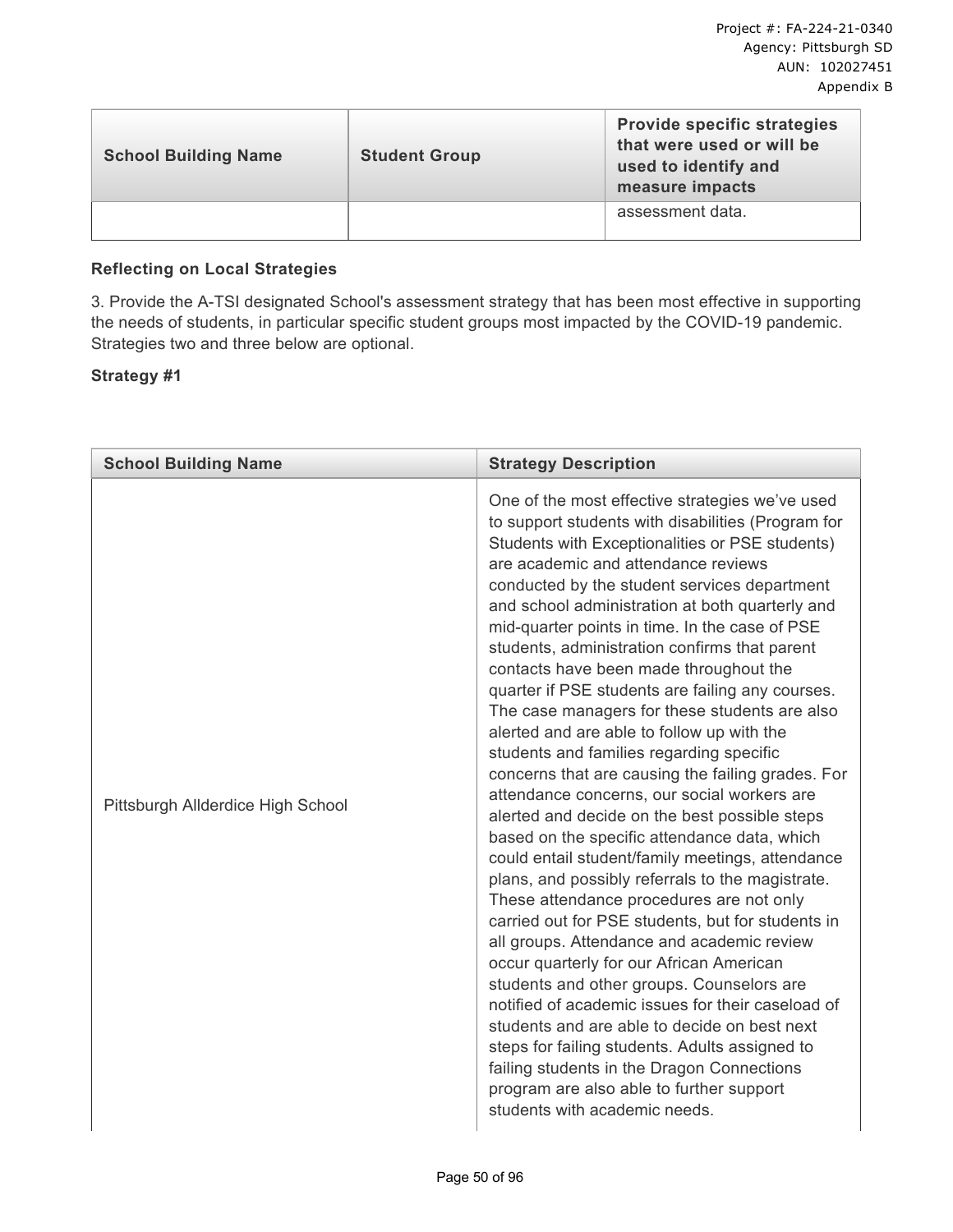| <b>School Building Name</b>     | <b>Strategy Description</b>                                                                                                                                                                                                                                                                                                                                                                                                                                                                                                                                                                                                                                                                                                                                                                                                                                                                                                                                                                                                                                                                                                                                                                                                                                                                                                                                                                                                                                                                                                                                                                                                                |
|---------------------------------|--------------------------------------------------------------------------------------------------------------------------------------------------------------------------------------------------------------------------------------------------------------------------------------------------------------------------------------------------------------------------------------------------------------------------------------------------------------------------------------------------------------------------------------------------------------------------------------------------------------------------------------------------------------------------------------------------------------------------------------------------------------------------------------------------------------------------------------------------------------------------------------------------------------------------------------------------------------------------------------------------------------------------------------------------------------------------------------------------------------------------------------------------------------------------------------------------------------------------------------------------------------------------------------------------------------------------------------------------------------------------------------------------------------------------------------------------------------------------------------------------------------------------------------------------------------------------------------------------------------------------------------------|
| Pittsburgh Brashear High School | The After School Re-Engagement program will<br>support all student groups in Brashear High<br>School. The program will address the academic<br>impact of lost instructional time, chronic<br>absenteeism, student engagement, and<br>students' social emotional well-being. An aspect<br>of the program will be developed and<br>implemented by teachers to support academic<br>success for all students enrolled. The program<br>will assist students in developing the necessary<br>skills needed to be successful within the<br>classroom as well as the school building.<br>Through the activities, students will identify<br>areas of growth and develop goals which align to<br>improved academic performance and improved<br>attendance for all courses. Throughout the<br>program, students will monitor the progress of<br>their goals. Tutoring will also be available during<br>the After School Re-Engagement program.<br>Tutoring will be provided by Americorps<br>volunteers and tutoring will be available for all<br>core subjects as well as electives. Focus groups<br>will analyze data to determine which students will<br>participate in the program. Data that will be used<br>to determine enrollment include grades to review<br>academic standing and daily attendance data.<br>Staff members who are implementing the After<br>School Re-Engagement program will collect data<br>daily regrading attendance and participation in<br>activities. A focus group will examine the data<br>collected from the After School Re-Engagement<br>program to analyze the impact of the program on<br>individual students. |
| Pittsburgh Faison K-5           | To provide extra support that will help make up<br>for lost instructional time during the pandemic,<br>the goal is to provide a summer program that will<br>be an extension of the school year.                                                                                                                                                                                                                                                                                                                                                                                                                                                                                                                                                                                                                                                                                                                                                                                                                                                                                                                                                                                                                                                                                                                                                                                                                                                                                                                                                                                                                                            |
|                                 | Obama's implementation of the school's state-<br>mandated Student Assistance Program (SAP)<br>during the pandemic was our key lever. The goal<br>of SAP is to remove barriers to learning,<br>including helping students with attendance,<br>behavior and academics. The Administration and                                                                                                                                                                                                                                                                                                                                                                                                                                                                                                                                                                                                                                                                                                                                                                                                                                                                                                                                                                                                                                                                                                                                                                                                                                                                                                                                                |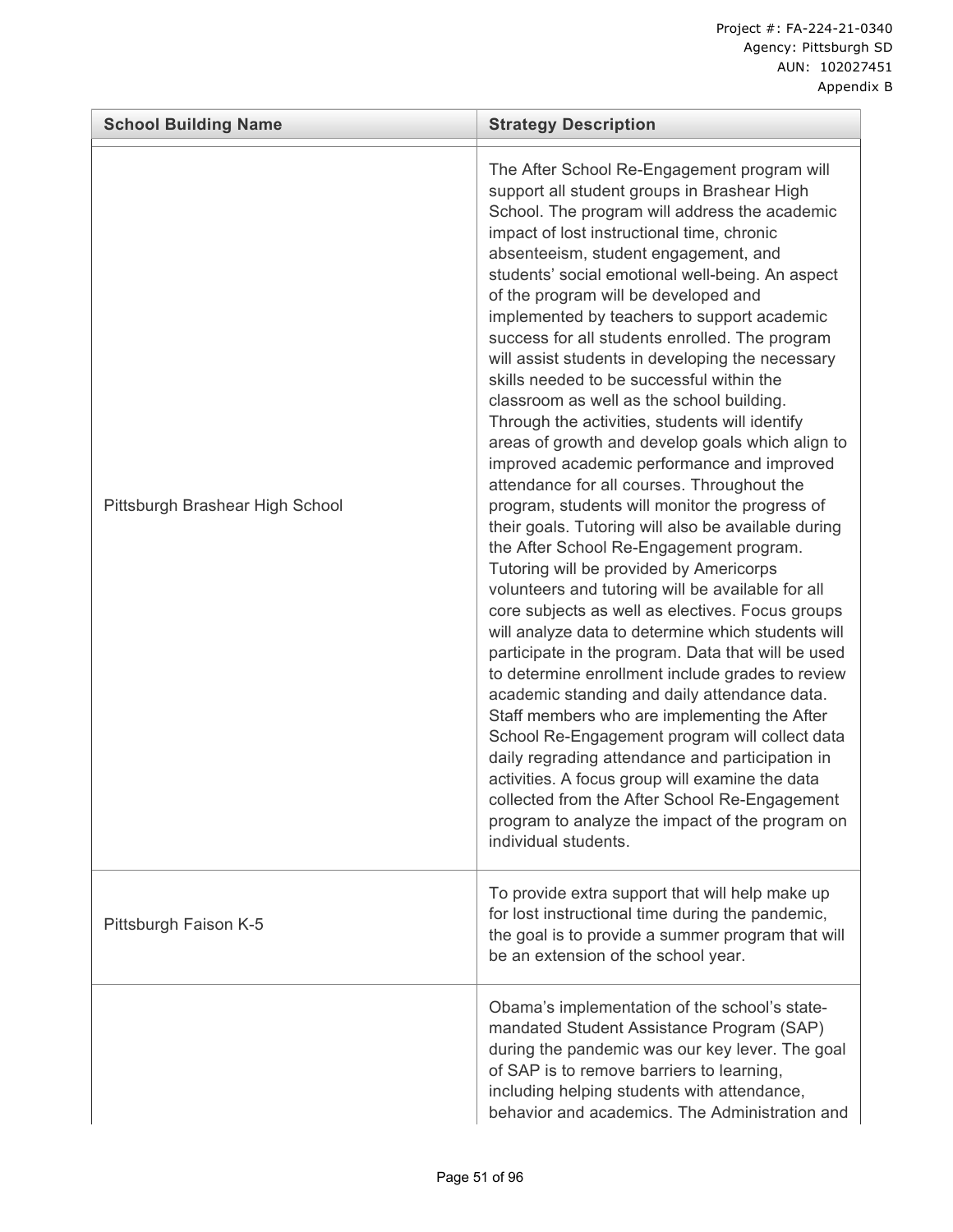| <b>School Building Name</b> | <b>Strategy Description</b>                                                                                                                                                                                                                                                                                                                                                                                                                                                                                                                                                                                                                                                                                                                                                                                                                                                                                                                                                                                                                                                                                                                                                                                                                                                                                                                                                                                                                                                                                            |
|-----------------------------|------------------------------------------------------------------------------------------------------------------------------------------------------------------------------------------------------------------------------------------------------------------------------------------------------------------------------------------------------------------------------------------------------------------------------------------------------------------------------------------------------------------------------------------------------------------------------------------------------------------------------------------------------------------------------------------------------------------------------------------------------------------------------------------------------------------------------------------------------------------------------------------------------------------------------------------------------------------------------------------------------------------------------------------------------------------------------------------------------------------------------------------------------------------------------------------------------------------------------------------------------------------------------------------------------------------------------------------------------------------------------------------------------------------------------------------------------------------------------------------------------------------------|
| Pittsburgh Obama 6-12       | Student Services Department at Obama were<br>committed to ensuring the SAP program was<br>implemented with fidelity. CORE Team meetings<br>occurred weekly throughout the pandemic with<br>outside service providers always represented,<br>including Mercy Behavioral Health and Turtle<br>Creek Valley services. The Obama SAP<br>informational brochure, as well as the parent and<br>teacher checklists are resources to help parents<br>and teachers recognize the signs that indicate a<br>referral to SAP is needed for a student. The<br>referral process also supports student social<br>well-being, emotional well-being, and mental<br>health.                                                                                                                                                                                                                                                                                                                                                                                                                                                                                                                                                                                                                                                                                                                                                                                                                                                              |
|                             | Background: The collective staff, parents,<br>families, and students of Perry noticed that<br>students were struggling amid the pandemic. By<br>mid-term of the 2020-2021 SY, it became<br>apparent that students were starting to<br>disengage from school. Attendance, grades and<br>online conduct reflected this. The solution, as<br>devised by the Instructional Cabinet in<br>conjunction with the Reimagine Perry Workgroup<br>(for school reform) was to develop an<br>asynchronous day devoted to intervention,<br>remediation, and emotional well-being. Hence,<br>starting January 2021, Perry first implemented<br>Wellness Wednesdays and then eventually Feel-<br>Good Fridays, which provided students and<br>families with up to one asynchronous<br>instructional day per week. These days were<br>blended with synchronous activities and<br>functions (i.e., testing, scheduled group<br>instruction, assemblies, etc.). Again, the purpose<br>was to allow students to get caught up on school<br>assignments, engage in virtual social activities,<br>reduce screen time, and decompress. Since<br>Wellness Wednesdays/Feel-Good Fridays were<br>instructional days, students were required to<br>login to Schoology and record their attendance<br>for homeroom. Teachers consulted with students<br>on what they should expect to accomplish on an<br>asynchronous day. Tutoring and individual<br>student support occurred during the student's<br>individual classes, which included several |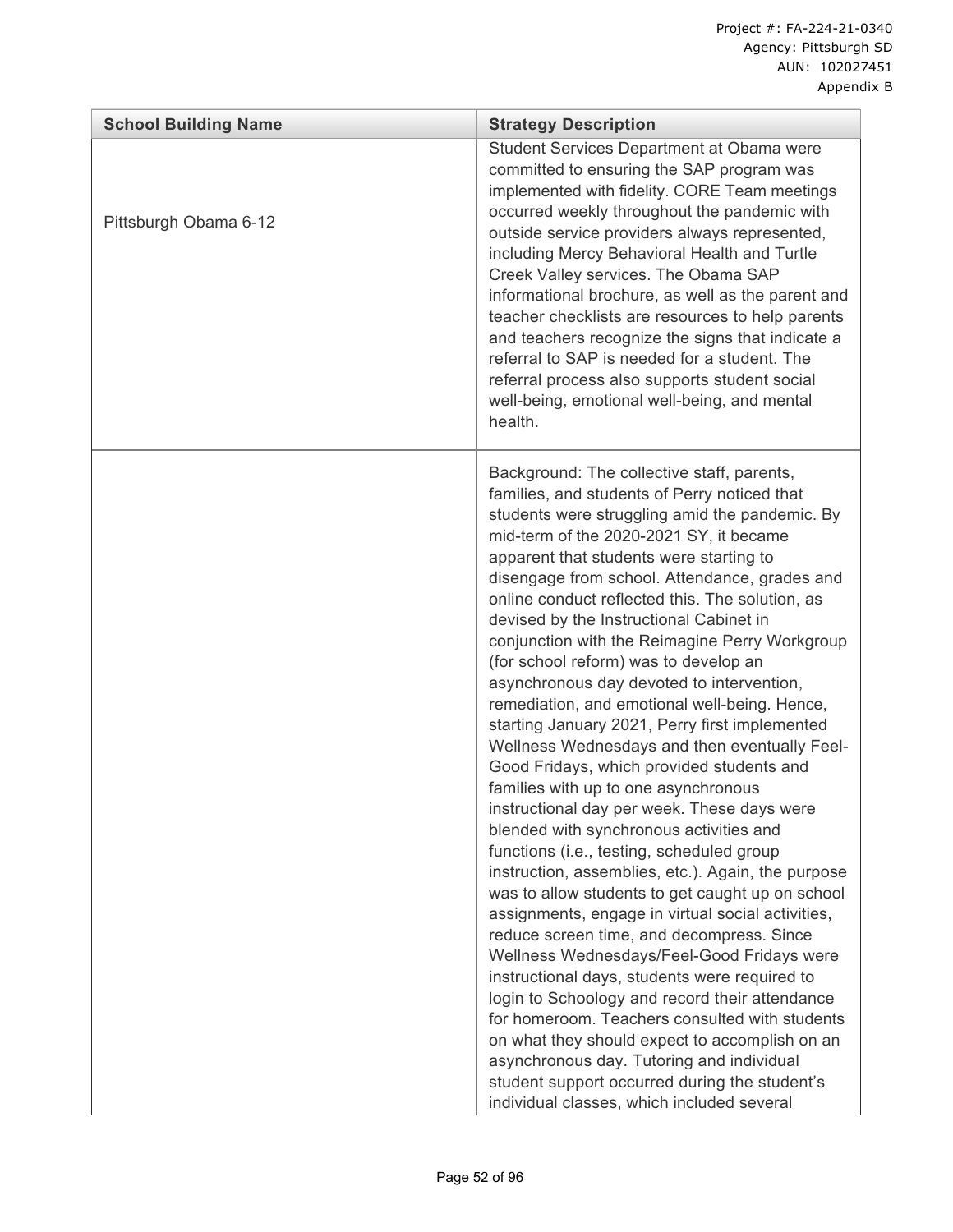| <b>School Building Name</b>  | <b>Strategy Description</b>                                                                                                                                                                                                                                                                                                                                                                                                                                                                                                                                                                                                                                                                                                                                                                                                                                                                                                                                                                                                                                                                                                                                                                                                                                                                                                                                                                                                                                                                                                                                                                                                     |  |  |  |
|------------------------------|---------------------------------------------------------------------------------------------------------------------------------------------------------------------------------------------------------------------------------------------------------------------------------------------------------------------------------------------------------------------------------------------------------------------------------------------------------------------------------------------------------------------------------------------------------------------------------------------------------------------------------------------------------------------------------------------------------------------------------------------------------------------------------------------------------------------------------------------------------------------------------------------------------------------------------------------------------------------------------------------------------------------------------------------------------------------------------------------------------------------------------------------------------------------------------------------------------------------------------------------------------------------------------------------------------------------------------------------------------------------------------------------------------------------------------------------------------------------------------------------------------------------------------------------------------------------------------------------------------------------------------|--|--|--|
| Pittsburgh Perry High School | options. Some teachers had students work on<br>new content from the prior class, while others<br>had them complete group or individual projects.<br>Individual tutoring sessions were also provided.<br>Teachers shared the work students should plan<br>to complete during their asynchronous days.<br>Asynchronous academic scaffolds included the<br>following: • One-on-one tutoring in any subject<br>area by appointment with teachers • Small group<br>tutoring and/or study groups with teachers •<br>Time to complete make-up work • Time to<br>complete long-term projects/assignments •<br>Enrichment assignments and activities • Attend<br>teacher office hours, as needed • Standardized<br>test prep and administration • Enrichment and<br>additional support Asynchronous Arts, CTE, and<br>Counseling Supports included the following: •<br>One-on-one tutoring in any subject area by<br>appointment with teachers • Time to complete<br>make-up work, lab, and clinical assignments •<br>Individual lessons • Guided practice sessions •<br>Collaboration with peers and/or other<br>departments • Make-up classes, labs, and<br>clinical time • Career counseling • Enrichment<br>and additional support • Naviance administration.<br>Asynchronous Extracurricular, Social Supports,<br>and Field Experiences • Virtual athletic<br>conditioning • Club/Extracurricular group<br>meetings • Support group sessions • College<br>advising and planning . Peer mentoring . Social<br>hours: Team meetings for social interactions •<br>Guest speakers, virtual field trips, virtual college<br>visits, etc. |  |  |  |
| Pittsburgh Roosevelt PreK-5  | We have found that implementing targeted math<br>or ELA interventions has been effective.<br>Intervention is reorganized to include three days<br>of targeted ELA support and three days of<br>targeted math support. Student data from a<br>variety of sources is used to determine student<br>placement in three tiers: Exceeding the<br>standards, at the standards or approaching the<br>standards. Data is reviewed monthly, and<br>students are moved if the data supports moving<br>the student to a particular intervention program.<br>Providing the students with timely supports                                                                                                                                                                                                                                                                                                                                                                                                                                                                                                                                                                                                                                                                                                                                                                                                                                                                                                                                                                                                                                     |  |  |  |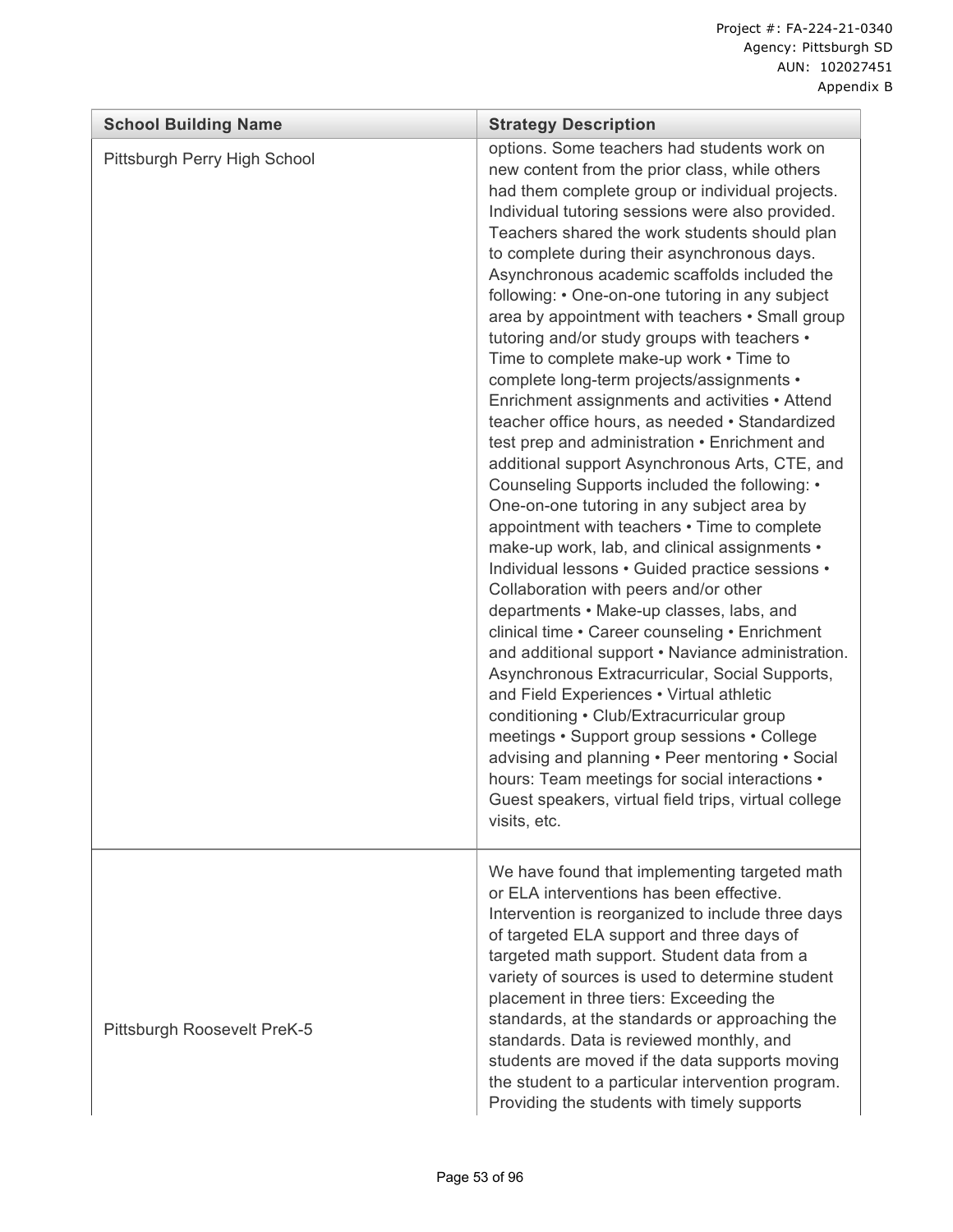| <b>School Building Name</b> | <b>Strategy Description</b>                                                                                                                                           |
|-----------------------------|-----------------------------------------------------------------------------------------------------------------------------------------------------------------------|
|                             | allows for increased academic success. When<br>students are academically successful school<br>attendance is more positive as is their social and<br>emotional health. |

i. **Impacts that Strategy #1 best addresses:** (Select 'School Building Name', and check all that apply)

| <b>School Building</b><br><b>Name</b>     | Academic<br>Impact of<br>Lost<br><b>Instructional</b><br>Time | <b>Chronic</b><br><b>Absenteeism</b> | <b>Student</b><br>Engagement | Social-<br>emotional<br>Well-<br>being | Other<br>Impact | If 'Other' please<br>describe: |
|-------------------------------------------|---------------------------------------------------------------|--------------------------------------|------------------------------|----------------------------------------|-----------------|--------------------------------|
| Pittsburgh Allderdice<br>High School      | $\mathbf{w}^{\prime}$                                         | $\overline{\mathscr{L}}$             | Г                            | Г                                      | П               |                                |
| Pittsburgh Brashear<br><b>High School</b> | $\mathbf{w}^{\prime}$                                         | $\overline{\mathscr{L}}$             | $\overline{\mathscr{C}}$     | ₹                                      | Г               |                                |
| Pittsburgh Faison K-<br>$\sqrt{5}$        | $\mathbf{w}^{\prime}$                                         | Г                                    | Г                            | Г                                      | Г               |                                |
| Pittsburgh Obama 6-<br>12                 | $\mathbf{w}^{\prime}$                                         | $\overline{\mathscr{L}}$             | $\mathcal{A}$                | $\overline{\mathscr{L}}$               | П               |                                |
| Pittsburgh Perry High<br>School           | $\omega^{\rho}$                                               | П                                    | Г                            | $\overline{\mathscr{C}}$               | П               |                                |
| Pittsburgh Roosevelt<br>PreK-5            | $\mathbf{w}^{\prime}$                                         | $\mathbb{V}^{\prime}$                | $\overline{\mathscr{C}}$     | $\mathbb{V}^{\prime}$                  | П               |                                |

## ii. Student group(s) that Strategy #1 most effectively supports: (select all that apply)

| <b>School Building Name</b>       | Students<br>from<br>each<br>racial or<br>ethnic<br>group | Students<br>from low-<br>income<br>families | Gender | English<br>Learners | Children<br>with<br>disabilities | Students<br>experiencing<br>homelessness | Children<br>and<br>youth in<br>foster<br>care | Migrant<br>students | Other<br>student<br>groups | Please describe 'Other student groups' |
|-----------------------------------|----------------------------------------------------------|---------------------------------------------|--------|---------------------|----------------------------------|------------------------------------------|-----------------------------------------------|---------------------|----------------------------|----------------------------------------|
| Pittsburgh Allderdice High School | ₹                                                        | Г                                           | Г      | Г                   | $\mathbb{W}^{\mathbb{P}}$        | Г                                        | Г                                             | Г                   | Г                          |                                        |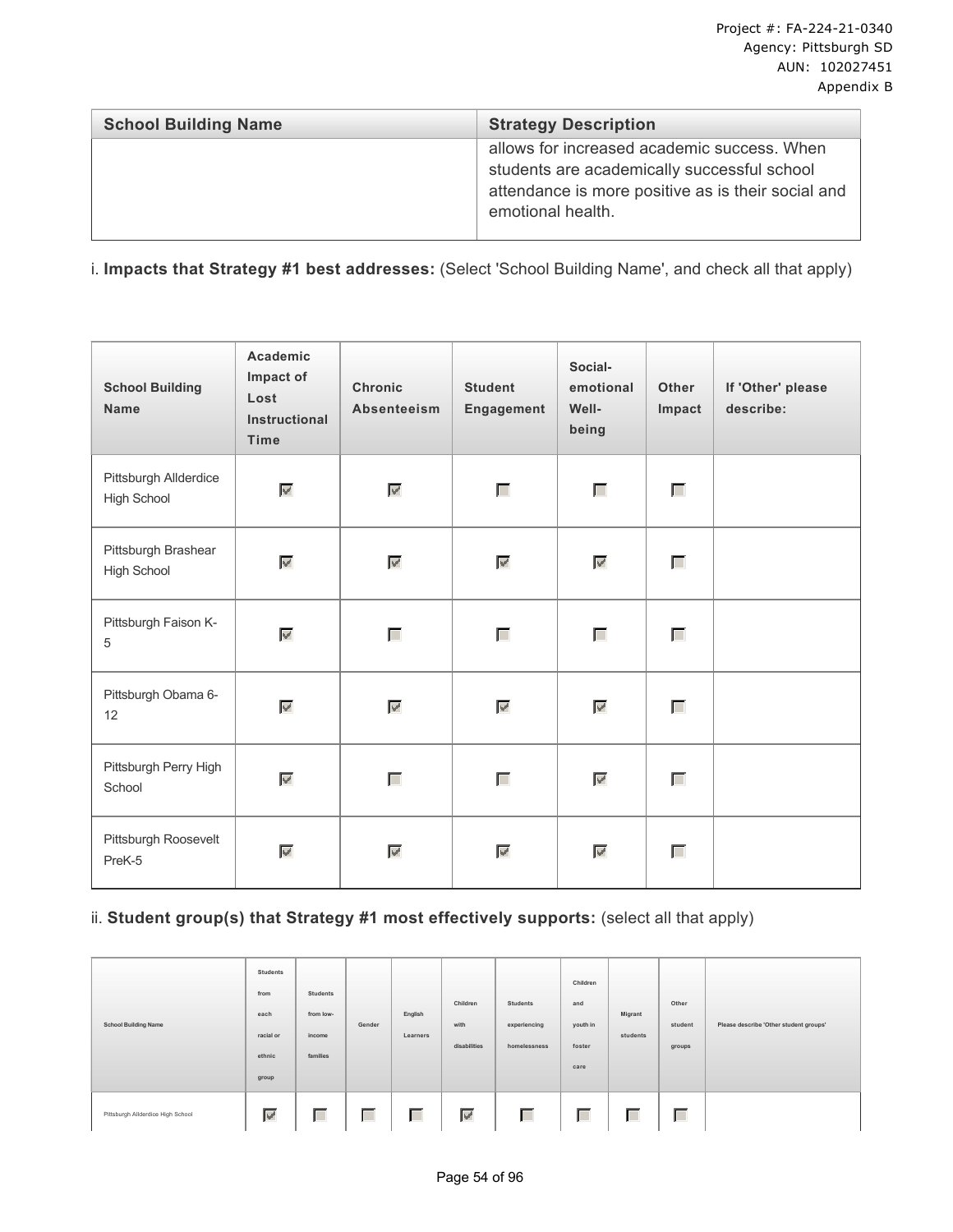| <b>School Building Name</b>     | Students<br>from<br>each<br>racial or<br>ethnic<br>group | Students<br>from low-<br>income<br>families | Gender                   | English<br>Learners      | Children<br>with<br>disabilities | <b>Students</b><br>experiencing<br>homelessness | Children<br>and<br>youth in<br>foster<br>care | Migrant<br>students       | Other<br>student<br>groups | Please describe 'Other student groups'                                                                                                                                                                                                                                                                                                                                                                                                                                                                                                  |
|---------------------------------|----------------------------------------------------------|---------------------------------------------|--------------------------|--------------------------|----------------------------------|-------------------------------------------------|-----------------------------------------------|---------------------------|----------------------------|-----------------------------------------------------------------------------------------------------------------------------------------------------------------------------------------------------------------------------------------------------------------------------------------------------------------------------------------------------------------------------------------------------------------------------------------------------------------------------------------------------------------------------------------|
|                                 |                                                          |                                             |                          |                          |                                  |                                                 |                                               |                           |                            |                                                                                                                                                                                                                                                                                                                                                                                                                                                                                                                                         |
| Pittsburgh Brashear High School | $\mathbf{w}^{\mathbf{r}}$                                | $\mathbf{w}^{\mathbf{d}}$                   | $\overline{\mathcal{L}}$ | $\overline{\mathscr{S}}$ | $\overline{\mathcal{L}}$         | $\overline{\mathscr{C}}$                        | $\overline{\mathbf{v}^{\prime}}$              | $\mathbf{w}^{\mathbf{d}}$ | Г                          |                                                                                                                                                                                                                                                                                                                                                                                                                                                                                                                                         |
| Pittsburgh Faison K-5           | $\overline{\mathscr{S}}$                                 | $\overline{\mathscr{C}}$                    | Г                        | Г                        | Г                                | Г                                               | Г                                             | Г                         | Г                          |                                                                                                                                                                                                                                                                                                                                                                                                                                                                                                                                         |
| Pittsburgh Obama 6-12           | $\mathcal{L}$                                            | $\mathcal{L}_{\mathcal{P}}$                 | Г                        | Г                        | $\overline{\mathscr{C}}$         | Г                                               | Г                                             | Г                         | П                          |                                                                                                                                                                                                                                                                                                                                                                                                                                                                                                                                         |
| Pittsburgh Perry High School    | $\overline{\mathscr{S}}$                                 | $\mathcal{L}$                               | Г                        | Г                        | $\overline{\mathscr{L}}$         | Г                                               | Г                                             | Г                         | $\overline{\mathscr{L}}$   | Students enrolled in CTE programs and JROTC<br>had limited access to labs/shops during the<br>pandemic. CTE and JROTC students are highly<br>dependent on practicum for acquisition of<br>industry-recognized certifications and skills<br>requisite for careers and post-secondary<br>educational pathways associated with those<br>respective programs. Wellness Wednesdays /<br>Feel-Good Fridays helped off-set lost time in<br>practicum by providing allowances for intensive,<br>virtual practicum not bound by a bell schedule. |
| Pittsburgh Roosevelt PreK-5     | $\mathbf{w}^{\prime}$                                    | Г                                           | Г                        | П                        | $\Box$                           | Г                                               | Г                                             | П                         | Г                          |                                                                                                                                                                                                                                                                                                                                                                                                                                                                                                                                         |

**Strategy #2** (this strategy is optional)

| <b>School Building Name</b>       | <b>Strategy Description</b>                                                                                                                                                                                                                                                                                                              |
|-----------------------------------|------------------------------------------------------------------------------------------------------------------------------------------------------------------------------------------------------------------------------------------------------------------------------------------------------------------------------------------|
| Pittsburgh Allderdice High School | Another strategy that has been effective is the<br>addition of a consult period for PSE teachers.<br>Various PSE teachers have a consult period built<br>into their daily schedule to review PSE student<br>data and hold meetings with students on their<br>caseload to support their academics,<br>attendance, and overall well-being. |
|                                   | During the time students were learning remotely,<br>in response to student, family, staff, and<br>community feedback we decided to institute<br>"Work It Out Wednesdays". This was to combat                                                                                                                                             |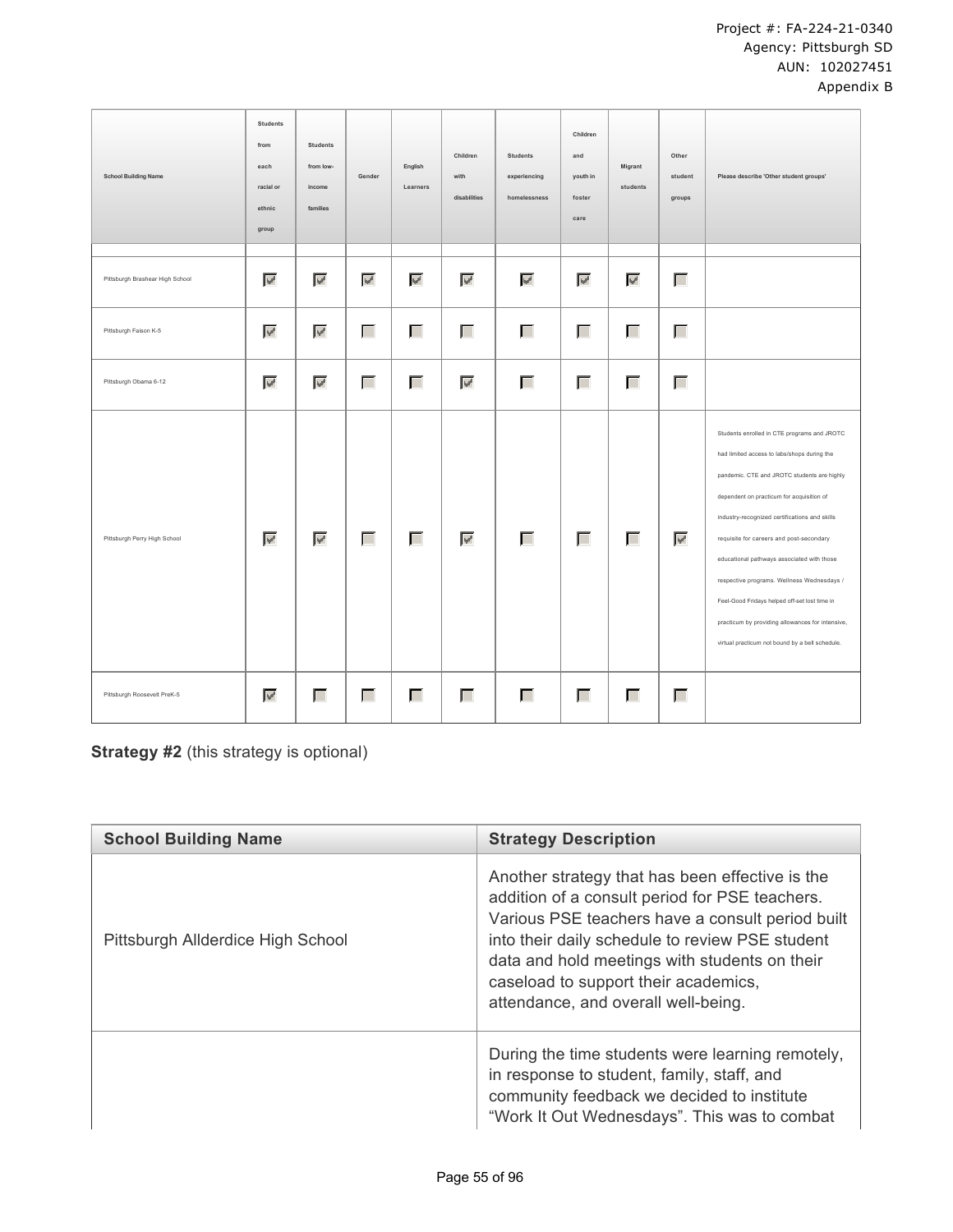| <b>School Building Name</b> | <b>Strategy Description</b>                                                                                                                                                                                                                                                                                                                                                                                                                                                                                                                                                                                                                                                                                                                                                                                                                                                                                                                                                                                                                                                                                                                                                                                                                                                                                                                  |
|-----------------------------|----------------------------------------------------------------------------------------------------------------------------------------------------------------------------------------------------------------------------------------------------------------------------------------------------------------------------------------------------------------------------------------------------------------------------------------------------------------------------------------------------------------------------------------------------------------------------------------------------------------------------------------------------------------------------------------------------------------------------------------------------------------------------------------------------------------------------------------------------------------------------------------------------------------------------------------------------------------------------------------------------------------------------------------------------------------------------------------------------------------------------------------------------------------------------------------------------------------------------------------------------------------------------------------------------------------------------------------------|
| Pittsburgh Obama 6-12       | screen fatigue, tech issues, declining academic<br>performance and engagement, as well as social<br>emotional well-being of students and staff. As an<br>aside, the staff is working to re-design the<br>program to be used now that students are back<br>to in-person learning. This is still a work-in-<br>progress and has not been approved yet. Since<br>these were instructional days, students were<br>required to login to Schoology and record<br>homeroom attendance. Students could be<br>assigned asynchronous learning tasks and<br>would be required to sign-in to each of their<br>classes and complete the day's work for<br>attendance. Teachers coordinated with students<br>what they should expect to accomplish on a<br>modified instructional day. This included various<br>options. Some teachers had students work on<br>new content, others had students complete<br>group or individual projects, and others offered<br>individual tutoring sessions throughout the day.<br>In all cases, teachers shared the work students<br>had to complete during their asynchronous<br>learning time during these days. The schedule<br>rotated each week. Each Wednesday students<br>attended morning classes/review sessions<br>synchronously and received feedback so that<br>they could continue working on their morning |
|                             | scheduled class assignments asynchronously in<br>the afternoon. The next week they attended their<br>afternoon classes/review sessions<br>synchronously and received feedback so that<br>they could continue working on their afternoon<br>classwork asynchronously during the afternoon.<br>Therefore, instead of focusing on 8 classes and<br>assignments students focused on 4 classes and<br>assignments. This allowed teachers to give<br>meaningful feedback to increase student<br>achievement and understanding. Support<br>offered on Work It Out Wednesdays: MODIFIED<br>ACADEMIC SUPPORTS: (1) One-on-one<br>tutoring in any subject area. Appointments were<br>scheduled by teachers with students. (2) Small<br>group tutoring and/or study groups with<br>teachers. (3) Time to complete make-up work.<br>(4) Time to complete long-term<br>projects/assignments. (5) Enrichment<br>assignments and activities (6) Attend teacher                                                                                                                                                                                                                                                                                                                                                                                              |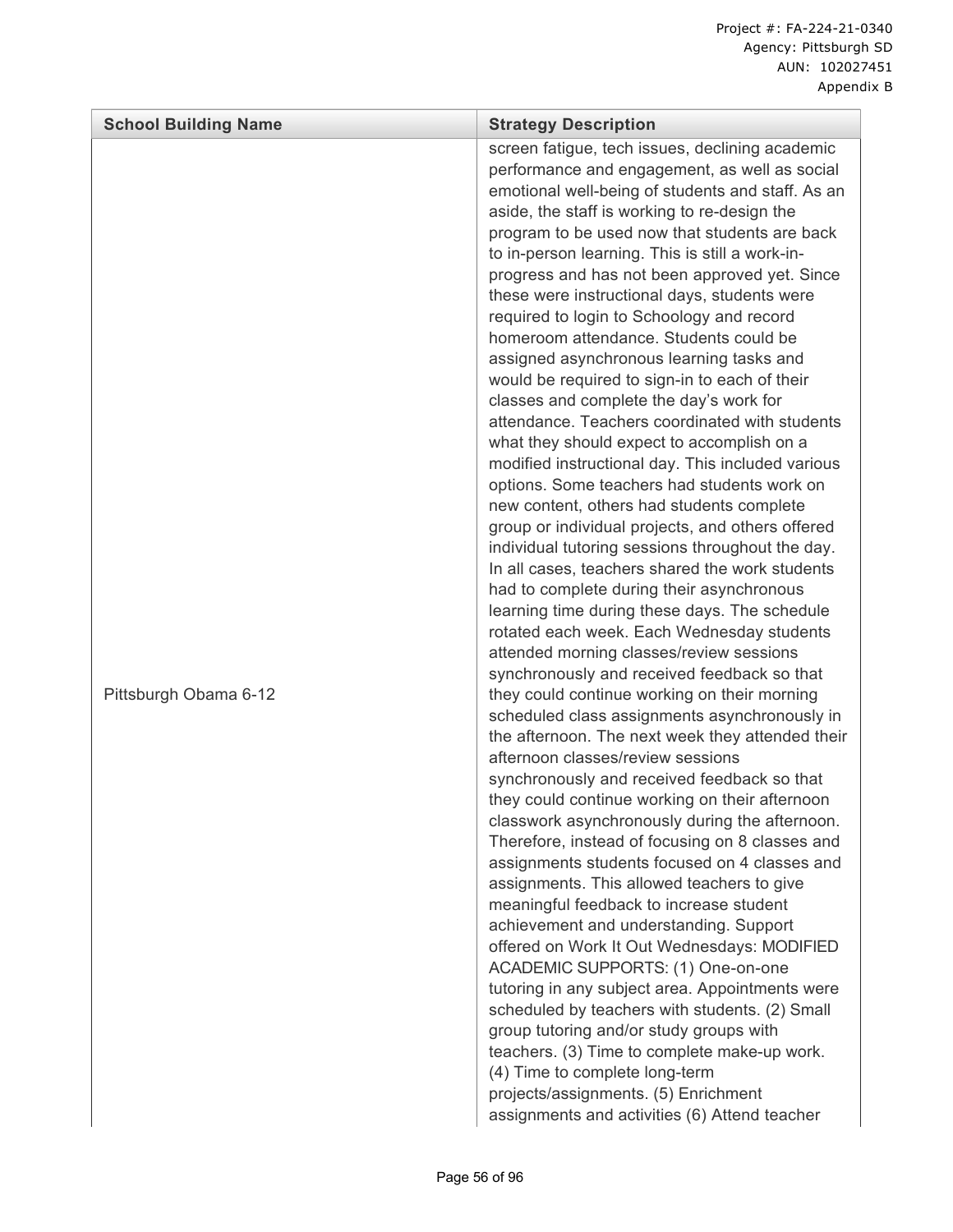| <b>School Building Name</b>  | <b>Strategy Description</b>                                                                                                                                                                                                                                                                                                                                                                                                                                                                                                                                                                                                                                                                                                                                                                                                                                                   |
|------------------------------|-------------------------------------------------------------------------------------------------------------------------------------------------------------------------------------------------------------------------------------------------------------------------------------------------------------------------------------------------------------------------------------------------------------------------------------------------------------------------------------------------------------------------------------------------------------------------------------------------------------------------------------------------------------------------------------------------------------------------------------------------------------------------------------------------------------------------------------------------------------------------------|
|                              | office hours as needed. (7) Mentoring MODIFIED<br>SOCIAL SUPPORTS (1) Support groups with the<br>social worker: organization, coping skills, calming<br>room, time management, mental health, etc. (2)<br>Counselors provided: college advising, Naviance<br>completion and planning, guest speakers, virtual<br>field trips, virtual college visits, etc. (3) The Be<br>Healthy Be Smart Team and the Obama PTSA<br>collaborated to offer Yoga and physical fitness<br>(calendar of activities provided).                                                                                                                                                                                                                                                                                                                                                                    |
| Pittsburgh Perry High School | Our second strategy is the systematic and<br>uninterrupted facilitation of the school's state-<br>mandated Student Assistance Program (SAP)<br>amid the pandemic. The Administration and<br>Student Services Department at Perry did not<br>waver on the SAP program. CORE Team<br>meetings happened consistently (weekly)<br>throughout the pandemic with outside service<br>providers always represented, including Mercy<br>Behavioral Health and Turtle Creek Valley<br>services. As described in Perry's student and<br>faculty handbooks, SAP mobilizes to remove<br>barriers to learning, including, but not limited to,<br>alcohol, tobacco, and drugs in support of helping<br>students achieve across multiple measures,<br>including attendance, behaviors, and grades. It<br>also supports student social well-being,<br>emotional well-being, and mental health. |
| Pittsburgh Roosevelt PreK-5  | The school has increased our focus around<br>chronic absenteeism and positive school<br>attendance. Students track attendance on their<br>lockers and self-reflect on how to maintain or<br>improve their attendance. Attendance nudges<br>are sent to families via robocall, email and US<br>mail. There are small rewards and prizes<br>students can earn for positive school<br>attendance. All families were provided with an<br>attendance pack with information about school<br>attendance as well as pre-made parent excuse<br>forms to complete after school absences.                                                                                                                                                                                                                                                                                                |

i. **Impacts that Strategy #2 best addresses:** (Select 'School Building Name', and check all that apply)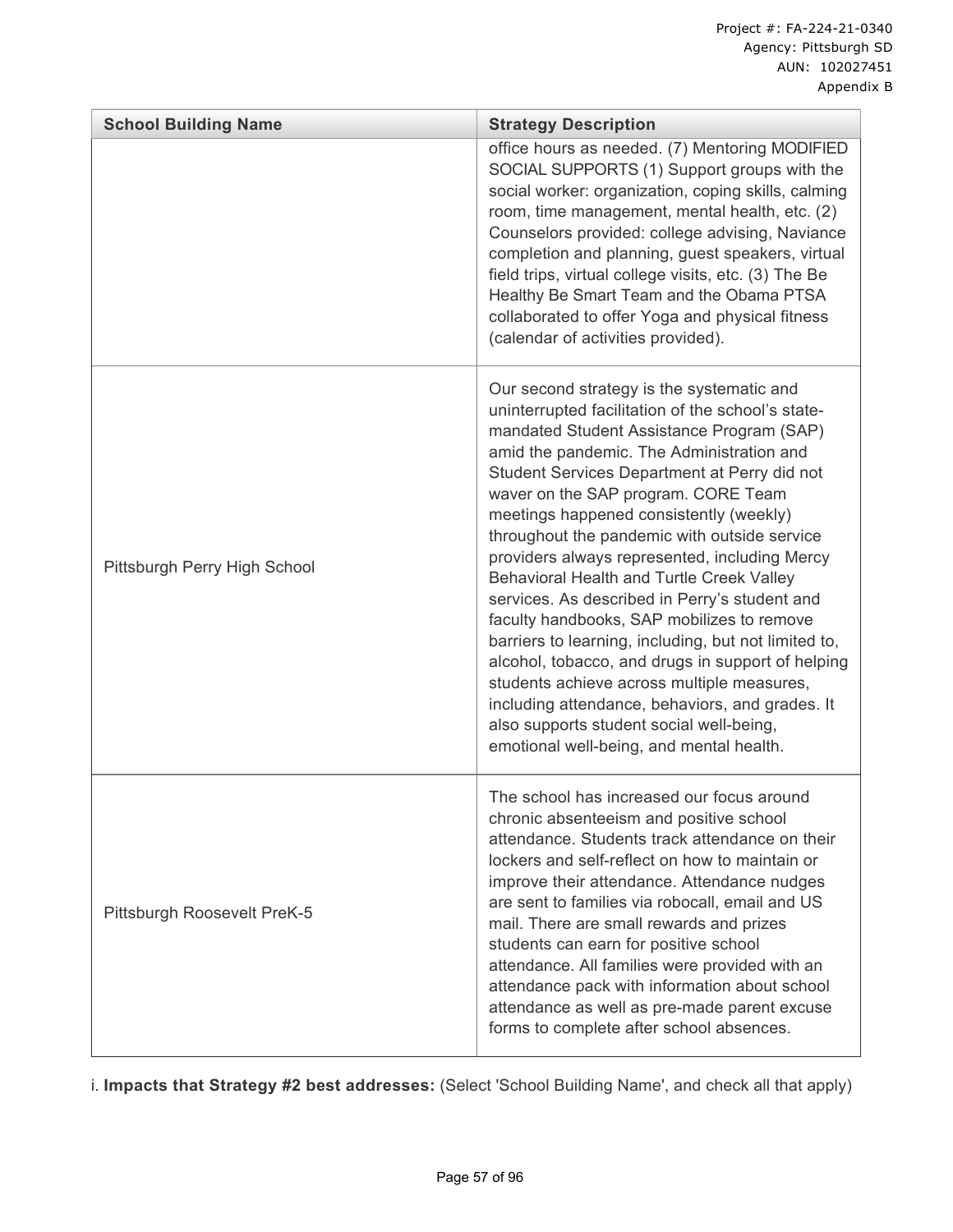| <b>School Building</b><br><b>Name</b>       | Academic<br>Impact of<br>Lost<br><b>Instructional</b><br><b>Time</b> | <b>Chronic</b><br><b>Absenteeism</b> | <b>Student</b><br>Engagement | Social-<br>emotional<br>Well-<br>being | <b>Other</b><br>Impact | If 'Other' please<br>describe: |
|---------------------------------------------|----------------------------------------------------------------------|--------------------------------------|------------------------------|----------------------------------------|------------------------|--------------------------------|
| Pittsburgh Allderdice<br><b>High School</b> | ₹                                                                    | ₹                                    | $\mathcal{P}$                | $\mathcal{P}_0$                        | $\Box$                 |                                |
| Pittsburgh Obama 6-<br>12                   | $\overline{\mathscr{A}}$                                             | Г                                    | Г                            | $\mathbf{w}^{\prime}$                  | Г                      |                                |
| Pittsburgh Perry High<br>School             | $\overline{\mathscr{A}}$                                             | <b>V</b>                             | $\overline{\mathscr{C}}$     | $\mathbf{w}^{\prime}$                  | Г                      |                                |
| Pittsburgh Roosevelt<br>PreK-5              | Г                                                                    | $\overline{\mathbf{v}^{\prime}}$     | Г                            | Г                                      | Г                      |                                |

# ii. Student group(s) that Strategy #2 most effectively supports: (select all that apply)

| <b>School Building Name</b>       | Students<br>from<br>each<br>racial or<br>ethnic<br>group | <b>Students</b><br>from low-<br>income<br>families | Gender | English<br>Learners | Children<br>with<br>disabilities | <b>Students</b><br>experiencing<br>homelessness | Children<br>and<br>youth in<br>foster<br>care | Migrant<br>students | Other<br>student<br>groups | Please describe 'Other student groups' |
|-----------------------------------|----------------------------------------------------------|----------------------------------------------------|--------|---------------------|----------------------------------|-------------------------------------------------|-----------------------------------------------|---------------------|----------------------------|----------------------------------------|
| Pittsburgh Allderdice High School | Г                                                        | Г                                                  | $\Box$ | Г                   | $\mathbb{W}^l$                   | П                                               | Г                                             | Г                   | Г                          |                                        |
| Pittsburgh Obama 6-12             | ₹                                                        | $\mathcal{A}$                                      | Г      | Г                   | $\omega^{\prime}$                | Г                                               | Г                                             | Г                   | Г                          |                                        |
| Pittsburgh Perry High School      | ₹                                                        | $\overline{\mathscr{C}}$                           | Г      | Г                   | $\overline{\mathbf{v}^{\prime}}$ | $\overline{\mathbf{v}^{\prime}}$                | $\overline{\mathscr{A}}$                      | Г                   | Г                          |                                        |
| Pittsburgh Roosevelt PreK-5       | $\overline{\mathscr{S}}$                                 | $\mathcal{A}$                                      | Г      | Г                   | П                                | П                                               | $\Box$                                        | Г                   | Г                          |                                        |

**Strategy #3** (this strategy is optional)

| <b>School Building Name</b> | <b>Strategy Description</b>                                                            |
|-----------------------------|----------------------------------------------------------------------------------------|
|                             | Our third strategy is the systematic and<br>uninterrupted facilitation of the school's |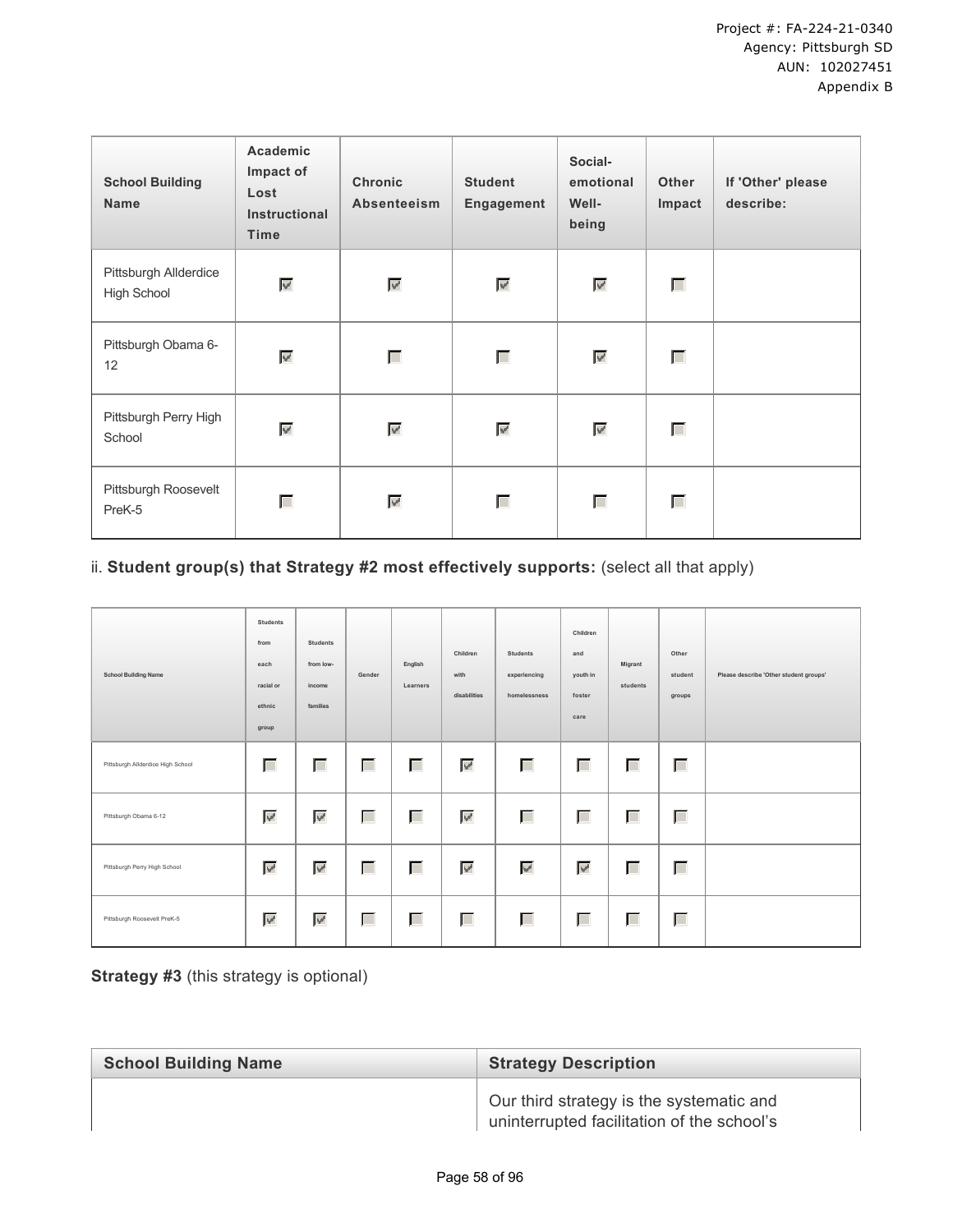| <b>School Building Name</b>  | <b>Strategy Description</b>                                                                                                                                                                                                                                                                                                                                                                                                                                                                                                                                                                                                                                                                                                                                                                                                         |
|------------------------------|-------------------------------------------------------------------------------------------------------------------------------------------------------------------------------------------------------------------------------------------------------------------------------------------------------------------------------------------------------------------------------------------------------------------------------------------------------------------------------------------------------------------------------------------------------------------------------------------------------------------------------------------------------------------------------------------------------------------------------------------------------------------------------------------------------------------------------------|
| Pittsburgh Perry High School | Therapeutic Support (special educational<br>emotional support or TS) Core Team amid the<br>pandemic. The Administration, Programs for<br>Students with Exceptionalities Department, and<br>Student Services Department at Perry did not<br>waver on the TS program. TS Core Team<br>meetings happened consistently (weekly)<br>throughout the pandemic with outside service<br>providers always represented, including Mercy<br>Behavioral Health and Westley Spectrum. This<br>team addresses the social, emotional, and<br>mental health needs among students identified<br>as special education. Special ed students are<br>one of the most vulnerable groups at Perry.<br>Many students supported by the TS Core Team<br>are also among the other two high risk<br>subgroups (e.g., black and lower social<br>economic strata). |

i. **Impacts that Strategy #3 best addresses:** (Select 'School Building Name', and check all that apply)

| <b>School Building</b><br><b>Name</b> | Academic<br>Impact of<br>Lost<br><b>Instructional</b><br><b>Time</b> | <b>Chronic</b><br><b>Absenteeism</b> | <b>Student</b><br>Engagement | Social-<br>emotional<br>Well-<br>being | <b>Other</b><br>Impact   | If 'Other' please<br>describe:                                                                                                                                                                                                                                                                                                                                                               |
|---------------------------------------|----------------------------------------------------------------------|--------------------------------------|------------------------------|----------------------------------------|--------------------------|----------------------------------------------------------------------------------------------------------------------------------------------------------------------------------------------------------------------------------------------------------------------------------------------------------------------------------------------------------------------------------------------|
| Pittsburgh Perry High<br>School       | Г                                                                    | Г                                    | Г                            | $\overline{\mathscr{S}}$               | $\overline{\mathscr{S}}$ | Students with IEPs<br>for emotional support<br>(ES) are of interest to<br>the TS Core Team,<br>which ensures that<br>ES students' IEPs and<br>corresponding<br><b>Specially Designed</b><br>Instruction or SDIs<br>were fully followed<br>possible per the<br>Public School Code of<br>1949 and all other<br>applicable provisions<br>for students with<br>exceptionalities<br>bound by law. |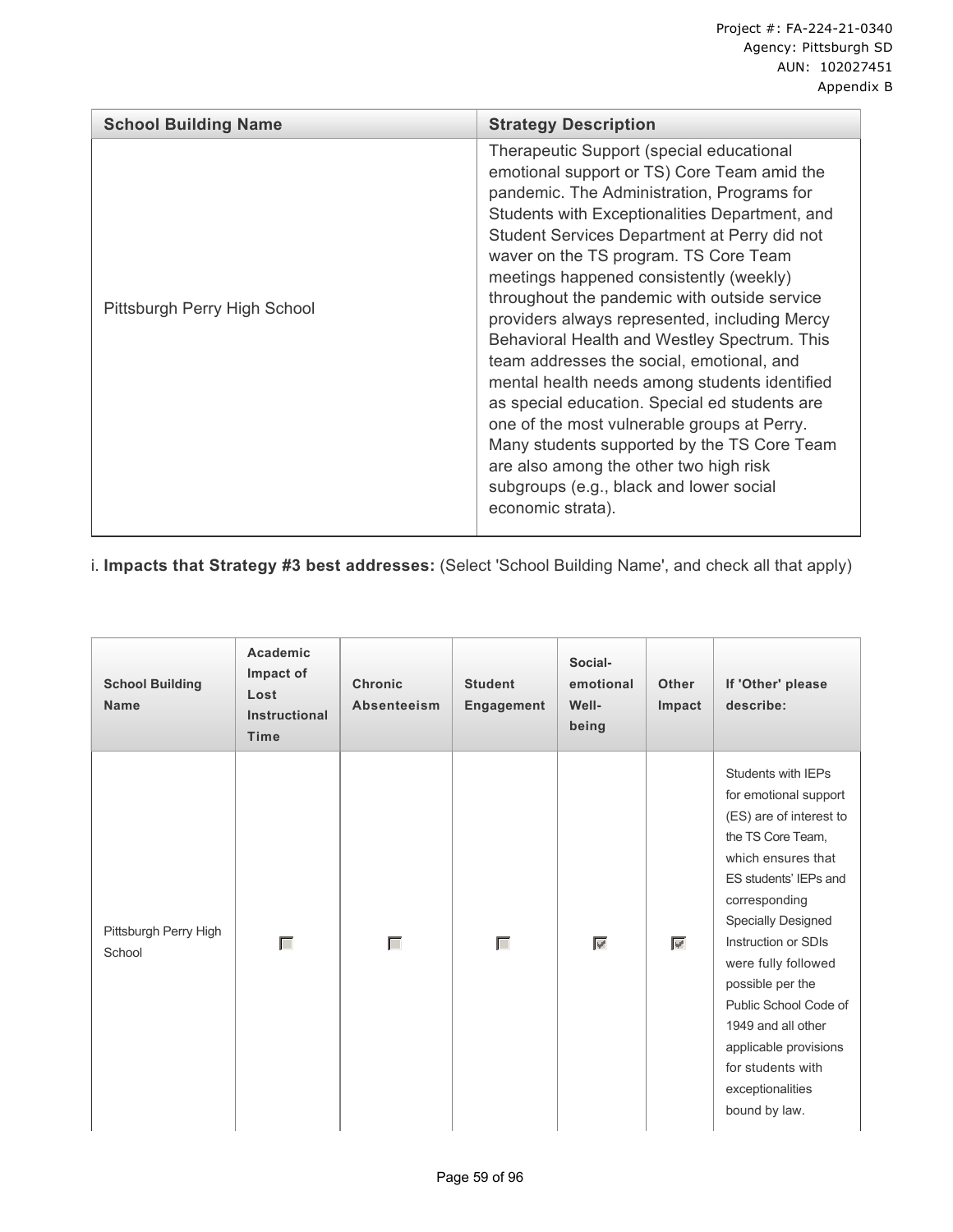| Academic<br>Impact of<br><b>School Building</b><br>Lost<br><b>Name</b><br><b>Instructional</b><br><b>Time</b> | <b>Chronic</b><br><b>Absenteeism</b> | <b>Student</b><br>Engagement | Social-<br>emotional<br>Well-<br>being | <b>Other</b><br>Impact | If 'Other' please<br>describe: |  |
|---------------------------------------------------------------------------------------------------------------|--------------------------------------|------------------------------|----------------------------------------|------------------------|--------------------------------|--|
|---------------------------------------------------------------------------------------------------------------|--------------------------------------|------------------------------|----------------------------------------|------------------------|--------------------------------|--|

# ii. **Student group(s) that Strategy #3 most effectively supports:** (select all that apply)

| <b>School Building Name</b>  | <b>Students</b><br>from<br>each<br>racial or<br>ethnic<br>group | <b>Students</b><br>from low-<br>income<br>families | Gender | English<br>Learners | Children<br>with<br>disabilities | <b>Students</b><br>experiencing<br>homelessness | Children<br>and<br>youth in<br>foster<br>care | Migrant<br>students | Other<br>student<br>groups | Please describe 'Other student groups'                                                                                                                                                                                                              |
|------------------------------|-----------------------------------------------------------------|----------------------------------------------------|--------|---------------------|----------------------------------|-------------------------------------------------|-----------------------------------------------|---------------------|----------------------------|-----------------------------------------------------------------------------------------------------------------------------------------------------------------------------------------------------------------------------------------------------|
| Pittsburgh Perry High School | Г                                                               | Г                                                  | Г      | Г                   | $\blacktriangledown$             | Г                                               | Г                                             | Г                   | $\overline{\mathscr{C}}$   | This strategy specifically addresses students<br>with IEPs for emotional disturbances. Roughly<br>one-fifth of all special education students enrolled<br>at Perry are classified emotional support, which<br>accounts for 17% of the student body. |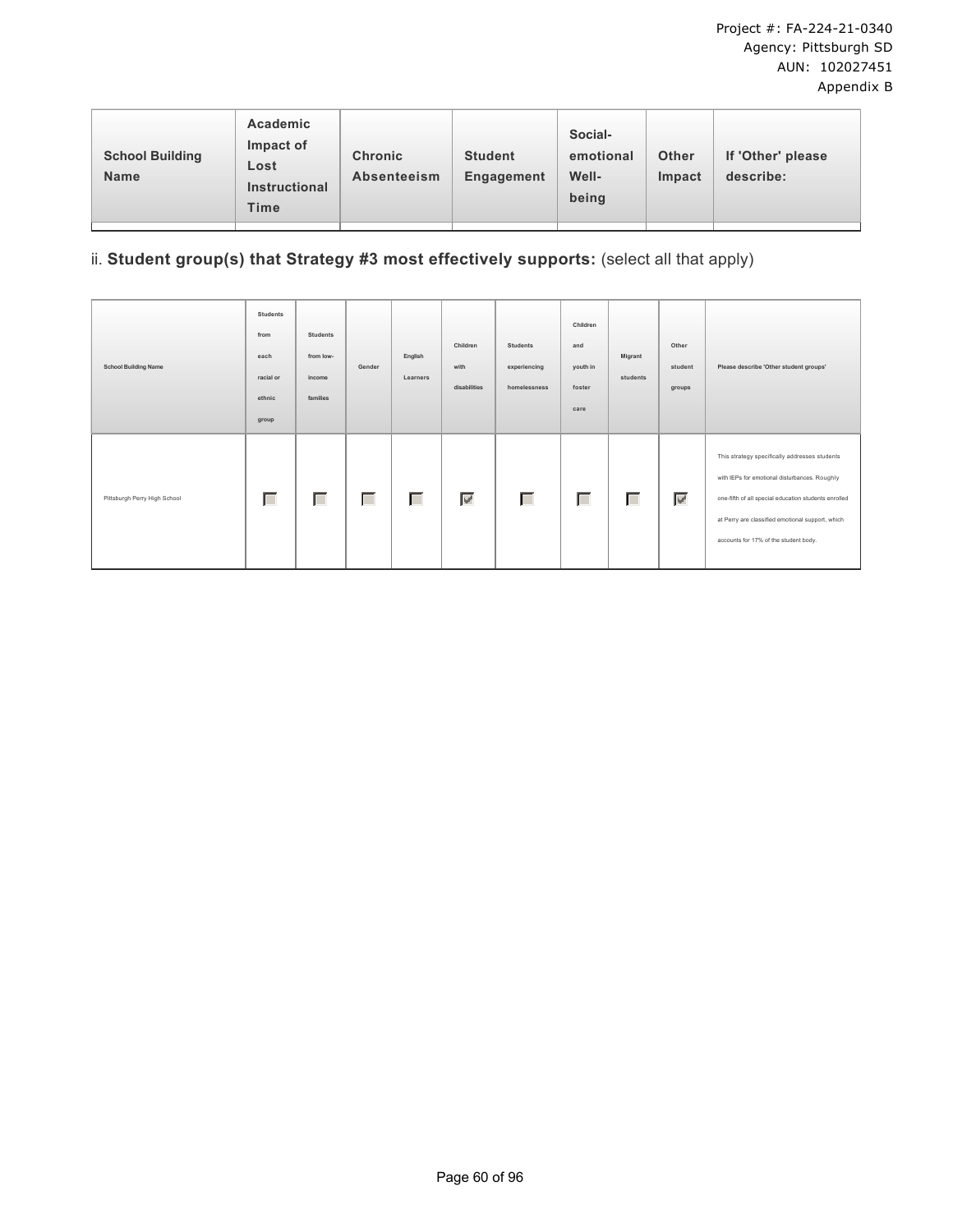# **Section: Narratives - Engaging Stakeholders in Plan Development Section II: Engaging Stakeholders in Plan Development**

In this second section, A-TSI designated Schools are asked to provide information on how stakeholders will be engaged in planning for the use of ARP ESSER funds, how stakeholder input will be utilized, and how the LEA will make its A-TSI designated School Plan for the Use of ARP ESSER Funds transparent to the public—all critical components in developing, implementing, and adjusting plans based on the differential impacts of the COVID-19 pandemic.

## **4. Stakeholder Engagement**

Describe how the A-TSI desginated School, in planning for the use of ARP ESSER funds, has engaged or will engage in meaningful consultation with stakeholders. **(3,000 characters max)**

(Stakeholders include any relevant group to the A-TSI designated School, such as students; families; school and district administrators (including special education administrators); teachers; principals; school leaders; other educators; school staff; and unions. In addition, to the extent that the following groups are present in or served by the A-TSI designated School, stakeholders also include community partners, civil rights organizations (including disability rights organizations); stakeholders representing the interests of children with disabilities, English learners, children experiencing homelessness, children and youth in foster care, migrant students, children who are incarcerated, and other underserved students; and tribes.)

| <b>School Building Name</b>       | <b>Stakeholder Engagement</b>                                                                                                                                                                                                                                                                                                                                                                                                                                                                                                                                                                                                                                                                                                                                                                                         |
|-----------------------------------|-----------------------------------------------------------------------------------------------------------------------------------------------------------------------------------------------------------------------------------------------------------------------------------------------------------------------------------------------------------------------------------------------------------------------------------------------------------------------------------------------------------------------------------------------------------------------------------------------------------------------------------------------------------------------------------------------------------------------------------------------------------------------------------------------------------------------|
| Pittsburgh Allderdice High School | The school administration engaged stakeholders<br>in the following ways: --This ESSER A-TSI grant<br>was discussed in detail and allowed for<br>parent/community member feedback during the<br>October Parent School Community Council<br>(PSCC) meeting. -- A feedback form was<br>distributed to 2500+ members of our school<br>community through the weekly newsletter<br>distributed by the principal to parents, students<br>and members of the community. This feedback<br>form was developed and used to assess the<br>perception on how the educational experience<br>was impacted by COVID-19. Further, it was used<br>to help us determine how these funds could be<br>used to support academic and social-emotional<br>learning (SEL) needs, as well as student<br>attendance. -- A feedback form was also |
|                                   | distributed to 150+ staff members through the<br>principal's weekly staff update. This feedback<br>form was developed and used to assess the<br>perception on how the educational experience                                                                                                                                                                                                                                                                                                                                                                                                                                                                                                                                                                                                                          |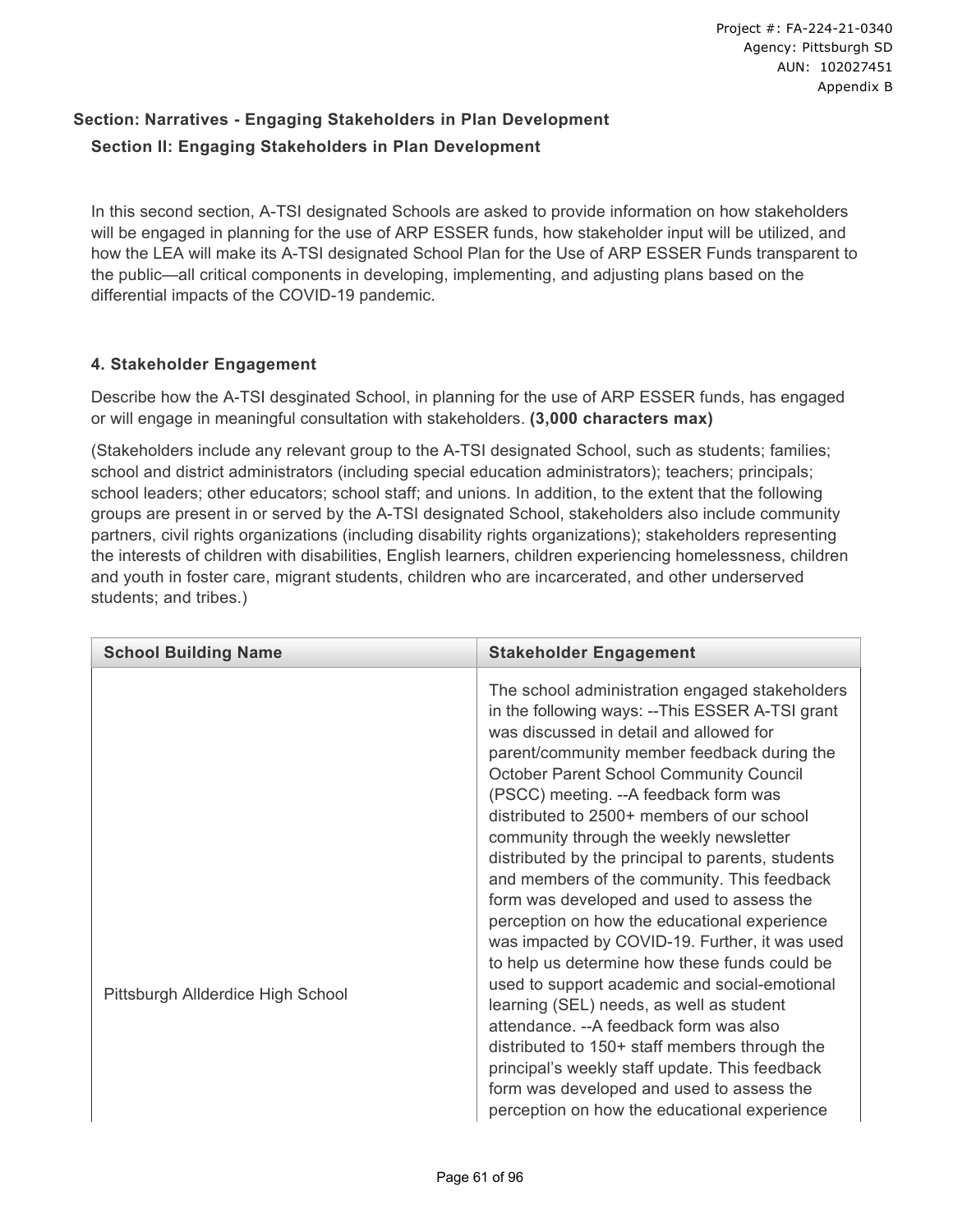| <b>School Building Name</b>     | <b>Stakeholder Engagement</b>                                                                                                                                                                                                                                                                                                                                                                                                                                                                                                                                                                                                                                                                                                                                                                                                                                                                                                                                                   |
|---------------------------------|---------------------------------------------------------------------------------------------------------------------------------------------------------------------------------------------------------------------------------------------------------------------------------------------------------------------------------------------------------------------------------------------------------------------------------------------------------------------------------------------------------------------------------------------------------------------------------------------------------------------------------------------------------------------------------------------------------------------------------------------------------------------------------------------------------------------------------------------------------------------------------------------------------------------------------------------------------------------------------|
|                                 | was impacted by COVID-19. Further, it was used<br>to help us determine how these funds could be<br>used to support academic and social-emotional<br>learning (SEL) needs, as well as student<br>attendance. -- Our PSE teachers (who support<br>students with disabilities) met separately about<br>this grant opportunity and has provided<br>feedback on how the money could be used to<br>support PSE students.                                                                                                                                                                                                                                                                                                                                                                                                                                                                                                                                                              |
| Pittsburgh Brashear High School | Stakeholder engagement was conducted<br>through focus groups. Stakeholders included in<br>the process were parents as well as staff<br>members of Brashear High School. During a<br>Parent School Community Council (PSCC)<br>meeting, administrators and staff members<br>presented parents with information regarding the<br>ESSER A-TSI funds and asked for feedback on<br>how they believed the funds should be allocated.<br>Parents responded verbally, which was recorded<br>by administration, and parents also responded<br>through the chat feature in Microsoft Teams.<br>During an Instructional Cabinet meeting, an<br>administrator presented the ESSER A-TSI funds<br>information and guideless to Instructional<br>Teacher Leaders (ITLs). The ITLs then met with<br>their departments to discuss the information and<br>gathered input from their department on how the<br>funds should be allocated. This information was<br>then shared with administrators. |
| Pittsburgh Faison K-5           | The school surveyed stakeholders to obtain<br>input on how to best utilize these funds and will<br>work collaboratively with stakeholders to plan all<br>programming.                                                                                                                                                                                                                                                                                                                                                                                                                                                                                                                                                                                                                                                                                                                                                                                                           |
| Pittsburgh Obama 6-12           | Obama will employ the use of a survey to<br>engage stakeholders around the best use of the<br>funds to support Obama students. Staff, parents,<br>and community partners will have access to the<br>survey. Other opportunities for feedback will<br>come through the following forums: monthly<br>Parent School Community Council (PSCC)<br>meeting, staff professional learning meetings,<br>Parent Teacher Student Association (PTSA)<br>meetings, as well as sharing the survey through                                                                                                                                                                                                                                                                                                                                                                                                                                                                                     |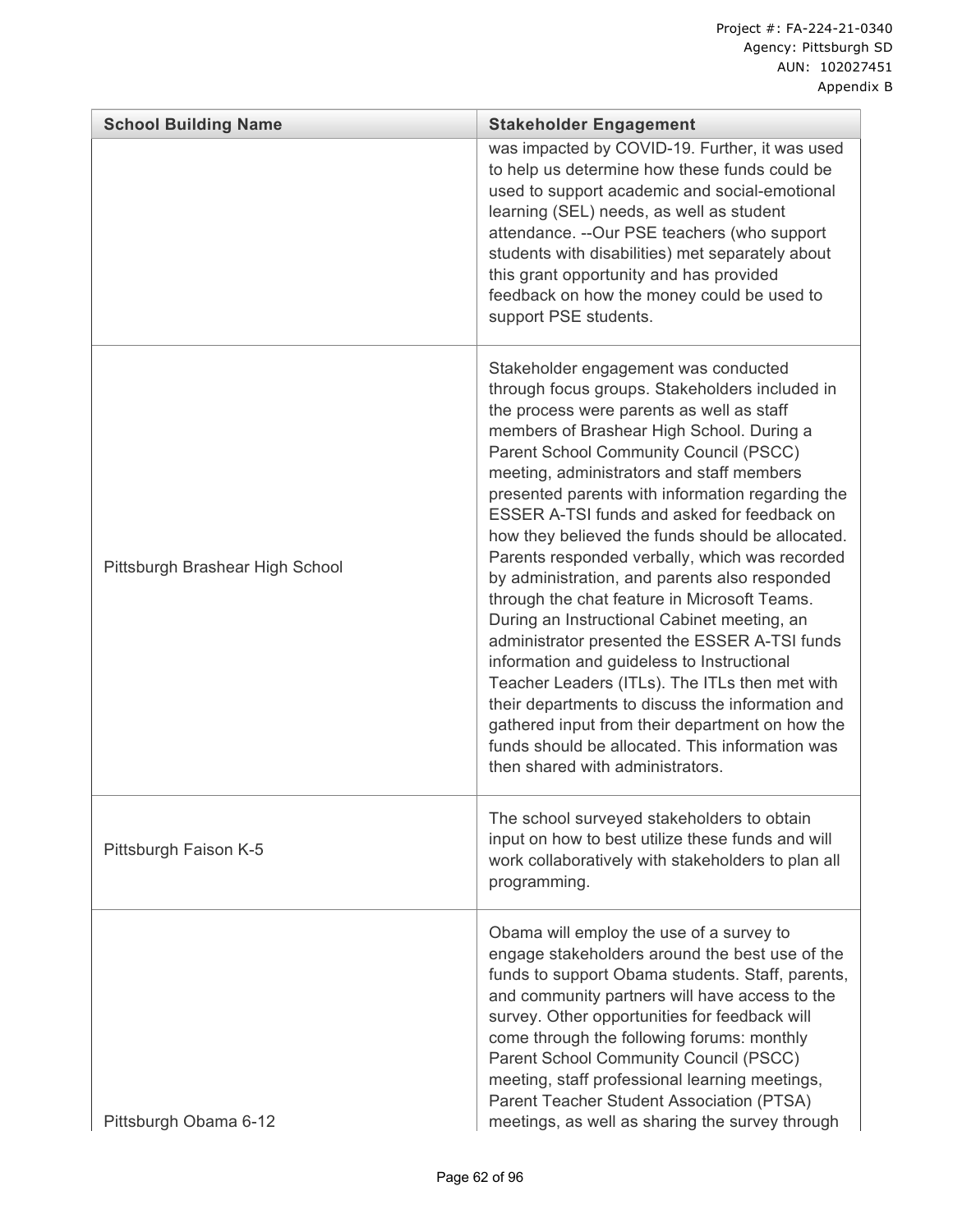|                              | school eblasts and other media platforms used<br>to connect with families and community partners<br>(constant contact is our e-mail communication<br>platform). Our school improvement plan (SIP)<br>team will also review the data from stakeholders<br>to determine alignment with the goals in our plan<br>to ensure that the funds are being used to<br>support and not detract from the school                                                                                                                                                                                                                                                                                                                                                                                                                                                                                                                                                                                                                                                                                                                                                                                                                                                                                                                                                                                                                                                                                                                                                                                                                                                                                                                             |
|------------------------------|---------------------------------------------------------------------------------------------------------------------------------------------------------------------------------------------------------------------------------------------------------------------------------------------------------------------------------------------------------------------------------------------------------------------------------------------------------------------------------------------------------------------------------------------------------------------------------------------------------------------------------------------------------------------------------------------------------------------------------------------------------------------------------------------------------------------------------------------------------------------------------------------------------------------------------------------------------------------------------------------------------------------------------------------------------------------------------------------------------------------------------------------------------------------------------------------------------------------------------------------------------------------------------------------------------------------------------------------------------------------------------------------------------------------------------------------------------------------------------------------------------------------------------------------------------------------------------------------------------------------------------------------------------------------------------------------------------------------------------|
|                              | improvement goals outlined in our SIP.                                                                                                                                                                                                                                                                                                                                                                                                                                                                                                                                                                                                                                                                                                                                                                                                                                                                                                                                                                                                                                                                                                                                                                                                                                                                                                                                                                                                                                                                                                                                                                                                                                                                                          |
| Pittsburgh Perry High School | Before deciding how to expend ARP ESSER<br>funds, a comprehensive sampling of Perry's<br>stakeholders will occur via the following means:<br>(1) Internal forum with faculty and staff through<br>professional learning communities, departments,<br>and general staff meetings. (2) Further<br>engagement of internal stakeholders alongside<br>external stakeholders will take place via periodic<br>meetings of the Parent Student Community<br>Council (PSCC), a group that includes students,<br>parents, families, and community partners. (3) To<br>ensure that we capture a balanced and well-<br>rounded sample, the school's Family and<br>Community Engagement (FACE) coordinator will<br>disseminate an electronic survey via MS Forms,<br>which includes all Perry staff members, all<br>members of the PSCC, and the entire School<br>Improvement Plan (SIP) Steering Committee<br>(comprised of students, staff, parents,<br>community partners, industry partners, and<br>advocates vested in the Northside of Pittsburgh<br>and Perry). The qualitative data compiled and<br>captured by forum/meeting minutes and the<br>survey shall serve to inform decisions regarding<br>the use of the A-TSI funds. Organizations<br>represented in the PSCC and SIP Steering<br>Committee include, A Second Change, Urban<br>Impact, A+ Schools, and the Western<br>Pennsylvania Council of HBCU Alumni. Each<br>organization is committed to serving the needs of<br>students relevant to the target subgroups<br>identified in this grant. Also represented is the<br>school's ELL population through inclusion of<br>Perry's ESL Teacher in school-related functions,<br>including forums/meetings referenced above. |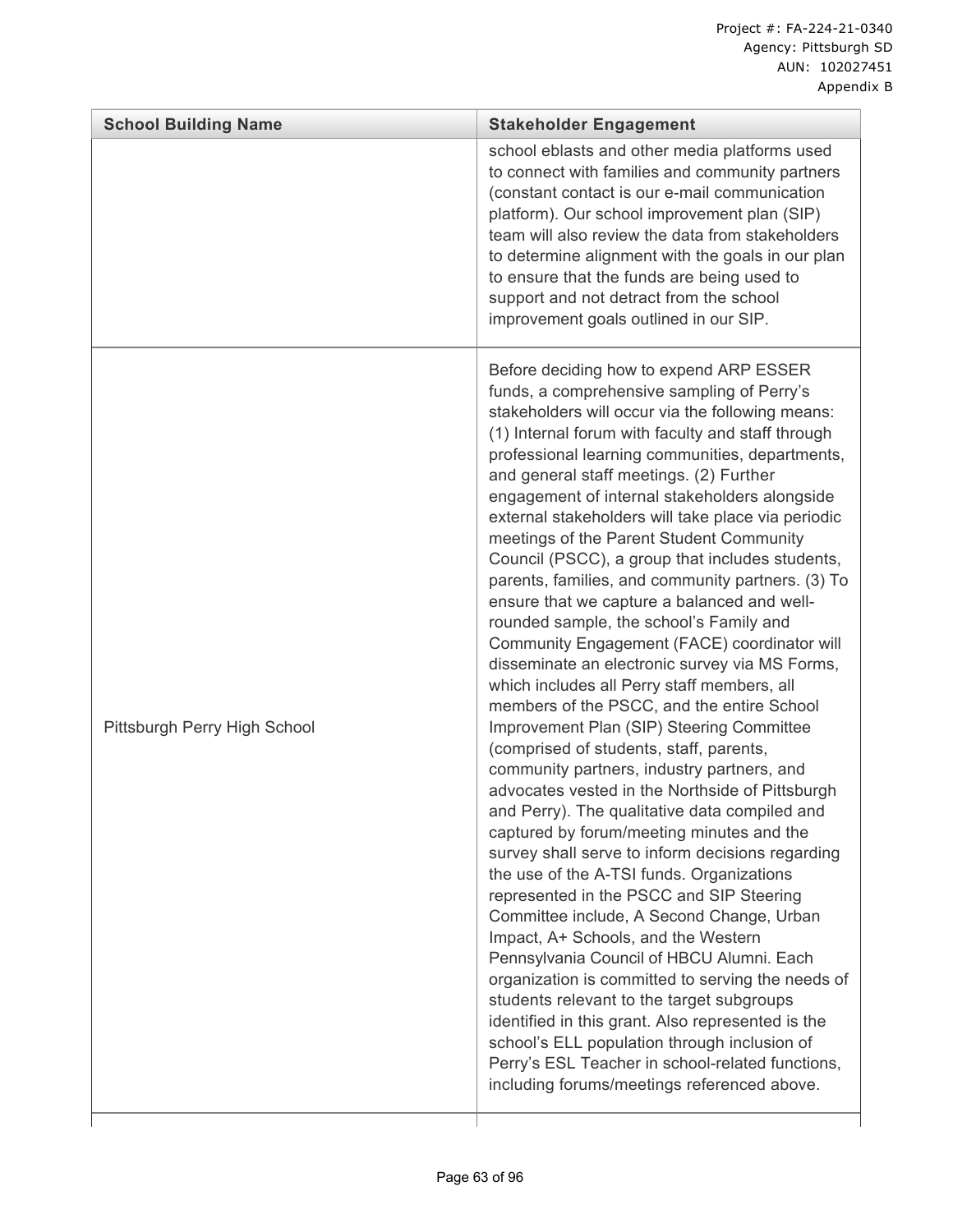| <b>School Building Name</b> | <b>Stakeholder Engagement</b>                                                                                                                                                                                                                                                                                                                                                                                                                                                                                                                                                                                                                                                                           |
|-----------------------------|---------------------------------------------------------------------------------------------------------------------------------------------------------------------------------------------------------------------------------------------------------------------------------------------------------------------------------------------------------------------------------------------------------------------------------------------------------------------------------------------------------------------------------------------------------------------------------------------------------------------------------------------------------------------------------------------------------|
| Pittsburgh Roosevelt PreK-5 | The Roosevelt Leadership team met regularly to<br>write the grant application. The team consisted<br>of two administrators, the school social worker,<br>one special education educator and three<br>classroom teachers. Community support comes<br>from our partnerships with the Neighborhood<br>Learning Alliance, The Boy Scouts and Point<br>Park College. These organizations will<br>participate in the planning of the grant by<br>completing a survey regarding how the money<br>will be utilized. Parents were surveyed about the<br>use of the grant funds. Families will be invited to<br>participate in a meeting to discuss the A-TSI<br>school status as well as the use of these funds. |

## **5. Use of Stakeholder Input**

Describe how the A-TSI desginated School has taken or will take stakeholder and public input into account in the development of the Plan for the Use of ARP ESSER Funds. **(3,000 characters max)**

| <b>School Building Name</b>       | <b>Use of Stakeholder Input</b>                                                                                                                                                                                                                                                                                                                                                                                                                                                                                                                                                          |
|-----------------------------------|------------------------------------------------------------------------------------------------------------------------------------------------------------------------------------------------------------------------------------------------------------------------------------------------------------------------------------------------------------------------------------------------------------------------------------------------------------------------------------------------------------------------------------------------------------------------------------------|
| Pittsburgh Allderdice High School | Administration reviewed feedback from various<br>stakeholders, including data from parents, staff<br>and community members and met with our PSE<br>department regarding the separate feedback<br>they provided. After eliminating input that did not<br>meet the criteria of the grant, the data was<br>reviewed and considered for how to utilize the<br>funding.                                                                                                                                                                                                                       |
| Pittsburgh Brashear High School   | A focus group was created to review the<br>suggestions from all stakeholders. The focus<br>group considered the mission, vision, and core<br>values of Brashear High School in the decision<br>to choose the strategies in which they did.<br>Additionally, the focus group also narrowed down<br>suggestions based on the indicators of impact.<br>However, a strategy in which parents supported<br>attendance incentives needed to be removed<br>because it did not align with the guidelines for<br>funding. All strategies presented in the plan were<br>developed by stakeholders. |
|                                   | In addition to the survey mentioned above, the                                                                                                                                                                                                                                                                                                                                                                                                                                                                                                                                           |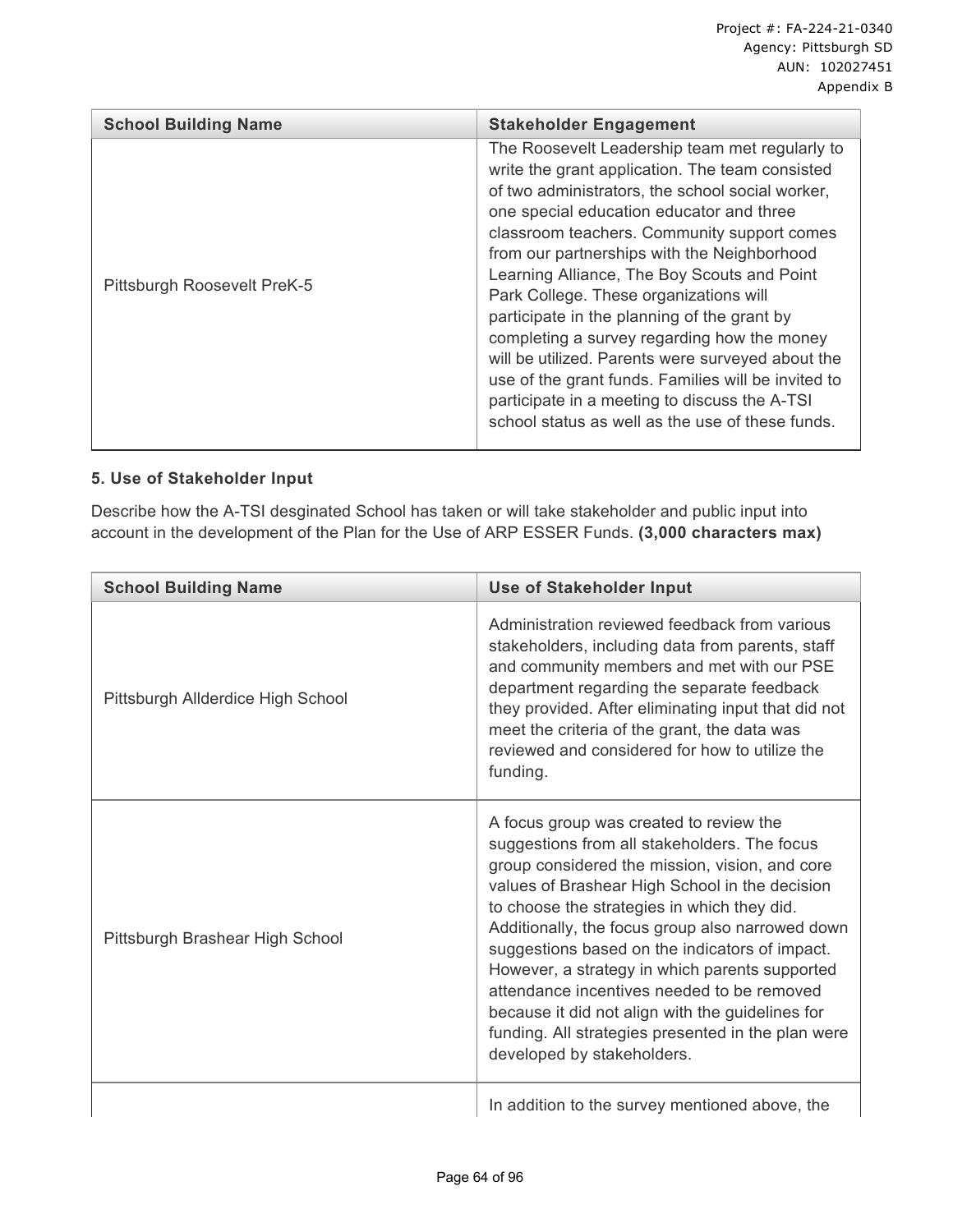| <b>School Building Name</b>  | <b>Use of Stakeholder Input</b>                                                                                                                                                                                                                                                                                                                                                                                                                                                                                                                                                                                                                                                                                                                                                                                                                                                                                                                                                                                                                                                                                                                                                                                                                |
|------------------------------|------------------------------------------------------------------------------------------------------------------------------------------------------------------------------------------------------------------------------------------------------------------------------------------------------------------------------------------------------------------------------------------------------------------------------------------------------------------------------------------------------------------------------------------------------------------------------------------------------------------------------------------------------------------------------------------------------------------------------------------------------------------------------------------------------------------------------------------------------------------------------------------------------------------------------------------------------------------------------------------------------------------------------------------------------------------------------------------------------------------------------------------------------------------------------------------------------------------------------------------------|
| Pittsburgh Faison K-5        | school will host a virtual meeting to obtain<br>stakeholder input during which we will discuss<br>the possibilities of how best to utilize this funding.                                                                                                                                                                                                                                                                                                                                                                                                                                                                                                                                                                                                                                                                                                                                                                                                                                                                                                                                                                                                                                                                                       |
| Pittsburgh Obama 6-12        | After the survey closes, the stakeholders<br>mentioned above will have an opportunity to<br>engage in data analysis as well as compare<br>analysis done by other stakeholder groups to<br>provide input on the final plan for use of the<br>funds. For example, staff will analyze the data,<br>determine a plan of action and use of funds.<br>Family and community stakeholders will engage<br>in their own data analysis and action planning.<br>Each of these groups will be able to give<br>feedback on the other's action plan and<br>rationale for use of funds. Administration will<br>facilitate the process and share the final plan<br>with all role groups.                                                                                                                                                                                                                                                                                                                                                                                                                                                                                                                                                                        |
| Pittsburgh Perry High School | As indicated in Item 4 above, Perry will employ<br>an array of means for collecting and analyzing<br>data pertinent to ARP ESSER A-TSI funds.<br>Qualitative data compiled (captured as minutes)<br>from forums and meetings will be analyzed for<br>recurring themes with those themes ranked (or<br>quantified) from lowest to greatest priority.<br>Qualitative data compiled from the electronic<br>survey will be similarly analyzed by identifying<br>recurring themes and then quantifying those<br>themes from lowest to greatest priority. Once<br>data collection is complete and initial analysis<br>has occurred, data will be disaggregated by<br>groups (i.e., teacher, counselor, student, parent,<br>etc.) to further understand perceptions of<br>stakeholders and to ascertain the best decisions<br>for learners, especially those represented by the<br>target subgroups for the grant. Sources of data<br>will be cross referenced for the purpose of<br>triangulation to confirm validity of results. Finally,<br>stakeholders will be provided opportunities for<br>debrief and disclosure of findings with<br>recommendations for plan developments,<br>therefore, maintaining transparency throughout<br>the process. |
|                              | Input from the survey provided to Roosevelt                                                                                                                                                                                                                                                                                                                                                                                                                                                                                                                                                                                                                                                                                                                                                                                                                                                                                                                                                                                                                                                                                                                                                                                                    |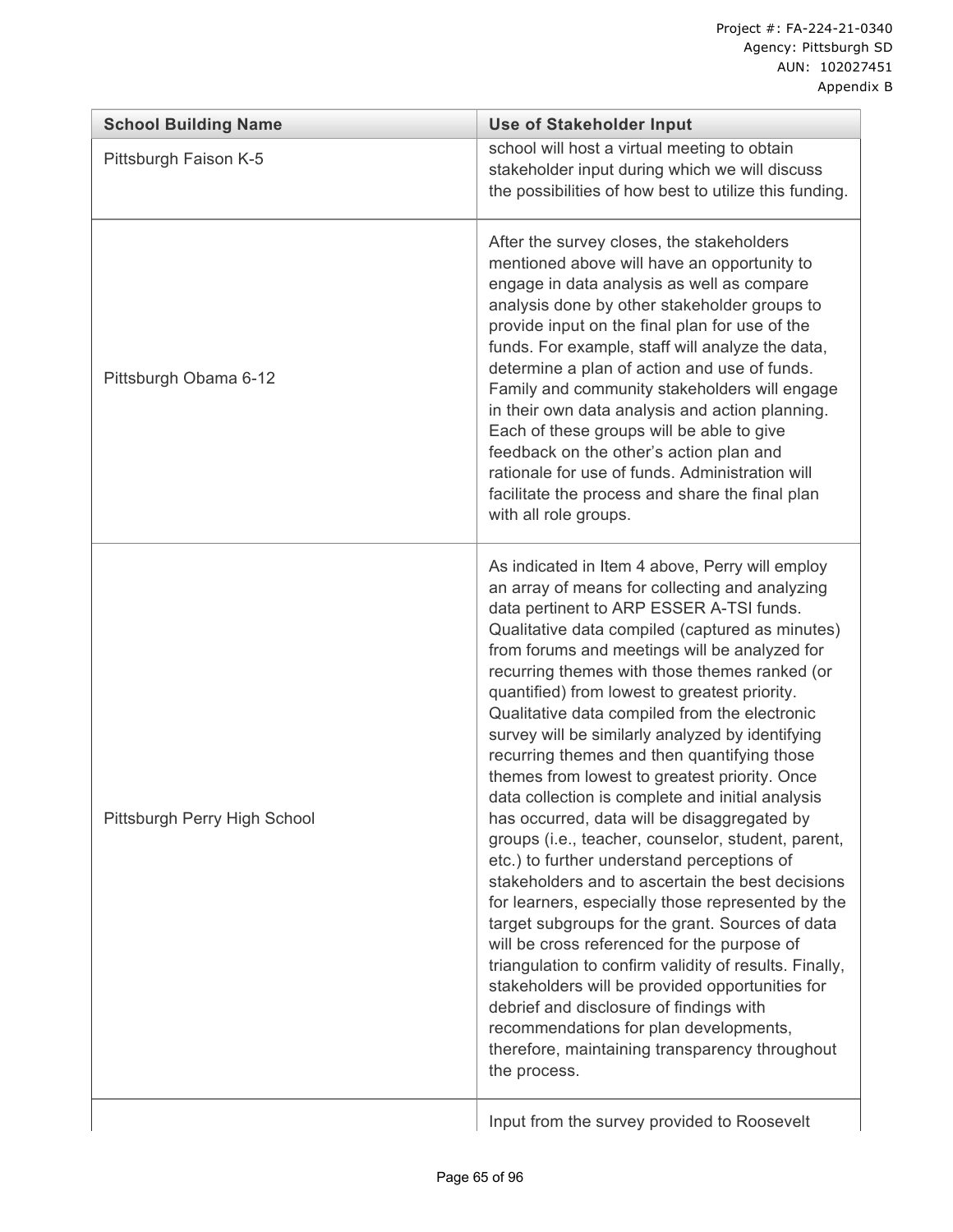| <b>School Building Name</b> | <b>Use of Stakeholder Input</b>                                                                                                                                                                                                                                                                                                                                                                                                                                   |
|-----------------------------|-------------------------------------------------------------------------------------------------------------------------------------------------------------------------------------------------------------------------------------------------------------------------------------------------------------------------------------------------------------------------------------------------------------------------------------------------------------------|
| Pittsburgh Roosevelt PreK-5 | families will be used to plan for the use of the<br>ARP ESSER A-TSI funds. In considering the<br>parent feedback, many families were asking for<br>services outside of the scope of this grant.<br>Parents were asking for transportation, gift cards<br>and meals. There were seventeen responses to<br>the survey inclusive of parents and community<br>partners. Survey results will be discussed at the<br>Parent School Community Council (PSCC)<br>meeting. |

## **6. Public Access to LEA Plan for the Use of ARP ESSER Funds**

Describe the process for development, approval, and making public the Plan for the Use of A-TSI designated School ARP ESSER Funds. The Plan for the Use of ARP ESSER Funds must be made publicly available on the LEA website and submitted to PDE within 90 days of LEA receipt of ARP ESSER funding, must be written in a language that parents/caregivers can understand, and must be provided in alternate format upon request by a parent/caregiver who is an individual with a disability. **(3,000 characters max)**

| <b>School Building Name</b>       | <b>Public Access</b>                                                                                                                                                                                                                                                                                          |
|-----------------------------------|---------------------------------------------------------------------------------------------------------------------------------------------------------------------------------------------------------------------------------------------------------------------------------------------------------------|
| Pittsburgh Allderdice High School | The plan will be shared on the Allderdice website<br>and will also be shared by the school principal<br>through the weekly newsletter distributed to<br>families, students, staff and community<br>members.                                                                                                   |
| Pittsburgh Brashear High School   | The plan for the use of ARP ESSER A-TSI funds<br>was developed by Brashear High School<br>leadership. The plan will be shared with<br>Instructional Cabinet for feedback and with<br>PSCC. The plan will be available on the school<br>district's website for feedback.                                       |
| Pittsburgh Faison K-5             | The plan will be shared on the Faison website<br>and will be discussed during Parent School<br>Community Council meetings.                                                                                                                                                                                    |
| Pittsburgh Obama 6-12             | After the survey closes and after engaging in<br>data analysis all stakeholders will be given an<br>opportunity to review the plan. It will be available<br>through a link for review and comments to be<br>considered. Similar to how we share our PSCC<br>and Title I information, documents are shared for |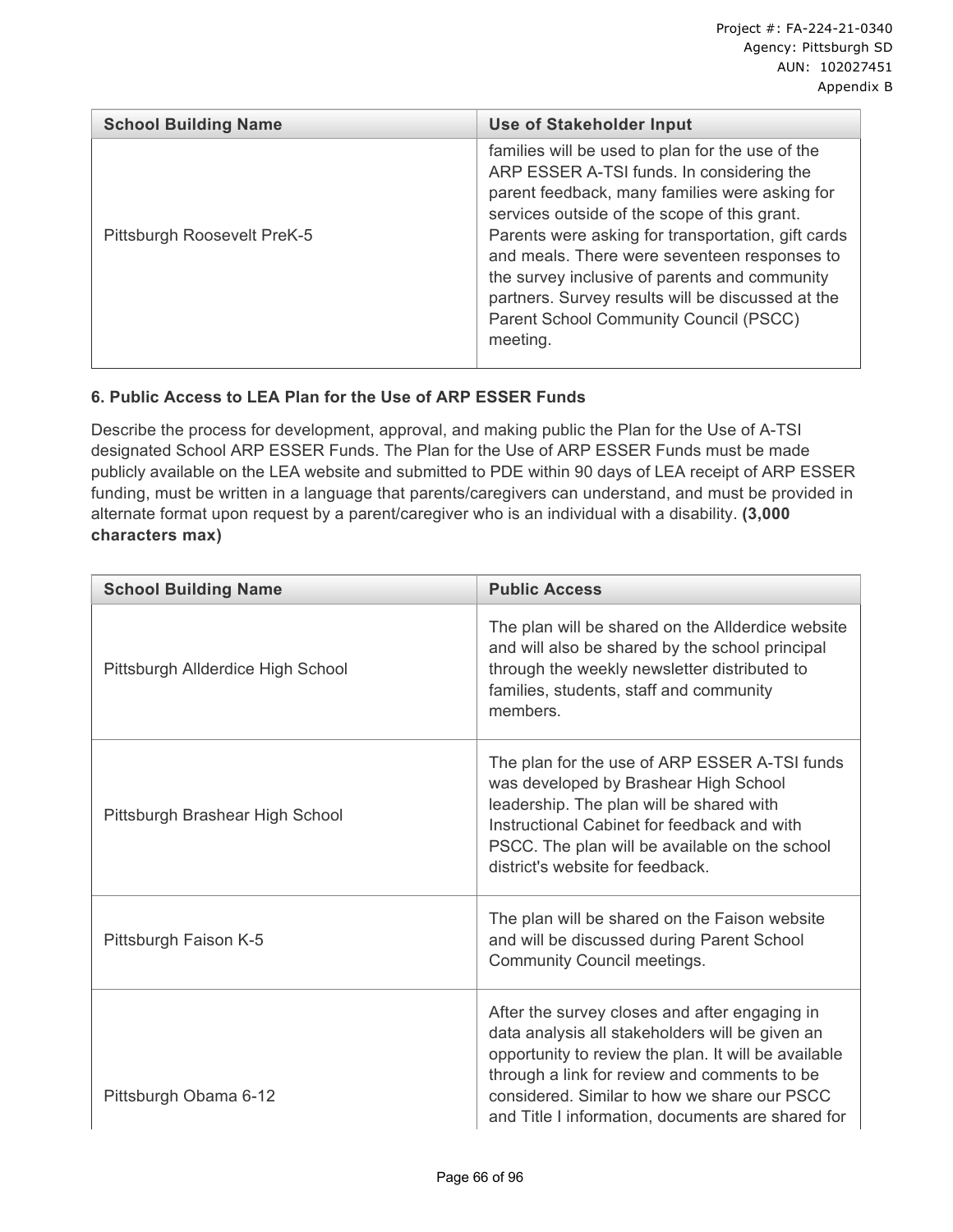| <b>School Building Name</b><br><b>Public Access</b> |                                                                                                                                                                                                                                                                                                                                                                                                                                                                                                                                                                                                                                                                                                                                                                                                                                                                                                                                                                                                                                                                                                                                                                                                                                                                                                                                              |
|-----------------------------------------------------|----------------------------------------------------------------------------------------------------------------------------------------------------------------------------------------------------------------------------------------------------------------------------------------------------------------------------------------------------------------------------------------------------------------------------------------------------------------------------------------------------------------------------------------------------------------------------------------------------------------------------------------------------------------------------------------------------------------------------------------------------------------------------------------------------------------------------------------------------------------------------------------------------------------------------------------------------------------------------------------------------------------------------------------------------------------------------------------------------------------------------------------------------------------------------------------------------------------------------------------------------------------------------------------------------------------------------------------------|
|                                                     | review electronically via a link and in hard copy<br>upon request. This allows us to document<br>changes and feedback from all role groups.                                                                                                                                                                                                                                                                                                                                                                                                                                                                                                                                                                                                                                                                                                                                                                                                                                                                                                                                                                                                                                                                                                                                                                                                  |
| Pittsburgh Perry High School                        | Pre-planning: Perry vis-a-vis collaboration with<br>district central administrators and the school's<br>instructional cabinet will engage in discussion<br>about the process to determine feasibility of the<br>grant (already completed). Next, Perry will<br>engage school stakeholders via forums/meetings<br>and a survey for compiling qualitative data<br>relevant to individual and group perceptions<br>about how grant money should be allocated.<br>Once data has been compiled, it will be<br>thoroughly analyzed and documented in a format<br>that is concise and easy to comprehend. It will<br>disclose facts about the grant, the sample<br>(maintaining anonymity), common themes (or<br>wants) revealed by the data, and other pertinent<br>details (i.e., timetables, priorities, etc.). Once<br>completed, the plan will be posted to the school's<br>webpage with an automated call and email blast<br>to students, staff, families, and community<br>members. Directions for submitting questions<br>regarding the plan's contents will be disclosed as<br>well. Directions for obtaining alternate versions<br>of the plan for individuals with disabilities or ELLs<br>will be disclosed. Adaptations will be supported<br>via relevant departments at central office located<br>in the Board of Education Building. |
| Pittsburgh Roosevelt PreK-5                         | The plan will be reviewed in a faculty meeting<br>and at the PSCC meeting. The plan will be<br>available for review on the Roosevelt website.<br>Social media and Talking Points will also be used<br>to provide information about the plan and<br>provide upcoming meeting dates to the<br>Roosevelt School Community. Families who need<br>the plan in alternative formats can request a<br>copy of the grant application to be provided to<br>them in that format.                                                                                                                                                                                                                                                                                                                                                                                                                                                                                                                                                                                                                                                                                                                                                                                                                                                                        |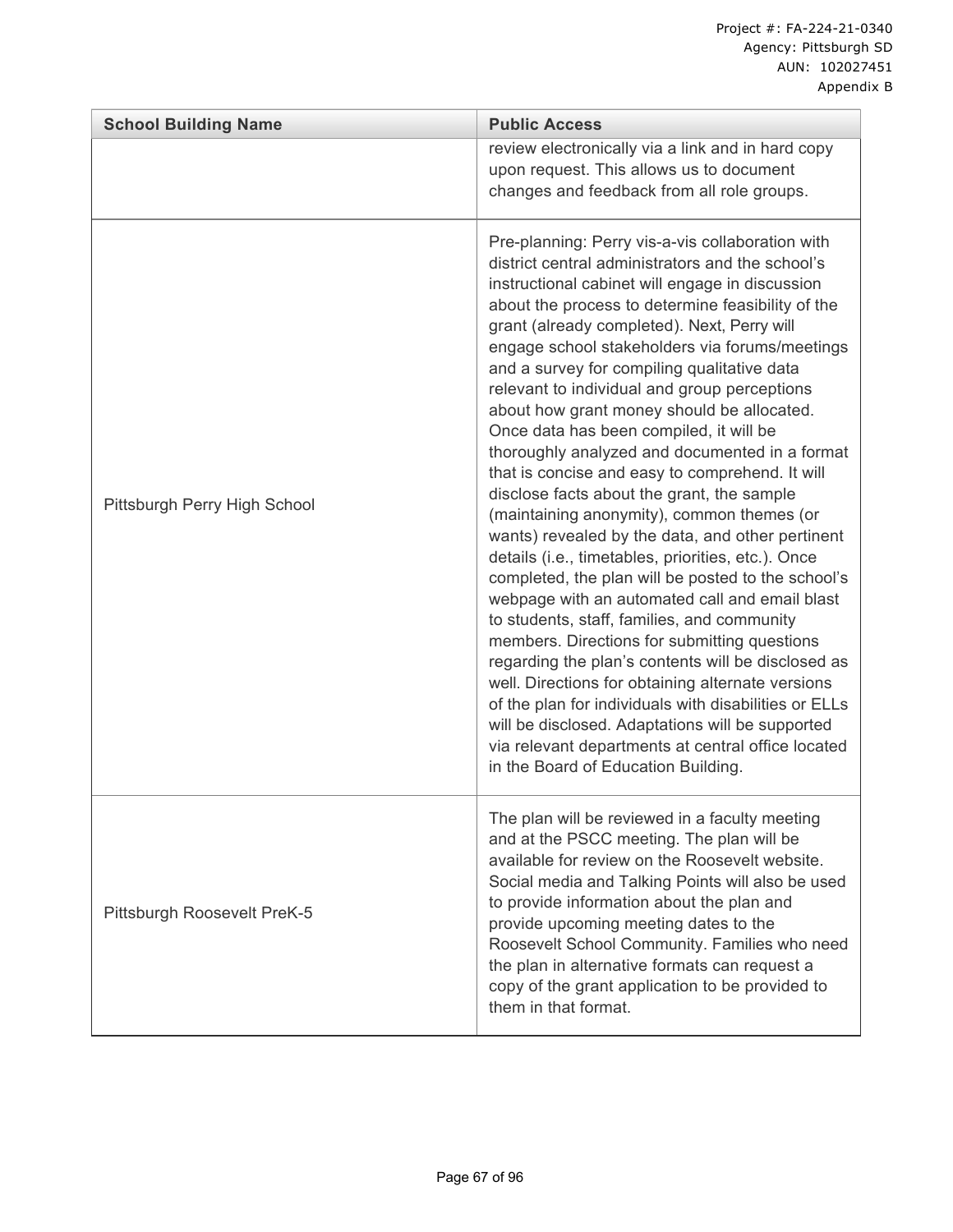## **Section: Narratives - Plan for ARP ESSER Funds**

### **Section III: Plan for ARP ESSER Funds**

In this third section, A-TSI designated Schools are asked to reflect on both the impacts and needs described in Section I and stakeholder engagement described in Section II to provide a description of the plan for the use of ARP ESSER funds to address the impact of lost instructional time as required by section 2001(e)(1) of the ARP Act.

## **7. Plan for Funds**

How will the A-TSI designated School spend its remaining ARP ESSER funds including as outlined in the fields below?

- 1. Continuity of Services: How will the A-TSI designated School use ARP ESSER funds to sustain services to address students' academic needs; students' and staff social, emotional, and mental health needs; and student nutrition and food services?
- 2. Access to Instruction: How will the A-TSI designated School use ARP ESSER funds to support the goals of increasing opportunity to learn and equity in instructional delivery? Consider regular attendance/chronic absenteeism data from the 2020-21 school year, including data disaggregated by student groups, in developing the response.
- 3. Mitigation Strategies: How will the A-TSI designated School use ARP ESSER funds to support prevention and mitigation policies in line with the most up-to-date guidance from the Centers for Disease Control and Prevention (CDC) for the reopening and operation of school facilities and transportation services to effectively maintain the health and safety of students, educators, and other staff?
- 4. Staff Recruitment, Support, and Retention: How will the A-TSI designated School use ARP-ESSER funds to maintain staff and provide professional training and/or improve working conditions for staff?
- 5. Other, i.e. Summer school, extended day

| <b>School Building Name</b> | <b>Use of Funds</b>   | <b>Plan for Funds</b>                                                                                                                                                                                                                                                                                                                                                                     |
|-----------------------------|-----------------------|-------------------------------------------------------------------------------------------------------------------------------------------------------------------------------------------------------------------------------------------------------------------------------------------------------------------------------------------------------------------------------------------|
| Pittsburgh Allderdice High  | Access to Instruction | Smartboards will be purchased<br>to support our PSE department<br>classrooms to further engage<br>students in their daily learning.<br>This will hopefully also have an<br>impact on attendance.<br>Additional smartboards will be<br>purchased for select teachers<br>that teach multiple PSP<br>classes. PSP stands for the<br>Pittsburgh Scholars Program,<br>which generally does not |
| School                      |                       | include gifted and talented<br>students. Allderdice PSP                                                                                                                                                                                                                                                                                                                                   |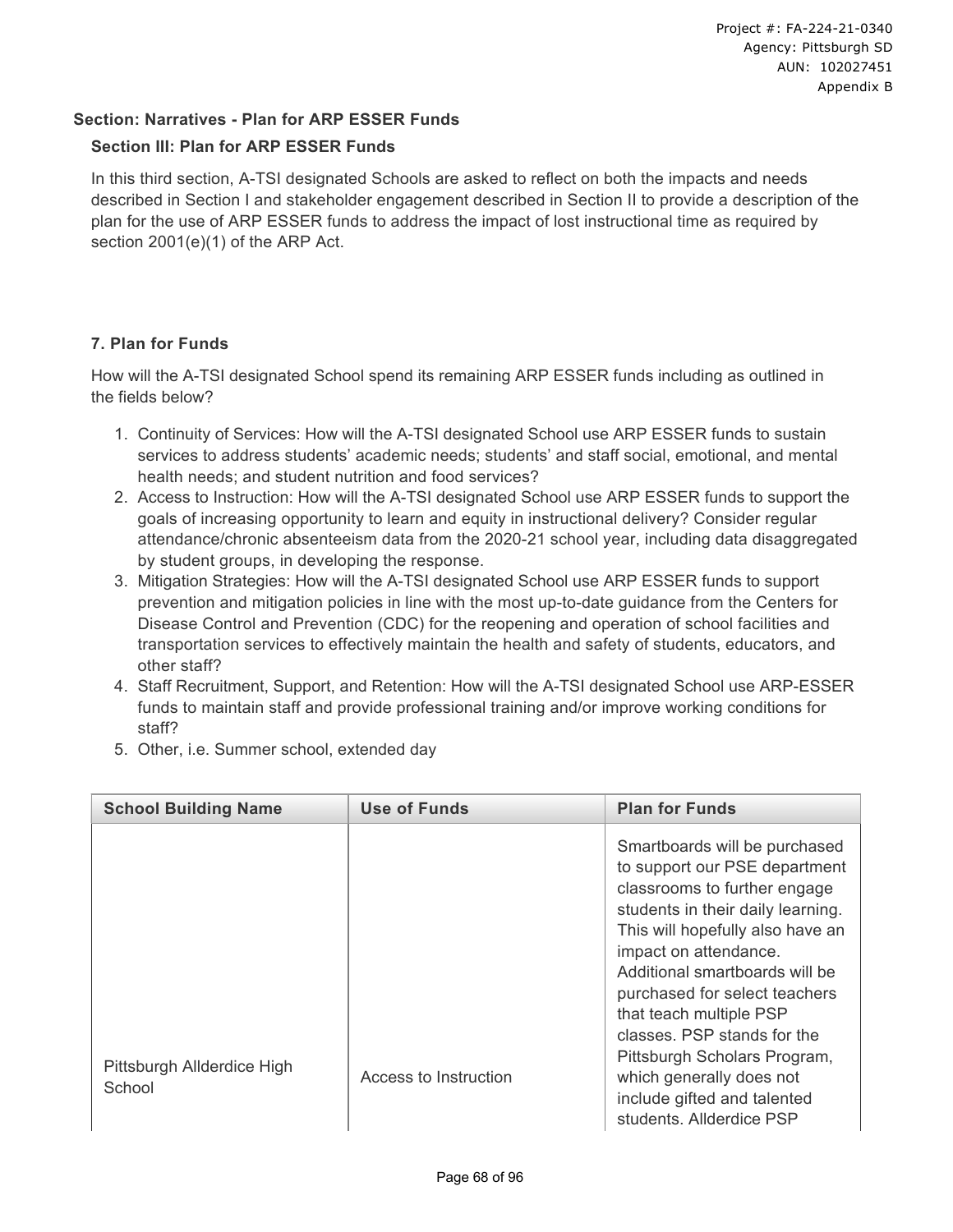| <b>School Building Name</b>        | <b>Use of Funds</b>           | <b>Plan for Funds</b>                                                                                                                                                                                                                                                                         |
|------------------------------------|-------------------------------|-----------------------------------------------------------------------------------------------------------------------------------------------------------------------------------------------------------------------------------------------------------------------------------------------|
|                                    |                               | classes contain a significantly<br>higher number of African<br>American students that have<br>been historically underserved<br>at Allderdice. GoGuardian<br>software will also be purchased<br>to support PSE staff with fully<br>engaging students in our 1:1<br>laptop program.             |
| Pittsburgh Brashear High<br>School | <b>Continuity of Services</b> | Implementation of the After<br>School Re-Engagement<br>Program to aid students with<br>learning loss. In addition to<br>funding staff and external<br>contracts for mentoring and<br>tutors, these funds will also be<br>used to purchase books and<br>supplies for the program.              |
| Pittsburgh Brashear High<br>School | Access to Instruction         | To purchase laptops to ensure<br>consistent access to a laptop<br>when students forget their<br>device at home will increase<br>the opportunity for students to<br>learn as laptops are utilized.                                                                                             |
| Pittsburgh Brashear High<br>School | Staffing                      | Investing in after-school<br>programming will support staff<br>with the teaching and learning<br>that occurs during the school<br>day. Funds will be used to pay<br>teachers and to pay for a<br>community partnership through<br>a contract to employ tutors and<br>mentors for the program. |
| Pittsburgh Faison K-5              | <b>Continuity of Services</b> | The plan is to use these funds<br>to provide a summer learning<br>opportunity for students that<br>will support learning loss that<br>occurred during the pandemic.<br>Funds will also be used to pay<br>for communication and<br>advertisement of the program                                |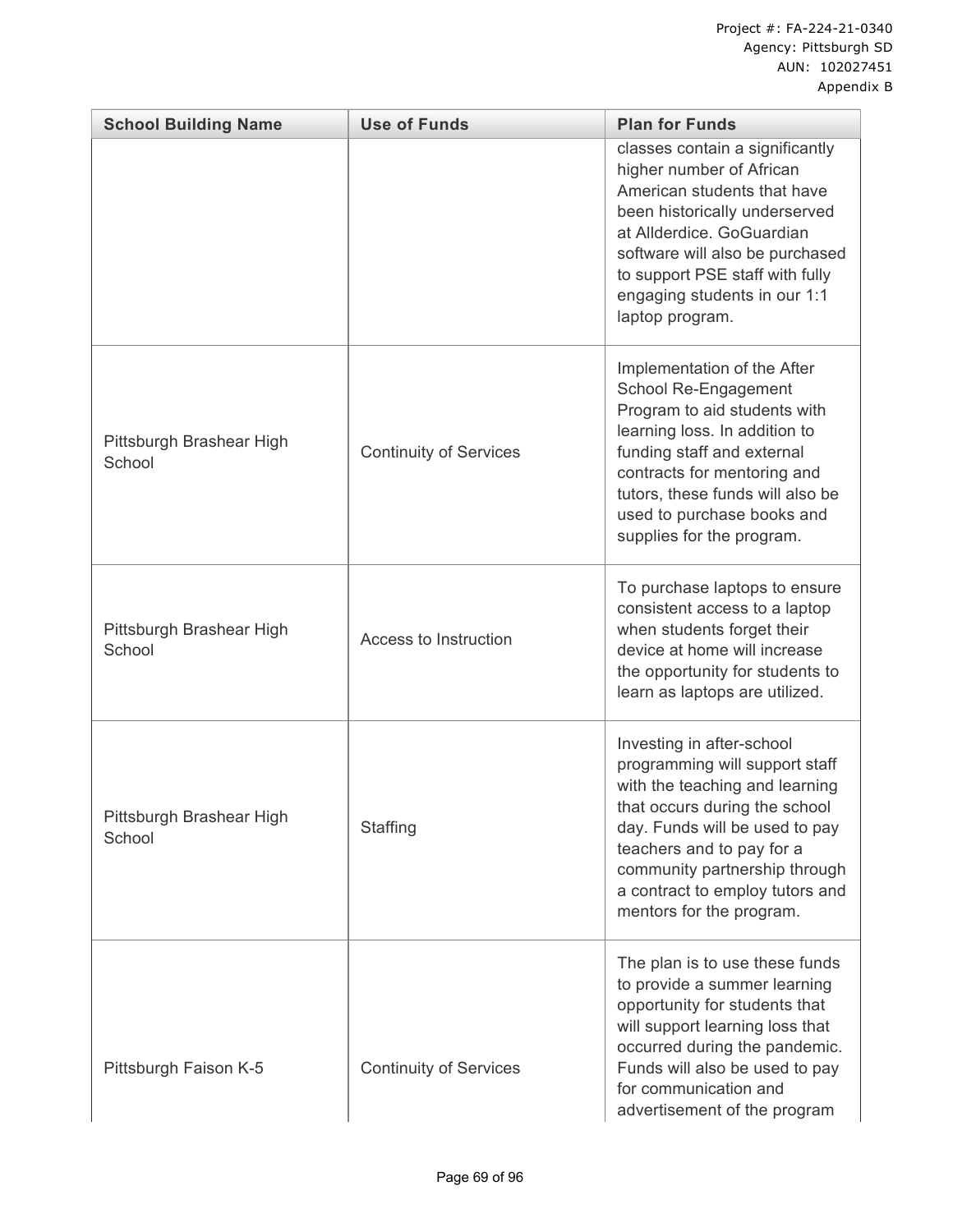| <b>School Building Name</b> | <b>Use of Funds</b>           | <b>Plan for Funds</b>                                                                                                                                                                                                                                                                                                                                                                                                                                                                                                                               |
|-----------------------------|-------------------------------|-----------------------------------------------------------------------------------------------------------------------------------------------------------------------------------------------------------------------------------------------------------------------------------------------------------------------------------------------------------------------------------------------------------------------------------------------------------------------------------------------------------------------------------------------------|
|                             |                               | to the Faison community as<br>well as supplies needed for the<br>program.                                                                                                                                                                                                                                                                                                                                                                                                                                                                           |
| Pittsburgh Faison K-5       | Access to Instruction         | A summer program would<br>provide students with another<br>opportunity to learn more.                                                                                                                                                                                                                                                                                                                                                                                                                                                               |
| Pittsburgh Faison K-5       | Staffing                      | We will work collaboratively with<br>the human resources<br>department to recruit and<br>retain teachers,<br>paraprofessionals and tutors<br>for our program. We will also<br>employ our secretary during<br>the summer program to<br>support the administrative<br>tasks as well as enter payroll.                                                                                                                                                                                                                                                 |
| Pittsburgh Obama 6-12       | <b>Continuity of Services</b> | Purchasing of instructional<br>resources for needed<br>remediation resulting from lost<br>instructional time due to the<br>pandemic, including acquiring<br>one appropriate calculator per<br>student based on their math<br>course. Funds will also be used<br>to purchase the PBIS app that<br>will help the school track<br>student behavioral needs.<br>Student social and emotional<br>challenges since the return to<br>in-person learning have<br>become evident and this app<br>will help the school to track and<br>support student needs. |
|                             |                               | Funds will be used to fund<br>after-school tutoring programs<br>staffed by District faculty,<br>certificated non-District<br>individuals, and/or outside<br>service providers. Services will<br>be advertised for all students<br>with active outreach taking                                                                                                                                                                                                                                                                                       |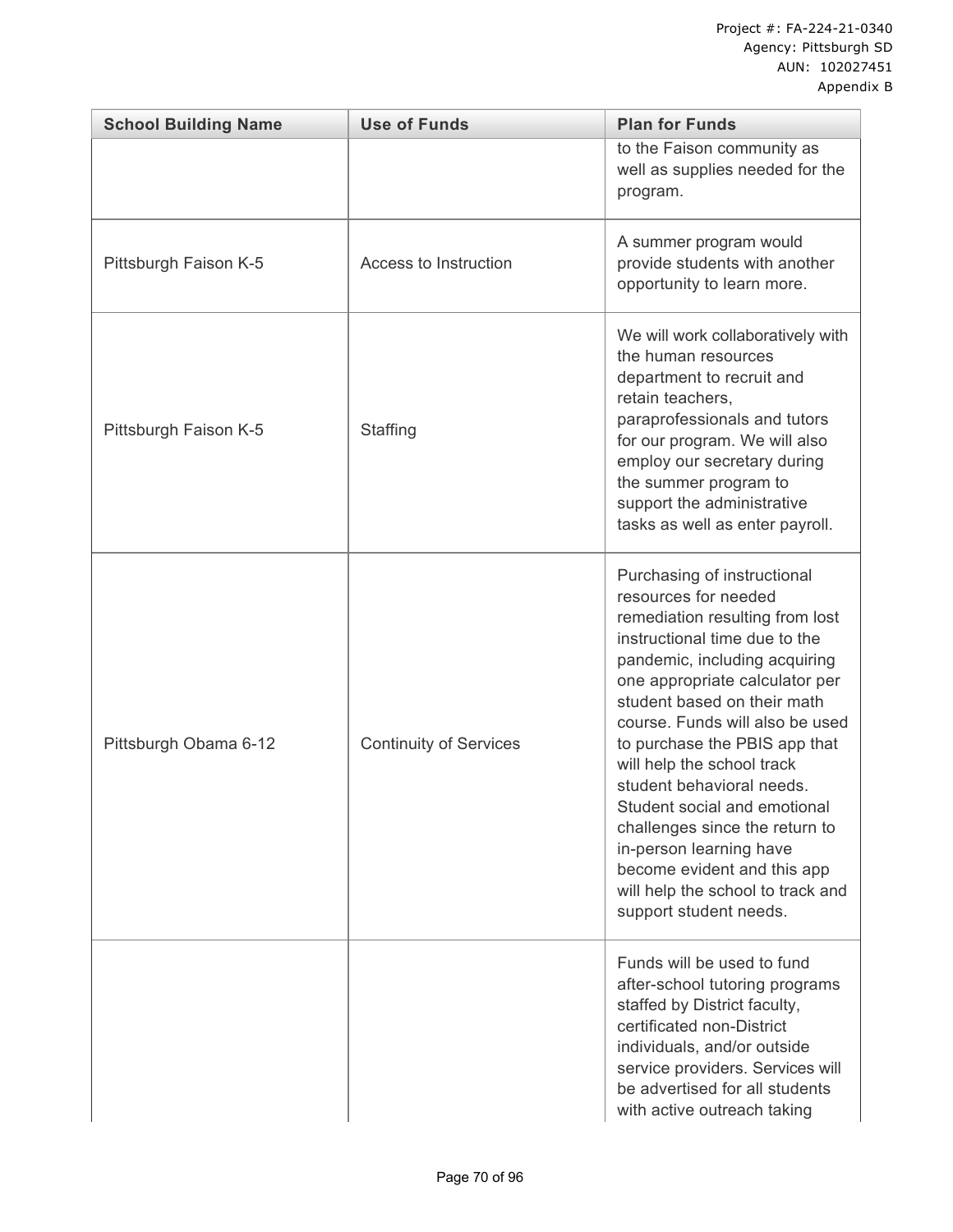| <b>School Building Name</b>  | <b>Use of Funds</b>           | <b>Plan for Funds</b>                                                                                                                                                                                                                                                                                                                                                                                    |
|------------------------------|-------------------------------|----------------------------------------------------------------------------------------------------------------------------------------------------------------------------------------------------------------------------------------------------------------------------------------------------------------------------------------------------------------------------------------------------------|
| Pittsburgh Obama 6-12        | Access to Instruction         | place for students who need it<br>most. Textbooks, instructional<br>consumables/programs to<br>support access to Computer<br>Science and similar courses,<br>computer hardware, computer<br>software, projectors, and<br>speakers will also be<br>purchased to ensure that high<br>quality instruction is delivered<br>daily.                                                                            |
| Pittsburgh Obama 6-12        | <b>Mitigation Strategies</b>  | Funds will be used to purchase<br>supplemental items, which<br>ensure that CDC COVID<br>mitigation guidelines are<br>fulfilled. Such items include, but<br>are not limited to, water bottles<br>for use at water-filling stations<br>(since water fountains are now<br>closed), sanitizer, floor<br>markings and tables for social<br>distancing.                                                        |
| Pittsburgh Obama 6-12        | Other                         | Funds will be used to purchase<br>learning tools for students that<br>support learning (i.e., pencils,<br>pens, notebooks, state<br>assessment textbooks, etc.).<br>Funds may be used to<br>purchase instructional tools for<br>faculty, which may include<br>paper, dry-erase markers,<br>manipulatives, scaffolds, white<br>boards, smart boards and<br>other like items for enhancing<br>instruction. |
| Pittsburgh Perry High School | <b>Continuity of Services</b> | Funds would be used to<br>purchase instructional<br>resources for needed<br>remediation resulting from lost<br>instructional time due to the<br>pandemic.                                                                                                                                                                                                                                                |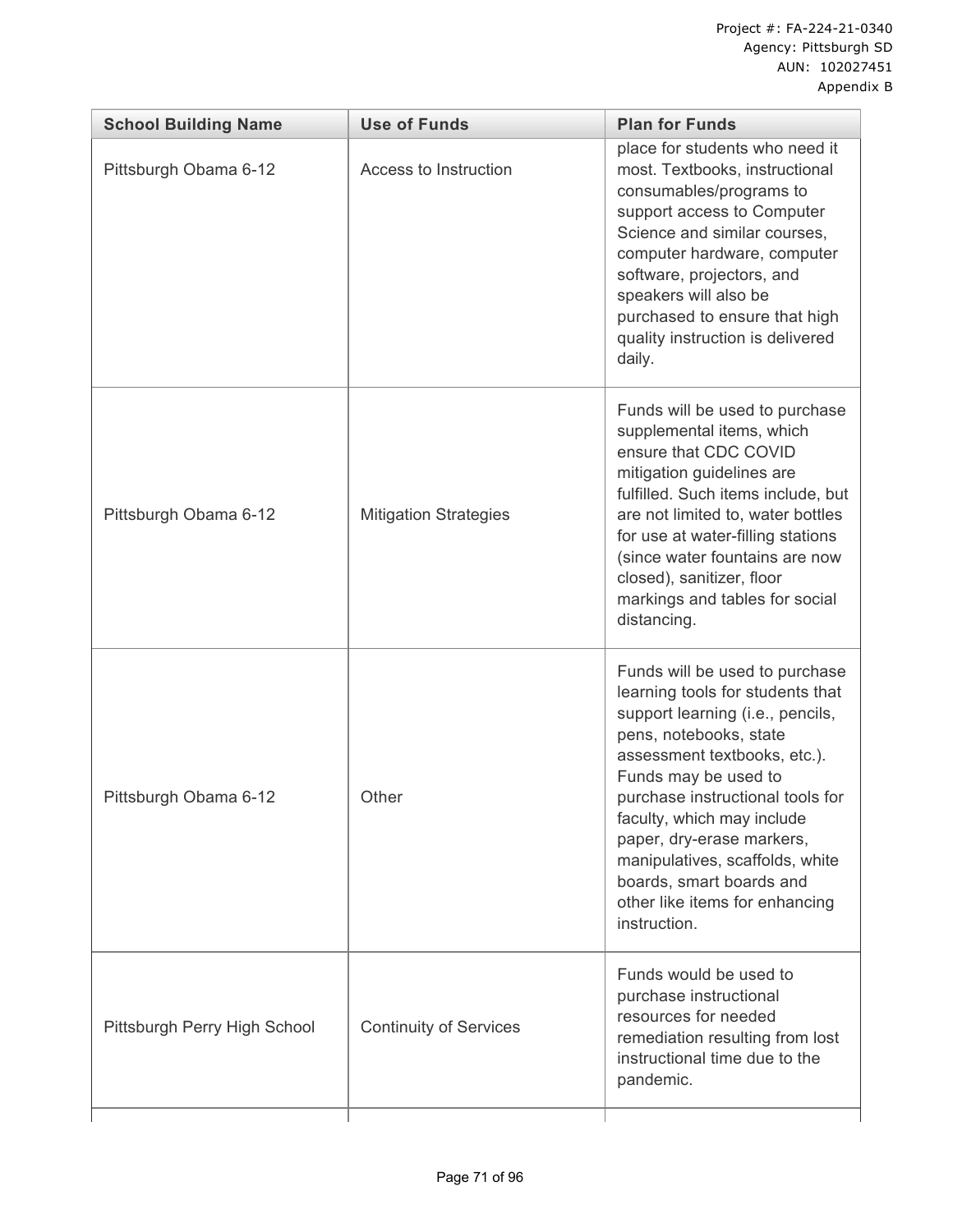| <b>School Building Name</b>  | <b>Use of Funds</b>          | <b>Plan for Funds</b>                                                                                                                                                                                                                                                                                                                                                                                                                                                                                                                                                                                                                                                                                                                                                                                                         |
|------------------------------|------------------------------|-------------------------------------------------------------------------------------------------------------------------------------------------------------------------------------------------------------------------------------------------------------------------------------------------------------------------------------------------------------------------------------------------------------------------------------------------------------------------------------------------------------------------------------------------------------------------------------------------------------------------------------------------------------------------------------------------------------------------------------------------------------------------------------------------------------------------------|
| Pittsburgh Perry High School | Access to Instruction        | Funds would be used to fund<br>after-school tutoring programs<br>staffed by District faculty,<br>certificated non-District<br>individuals, and/or outside<br>service providers. Services<br>would be advertised for all<br>students with active outreach<br>taking place for students who<br>need it most. Textbooks,<br>instructional consumables<br>(especially in laboratory/shop-<br>related disciplines (i.e., Biology,<br>Chemistry, etc.), computer<br>hardware, and computer<br>software will also be purchased<br>to ensure that instruction is<br>always accessible to students,<br>especially if the school must<br>move to off-site synchronous<br>or asynchronous instruction on<br>account of the pandemic.<br>Additionally, funds will be<br>allocated for transporting<br>students home after the<br>program. |
| Pittsburgh Perry High School | <b>Mitigation Strategies</b> | Funds would be used to<br>purchase supplemental items,<br>which ensure that CDC COVID<br>mitigation guidelines are<br>fulfilled. Such items include, but<br>are not limited to, water bottles<br>for use at water-filling stations,<br>since water fountains are now<br>closed.                                                                                                                                                                                                                                                                                                                                                                                                                                                                                                                                               |
| Pittsburgh Perry High School | Other                        | Funds will be used to purchase<br>learning tools for students that<br>support learning (i.e., pencils,<br>pens, notebooks, etc.). Funds<br>will also be used to purchase<br>instructional tools for faculty,<br>which may include paper, dry-<br>erase markers, manipulatives,<br>scaffolds, and other like items                                                                                                                                                                                                                                                                                                                                                                                                                                                                                                             |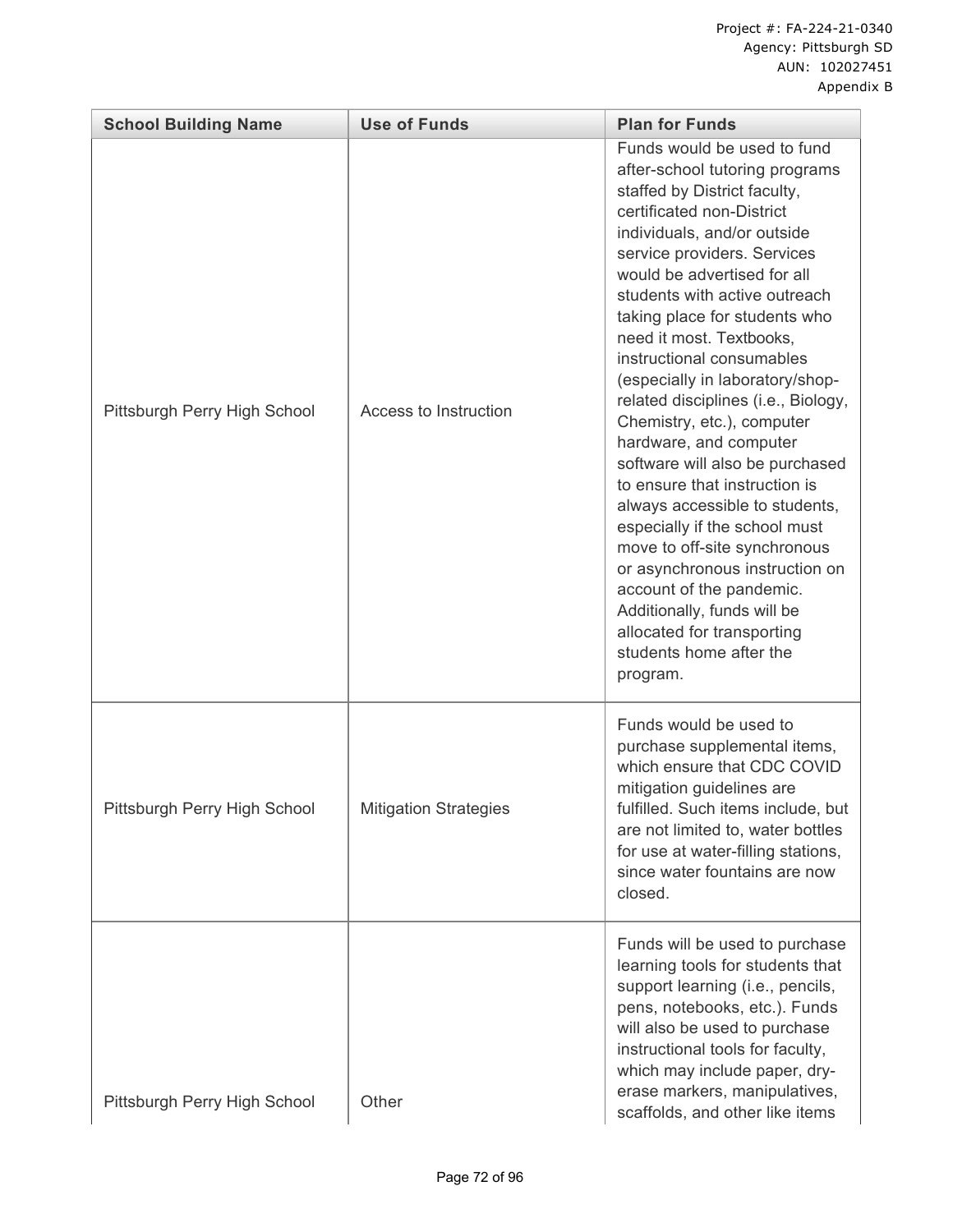| <b>School Building Name</b> | <b>Use of Funds</b> | <b>Plan for Funds</b>                                                                                                                                                                                                                                                                                                                                                                                                                                                                                                                                                                                                                                                                                                                                                                                                                                                                                                                                                                                                                                                                                                                                                                                                                           |
|-----------------------------|---------------------|-------------------------------------------------------------------------------------------------------------------------------------------------------------------------------------------------------------------------------------------------------------------------------------------------------------------------------------------------------------------------------------------------------------------------------------------------------------------------------------------------------------------------------------------------------------------------------------------------------------------------------------------------------------------------------------------------------------------------------------------------------------------------------------------------------------------------------------------------------------------------------------------------------------------------------------------------------------------------------------------------------------------------------------------------------------------------------------------------------------------------------------------------------------------------------------------------------------------------------------------------|
|                             |                     | for enhancing instruction-<br>especially for learners<br>identified at highest risk.<br>Additionally, ELMO's and<br>interative touch monitors will be<br>purchased for staff to enhance<br>instruction.                                                                                                                                                                                                                                                                                                                                                                                                                                                                                                                                                                                                                                                                                                                                                                                                                                                                                                                                                                                                                                         |
|                             |                     | The following items are being<br>funded through this grant to<br>address students' academic<br>and social-emotional needs:<br>(1) Continued use of the<br>Positivity Project to promote<br>student social-emotional<br>health. (2) Purchase of<br>sensory kits for students to<br>assist with self-coping and calm<br>down strategies. During the<br>COVID-19 school closure,<br>many students experienced<br>isolation and withdrawal. When<br>students returned to school<br>with the COVID-19 mitigation<br>protocols in place, some<br>student experienced high<br>levels of anxiety and stress.<br>The sensory kits will provide<br>students with a safe, mitigated<br>way to relieve stress and<br>anxiety. Since students cannot<br>share materials, individual kits<br>will be provided for targeted<br>student use. The kits will<br>contain stress balls,<br>therapeutic poppers, wiggle<br>balls and timers. How to use<br>these objects will be specifically<br>taught to targeted students by<br>classroom teachers and other<br>school staff. (3) Student lunch<br>bunch supplies. Lunch bunch<br>will consist of social/emotional<br>activities to support students in<br>self-expression. The lunch<br>bunch groups will target |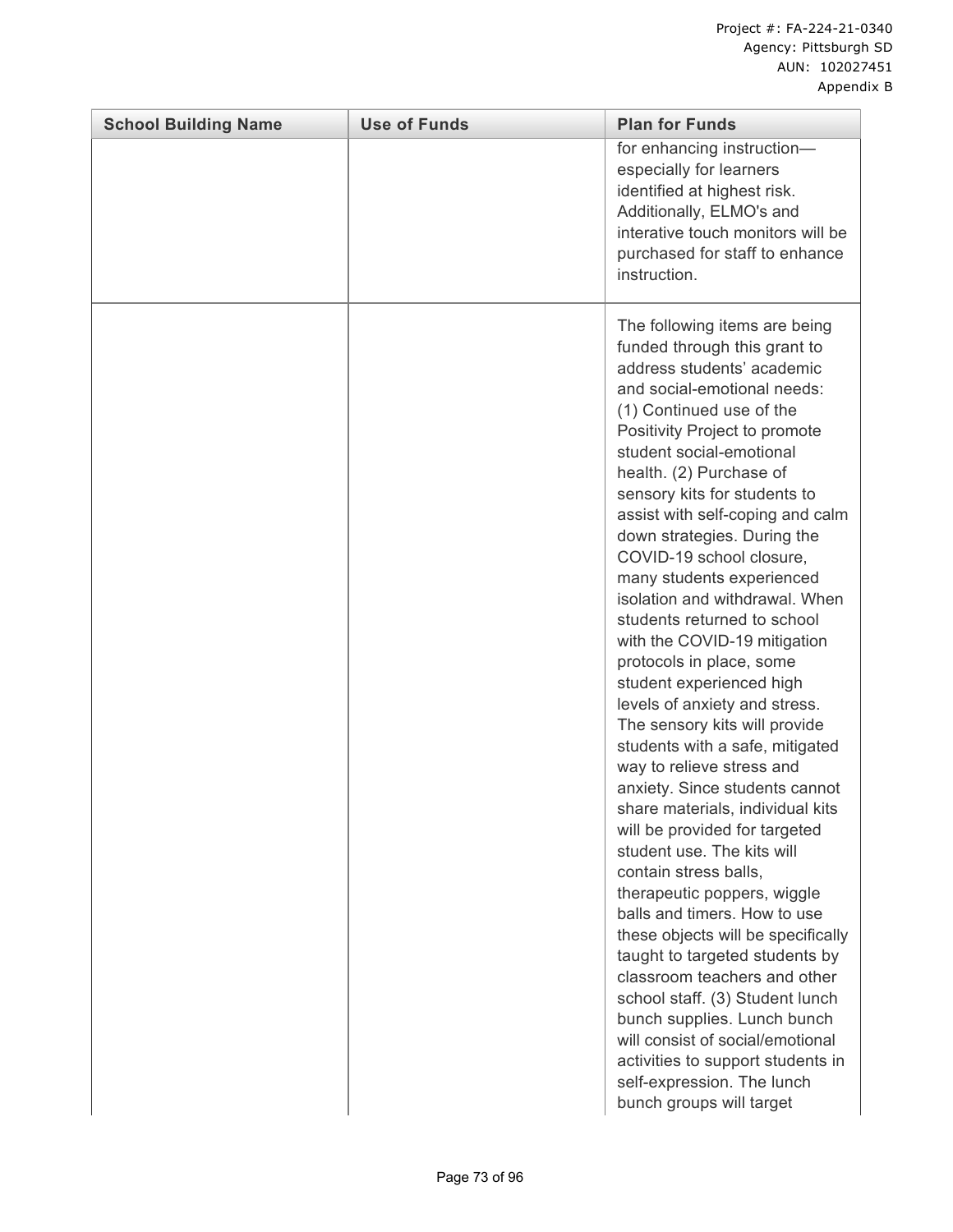| <b>School Building Name</b> | <b>Use of Funds</b>           | <b>Plan for Funds</b>                                                                                                                                                                                                                                                                                                                                                                                                                                                                                                                                                                                                                                                                                                                                                                                                                                                                                                                                                                                                                                                                                                                                                                                                                                                                                                                                                                                                                                                                                                     |
|-----------------------------|-------------------------------|---------------------------------------------------------------------------------------------------------------------------------------------------------------------------------------------------------------------------------------------------------------------------------------------------------------------------------------------------------------------------------------------------------------------------------------------------------------------------------------------------------------------------------------------------------------------------------------------------------------------------------------------------------------------------------------------------------------------------------------------------------------------------------------------------------------------------------------------------------------------------------------------------------------------------------------------------------------------------------------------------------------------------------------------------------------------------------------------------------------------------------------------------------------------------------------------------------------------------------------------------------------------------------------------------------------------------------------------------------------------------------------------------------------------------------------------------------------------------------------------------------------------------|
| Pittsburgh Roosevelt PreK-5 | <b>Continuity of Services</b> | specific students who, as a<br>result of COVID-19, have<br>experienced significant mental<br>health needs. During these<br>lunch bunch meetings,<br>students will utilize lessons<br>from reThink Ed and will be<br>engaged in self-expression<br>activities by keeping feelings<br>journals and drawing journals<br>in response to prompts from<br>reThink Ed. Funds will be used<br>for these journals and items<br>that can be used in the<br>journals such as stickers,<br>markers etc. Students will be<br>identified by classroom<br>teachers, from Panorama<br>student data and parent<br>recommendations. (4)<br>Computer sleeves for laptop<br>protection and transportation<br>to and from school as well as<br>additional chargers for student<br>laptops and Ipads. All students<br>have technology for school and<br>home use. Classroom teachers<br>frequently assign students<br>intervention support utilizing<br>the school-based technology<br>programs for homework or<br>extra work. Having a charging<br>cord at home will allow students<br>to have direct access to their<br>technology at home without<br>carrying the chargers back and<br>forth. (5) Parental engagement<br>for Continuous School<br>Improvement. Families will be<br>supplied with kits to engage in<br>academic virtual activities.<br>Subjects include Manipulating<br>Math, Wonderful Words, and<br>Science on the Scene. (6)<br>Purchase of the following<br>professional books for staff:<br>Marzano's Vocabulary Problem |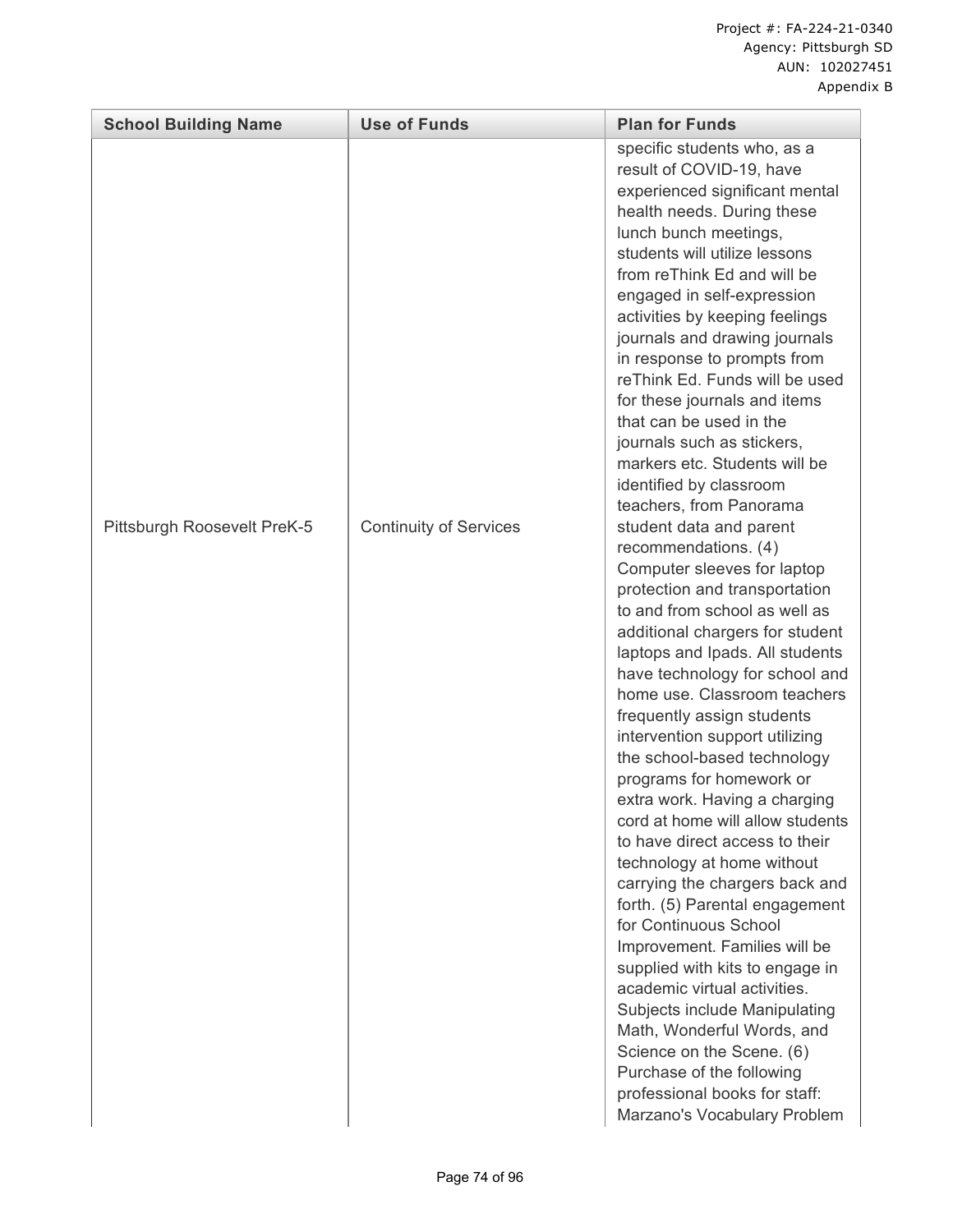| <b>School Building Name</b> | <b>Use of Funds</b>   | <b>Plan for Funds</b>                                                                                                                                                                                                                                                                                                                                                                                                                                                                                                                                                                                                                                                                                                                                                                                                                                                                                     |
|-----------------------------|-----------------------|-----------------------------------------------------------------------------------------------------------------------------------------------------------------------------------------------------------------------------------------------------------------------------------------------------------------------------------------------------------------------------------------------------------------------------------------------------------------------------------------------------------------------------------------------------------------------------------------------------------------------------------------------------------------------------------------------------------------------------------------------------------------------------------------------------------------------------------------------------------------------------------------------------------|
|                             |                       | Solving and Foundational<br>Skills. (7) Purchase of poster<br>paper and laminating for<br>criteria charts and graphs. (8)<br>PBIS rewards system (PBIS<br>app). The PBIS app is a way to<br>track specific behaviors as well<br>as behavior interventions<br>between school and home. The<br>program supports a check in<br>and check out function which is<br>frequently implemented as a<br>result of MTSS for targeted<br>students. With the return to in-<br>person instruction many<br>students have experienced<br>high levels of trauma and<br>stress. This tool will allow<br>classroom teachers to more<br>accurately support students<br>with behaviors and trauma as a<br>result of the COVID-19 school<br>closure. This app will help the<br>school to provide targeted<br>behavorial support to those<br>students that need it as they<br>are being re-acclimated to in-<br>person learning. |
| Pittsburgh Roosevelt PreK-5 | Access to Instruction | The following items are being<br>funded through this grant to<br>ensure continued opportunities<br>for students to learn: (1)<br>Continued use of Read Live to<br>support Reading Fluency.<br>Read Live is a fluency-building<br>program that supports students<br>in increasing their reading<br>accuracy. (2) Use of<br>vocabulary Surge to teach<br>word attack strategies. (3)<br>Positivity Project will be funded<br>to support students with social<br>and emotional learning needs.<br>(4) Exemplars license for open-<br>ended math program and                                                                                                                                                                                                                                                                                                                                                  |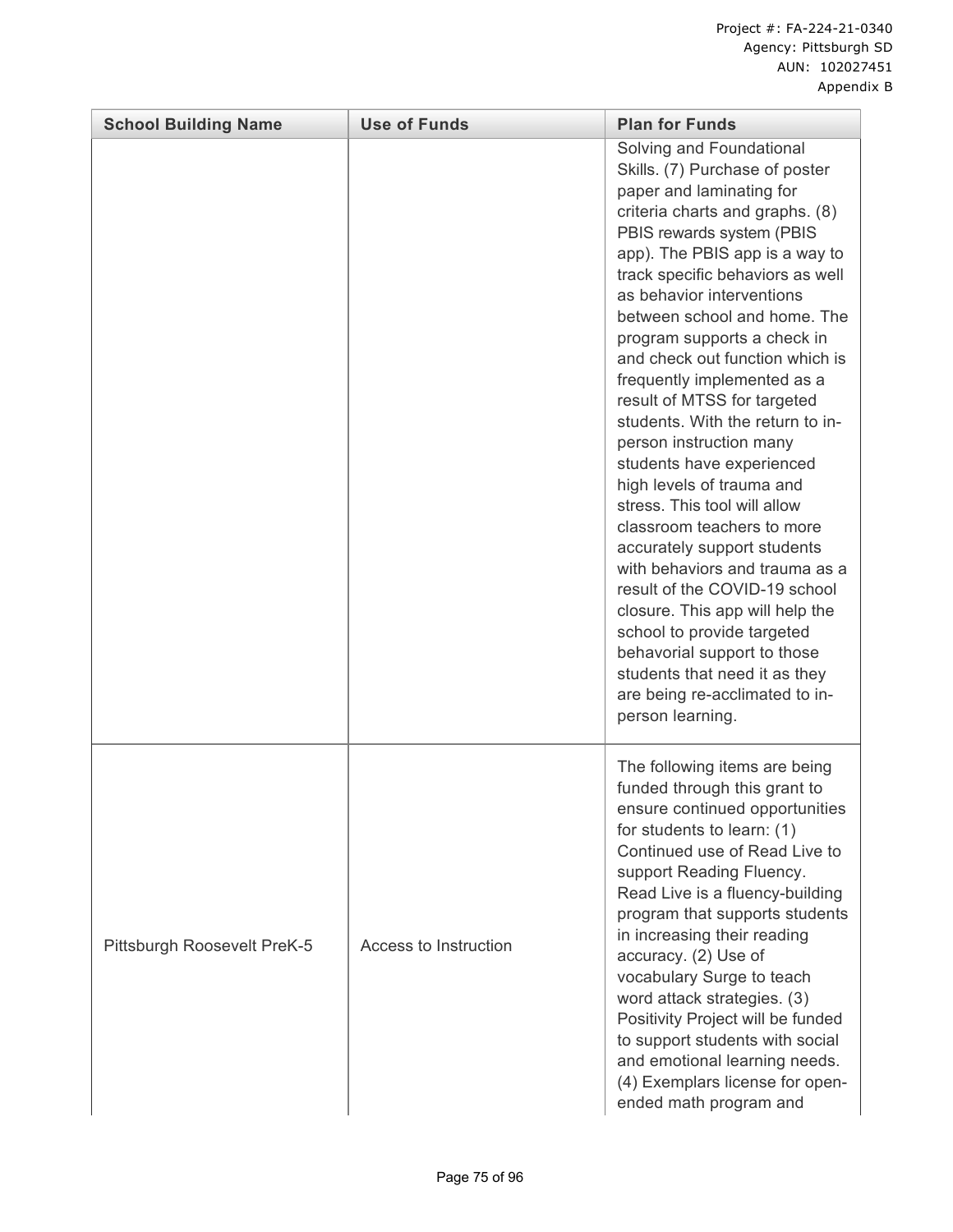| <b>School Building Name</b> | Use of Funds | <b>Plan for Funds</b> |
|-----------------------------|--------------|-----------------------|
|                             |              | support.              |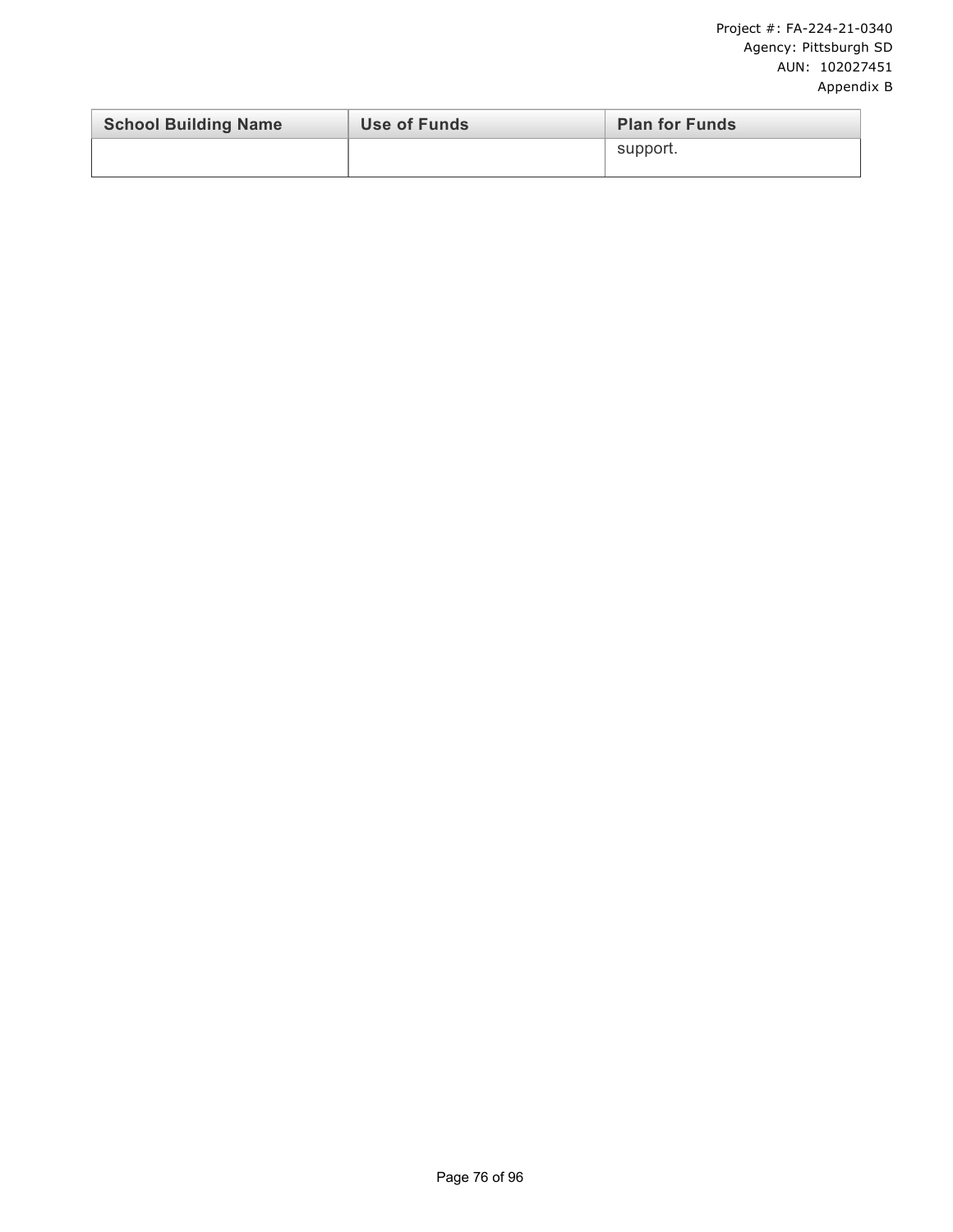#### **Section: Narratives - Monitoring and Measuring Progress**

#### **Section IV: Monitoring and Measuring Progress**

In this fourth section, A-TSI designated Schools are asked to describe efforts to build local capacity to ensure high-quality data collection and reporting to safeguard funds for their intended purposes.

#### **8. Capacity for Data Collection and Reporting**

A-TSI designated Schools must continuously monitor progress and adjust strategies as needed. Describe the School's capacity and strategy to collect and analyze data (disaggregated by student group, where applicable), for each of the following measures:

#### **Student learning, including academic impact of lost instructional time during the COVID-19 pandemic**

| <b>School Building Name</b>       | <b>Data Collection and Analysis Plan (including</b><br>plan to disaggregate data)                                                                                                                                                                                                                                                                                                                                                             |
|-----------------------------------|-----------------------------------------------------------------------------------------------------------------------------------------------------------------------------------------------------------------------------------------------------------------------------------------------------------------------------------------------------------------------------------------------------------------------------------------------|
| Pittsburgh Allderdice High School | The student services department and school<br>administration will conduct academic and<br>attendance reviews at both quarterly and mid-<br>quarter points in time for both PSE and African<br>American students. A consult period for various<br>PSE staff to assess student rosters will be<br>implemented.                                                                                                                                  |
| Pittsburgh Brashear High School   | Student grades and attendance will be collected<br>to monitor student progress for students that<br>participate in after-school re-engagement. Data<br>will be disaggregated by the following categories:<br>grade, race, English Language Learners (ELL),<br>gender, and Program for Students with<br>Exceptionalities (PSE). Instructional cabinet will<br>then analyze the data to determine if<br>programming needs modified or adjusted. |
| Pittsburgh Faison K-5             | NWEA MAP scores from the end of the year will<br>be utilized and will be administered again at the<br>end of the summer program to determine growth.<br>If we are unable to take the NWEA MAP at the<br>end of the program, we will analyze their<br>beginning of the school year assessments and<br>measure it alongside the end of the previous<br>year.                                                                                    |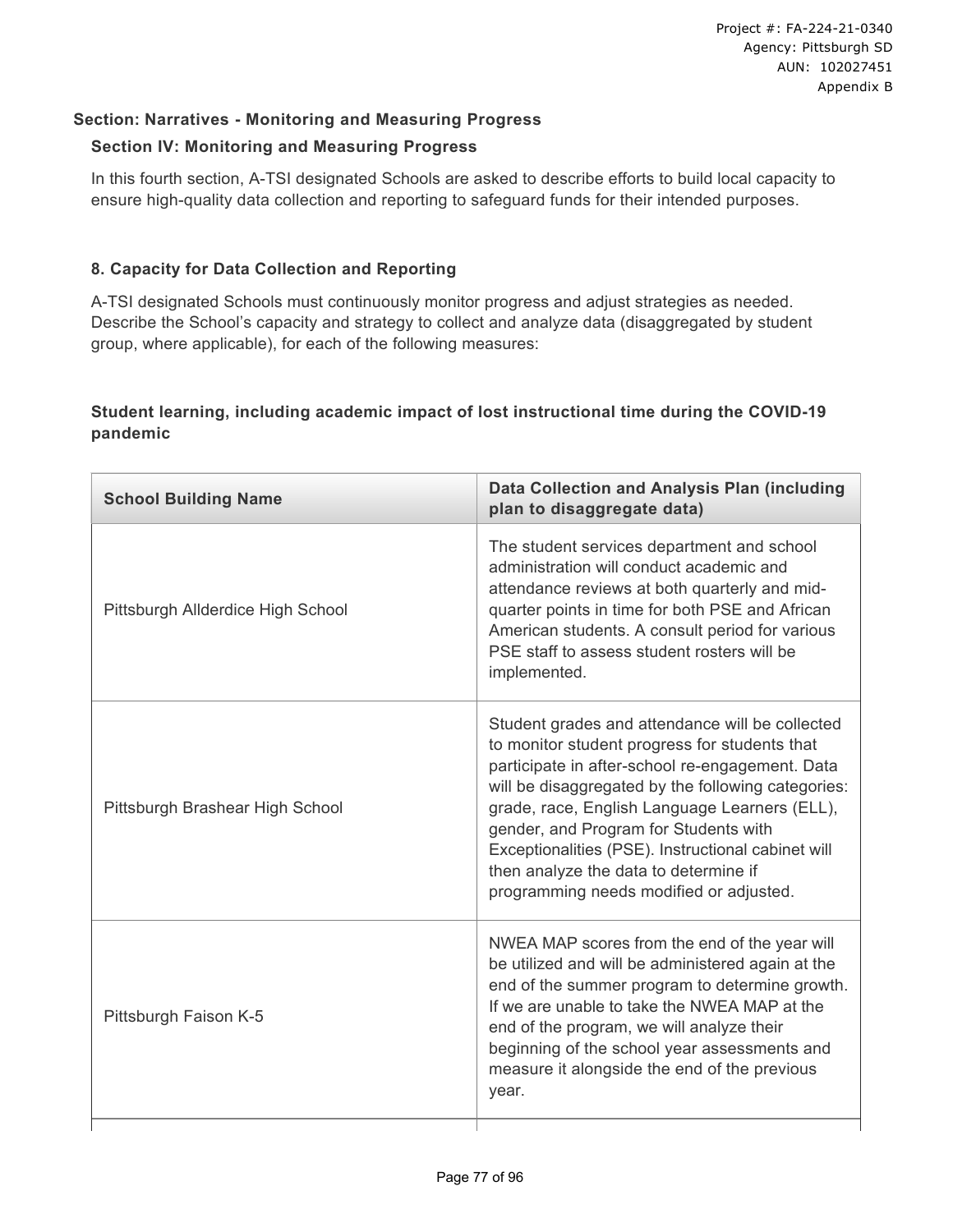| <b>School Building Name</b>  | <b>Data Collection and Analysis Plan (including</b><br>plan to disaggregate data)                                                                                                                                                                                                                                                                                                                                                                                                                                                                                                                                                                                                                                                                                                                                                                                                                                                                                                                                                                                                                                                                   |
|------------------------------|-----------------------------------------------------------------------------------------------------------------------------------------------------------------------------------------------------------------------------------------------------------------------------------------------------------------------------------------------------------------------------------------------------------------------------------------------------------------------------------------------------------------------------------------------------------------------------------------------------------------------------------------------------------------------------------------------------------------------------------------------------------------------------------------------------------------------------------------------------------------------------------------------------------------------------------------------------------------------------------------------------------------------------------------------------------------------------------------------------------------------------------------------------|
| Pittsburgh Obama 6-12        | Upon return to the normal 5 days/week school<br>schedule we noticed that students are exhibiting<br>all the signs of trauma. Their behaviors are clear<br>signs of children who are under stress,<br>experiencing chaos and in need of help. Parents<br>have shared multiple times that they are out of<br>solutions and are at the point of giving up. As a<br>result, we must act and act quickly. Student<br>services staff are working with students to form<br>groups to address social emotional and mental<br>health needs and attendance. Teachers and<br>administration are supporting academics and<br>behavior. The data we are currently using comes<br>from our Leadership Dashboards, which give us<br>access to academics, behavior and attendance.<br>Our SAP/CORE meetings and grade level<br>meetings provide us with data that connects to<br>the social emotional/mental health concerns of<br>our students. We are also in the process of<br>rebooting our PBIS program to celebrate the<br>positive we see around the school.                                                                                                 |
| Pittsburgh Perry High School | The pandemic has increased needs<br>exponentially. Many students and families are in<br>crisis, having incurred losses across multiple<br>areas. Quick and purposeful data collection and<br>analysis is critical to overcoming the ill effects of<br>COVID-19 on Perry, especially students who fall<br>into the target subgroups. The school has the<br>capacity to readily collect and analyze data<br>continuously, namely through existing programs<br>already in use by Perry and the entire District.<br>The school's Student Information System and<br>Power BI provide real-time information about<br>grades, attendance (including chronic<br>absenteeism/truancy), standardized test scores<br>(i.e., NWEA Map, Keystone Exams, etc.), and<br>conduct. Data within these databases is readily<br>disaggregated by respective subgroups. The<br>fact that this data is readily available means<br>nothing without mechanisms in place to<br>understand and act upon findings. Perry's SAP<br>Core Team, Therapeutic Support Core Team,<br>Climate/Culture Team (PBIS-centered), Student<br>Services department, and Instructional Cabinet |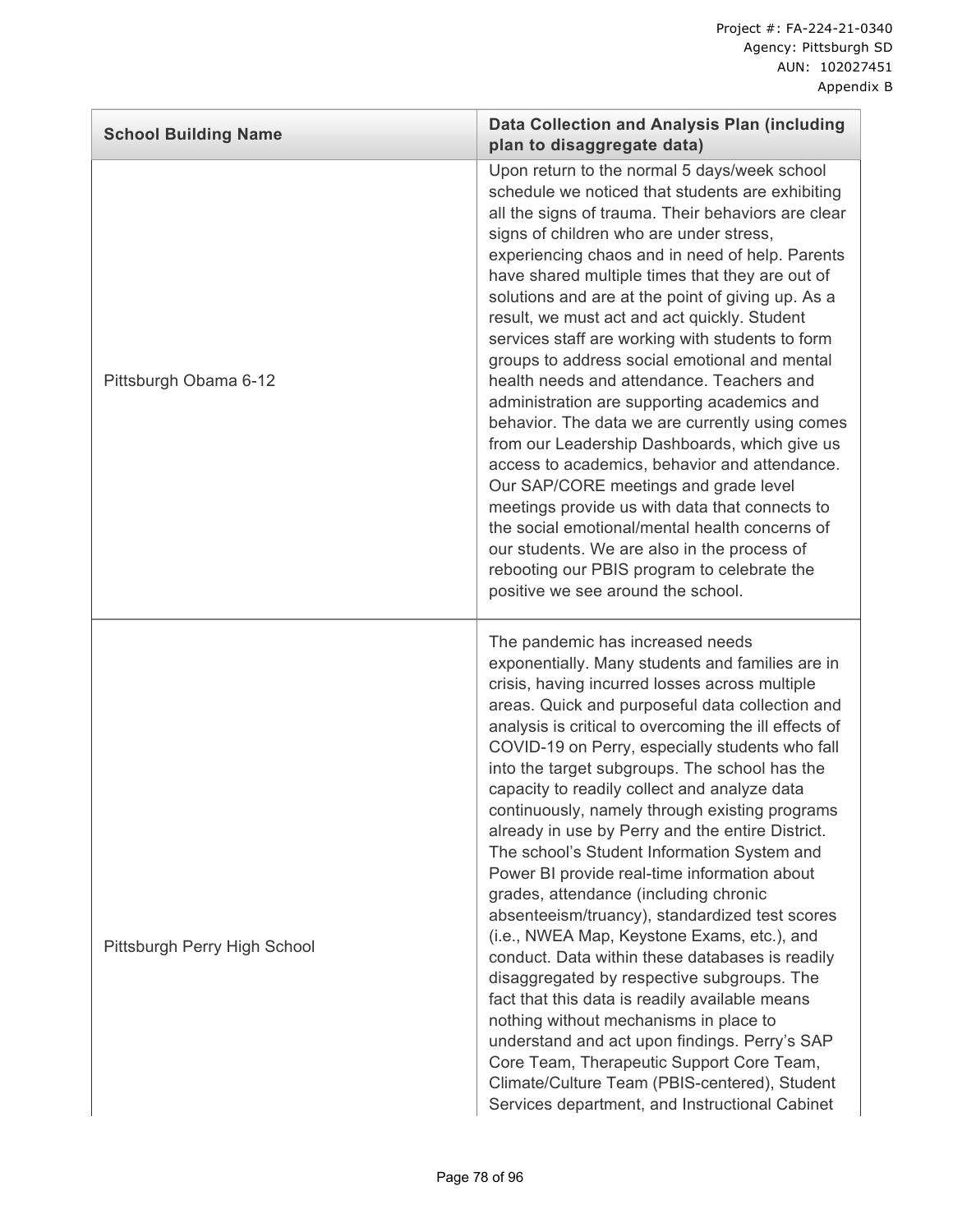| <b>School Building Name</b> | <b>Data Collection and Analysis Plan (including</b><br>plan to disaggregate data)                                                                                                                                                                                                                                                                                                                                                                                                                                           |
|-----------------------------|-----------------------------------------------------------------------------------------------------------------------------------------------------------------------------------------------------------------------------------------------------------------------------------------------------------------------------------------------------------------------------------------------------------------------------------------------------------------------------------------------------------------------------|
|                             | will meet every Tuesday during the school year.<br>They mine the data on group and individual<br>levels and prescribe plans of action for<br>addressing issues/concerns revealed by the<br>data. Each group collaborates either consistently<br>or upon need with outside agencies who support<br>Perry to reach students and families.                                                                                                                                                                                     |
| Pittsburgh Roosevelt PreK-5 | Academic progress in both literacy and math is<br>monitored using DIBELS and NWEA MAP. The<br>data for both content areas is collected quarterly<br>and disaggregated by race. Data from the<br>Panorama Survey, a tool to measure the social<br>and emotional well-being of students in grades<br>3-5, is collected twice a year. Mini surveys will<br>also be administered to students as a check-in<br>to measure social and emotional well-being.<br>Finally, attendance disaggregated by race is<br>monitored monthly. |

## **Opportunity to learn measures (see help text)**

| <b>School Building Name</b>       | Data Collection and Analysis Plan (including<br>plan to disaggregate data)                                                                                                                                                                                                                                                                                                                                                                                                                                                             |
|-----------------------------------|----------------------------------------------------------------------------------------------------------------------------------------------------------------------------------------------------------------------------------------------------------------------------------------------------------------------------------------------------------------------------------------------------------------------------------------------------------------------------------------------------------------------------------------|
| Pittsburgh Allderdice High School | Feedback will be collected from staff members<br>regarding student engagement with technology.<br>Also, sharing best practices for teaching in a 1:1<br>setting will be shared through professional<br>learning on a monthly basis. In addition, impact<br>of technology was and will continue to be one of<br>the annual topics at Parent School Community<br>Council (PSCC) meetings. Finally, a parent<br>survey will be given annually to all parents at<br>Allderdice with these topics being part of the<br>assessment strategy. |
| Pittsburgh Brashear High School   | Questions will be developed which will assess<br>the impact of the programs in regard to student<br>engagement and access to technology. These<br>questions will be administered through surveys<br>to students, families, and educators. A focus<br>group will analyze the data collected from these<br>surveys to modify and adjust the programs as                                                                                                                                                                                  |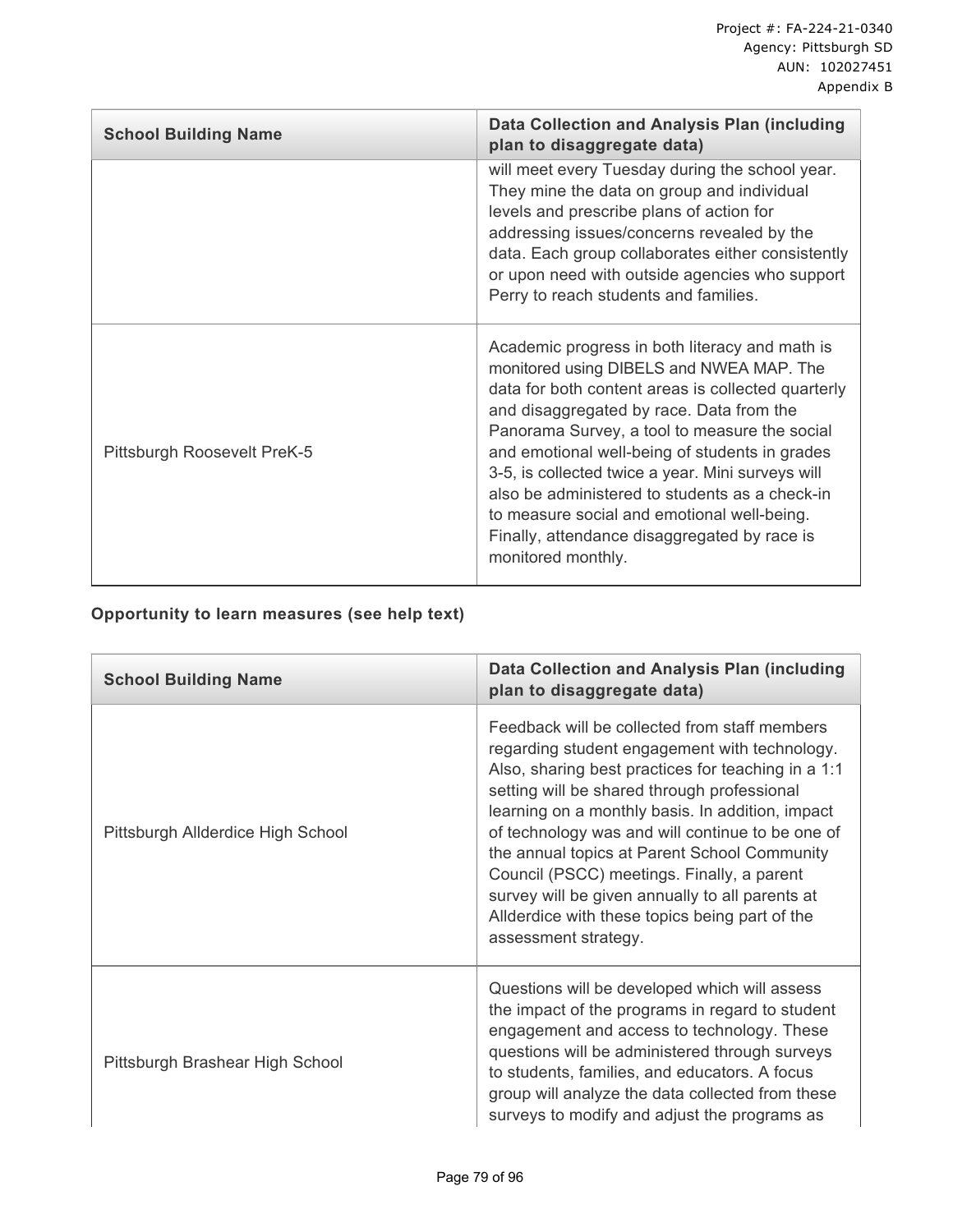| <b>School Building Name</b> | <b>Data Collection and Analysis Plan (including</b><br>plan to disaggregate data)                                                                                                                                                                                                                                                                                                                                                                                                                                                                                                                                                                                                                                                                                                                                                                                                                                                                                                                                                                                                                                                                       |
|-----------------------------|---------------------------------------------------------------------------------------------------------------------------------------------------------------------------------------------------------------------------------------------------------------------------------------------------------------------------------------------------------------------------------------------------------------------------------------------------------------------------------------------------------------------------------------------------------------------------------------------------------------------------------------------------------------------------------------------------------------------------------------------------------------------------------------------------------------------------------------------------------------------------------------------------------------------------------------------------------------------------------------------------------------------------------------------------------------------------------------------------------------------------------------------------------|
|                             | needed.                                                                                                                                                                                                                                                                                                                                                                                                                                                                                                                                                                                                                                                                                                                                                                                                                                                                                                                                                                                                                                                                                                                                                 |
| Pittsburgh Faison K-5       | The goal would be to review the NWEA MAP<br>scores for students participating in the program<br>and look for growth from the beginning of the<br>program to the end of the program.                                                                                                                                                                                                                                                                                                                                                                                                                                                                                                                                                                                                                                                                                                                                                                                                                                                                                                                                                                     |
| Pittsburgh Obama 6-12       | Student support funded by this grant will be<br>monitored and analyzed to monitor the rate of<br>effectiveness. Observations of classes by school<br>administrators to assess student engagement,<br>especially math and ELA classrooms, which are<br>areas of growth for our school. Professional<br>development is focused on improving student<br>achievement, the learning environment, and<br>fostering high expectations for all, which are key<br>levers to improve the educational experience for<br>all student groups. Data compiled from<br>attendance, discipline, final grades, and<br>standardized assessments will be analyzed and<br>evaluated to determine growth across multiple<br>measures (i.e., school climate, student<br>engagement, access to technology, etc.). Data<br>compiled from the annual Panorama and<br>Teaching and Learning Conditions surveys will<br>inform us of growth/decline in school culture and<br>learning environment. Data will be shared at<br>PSCC meetings, professional development<br>sessions, the school's homepage, and other<br>platforms designated by the school and/or<br>school district. |
|                             | All initiatives funded by this grant will be<br>continuously monitored and analyzed to ensure<br>fidelity and effectiveness. Empirical measures<br>shall include frequent observations of classes by<br>school administrators to assess student<br>engagement, especially classes populated by a<br>preponderance of students identified as high<br>risk. Professional development, which is already<br>focused on improving student achievement and<br>the learning environment, will be enhanced to<br>better support teacher efficacy pertinent to<br>overall school advancement. Quantitative data<br>compiled from attendance, discipline, final                                                                                                                                                                                                                                                                                                                                                                                                                                                                                                   |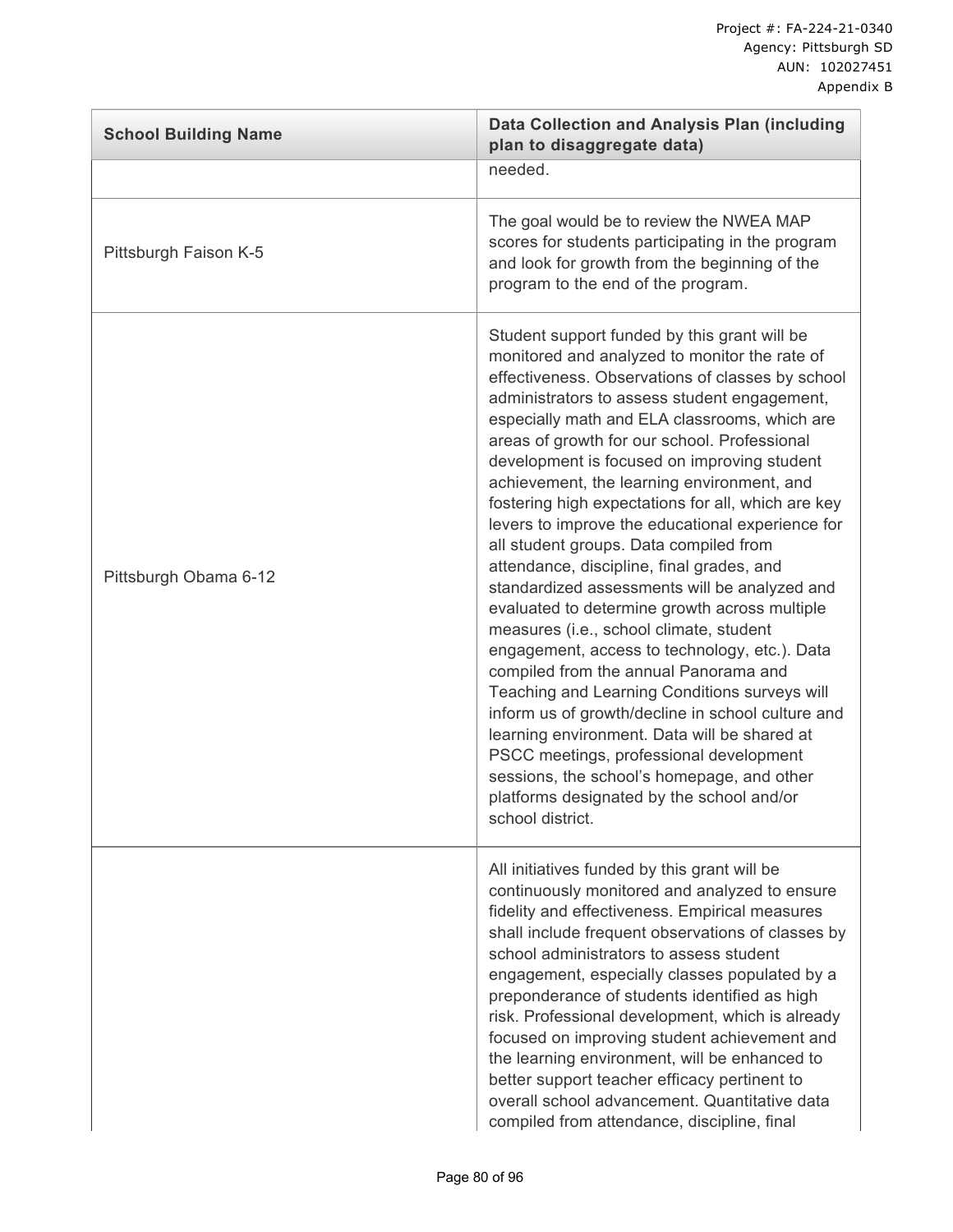| <b>School Building Name</b>  | <b>Data Collection and Analysis Plan (including</b><br>plan to disaggregate data)                                                                                                                                                                                                                                                                                                                                                                                                                                                                                                                                                                                                             |
|------------------------------|-----------------------------------------------------------------------------------------------------------------------------------------------------------------------------------------------------------------------------------------------------------------------------------------------------------------------------------------------------------------------------------------------------------------------------------------------------------------------------------------------------------------------------------------------------------------------------------------------------------------------------------------------------------------------------------------------|
| Pittsburgh Perry High School | course grade averages, and standardized<br>assessments will be analyzed and evaluated to<br>determine growth across multiple measures (i.e.,<br>school climate, student engagement, access to<br>technology, etc.). Data compiled from the annual<br>Panorama and Teaching and Learning<br>Conditions surveys will be reviewed to ascertain<br>perceptions relevant to the school's progress in<br>fulfilling its improvement goals. Data will be<br>presented to stakeholders by means of Parent<br><b>Student Community Council meetings,</b><br>professional development sessions, the school's<br>homepage, and other means determined<br>essential by the school and/or school district. |
| Pittsburgh Roosevelt PreK-5  | The Panorama Survey, a tool to measure the<br>social and emotional well-being of students in<br>grades 3-5, will be utilized to measure student<br>engagement. Mini surveys will also be<br>administered to students as a check-in to<br>measure social and emotional well-being.<br>Attendance disaggregated by race is monitored<br>monthly. All students will have access to<br>technology daily. To aid students, classroom<br>teachers receive on-going professional<br>development with respect to technology<br>integration. There are also asynchronous and<br>synchronous opportunities for professional<br>learning with respect to technology integration.                         |

# **Jobs created and retained (by number of FTEs and position type) (see help text)**

| <b>School Building Name</b>       | Data Collection and Analysis Plan (including<br>plan to disaggregate data)                                                                                                       |
|-----------------------------------|----------------------------------------------------------------------------------------------------------------------------------------------------------------------------------|
| Pittsburgh Allderdice High School | Funding will not be used to create or retain jobs.                                                                                                                               |
| Pittsburgh Brashear High School   | Funding will not be used to create or retain jobs.                                                                                                                               |
|                                   | Faison does not intend to finance permanent<br>positions with the ARP ESSER A-TSI funds;<br>however, we do plan to pay teachers the<br>contractually negotiated workshop rate of |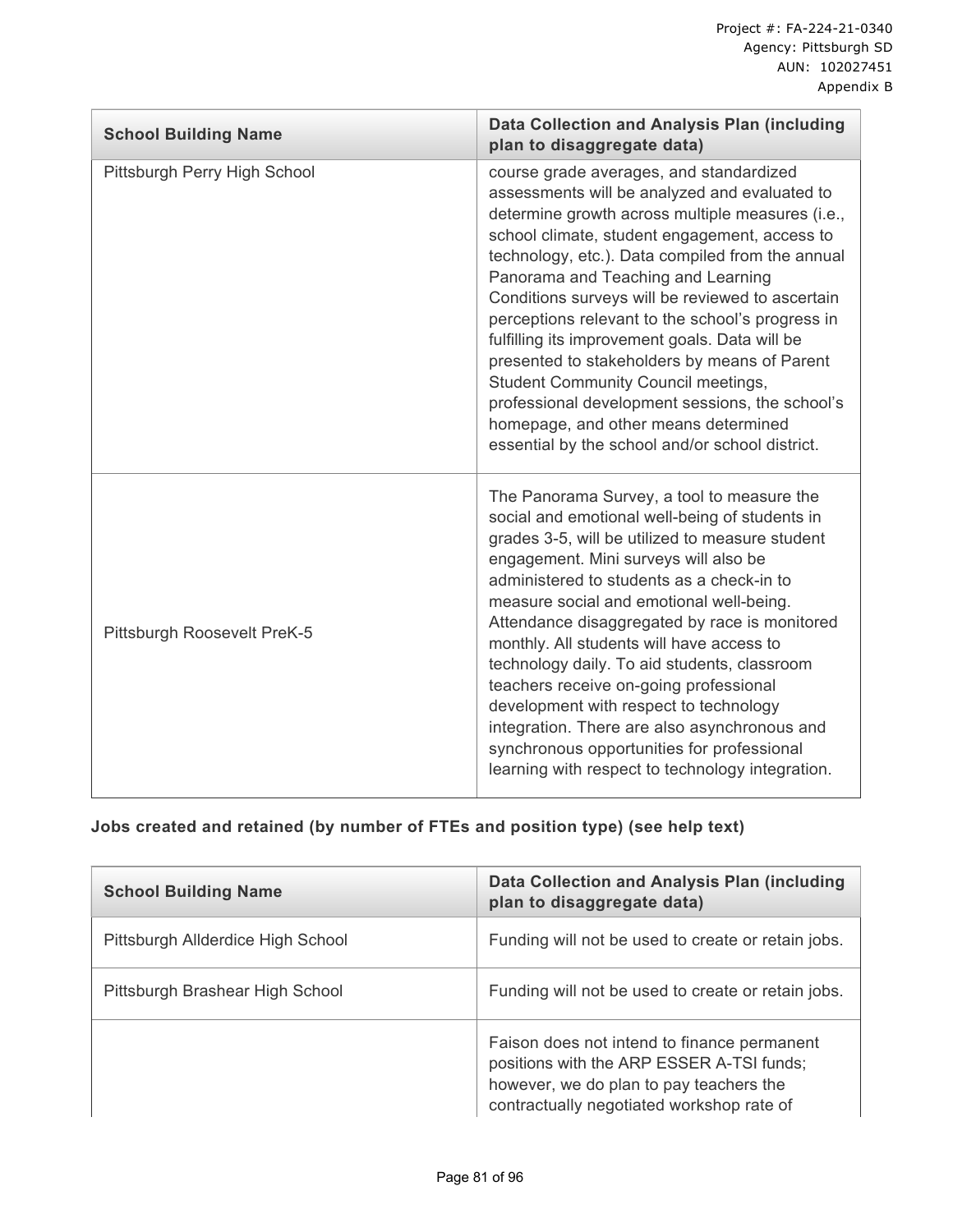| <b>School Building Name</b>  | <b>Data Collection and Analysis Plan (including</b><br>plan to disaggregate data)                                                                                                                                                                                                                                                                                                                                                                                                                                                                                                                                                                                                                                                                                                                                                                                                                 |
|------------------------------|---------------------------------------------------------------------------------------------------------------------------------------------------------------------------------------------------------------------------------------------------------------------------------------------------------------------------------------------------------------------------------------------------------------------------------------------------------------------------------------------------------------------------------------------------------------------------------------------------------------------------------------------------------------------------------------------------------------------------------------------------------------------------------------------------------------------------------------------------------------------------------------------------|
| Pittsburgh Faison K-5        | \$23.32/hour to work in the program. If unable to<br>recruit teachers internally, we will work<br>collaboratively with HR to hire professionals<br>externally. We anticipate a need for 10 teachers,<br>3 paraprofessionals, and 3 tutors. The NWEA<br>MAP assessment will be used to determine the<br>effectiveness of the program, with the hope that<br>each participant will experience growth.                                                                                                                                                                                                                                                                                                                                                                                                                                                                                               |
| Pittsburgh Obama 6-12        | The proposed funding amount does not lend<br>itself to the creation or sustainability of any full or<br>part-time employee role groups, nor any<br>paraprofessionals. These funds will be used to<br>pay teachers workshop rate to tutor students<br>and run clubs after-school. If we are unable to<br>recruit internal teachers, the school will work to<br>hire external tutors. The effectiveness of after-<br>school tutoring will be measured via cost-benefit<br>analyses to determine return of investment. The<br>expectation is that tutoring cohorts would<br>positively impact student attendance, behavior,<br>academics, and performance on standardized<br>assessment measures. Data will be analyzed to<br>determine the effect of the tutoring initiative on<br>individual students as well as student groups<br>identified as being disproportionately impacted<br>by COVID-19. |
| Pittsburgh Perry High School | Perry does not intend to finance permanent jobs<br>or FTEs with the ARP ESSER A-TSI funds;<br>however, it does plan to pay teachers the<br>contractually negotiated workshop rate of<br>\$23.32/hour to tutor in the after-school<br>programs. If unable to recruit internal teachers,<br>the school will work to hire external tutors. The<br>effectiveness of after-school tutoring would be<br>measured via cost-benefit analyses to determine<br>return of investment. The expectation is that<br>tutoring cohorts would yield higher achievement<br>as indicated by attendance, behavior, grade,<br>and standardized assessment measures.<br>Aggregated and disaggregated data will be<br>analyzed to determine the effect of the tutoring<br>initiative on individual students, as well as the<br>collective whole.                                                                         |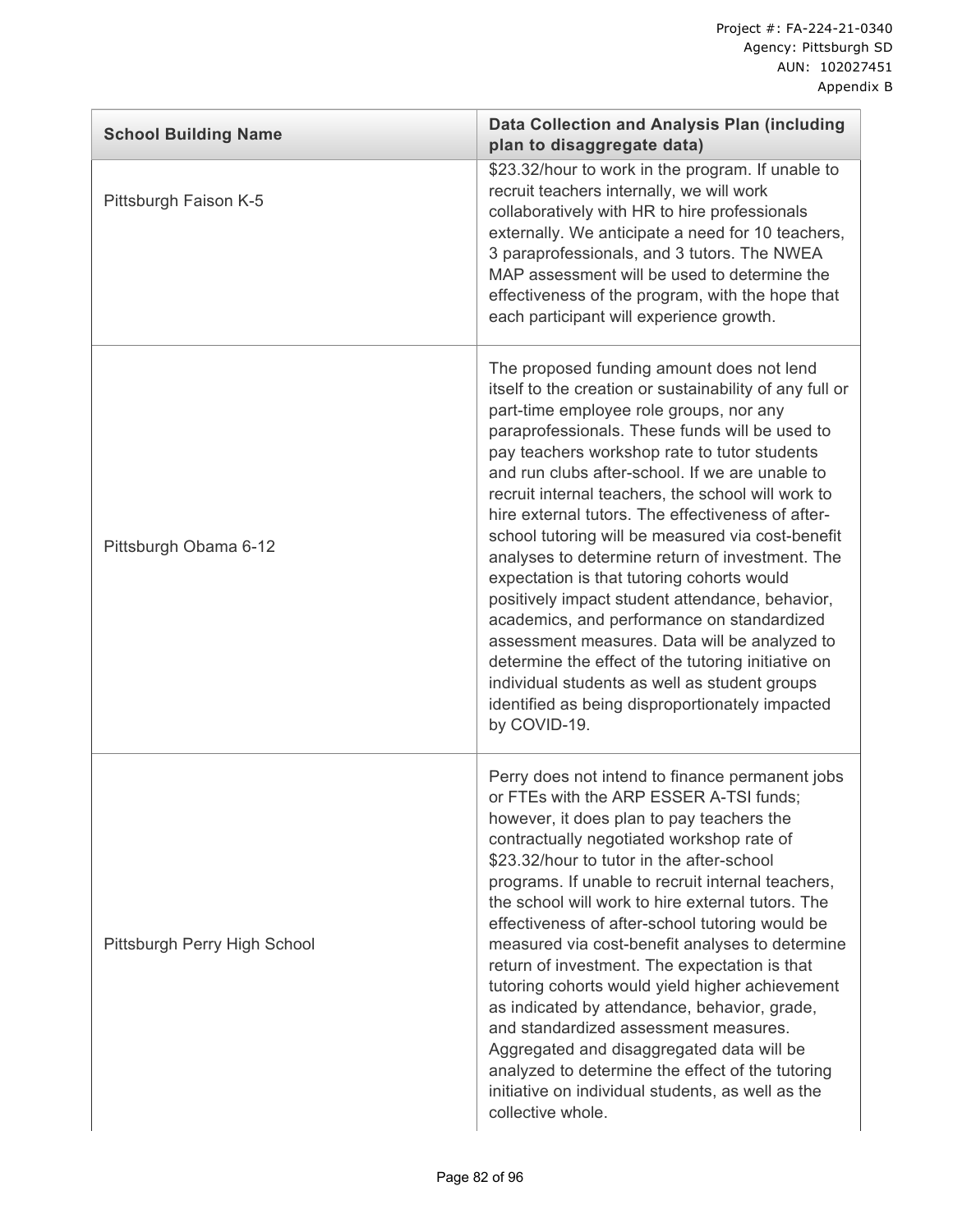| <b>School Building Name</b> | Data Collection and Analysis Plan (including<br>plan to disaggregate data) |  |
|-----------------------------|----------------------------------------------------------------------------|--|
|                             |                                                                            |  |
| Pittsburgh Roosevelt PreK-5 | Funding will not be used to create or retain jobs.                         |  |

### **Participation in programs funded by ARP ESSER resources (e.g., summer and afterschool programs)**

| <b>School Building Name</b>       | <b>Data Collection and Analysis Plan (including</b><br>plan to disaggregate data)                                                                                                                                                                                                                                                                                                                                                                                                                                                                                                                                                             |  |  |
|-----------------------------------|-----------------------------------------------------------------------------------------------------------------------------------------------------------------------------------------------------------------------------------------------------------------------------------------------------------------------------------------------------------------------------------------------------------------------------------------------------------------------------------------------------------------------------------------------------------------------------------------------------------------------------------------------|--|--|
| Pittsburgh Allderdice High School | N/A                                                                                                                                                                                                                                                                                                                                                                                                                                                                                                                                                                                                                                           |  |  |
| Pittsburgh Brashear High School   | Student grades and attendance will be collected<br>to monitor student progress for students that<br>participate in the After School Re-Engagement<br>program. Data will be disaggregated by the<br>following categories: grade, race, ELL, gender,<br>and PSE. Instructional cabinet will then analyze<br>the data to determine if programming needs<br>modified or adjusted.                                                                                                                                                                                                                                                                 |  |  |
| Pittsburgh Faison K-5             | Data collection and analysis occur consistently<br>at Pittsburgh Faison. The principal partners with<br>other key personnel to delve deeply into data on<br>a regular basis. We will delve deeply into the<br>data of the summer program participants and<br>determine if they are continuing to progress.                                                                                                                                                                                                                                                                                                                                    |  |  |
| Pittsburgh Obama 6-12             | Data collection and analysis takes place during<br>staff PD periods and on Wednesdays during<br>Teacher Interactive Planning Time. Members of<br>the data team, content instructional teacher<br>leaders and instructional cabinet members will<br>oversee the creation of systems to collect,<br>monitor, and analyze data for each of the A-TSI-<br>sub-groups. The data analysis staff will<br>determine next steps in response to the data<br>following the Continuous Improvement Model.<br>The data will inform teacher professional<br>learning, coaching and feedback cycles, and the<br>impact of the after-school tutoring program. |  |  |
|                                   | Data collection and analysis already occurs<br>consistently at Perry. The principal, alongside                                                                                                                                                                                                                                                                                                                                                                                                                                                                                                                                                |  |  |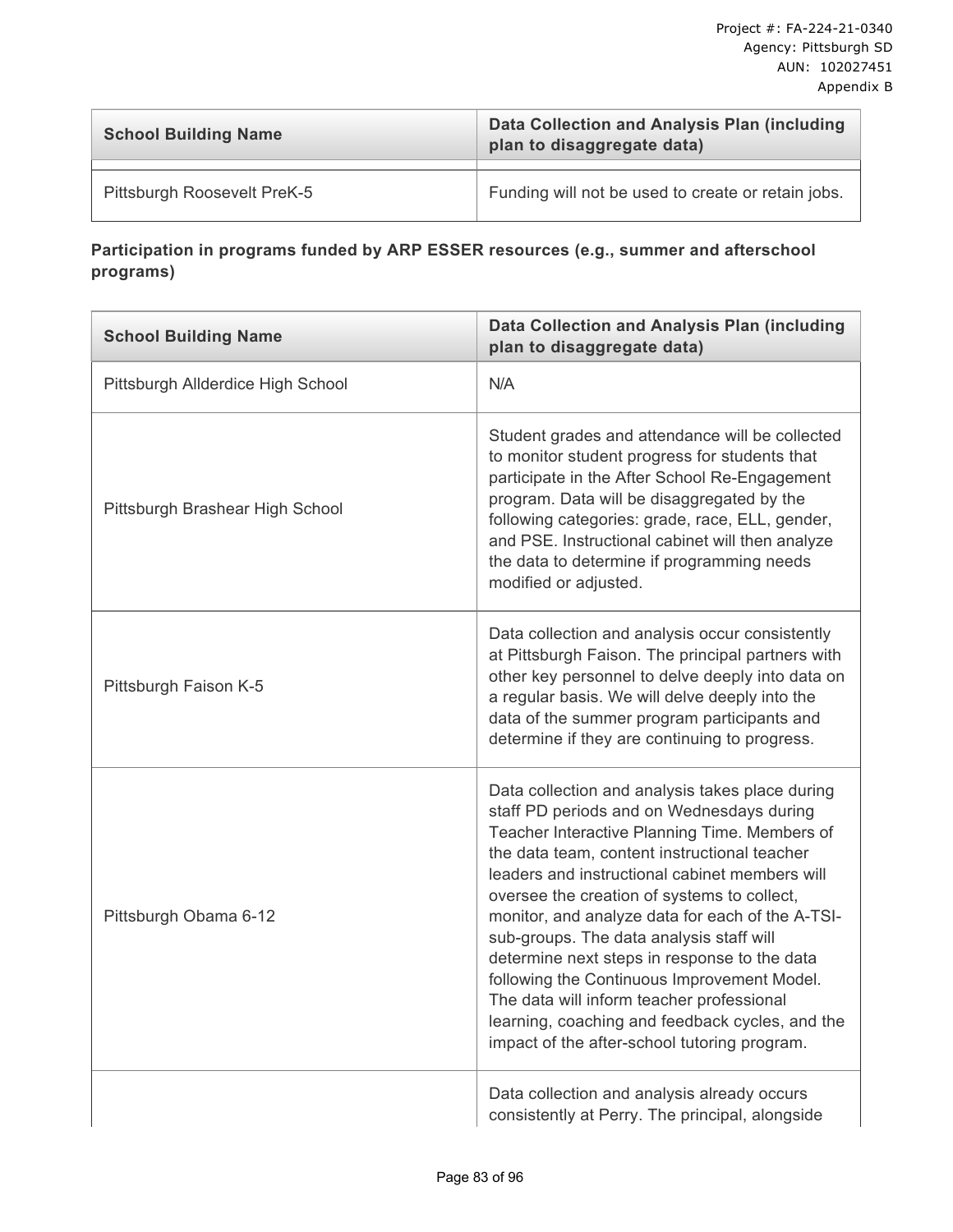| <b>School Building Name</b>  | Data Collection and Analysis Plan (including<br>plan to disaggregate data)                                                                                                                                                                                                                                                                                                                                                                                                                                                                                                                                                                                                                                                                                                                                                                                                                                                                                                                                                       |  |  |
|------------------------------|----------------------------------------------------------------------------------------------------------------------------------------------------------------------------------------------------------------------------------------------------------------------------------------------------------------------------------------------------------------------------------------------------------------------------------------------------------------------------------------------------------------------------------------------------------------------------------------------------------------------------------------------------------------------------------------------------------------------------------------------------------------------------------------------------------------------------------------------------------------------------------------------------------------------------------------------------------------------------------------------------------------------------------|--|--|
| Pittsburgh Perry High School | other key personnel, compile information on a<br>weekly basis and present it to faculty, staff, and<br>select central administrators via the school's<br>Weekly Bulletin. That report highlights<br>attendance and standardized assessment<br>achievement, which are the highest priorities for<br>the school per its School Improvement Plan. The<br>Weekly Bulletin, presented every Friday, also<br>serves as a framework for planning and<br>preparing for Instructional Cabinet meetings,<br>Teacher Interactive Planning Time meetings,<br>PLCs, instructional coaching, and professional<br>development. If awarded this grant, weekly<br>reports will be expanded to include data relevant<br>to afterschool programs funded via the grant.<br>The information provided will include enrollment<br>and staffing information, in addition to the data<br>outlined in the previous question to determine<br>the effectiveness of the investment in tutoring in<br>correlation with fulfilling school improvement<br>goals. |  |  |
| Pittsburgh Roosevelt PreK-5  | N/A                                                                                                                                                                                                                                                                                                                                                                                                                                                                                                                                                                                                                                                                                                                                                                                                                                                                                                                                                                                                                              |  |  |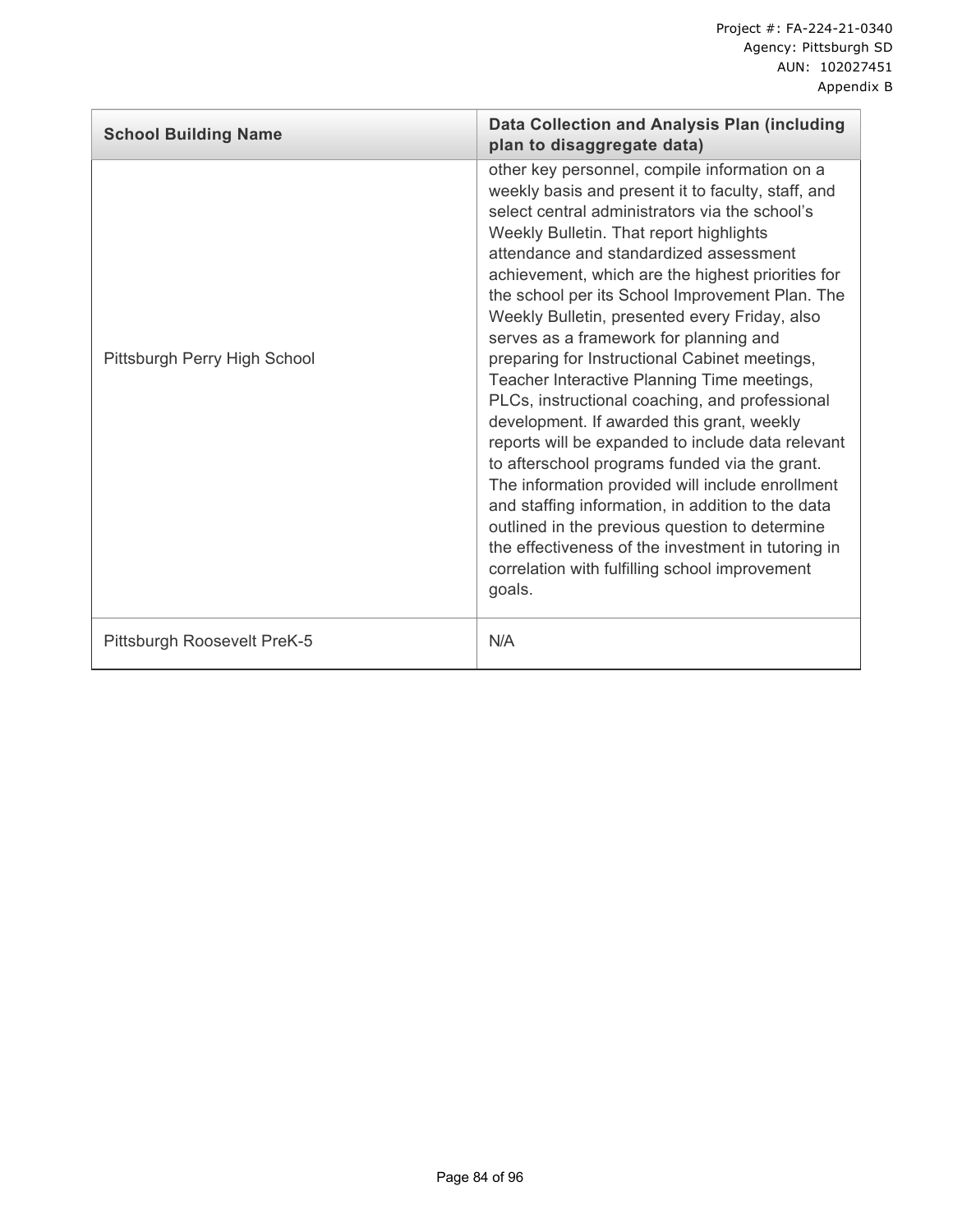# **Section: Budget - Instruction Expenditures BUDGET OVERVIEW**

**Budget** \$396,364.00 **Allocation** \$396,364.00

## **Budget Over(Under) Allocation**

\$0.00

#### **INSTRUCTION EXPENDITURES**

| <b>School Building</b><br><b>Name</b>        | <b>Function</b>                                                         | <b>Object</b>  | <b>Amount</b> | <b>Description</b>                                                                                                                                                                                   |
|----------------------------------------------|-------------------------------------------------------------------------|----------------|---------------|------------------------------------------------------------------------------------------------------------------------------------------------------------------------------------------------------|
| Pittsburgh<br>Allderdice High<br>School      | 1100 - REGULAR<br><b>PROGRAMS-</b><br>ELEMENTARY/<br><b>SECONDARY</b>   | 600 - Supplies | \$7,889.00    | Software -<br>monitoring and<br>teacher facilitator<br>application that<br>helps students<br>learn safely, stay<br>focused and get<br>engaged and<br>supplies (paper,<br>pens, pencils,<br>journals) |
| Pittsburgh<br>Allderdice High<br>School      | 1100 - REGULAR<br><b>PROGRAMS-</b><br>ELEMENTARY/<br><b>SECONDARY</b>   | 600 - Supplies | \$65,978.00   | Interactive<br>Smartboards - 22<br>@\$2,999                                                                                                                                                          |
| Pittsburgh<br><b>Brashear High</b><br>School | 1400 - Other<br>Instructional<br>Programs-<br>Elementary /<br>Secondary | 100 - Salaries | \$23,500.00   | <b>Staff Salaries -</b><br>After-school Re-<br>engagement<br>Program                                                                                                                                 |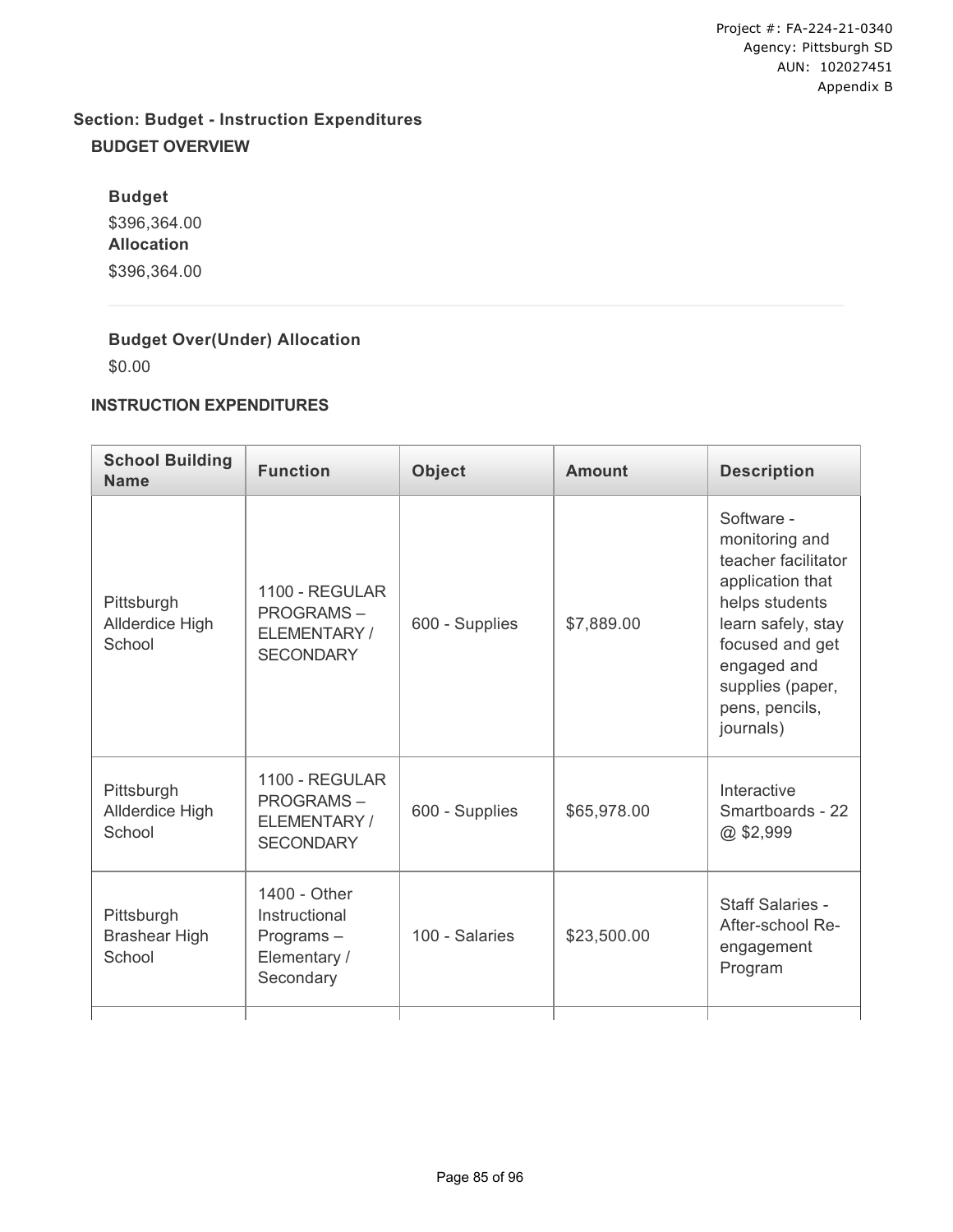| <b>School Building</b><br><b>Name</b>         | <b>Function</b>                                                         | <b>Object</b>                               | <b>Amount</b> | <b>Description</b>                                                                                                                                                              |
|-----------------------------------------------|-------------------------------------------------------------------------|---------------------------------------------|---------------|---------------------------------------------------------------------------------------------------------------------------------------------------------------------------------|
| Pittsburgh<br><b>Brashear High</b><br>School  | 1400 - Other<br>Instructional<br>Programs-<br>Elementary /<br>Secondary | 200 - Benefits                              | \$6,152.00    | Mandatory<br><b>Benefits for Staff</b><br>Salaries for<br>After-school Re-<br>engagement<br>Program                                                                             |
| Pittsburgh<br><b>Brashear High</b><br>School  | 1400 - Other<br>Instructional<br>Programs-<br>Elementary /<br>Secondary | 600 - Supplies                              | \$5,899.00    | Books and<br>supplies to<br>support After-<br>school Re-<br>engagement<br>Program                                                                                               |
| Pittsburgh<br><b>Brashear High</b><br>School  | 1100 - REGULAR<br><b>PROGRAMS-</b><br>ELEMENTARY/<br><b>SECONDARY</b>   | 600 - Supplies                              | \$39,907.00   | Laptops - 101 @<br>\$395.11                                                                                                                                                     |
| <b>Pittsburgh Perry</b><br><b>High School</b> | 1100 - REGULAR<br><b>PROGRAMS-</b><br>ELEMENTARY/<br><b>SECONDARY</b>   | 600 - Supplies                              | \$4,173.00    | Supplies (pens,<br>pencils, paper,<br>journals, folders<br>and water<br>bottles) and<br>software (up-to-<br>date MS office<br>and computer lab<br>monitoring to<br>help tutors) |
| <b>Pittsburgh Perry</b><br><b>High School</b> | 1100 - REGULAR<br><b>PROGRAMS-</b><br>ELEMENTARY/<br><b>SECONDARY</b>   | 600 - Supplies                              | \$13,611.00   | <b>Document</b><br>cameras<br>(ELMOs) - 3 @<br>\$1,981.00 and<br>Interactive Touch<br>Monitors - 3@<br>\$2,556.00                                                               |
| <b>Pittsburgh Perry</b><br><b>High School</b> | 1400 - Other<br>Instructional<br>Programs-<br>Elementary /<br>Secondary | 500 - Other<br>Purchased<br><b>Services</b> | \$2,800.00    | <b>Student</b><br>transportation for<br>after-school<br>tutoring program                                                                                                        |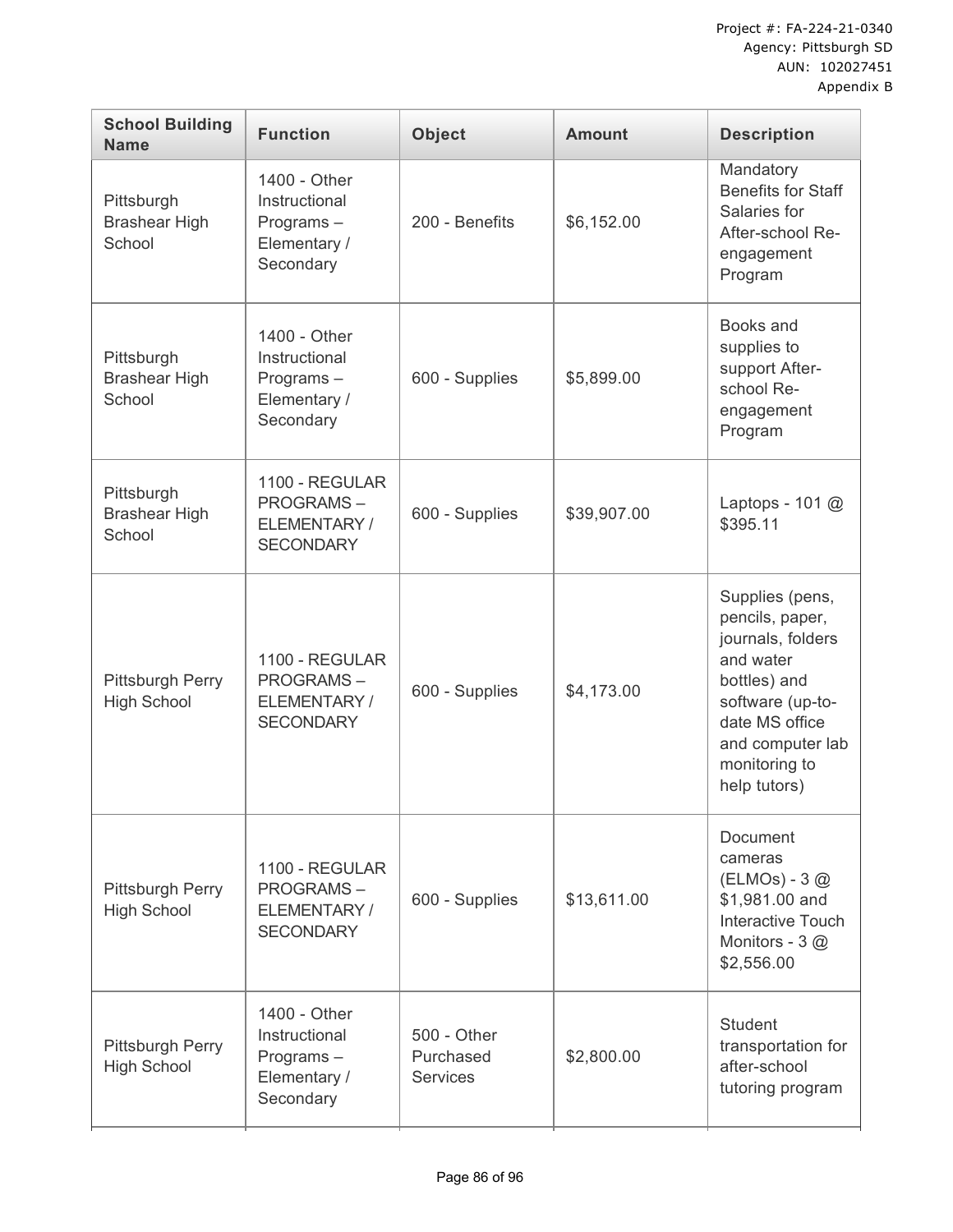| <b>School Building</b><br><b>Name</b>  | <b>Function</b>                                                         | <b>Object</b>  | <b>Amount</b> | <b>Description</b>                                                                                                                                                                                                           |
|----------------------------------------|-------------------------------------------------------------------------|----------------|---------------|------------------------------------------------------------------------------------------------------------------------------------------------------------------------------------------------------------------------------|
| Pittsburgh Perry<br><b>High School</b> | 1400 - Other<br>Instructional<br>Programs-<br>Elementary /<br>Secondary | 100 - Salaries | \$12,800.00   | Staff salaries for<br>after-school<br>tutoring program                                                                                                                                                                       |
| Pittsburgh Perry<br><b>High School</b> | 1400 - Other<br>Instructional<br>Programs-<br>Elementary /<br>Secondary | 200 - Benefits | \$3,805.00    | Mandatory<br>benefits for staff<br>salaries for after-<br>school tutoring<br>program                                                                                                                                         |
| Pittsburgh<br>Obama 6-12               | 1400 - Other<br>Instructional<br>Programs-<br>Elementary /<br>Secondary | 100 - Salaries | \$16,500.00   | Staff salaries for<br>after-school<br>tutoring program                                                                                                                                                                       |
| Pittsburgh<br>Obama 6-12               | 1400 - Other<br>Instructional<br>Programs-<br>Elementary /<br>Secondary | 200 - Benefits | \$4,581.00    | Mandatory<br>benefits for staff<br>salaries for after-<br>school tutoring<br>program                                                                                                                                         |
| Pittsburgh<br>Obama 6-12               | 1100 - REGULAR<br><b>PROGRAMS-</b><br>ELEMENTARY /<br><b>SECONDARY</b>  | 600 - Supplies | \$9,774.00    | General supplies<br>for COVID<br>mitigation, water<br>bottles, sanitizer,<br>social distancing<br>floor markings,<br>tables for social<br>distancing and<br>computer items<br>(i.e. hdmi cords<br>and charging<br>materials) |
| Pittsburgh<br>Obama 6-12               | 1100 - REGULAR<br><b>PROGRAMS-</b><br>ELEMENTARY /<br><b>SECONDARY</b>  | 600 - Supplies | \$5,000.00    | Books to support<br>state exam<br>preparation                                                                                                                                                                                |
|                                        |                                                                         |                |               | Projectors,                                                                                                                                                                                                                  |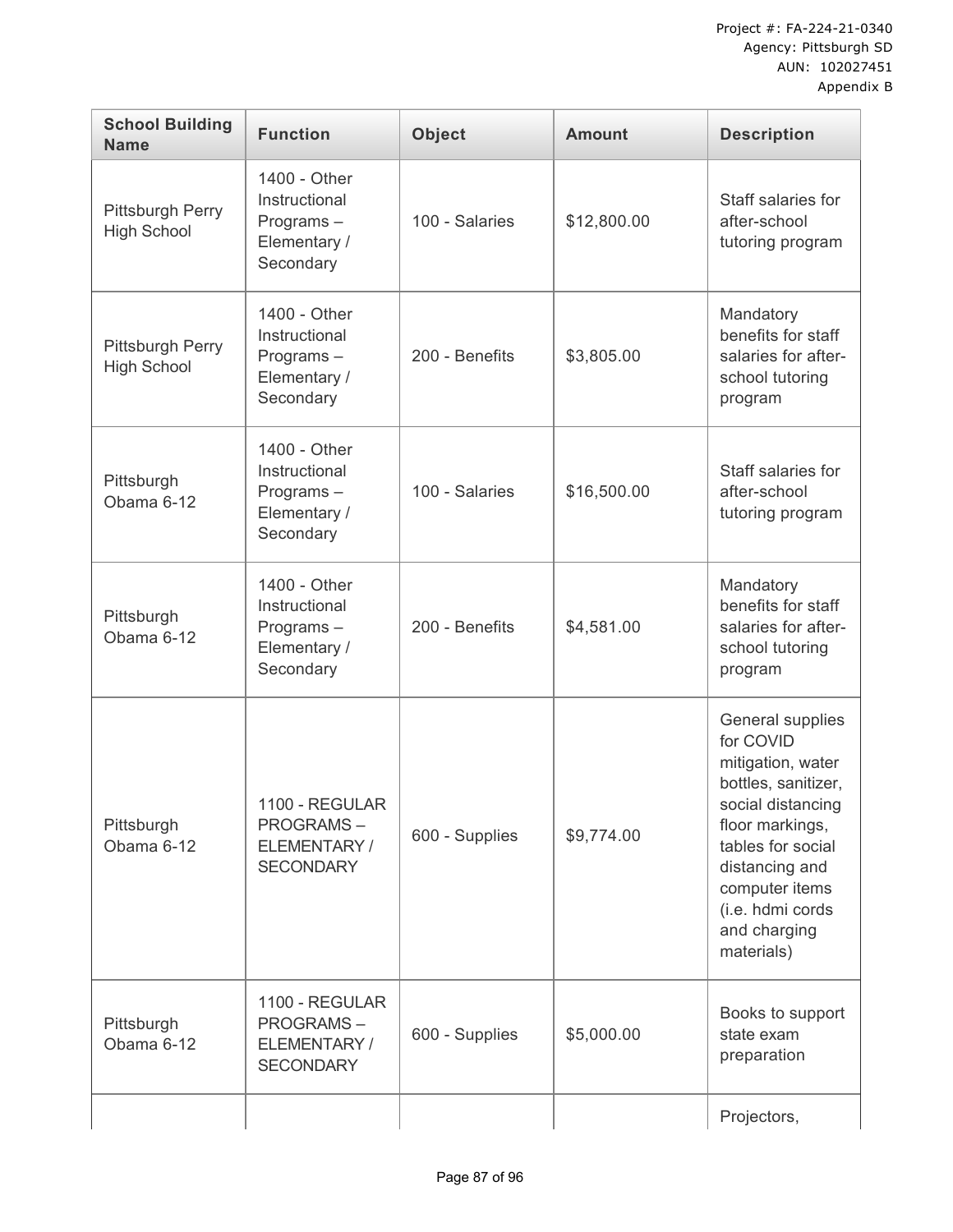| <b>School Building</b><br><b>Name</b> | <b>Function</b>                                                        | <b>Object</b>  | <b>Amount</b> | <b>Description</b>                                                                                                                            |
|---------------------------------------|------------------------------------------------------------------------|----------------|---------------|-----------------------------------------------------------------------------------------------------------------------------------------------|
| Pittsburgh<br>Obama 6-12              | 1100 - REGULAR<br><b>PROGRAMS-</b><br>ELEMENTARY/<br><b>SECONDARY</b>  | 600 - Supplies | \$15,106.00   | whiteboards and<br>smartboard (per<br>unit costs less<br>than \$5,000);<br>calculators (per<br>unit cost less<br>than \$300)                  |
| Pittsburgh<br>Obama 6-12              | 1100 - REGULAR<br><b>PROGRAMS-</b><br>ELEMENTARY/<br><b>SECONDARY</b>  | 600 - Supplies | \$3,000.00    | PBIS app                                                                                                                                      |
| Pittsburgh<br>Roosevelt PreK-5        | 1100 - REGULAR<br><b>PROGRAMS-</b><br>ELEMENTARY/<br><b>SECONDARY</b>  | 600 - Supplies | \$3,000.00    | Sensory kits and<br>"lunch bunch"<br>supplies -<br>consists of<br>social/emotional<br>activities to<br>support students<br>in self-expression |
| Pittsburgh<br>Roosevelt PreK-5        | 1100 - REGULAR<br><b>PROGRAMS-</b><br>ELEMENTARY/<br><b>SECONDARY</b>  | 600 - Supplies | \$3,000.00    | Additional<br>chargers for<br>student Ipads<br>and laptops                                                                                    |
| Pittsburgh<br>Roosevelt PreK-5        | 1100 - REGULAR<br><b>PROGRAMS-</b><br>ELEMENTARY /<br><b>SECONDARY</b> | 600 - Supplies | \$1,000.00    | Computer<br>sleeves for<br>laptops                                                                                                            |
| Pittsburgh<br>Roosevelt PreK-5        | 1100 - REGULAR<br><b>PROGRAMS-</b><br>ELEMENTARY /<br><b>SECONDARY</b> | 600 - Supplies | \$400.00      | Vocabulary<br>Surge - program<br>that supports<br>teachers in<br>increasing<br>students'<br>vocabulary                                        |
| Pittsburgh<br>Roosevelt PreK-5        | 1100 - REGULAR<br><b>PROGRAMS-</b><br>ELEMENTARY /                     | 600 - Supplies | \$878.00      | Poster and<br>laminating paper<br>for charts and                                                                                              |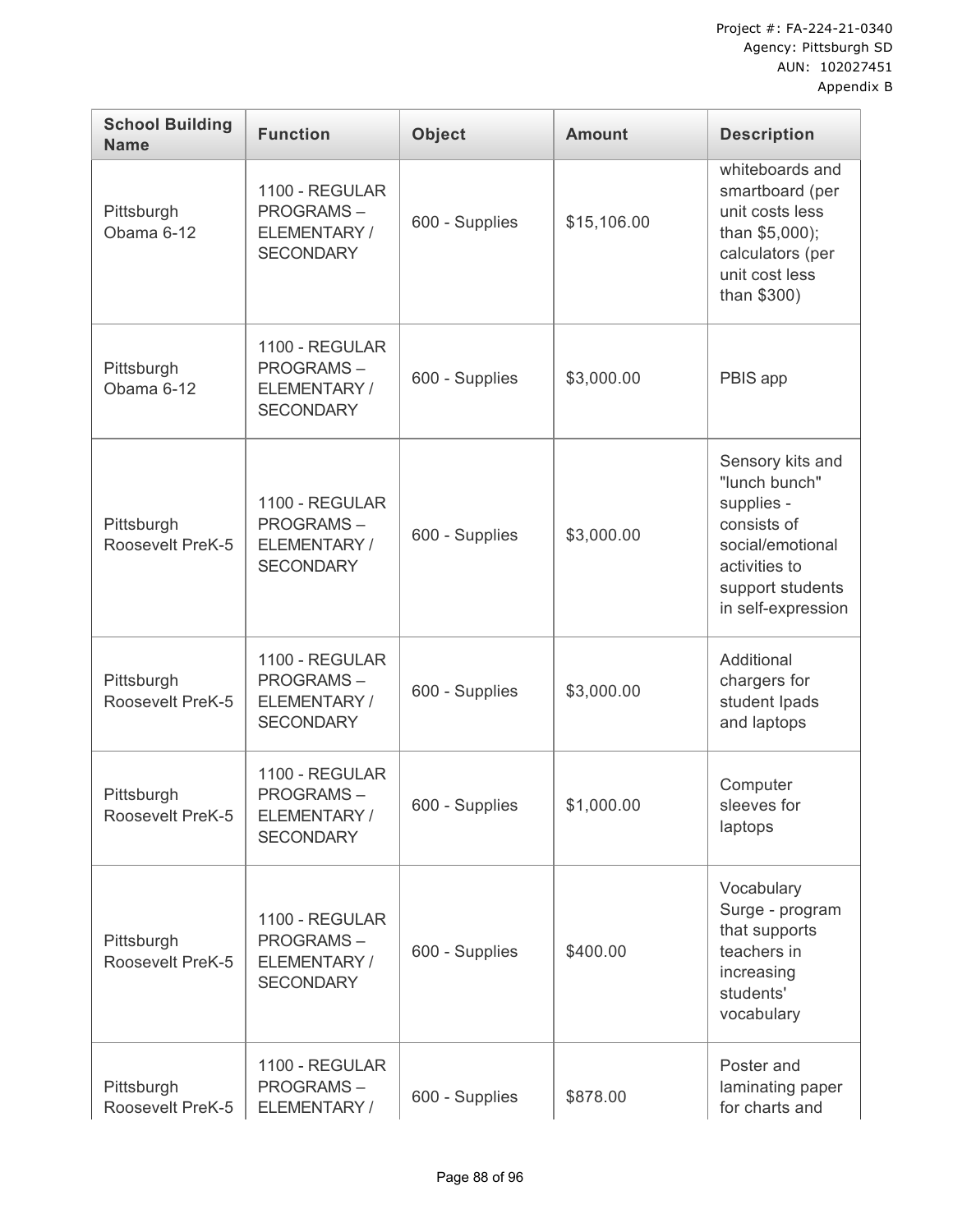| <b>School Building</b><br><b>Name</b> | <b>Function</b>                                                         | <b>Object</b>                               | <b>Amount</b> | <b>Description</b>                                                                                                                                                                                                                       |
|---------------------------------------|-------------------------------------------------------------------------|---------------------------------------------|---------------|------------------------------------------------------------------------------------------------------------------------------------------------------------------------------------------------------------------------------------------|
|                                       | <b>SECONDARY</b>                                                        |                                             |               | graphs                                                                                                                                                                                                                                   |
| Pittsburgh<br>Roosevelt PreK-5        | 1100 - REGULAR<br><b>PROGRAMS-</b><br>ELEMENTARY/<br><b>SECONDARY</b>   | 600 - Supplies                              | \$9,000.00    | Books including<br>culturally<br>revelant leveled<br>books                                                                                                                                                                               |
| Pittsburgh<br>Roosevelt PreK-5        | 1100 - REGULAR<br><b>PROGRAMS-</b><br>ELEMENTARY /<br><b>SECONDARY</b>  | 600 - Supplies                              | \$5,500.00    | Software -<br><b>Positivity Project</b><br>(support social<br>and emotional<br>learning needs),<br><b>Read Live</b><br>(fluency<br>program),<br>Exlemplars<br>Licenses<br>(reading and<br>math) and PBIS<br>rewards system<br>(PBIS app) |
| Pittsburgh Faison<br>$K-5$            | 1400 - Other<br>Instructional<br>Programs-<br>Elementary /<br>Secondary | 100 - Salaries                              | \$60,900.00   | Staff and tutor<br>salaries for<br>summer school<br>program                                                                                                                                                                              |
| Pittsburgh Faison<br>$K-5$            | 1400 - Other<br>Instructional<br>Programs-<br>Elementary /<br>Secondary | 100 - Salaries                              | \$14,608.00   | Mandatory<br>Benefits for staff<br>and tutor salaries<br>for summer<br>school program                                                                                                                                                    |
| Pittsburgh Faison<br>$K-5$            | 1400 - Other<br>Instructional<br>Programs-<br>Elementary /<br>Secondary | 500 - Other<br>Purchased<br><b>Services</b> | \$1,000.00    | Communications<br>to families about<br>summer school<br>program                                                                                                                                                                          |
|                                       | 1400 - Other                                                            |                                             |               | Reading, math<br>and science                                                                                                                                                                                                             |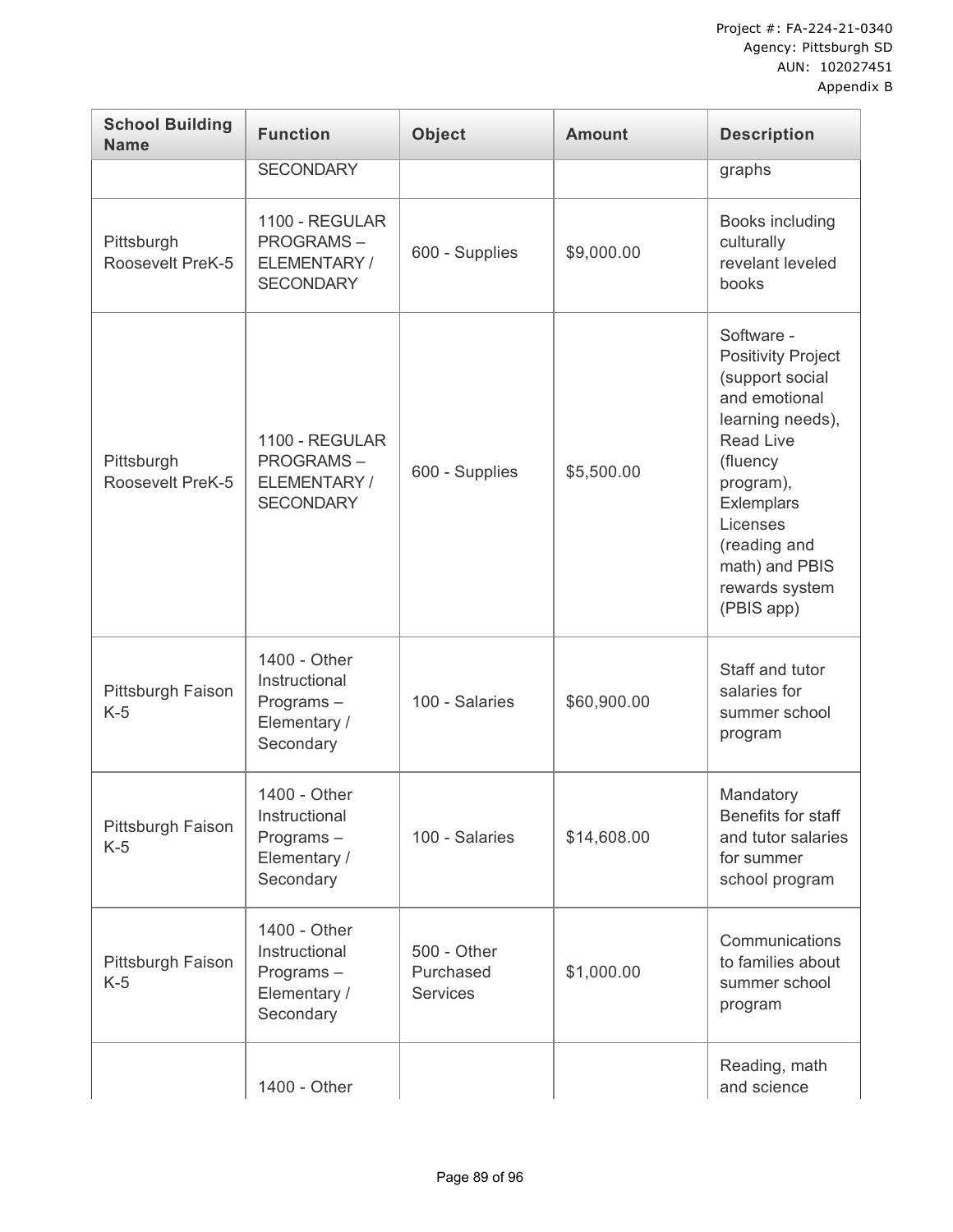| <b>School Building</b><br><b>Name</b> | <b>Function</b>                                            | <b>Object</b>  | <b>Amount</b> | <b>Description</b>                                                                 |
|---------------------------------------|------------------------------------------------------------|----------------|---------------|------------------------------------------------------------------------------------|
| Pittsburgh Faison<br>$K-5$            | Instructional<br>$Programs -$<br>Elementary /<br>Secondary | 600 - Supplies | \$5,663.00    | materials for<br>summer school<br>(paper, pencils<br>and critical tools<br>needed) |
|                                       |                                                            |                | \$345,424.00  |                                                                                    |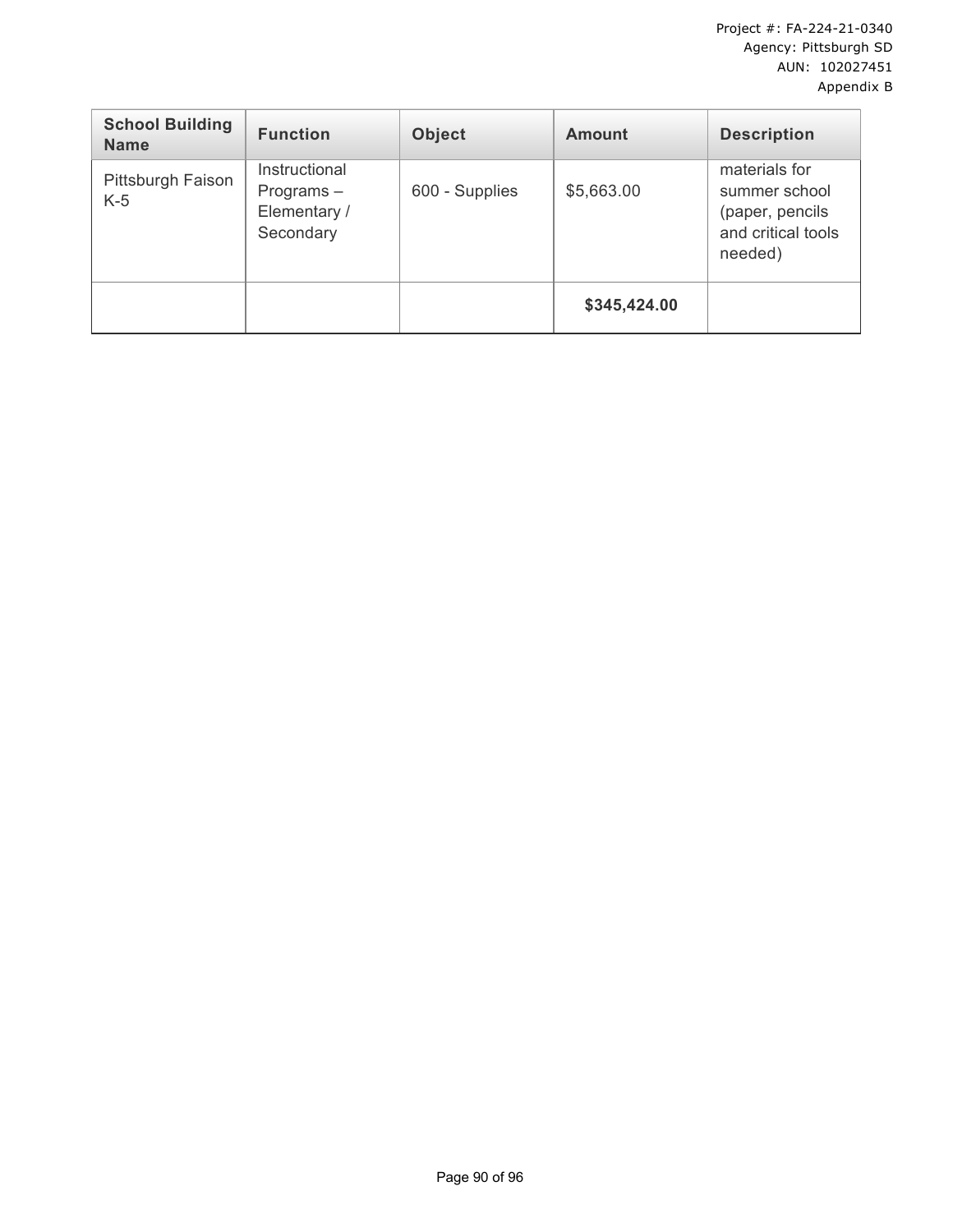# **Section: Budget - Support and Non-Instruction Expenditures BUDGET OVERVIEW**

**Budget** \$396,364.00 **Allocation** \$396,364.00

## **Budget Over(Under) Allocation**

\$0.00

### **SUPPORT AND NON-INSTRUCTION EXPENDITURES**

| <b>School Building</b><br><b>Name</b>        | <b>Function</b>                                | <b>Object</b>                                                       | <b>Amount</b> | <b>Description</b>                                                                                   |
|----------------------------------------------|------------------------------------------------|---------------------------------------------------------------------|---------------|------------------------------------------------------------------------------------------------------|
| Pittsburgh<br><b>Brashear High</b><br>School | 2100 - SUPPORT<br>SERVICES-<br><b>STUDENTS</b> | 100 - Salaries                                                      | \$5,000.00    | Counselor<br>Salaries - After-<br>school Re-<br>engagement<br>Progrom                                |
| Pittsburgh<br><b>Brashear High</b><br>School | 2100 - SUPPORT<br>SERVICES-<br><b>STUDENTS</b> | 200 - Benefits                                                      | \$1,310.00    | Mandatory<br>Benefits for<br>Counselor's<br>Salaries - After-<br>school Re-<br>engagement<br>Progrom |
| Pittsburgh<br><b>Brashear High</b><br>School | 2100 - SUPPORT<br>SERVICES-<br><b>STUDENTS</b> | 300 - Purchased<br>Professional and<br>Technical<br><b>Services</b> | \$24,500.00   | Consultant -<br>AmeriCorps -<br>community<br>partnership to<br>provide<br>mentoring                  |
| Pittsburgh<br>Obama 6-12                     | 2200 - Staff<br><b>Support Services</b>        | 600 - Supplies                                                      | \$1,600.00    | Books to support<br>staff professional<br>learning                                                   |
|                                              |                                                |                                                                     |               | Books to build<br>administration                                                                     |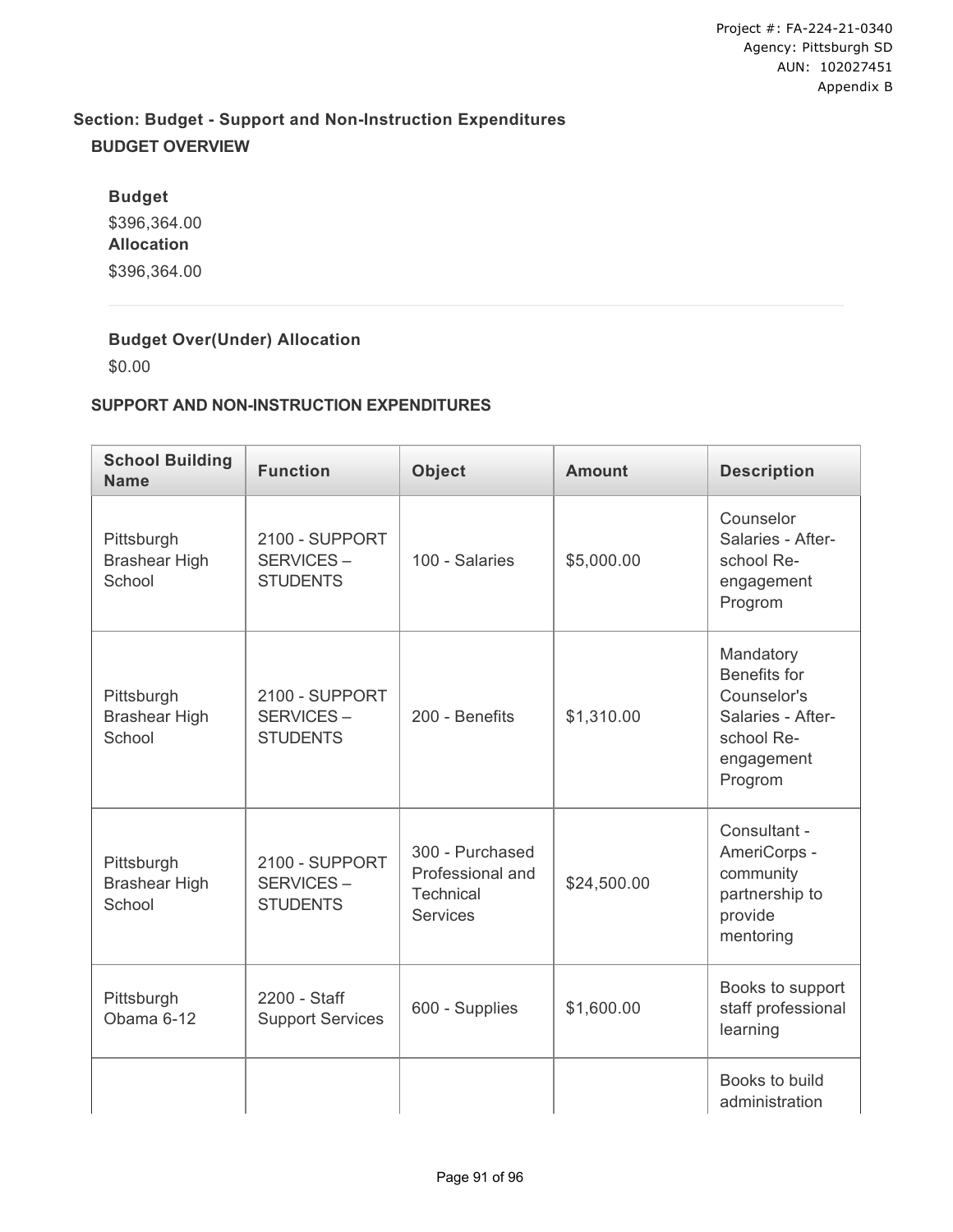| <b>School Building</b><br><b>Name</b>        | <b>Function</b>                                                            | <b>Object</b>                       | <b>Amount</b> | <b>Description</b>                                                            |
|----------------------------------------------|----------------------------------------------------------------------------|-------------------------------------|---------------|-------------------------------------------------------------------------------|
| Pittsburgh<br>Obama 6-12                     | 2800 - Central<br><b>Support Services</b>                                  | 600 - Supplies                      | \$1,000.00    | capacity to<br>delivery high<br>quality<br>professional<br>learning           |
| Pittsburgh<br>Roosevelt PreK-5               | $3300 -$<br>Community<br><b>Services</b>                                   | 600 - Supplies                      | \$2,000.00    | Supply kits for<br>families to<br>engage in<br>academic virtual<br>activities |
| Pittsburgh<br>Roosevelt PreK-5               | 2200 - Staff<br><b>Support Services</b>                                    | 600 - Supplies                      | \$2,000.00    | Professional<br>books                                                         |
| Pittsburgh<br>Allderdice High<br>School      | 5000 - OTHER<br><b>EXPENDITURES</b><br><b>AND FINANCING</b><br><b>USES</b> | 900 - Indirect<br><b>Costs Rate</b> | \$425.00      | <b>Indirect Cost</b>                                                          |
| Pittsburgh<br><b>Brashear High</b><br>School | 5000 - OTHER<br><b>EXPENDITURES</b><br><b>AND FINANCING</b><br><b>USES</b> | 900 - Indirect<br><b>Costs Rate</b> | \$3,580.00    | <b>Indirect Cost</b>                                                          |
| Pittsburgh Faison<br>$K-5$                   | 5000 - OTHER<br><b>EXPENDITURES</b><br><b>AND FINANCING</b><br><b>USES</b> | 900 - Indirect<br><b>Costs Rate</b> | \$4,434.00    | <b>Indirect Cost</b>                                                          |
| Pittsburgh<br>Obama 6-12                     | 5000 - OTHER<br><b>EXPENDITURES</b><br><b>AND FINANCING</b><br><b>USES</b> | 900 - Indirect<br><b>Costs Rate</b> | \$2,236.00    | <b>Indirect Cost</b>                                                          |
| Pittsburgh Perry<br><b>High School</b>       | 5000 - OTHER<br><b>EXPENDITURES</b><br><b>AND FINANCING</b><br><b>USES</b> | 900 - Indirect<br><b>Costs Rate</b> | \$1,410.00    | <b>Indirect Cost</b>                                                          |
|                                              | 5000 - OTHER                                                               |                                     |               |                                                                               |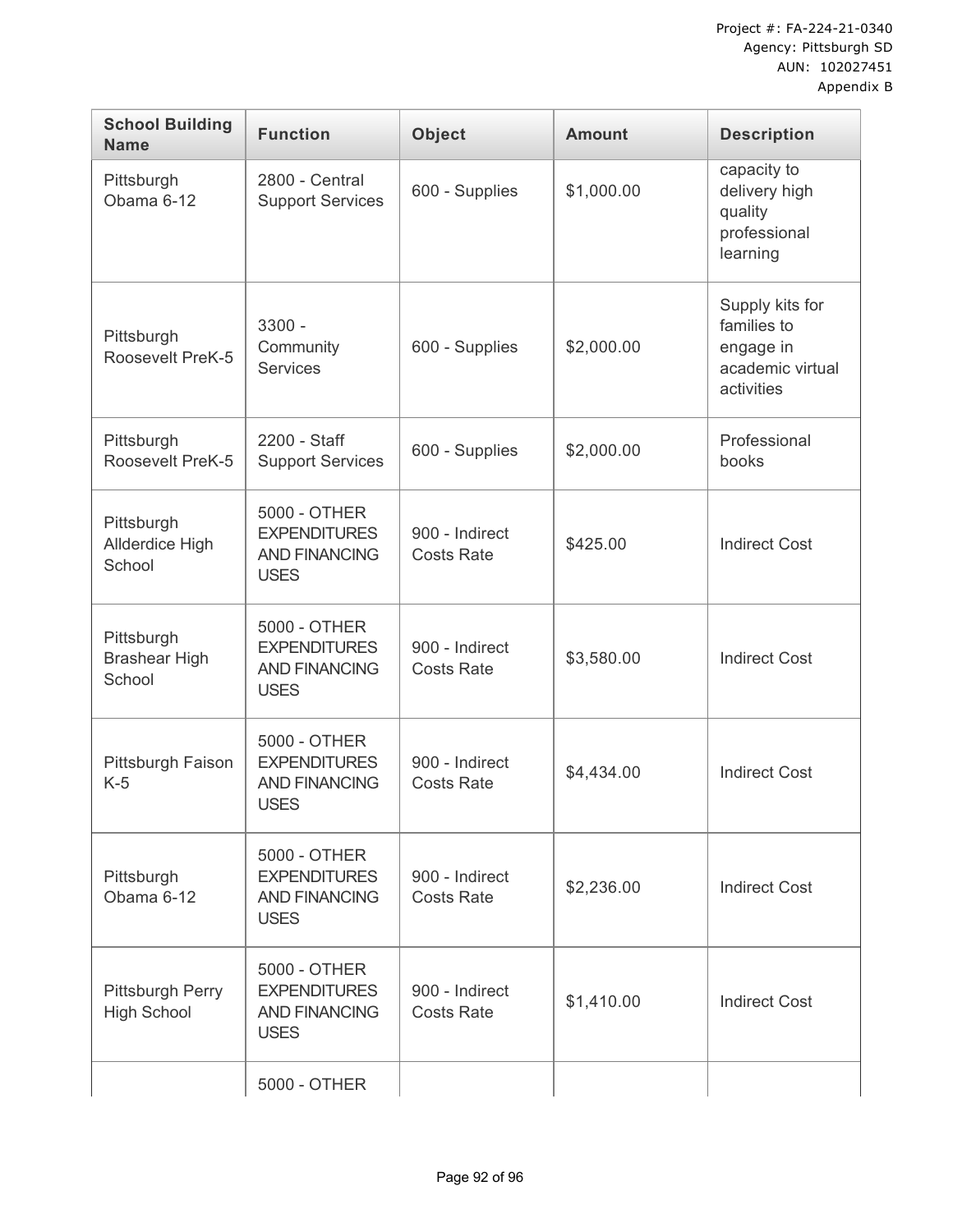| <b>School Building</b><br><b>Name</b> | <b>Function</b>                                            | <b>Object</b>                       | <b>Amount</b> | <b>Description</b>   |
|---------------------------------------|------------------------------------------------------------|-------------------------------------|---------------|----------------------|
| Pittsburgh<br>Roosevelt PreK-5        | <b>EXPENDITURES</b><br><b>AND FINANCING</b><br><b>USES</b> | 900 - Indirect<br><b>Costs Rate</b> | \$1,445.00    | <b>Indirect Cost</b> |
|                                       |                                                            |                                     | \$50,940.00   |                      |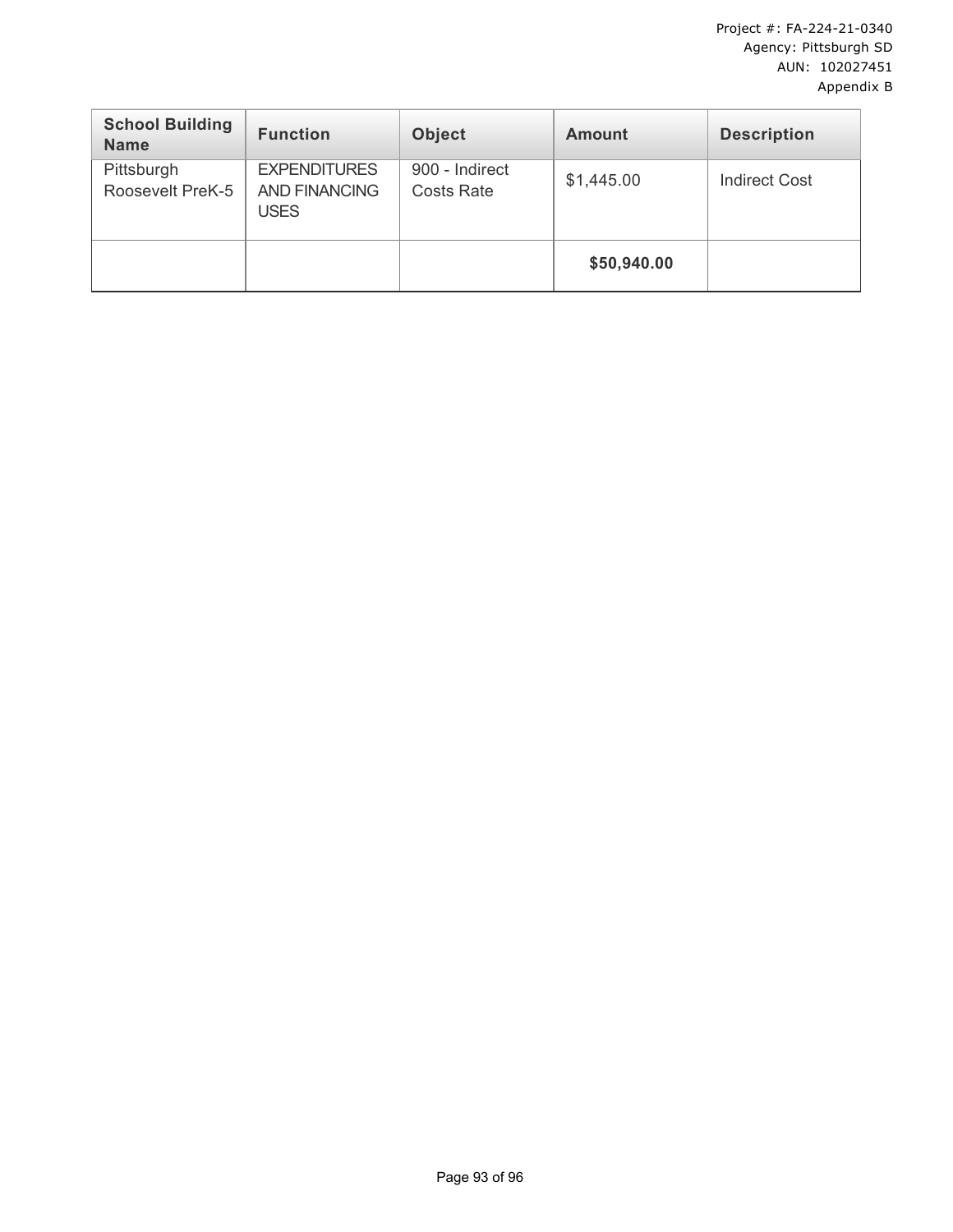# **Section: Budget - Budget Summary BUDGET SUMMARY**

|                                                                                   | 100<br><b>Salaries</b>   | 200<br><b>Benefits</b> | 300<br><b>Purchased</b><br>Professional<br>and<br><b>Technical</b><br><b>Services</b> | 400<br><b>Purchased</b><br>Property<br><b>Services</b> | 500 Other<br><b>Purchased</b><br><b>Services</b> | 600<br><b>Supplies</b><br>800<br><b>Dues</b><br>and<br><b>Fees</b> | 700<br>Property | <b>Totals</b> |
|-----------------------------------------------------------------------------------|--------------------------|------------------------|---------------------------------------------------------------------------------------|--------------------------------------------------------|--------------------------------------------------|--------------------------------------------------------------------|-----------------|---------------|
| 1000 Instruction                                                                  | \$0.00                   | \$0.00                 | \$0.00                                                                                | \$0.00                                                 | \$0.00                                           | \$0.00                                                             | \$0.00          | \$0.00        |
| <b>1100 REGULAR</b><br><b>PROGRAMS-</b><br><b>ELEMENTARY/</b><br><b>SECONDARY</b> | \$0.00                   | \$0.00                 | \$0.00                                                                                | \$0.00                                                 |                                                  | \$0.00 \$187,216.00                                                | \$0.00          | \$187,216.00  |
| <b>1200 SPECIAL</b><br><b>PROGRAMS-</b><br><b>ELEMENTARY/</b><br><b>SECONDARY</b> | \$0.00                   | \$0.00                 | \$0.00                                                                                | \$0.00                                                 | \$0.00                                           | \$0.00                                                             | \$0.00          | \$0.00        |
| <b>1300 CAREER</b><br><b>AND TECHNICAL</b><br><b>EDUCATION</b>                    | \$0.00                   | \$0.00                 | \$0.00                                                                                | \$0.00                                                 | \$0.00                                           | \$0.00                                                             | \$0.00          | \$0.00        |
| 1400 Other<br>Instructional<br>Programs-<br>Elementary /<br><b>Secondary</b>      | \$128,308.00 \$14,538.00 |                        | \$0.00                                                                                | \$0.00                                                 | \$3,800.00                                       | \$11,562.00                                                        | \$0.00          | \$158,208.00  |
| 1600 * ADULT<br><b>EDUCATION</b><br><b>PROGRAMS</b>                               | \$0.00                   | \$0.00                 | \$0.00                                                                                | \$0.00                                                 | \$0.00                                           | \$0.00                                                             | \$0.00          | \$0.00        |
| 1700 Higher<br><b>Education</b><br>Programs                                       | \$0.00                   | \$0.00                 | \$0.00                                                                                | \$0.00                                                 | \$0.00                                           | \$0.00                                                             | \$0.00          | \$0.00        |
| 1800 Pre-K                                                                        | \$0.00                   | \$0.00                 | \$0.00                                                                                | \$0.00                                                 | \$0.00                                           | \$0.00                                                             | \$0.00          | \$0.00        |
| 2000 SUPPORT<br><b>SERVICES</b>                                                   | \$0.00                   | \$0.00                 | \$0.00                                                                                | \$0.00                                                 | \$0.00                                           | \$0.00                                                             | \$0.00          | \$0.00        |
| 2100 SUPPORT<br><b>SERVICES -</b><br><b>STUDENTS</b>                              | \$5,000.00               | \$1,310.00             | \$24,500.00                                                                           | \$0.00                                                 | \$0.00                                           | \$0.00                                                             | \$0.00          | \$30,810.00   |
| <b>2200 Staff</b><br><b>Support</b><br><b>Services</b>                            | \$0.00                   | \$0.00                 | \$0.00                                                                                | \$0.00                                                 | \$0.00                                           | \$3,600.00                                                         | \$0.00          | \$3,600.00    |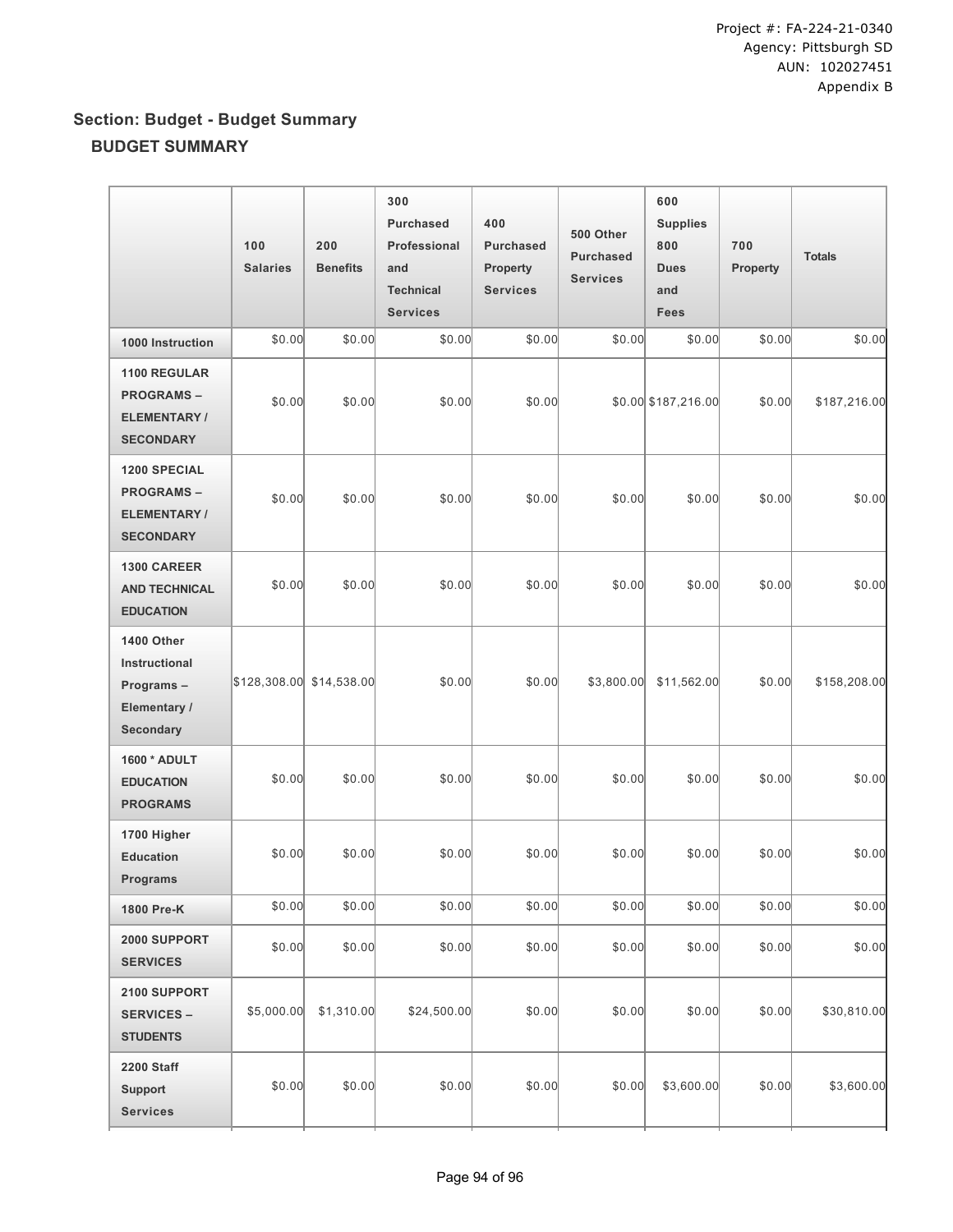|                                                                                                                             | 100<br><b>Salaries</b>   | 200<br><b>Benefits</b> | 300<br><b>Purchased</b><br>Professional<br>and<br><b>Technical</b><br><b>Services</b> | 400<br><b>Purchased</b><br><b>Property</b><br><b>Services</b> | 500 Other<br><b>Purchased</b><br><b>Services</b> | 600<br><b>Supplies</b><br>800<br><b>Dues</b><br>and<br><b>Fees</b> | 700<br>Property | <b>Totals</b> |
|-----------------------------------------------------------------------------------------------------------------------------|--------------------------|------------------------|---------------------------------------------------------------------------------------|---------------------------------------------------------------|--------------------------------------------------|--------------------------------------------------------------------|-----------------|---------------|
| 2300 SUPPORT<br><b>SERVICES -</b><br><b>ADMINISTRATION</b>                                                                  | \$0.00                   | \$0.00                 | \$0.00                                                                                | \$0.00                                                        | \$0.00                                           | \$0.00                                                             | \$0.00          | \$0.00        |
| 2400 Health<br><b>Support</b><br><b>Services</b>                                                                            | \$0.00                   | \$0.00                 | \$0.00                                                                                | \$0.00                                                        | \$0.00                                           | \$0.00                                                             | \$0.00          | \$0.00        |
| 2500 Business<br><b>Support</b><br><b>Services</b>                                                                          | \$0.00                   | \$0.00                 | \$0.00                                                                                | \$0.00                                                        | \$0.00                                           | \$0.00                                                             | \$0.00          | \$0.00        |
| 2600 Operation<br>and Maintenance                                                                                           | \$0.00                   | \$0.00                 | \$0.00                                                                                | \$0.00                                                        | \$0.00                                           | \$0.00                                                             | \$0.00          | \$0.00        |
| 2700 Student<br><b>Transportation</b>                                                                                       | \$0.00                   | \$0.00                 | \$0.00                                                                                | \$0.00                                                        | \$0.00                                           | \$0.00                                                             | \$0.00          | \$0.00        |
| 2800 Central<br><b>Support</b><br><b>Services</b>                                                                           | \$0.00                   | \$0.00                 | \$0.00                                                                                | \$0.00                                                        | \$0.00                                           | \$1,000.00                                                         | \$0.00          | \$1,000.00    |
| 3000<br><b>OPERATION OF</b><br>NON-<br><b>INSTRUCTIONAL</b><br><b>SERVICES</b>                                              | \$0.00                   | \$0.00                 | \$0.00                                                                                | \$0.00                                                        | \$0.00                                           | \$0.00                                                             | \$0.00          | \$0.00        |
| <b>3100 Food</b><br><b>Services</b>                                                                                         | \$0.00                   | \$0.00                 | \$0.00                                                                                | \$0.00                                                        | \$0.00                                           | \$0.00                                                             | \$0.00          | \$0.00        |
| 3200 Student<br><b>Activities</b>                                                                                           | \$0.00                   | \$0.00                 | \$0.00                                                                                | \$0.00                                                        | \$0.00                                           | \$0.00                                                             | \$0.00          | \$0.00        |
| 3300 Community<br><b>Services</b>                                                                                           | \$0.00                   | \$0.00                 | \$0.00                                                                                | \$0.00                                                        | \$0.00                                           | \$2,000.00                                                         | \$0.00          | \$2,000.00    |
| <b>4000 FACILITIES</b><br><b>ACQUISITION,</b><br><b>CONSTRUCTION</b><br><b>AND</b><br><b>IMPROVEMENT</b><br><b>SERVICES</b> | \$0.00                   | \$0.00                 | \$0.00                                                                                | \$0.00                                                        | \$0.00                                           | \$0.00                                                             | \$0.00          | \$0.00        |
|                                                                                                                             | \$133,308.00 \$15,848.00 |                        | \$24,500.00                                                                           | \$0.00                                                        | \$3,800.00                                       | \$205,378.00                                                       | \$0.00          | \$382,834.00  |
|                                                                                                                             |                          |                        |                                                                                       | Approved Indirect Cost/Operational Rate: 0.0512               |                                                  |                                                                    |                 | \$13,530.00   |